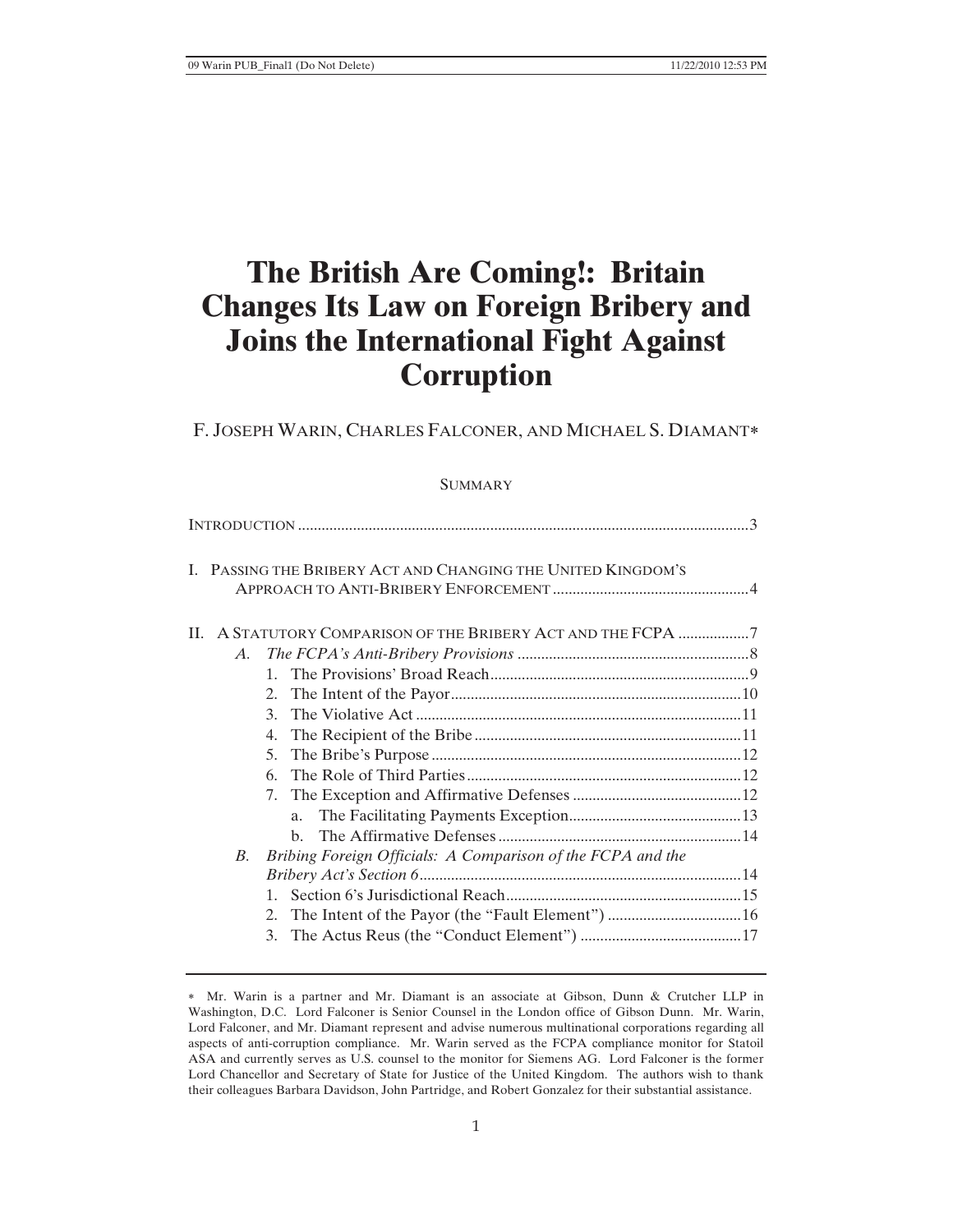|    |             | 4.                                                                     |  |
|----|-------------|------------------------------------------------------------------------|--|
|    |             | 5.                                                                     |  |
|    |             | 6.                                                                     |  |
|    |             | 7.                                                                     |  |
|    |             | a.                                                                     |  |
|    |             | Payments Expressly Permitted by Written Law 21<br>b.                   |  |
|    |             | C <sub>1</sub>                                                         |  |
|    | $C_{\cdot}$ | Sections 1 and 2 of the Bribery Act: The General Bribery Offenses23    |  |
|    |             | $1_{-}$                                                                |  |
|    |             | 2.                                                                     |  |
|    |             | 3.                                                                     |  |
|    |             | Other Provisions Relevant to Corporate Liability for the Bribery<br>4. |  |
|    |             |                                                                        |  |
|    | D.          | The Bribery Act's Section 7 and the FCPA's Accounting Provisions 28    |  |
|    |             | 1.                                                                     |  |
|    |             | Implications of the Accounting Provisions and the Bribery Act's<br>2.  |  |
|    |             |                                                                        |  |
|    |             | 3.                                                                     |  |
|    |             | 4.                                                                     |  |
|    | E.          |                                                                        |  |
|    | F.          | How the Bribery Act May Affect Corporate Compliance Programs37         |  |
|    |             | $1_{-}$                                                                |  |
|    |             | 2.                                                                     |  |
|    |             | 3.                                                                     |  |
|    |             | 4.                                                                     |  |
|    |             |                                                                        |  |
| Ш. |             | ANTI-BRIBERY ENFORCEMENT AND THE USE OF VOLUNTARY                      |  |
|    |             |                                                                        |  |
|    | А.          |                                                                        |  |
|    | B.          |                                                                        |  |
|    |             |                                                                        |  |
|    |             |                                                                        |  |
|    | C.          |                                                                        |  |
|    |             | 1.                                                                     |  |
|    |             | 2.                                                                     |  |
|    | D.          |                                                                        |  |
|    |             | 1.                                                                     |  |
|    |             | $2_{1}$                                                                |  |
|    |             | 3.                                                                     |  |
|    | E.          |                                                                        |  |
|    |             | 1.                                                                     |  |
|    |             | 2.                                                                     |  |
|    | F.          |                                                                        |  |
|    |             |                                                                        |  |
|    |             |                                                                        |  |
|    |             |                                                                        |  |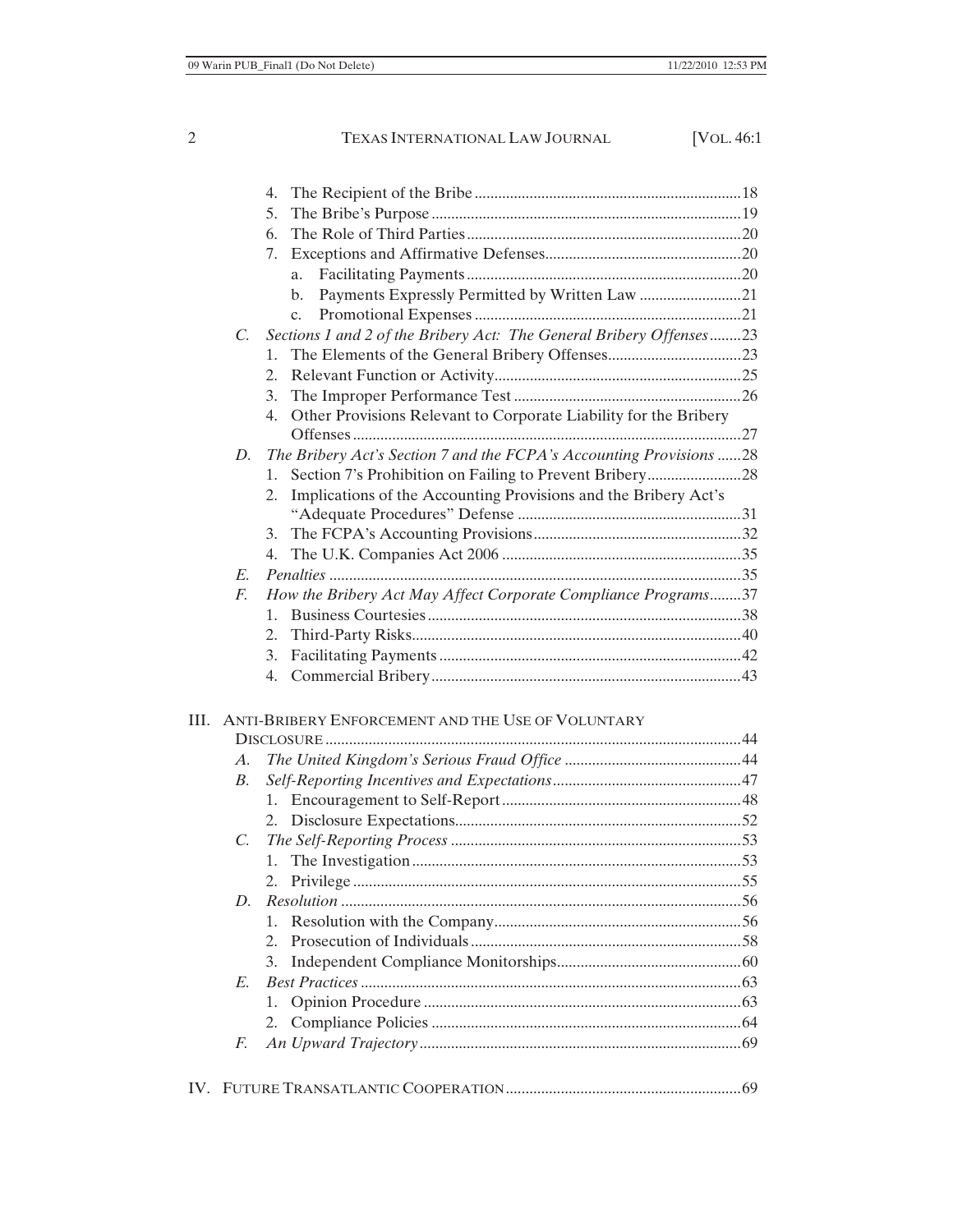# **INTRODUCTION**

"Al Yamamah" means "the dove" in Arabic.<sup>1</sup> This name of an ancient district in Saudi Arabia was once synonymous with peace. These days, however, the name has a different resonance. Al Yamamah is now inextricably linked in the minds of the British public with the defense contracts of that same name between the U.K. defense contractor BAE Systems PLC (BAE) and the Government of Saudi Arabia. BAE and the Saudi Government signed the contracts for a £43 billion (approximately \$65 billion) arms deal in the mid-1980s, forming the U.K.'s largestever export deal. $2$  Since then, the Al Yamamah contracts have been tainted by highly publicized allegations of bribery and corruption.<sup>3</sup>

On February 5, 2010, after years of controversy, BAE reached settlements with U.K. and U.S. authorities and agreed to pay fines totaling \$400 million (approximately  $\pounds 250$  million) to settle the long-running corruption allegations.<sup>4</sup> Tellingly, the key player in securing guilty pleas was not, as might have been expected, the United Kingdom's own corruption watchdog, the Serious Fraud Office  $(SFO)$ ,<sup>5</sup> but rather the U.S. Department of Justice  $(DOI)$ .<sup>6</sup> The SFO's original investigation was controversially discontinued at the behest of the British Government in 2006 on grounds of national security.<sup>7</sup> A barrage of global criticism ensued and the SFO ultimately prosecuted BAE for unrelated conduct,<sup>8</sup> while U.S.

6. Leigh & Evans, *supra* note 1.

7. Press Release, Serious Fraud Office, *BAE Systems PLC/Saudi Arabia* (Dec. 14, 2006), *available at* http://www.sfo.gov.uk/press-room/latest-press-releases/press-releases-2006/bae-systems-plcsaudi-arabia. aspx.

8*.* Robert Verkaik & Sarah Arnott, *SFO Demands Prosecution of BAE*, INDEPENDENT, Oct. 1, 2009, *available at* http://www.independent.co.uk/news/business/news/sfo-demands-prosecution-of-bae-1795850. html.

<sup>1.</sup> David Leigh & Rob Evans, *BAE and the Saudis: How Secret Cash Payments Oiled £43bn Arms Deal*, GUARDIAN, Feb. 5, 2010, *available at* http://www.guardian.co.uk/world/2010/feb/05/bae-saudiyamamah-deal-background.

<sup>2</sup>*. See id.* (noting this was the U.K.'s "largest-ever arms agreement," generating £43 billion in revenue).

<sup>3</sup>*. Id.*

<sup>4.</sup> BAE Press Release, BAE Systems PLC, BAE Systems PLC Announces Global Settlement with United States Department of Justice and United Kingdom Serious Fraud Office (Feb. 5, 2010), *available at* http://www.baesystems.com/Newsroom/NewsReleases/autoGen\_1101517013.html; David Leigh, Rob Evans & Mark Tran, *BAE Pays Fines of £285m Over Arms Deal Corruption Claims*, GUARDIAN, Feb. 5, 2010, *available at* http://www.guardian.co.uk/world/2010/feb/05/bae-admits-bribery-saudi-yamamah; XE— UNIVERSAL CURRENCY CONVERTER, http://www.xe.com/ucc/ (allowing for conversion from the British pound to the U.S. dollar).

<sup>5.</sup> In April 2010, the new U.K. Government announced plans to fold the SFO into two other regulatory agencies, the Financial Services Authority and the Office of Fair Trading, to form a single economic crime enforcement agency. *See* Michael Peel, *Watchdogs Sharpen Teeth on Raft of Cases*, FIN. TIMES, May 31, 2010, *available at* http://www.ft.com/cms/s/0/00c3d35e-6cd5-11df-91c8-00144feab49a.html (discussing increased activity for the SFO and the potential creation of a super-agency). It is currently unclear whether this proposal will ultimately result in a single super-agency. Recent reports indicate that it may not come to fruition. *See* Brian Brady, *Turf Wars Prevent Whitehall Tackling Britain's Fraudsters*, INDEPENDENT, Sept. 10, 2010, *available at* http://www.independent.co.uk/news/uk/politics/turf-warsprevent-whitehall-tackling-britains-fraudsters-2077178.html ("A senior official admitted last week that the Government had scaled down its ambitions and might have to settle for closer co-operation between existing organisations.").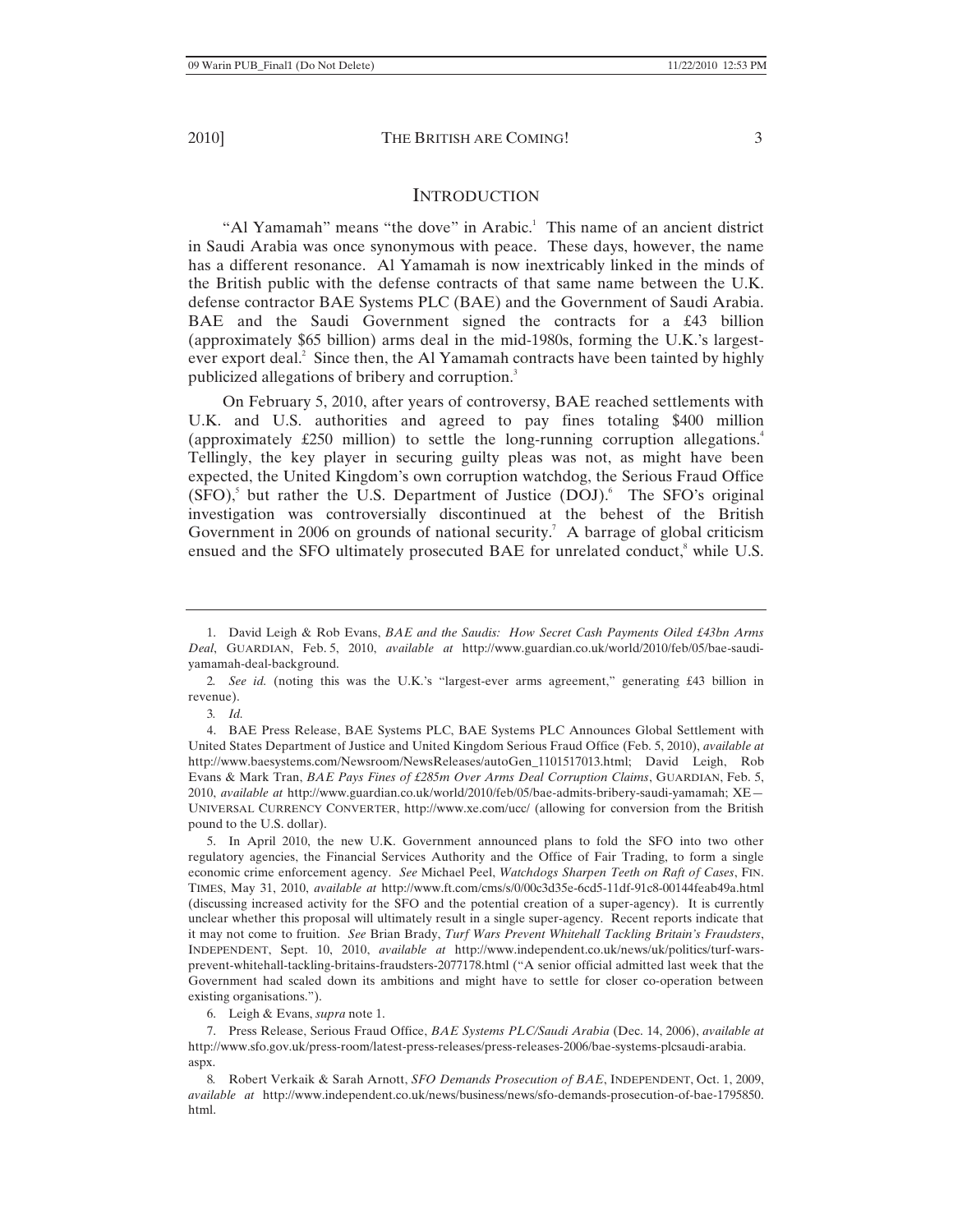prosecutors targeted Al Yamamah.<sup>9</sup> This controversy served to highlight the deficiencies in the U.K.'s anti-bribery and anti-corruption laws. Today, the United Kingdom is making a concerted effort to fortify those laws to meet international standards and ensure Britain's engagement in the global fight against corruption.

The centerpiece of this effort is the Bribery Act, which the U.K. Parliament passed earlier this year.10 This article compares the Bribery Act to its U.S. analogue, the Foreign Corrupt Practices Act  $(FCPA)$ ,<sup>11</sup> and examines the Bribery Act's potential effect on global anti-corruption enforcement efforts. Part I provides background on the Act and addresses the parliamentary process through which it passed into law. Part II compares the Act's provisions to the key provisions of the FCPA and discusses the potential impact of the Act on businesses in the United Kingdom and worldwide. Part III describes the self-disclosure framework established by the SFO—the prosecutorial entity primarily charged with the Bribery Act's enforcement—and compares this approach to that taken by DOJ and the U.S. Securities and Exchange Commission (SEC) in enforcing the FCPA. Finally, Part IV considers the potential future of cooperation between U.K. and U.S. anti-corruption enforcement authorities.

# I. PASSING THE BRIBERY ACT AND CHANGING THE UNITED KINGDOM'S APPROACH TO ANTI-BRIBERY ENFORCEMENT

Since 1977, when the FCPA was introduced in the United States in reaction to the Watergate scandal, international pressure for global anti-corruption reform has grown.<sup>12</sup> Although the United Kingdom, as a member of the Organisation for Economic Co-operation and Development (OECD), had joined other nations in signing a series of anti-corruption conventions, $13$  the United Kingdom's inadequate anti-bribery laws were the subject of persistent criticism by various OECD Working Groups.<sup>14</sup> Indeed, the old anti-bribery and anti-corruption framework in the United

<sup>9</sup>*.* United States v. BAE Systems PLC, No. 10-035, 2010 WL 2293412, at \*41–47 (D.D.C. June 4, 2010).

<sup>10.</sup> Bribery Act, 2010, c.23 (Eng.).

<sup>11.</sup> Foreign Corrupt Practices Act of 1977 (FCPA), 15 U.S.C. § 78dd-1 (1998).

<sup>12</sup>*.* Linda Chatman Thomsen, Former Director, Division of Enforcement, SEC, Remarks Before the Minority Corporate Counsel 2008 CLE Expo (Mar. 27, 2008), *available at* http://www.sec.gov/news /speech/2008/spch032708lct.htm.

<sup>13</sup>*.* Organisation for Economic Co-operation and Development, Convention on Combating Bribery of Foreign Public Officials in International Business Transactions, Nov. 21, 1997, 37 I.L.M. 1, *available at* http://www.oecd.org/dataoecd/4/18/38028044.pdf [hereinafter OECD Convention]; First Protocol to the Convention on the Protection of the European Communities' Financial Interests, 1996 O.J. (C 313) 2-10, *available at* http://eur-lex.europa.eu/LexUriServ/LexUriServ.do?uri=CELEX:41996A1023(01):EN:HTML; Second Protocol to the Convention on the Protection of the European Communities' Financial Interests, 1997 O.J. (C 221) 12-22, *available at* http://eur-lex.europa.eu/LexUriServ/LexUriServ.do?uri=CELEX :41997A0719(02):EN:HTML; Council of Europe, Criminal Law Convention on Corruption, Jan. 27, 1999, E.T.S. No. 173, *available at* http://conventions.coe.int/treaty/en/treaties/html/173.htm; Council of Europe, Additional Protocol to the Criminal Law Convention on Corruption, May 15, 2003, E.T.S. No. 191, *available at* http://conventions.coe.int/treaty/en/treaties/html/191.htm; European Union, Convention on the Fight Against Corruption Involving Officials of the European Communities, May 26, 1997, 37 I.L.M. 12; Council of Europe Civil Law Convention on Corruption, Nov. 4, 1999 E.T.S. No. 174; United Nations Convention Against Corruption, Dec. 11, 2003, 41 I.L.M. 37, *available at* http://www.unodc.org/documents/ treaties/UNCAC/Publications/Convention/08-50026\_E.pdf.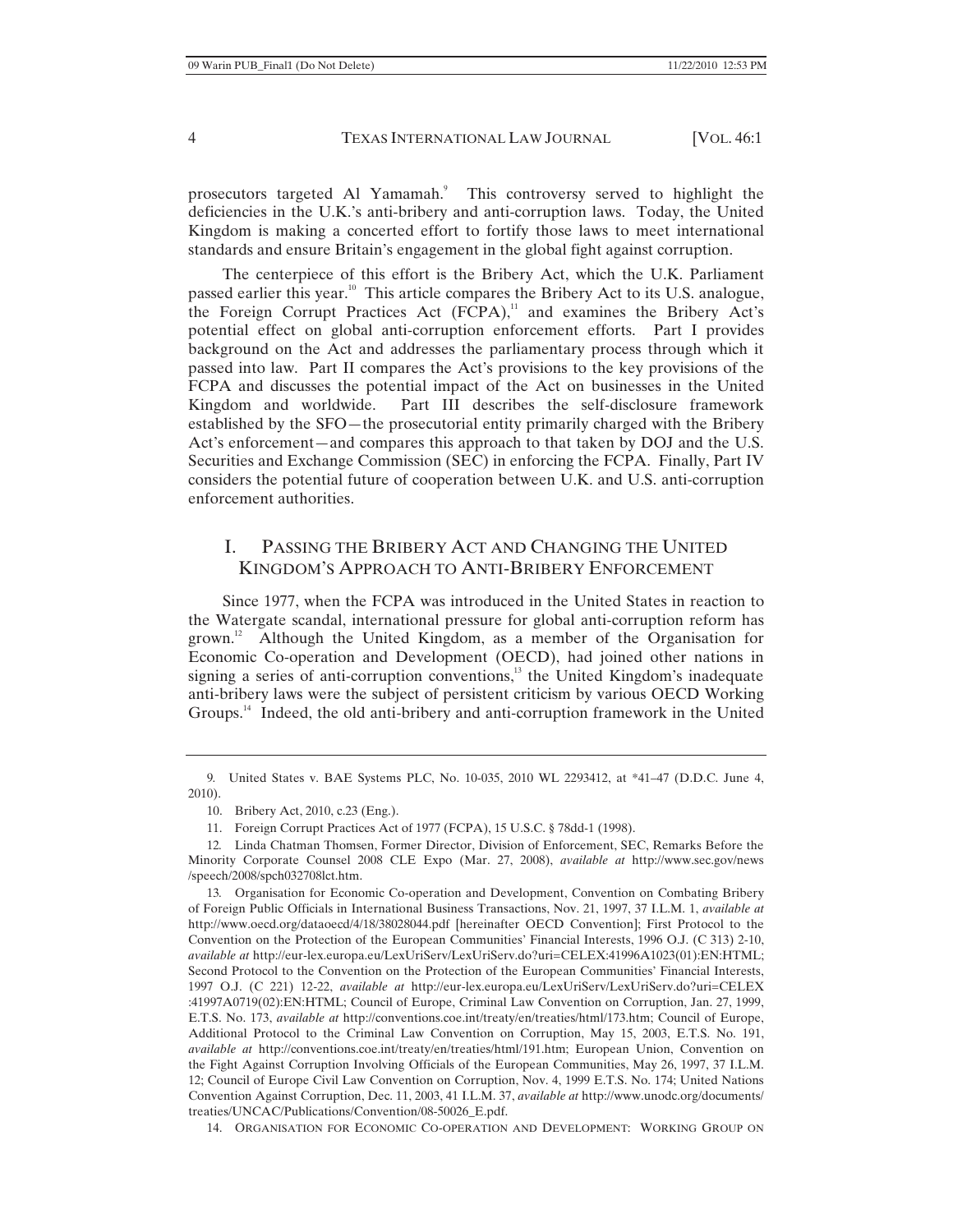Kingdom was outdated and difficult to apply in practice. There was no comprehensive statute proscribing bribery or corruption. Rather, the applicable legal framework was a patchwork of three statutes dating from the late nineteenth century and the early twentieth century, supplemented by the common law offense of bribery.<sup>15</sup> Little had changed in this legal framework during the last ninety years.

In 1998, the United Kingdom ratified the OECD's Convention on Combating Bribery of Foreign Public Officials in International Business Transactions of November 1997.<sup>16</sup> Although the U.K. Government never conceded that its criminal laws fell short of its obligations under the Convention, $\frac{1}{1}$  it acknowledged that failure to implement legal reform could call into question the United Kingdom's commitment to it.<sup>18</sup> The Anti-Terrorism, Crime and Security Act of 2001 included provisions criminalizing the bribing or corruption of foreign officials by U.K. nationals or companies.<sup>19</sup> By applying only to  $\hat{U}$ .K. nationals, however, this reform ignored the actions of foreign nationals domiciled or habitually resident in the United Kingdom. This omission created the unsatisfactory situation whereby non-U.K. nationals who reside or conduct their business in the United Kingdom remained immune from prosecution for behavior that could send a U.K. national to prison. $20$ 

Pressure built on the British Government for its perceived lack of progress. In October 2008, the OECD published a report heavily criticizing the United Kingdom's "continued failure" to address its unsatisfactory anti-bribery and anticorruption laws.<sup>21</sup> By then, however, change was already underway. After the BAE controversy, the SFO initiated a comprehensive review of its anti-corruption practices.<sup>22</sup> The U.K. Government referred the issue to the English Law Commission, $^{23}$  which produced a comprehensive report and a draft Bribery Bill. $^{24}$ The draft Bill proposed repeal of all existing corruption crimes in favor of four new offenses: bribing, being bribed, bribing a foreign official, and a corporation's

20. THE LAW COMMISSION, REFORMING BRIBERY, 2008–09, H.C. 313, para. 2.34, *available at* http://www.lawcom.gov.uk/bribery.htm [hereinafter REFORMING BRIBERY].

24*. See* REFORMING BRIBERY, *supra* note 20 (explaining bribery law recommendations).

BRIBERY IN INTERNATIONAL BUSINESS TRANSACTIONS, UNITED KINGDOM: PHASE 2BIS, REPORT ON THE APPLICATION OF THE CONVENTION ON COMBATING BRIBERY OF FOREIGN PUBLIC OFFICIALS IN INTERNATIONAL BUSINESS TRANSACTIONS AND THE 1997 RECOMMENDATION ON COMBATING BRIBERY IN INTERNATIONAL BUSINESS TRANSACTIONS 4 (2008), *available at* http://www.oecd.org/ dataoecd/23/20/41515077.pdf [hereinafter UNITED KINGDOM: PHASE 2BIS].

<sup>15.</sup> Public Bodies Corrupt Practices Act, 1889, 52 & 53 Vict. (Eng.); Prevention of Corruption Act, 1906, 5 Edw. 7 (Eng.); Prevention of Corruption Act, 1916, 6 Geo. 5 (Eng.) (in each case as amended, in particular by the Anti-Terrorism, Crime and Security Act, 2001 (U.K.)).

<sup>16.</sup> OECD Convention, Ratification Status as of March 2009, *available at* http://www.oecd.org/ dataoecd/59/13/40272933.pdf (listing dates on which signatories ratified the Convention).

<sup>17.</sup> HL Hansard, 9 December 2009, Col.1086.

<sup>18.</sup> UNITED KINGDOM: PHASE 2BIS, *supra* note 14, at 7.

<sup>19.</sup> Anti-Terrorism, Crime and Security Act, 2001, § 109 (U.K.). This Act came into force on February 14, 2002.

<sup>21.</sup> UNITED KINGDOM: PHASE 2BIS, *supra* note 14, at 4.

<sup>22</sup>*. See infra* Part III (discussing in depth the background, implications, findings, and consequences of that review).

<sup>23.</sup> The Law Commission is a statutory, independent body created by the Law Commissions Act of 1965 to continually review English and Welsh law and to recommend reform where needed. LAW COMMISSION, http://www.lawcom.gov.uk/.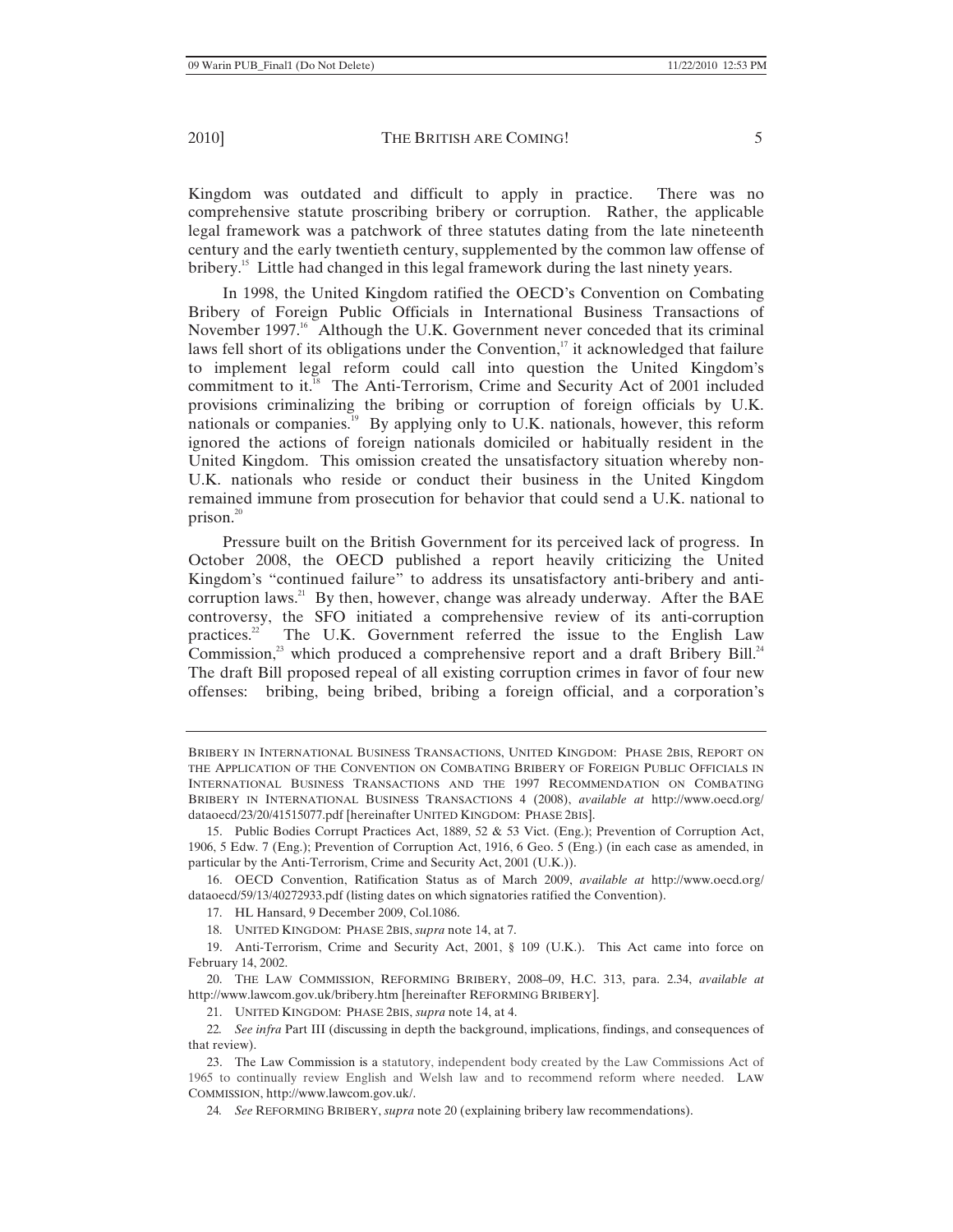negligent failure to prevent bribery.<sup>25</sup> The Government published the draft Bill for the purposes of pre-legislative scrutiny (during which a committee of Parliament considers a draft bill and recommends changes before the bill is introduced for passage).<sup>26</sup> On March 25, 2009, a Joint Committee of both Houses of Parliament heard extensive evidence on the draft Bill.<sup>27</sup> The Joint Committee published its findings on July 28, 2009; although it generally supported the Bill's approach, the Joint Committee made a number of proposals for amendment.<sup>28</sup> On November 19, 2009, the Government introduced the Bill for passage in the House of Lords.<sup>29</sup> The Bill contained some amendments suggested by the Joint Committee, but retained the basic structure of the Bill proposed by the Law Commission.<sup>30</sup> The proposed Bribery Bill completed all legislative stages in the House of Lords on February 8, 2010.<sup>31</sup> The only significant amendment made during this process was the removal of the negligence requirement from the corporate offense of failure to prevent bribery.

Despite the efforts of business lobbyists, which led to a wave of proposed changes and amendments and threatened to derail or weaken the Bill, the Bill continued its seemingly inexorable progress through the parliamentary process. $32$ Finally, on April 7, 2010, the Bribery Bill successfully proceeded through the Third (and final) Reading in the House of Commons.<sup>33</sup> Remarkably, it survived its journey through the House of Commons largely intact and without substantial amendments.<sup>34</sup> On April 8, 2010, after the House of Lords' final consideration of the Bill and the granting of Royal Assent, the Bribery Act 2010 became law.<sup>35</sup> Under the current implementation schedule, the Bribery Act goes into force in April 2011.<sup>36</sup> In the meantime, the U.K. Ministry of Justice will satisfy its statutory obligation to issue guidance on corporate compliance with the law.<sup>37</sup>

30. Bribery Bill, 2009, H.L. Bill [69], *available at* http://www.publications.parliament.uk/pa/ cm200910/cmbills/069/10069.i-ii.html (displaying a version of the Bill as introduced to the House of Lords).

32. Michael Peel, *Fear over Moves to 'Derail' Bribery Bill*, FIN. TIMES, Mar. 16, 2010, *available at*  http://www.ft.com/cms/s/0/c3224186-3064-11df-bc4a-00144feabdc0,s01=1.html.

33*.* Bill Stages—Bribery Bill [HL] 2009-10, *supra* note 29.

34*. See* Bill Stages—Bribery Bill [HL] 2009–10, *Commons Amendments*, BILLS BEFORE PARLIAMENT, http://www.publications.parliament.uk/pa/ld200910/ldbills/052/10052.1-4.html (showing amendments made in House of Commons).

35*.* Bill Stages—Bribery Bill [HL] 2009–10, *supra* note 29. Royal Assent is the final procedural step to enact a Bill into law and is typically a mere formality in the United Kingdom. Jeremy Waldron, *Are Constitutional Norms Legal Norms?*, 75 FORDHAM L. REV. 1697, 1702–03 (2006).

36. MINISTRY OF JUSTICE, BRIBERY ACT IMPLEMENTATION (July 20, 2010), *available at* http://www.justice.gov.uk/news/newsrelease200710a.htm.

37. Bribery Act, 2010, § 9.

<sup>25</sup>*. See id.* (exemplifying the legislative procedure in question).

<sup>26</sup>*. Id.*

<sup>27</sup>*. See* Nick Mathiason, *Bribery Bill Finally Reaches Parliament*, GUARDIAN, Mar. 25, 2009, *available at* http://www.guardian.co.uk/business/2009/mar/25/bribery-bill-reaches-parliament (discussing the presentation of the legislation to Parliament).

<sup>28</sup>*. See* JOINT COMMITTEE ON THE DRAFT BRIBERY BILL, FIRST REPORT, 2008–09, H.L. 115-I/H.C. 430-I, *available at* http://www.publications.parliament.uk/pa/jt200809/jtselect/jtbribe/115/11502.htm (displaying the report on the findings of the Joint Committee) [hereinafter JOINT COMMITTEE REPORT].

<sup>29</sup>*. See* Bill Stages—Bribery Bill [HL], 2009–10, BILLS BEFORE PARLIAMENT, http://services. parliament.uk/bills/2009-10/briberyhl/stages.html (displaying list of dates in Bribery Bill legislative process).

<sup>31</sup>*. See* Bill Stages—Bribery Bill [HL], 2009–10, BILLS BEFORE PARLIAMENT, http://services. parliament.uk/bills/2009-10/briberyhl/stages.html (displaying list of dates in Bribery Bill legislative process).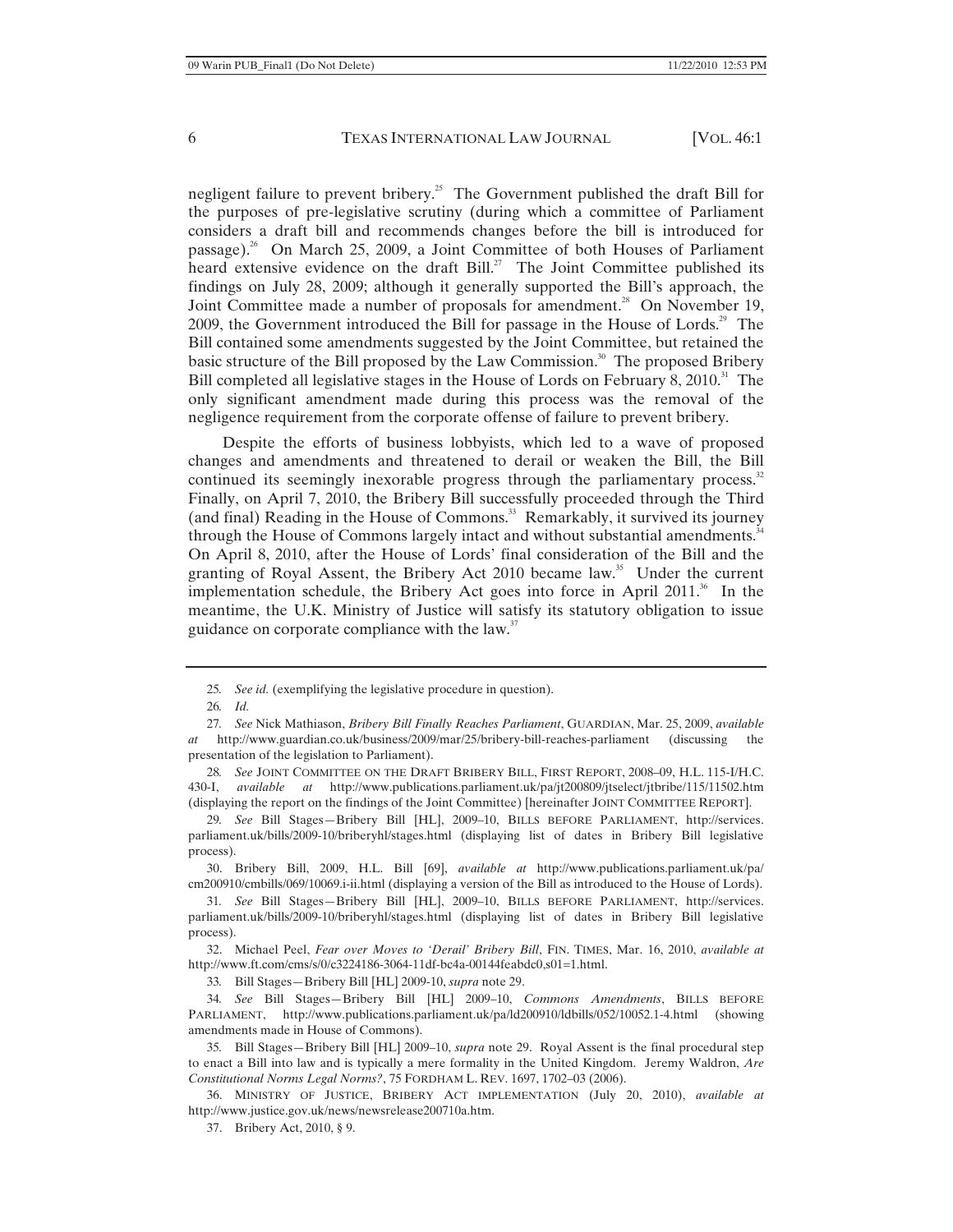Against this legislative backdrop, the SFO was gearing up for action. It had already significantly increased the number of officials assigned to overseas corruption matters. $38$  And it adopted new strategies to combat international corruption, borrowing many of these tactics from the United States. In 2008, the SFO established a "separate work area" known as the "Anti-Corruption Domain" to investigate and prosecute cases of overseas corruption.<sup>39</sup> Further, it introduced a selfreporting framework to encourage better enforcement of U.K. anti-corruption laws. This framework is considered in detail in Part III of this article.

# II. A STATUTORY COMPARISON OF THE BRIBERY ACT AND THE FCPA

Any attempt to explore the implications of the Bribery Act should begin with its comparison to the FCPA. The FCPA was enacted in 1977, and U.S. authorities have over time developed a massive body of enforcement precedent.<sup>40</sup> Further, many multinational companies already have robust FCPA compliance programs, and lawyers who specialize in international white collar crime are already intimately familiar with the U.S. statute's strictures. Therefore, the impact that the Bribery Act has on multinational corporations will be, at least in part, determined by how it differs from the  $FCPA<sup>41</sup>$  Acknowledging that the Bribery Act's final effect, like any criminal law, will depend heavily on how it is ultimately enforced, Part III of this article addresses aspects of the anti-bribery enforcement regimes on both sides of the Atlantic.

Practitioners and law enforcement officials alike tend to group the FCPA's provisions into two complementary sets: the anti-bribery provisions and the accounting provisions. The anti-bribery provisions establish a statutory prohibition on bribing foreign government officials "to obtain or retain business."<sup>42</sup> The accounting provisions create a regime whereby entities regulated by the SEC, regardless of their domicile, are required to (1) keep and maintain accurate books and records, and (2) establish and maintain a system of internal controls that reasonably assures that corporate assets are used only for authorized corporate purposes.43 Both sets of provisions have criminal and civil applications—with the criminal elements falling within the exclusive jurisdiction of DOJ and civil regulation lying primarily within the SEC's purview.<sup>44</sup>

42. U.S. DEPARTMENT OF JUSTICE, LAY-PERSON'S GUIDE TO FCPA 2, *available at* http://www.justice.gov/criminal/fraud/fcpa/docs/lay-persons-guide.pdf [hereinafter LAY-PERSON'S GUIDE].

43. 15 U.S.C. § 78m(b) (1998).

44*. See* R. Christopher Cook & Stephanie L. Connor, The Foreign Corrupt Practices Act: Enforcement Trends in 2010 and Beyond (Jones Day, 2010), *available at* http://www.jonesday.com/ newsknowledge/publicationdetail.aspx?publication=f0950ee5-18bb-496f-acfe-662b219a108e&RSS=true

<sup>38</sup>*. See* SERIOUS FRAUD OFFICE, APPROACH OF THE SERIOUS FRAUD OFFICE TO DEALING WITH OVERSEAS CORRUPTION 1 (2009), *available at* http://www.sfo.gov.uk/media/28313/approach%20of %20the%20sfo%20to%20dealing%20with%20overseas%20corruption.pdf [hereinafter SFO APPROACH] (noting the establishment of the new "work area").

<sup>39</sup>*. Id.*

<sup>40. 15</sup> U.S.C. § 78dd-2 (1998).

<sup>41.</sup> It will, of course, have an even more significant effect on U.K.-based companies that are not subject to the FCPA. Kobus Beukes, Op-Ed., *Assess Your Exposure to UK's New Bribery Act*, BUS. TIMES (Sing.), July 6, 2010.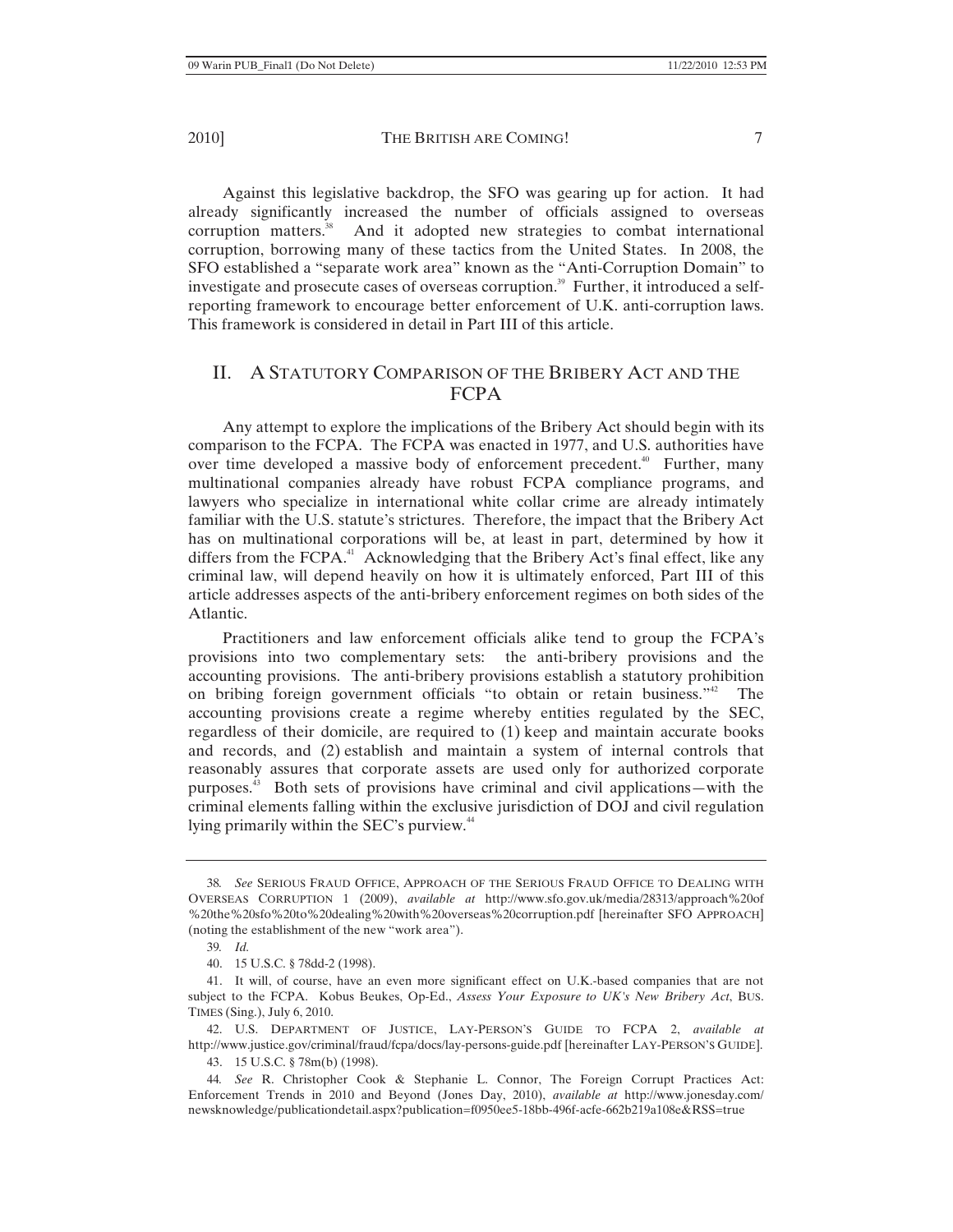In contrast, the Bribery Act creates four separate anti-bribery offenses: (1) bribing (section 1); (2) being bribed (section 2); (3) bribing a foreign public official (section 6); and (4) failing as a commercial organization to prevent bribery (section  $7$ ).<sup>45</sup> The Act does not create any positive obligations regarding corporate accounting,<sup>46</sup> but the United Kingdom's Companies Act 2006 (the Companies Act) already imposes requirements similar to those of the FCPA's books-and-records provision.47 Importantly, the Bribery Act allows for an "adequate procedures" defense to the fourth offense, "[f]ailure of commercial organisations to prevent bribery."<sup>48</sup> Despite differences in the legal mechanisms employed by the Bribery Act and the FCPA, they may similarly influence corporate behavior. In practice, for a commercial organization to avoid violations of either the accounting provisions of the FCPA or the "failure to prevent" bribery offense of the Bribery Act, it will have to devise and maintain adequate internal anti-corruption compliance policies, procedures, and controls.<sup>49</sup>

The first two offenses enumerated in the Bribery Act—those of bribing and of being bribed—are as concerned with domestic bribery as they are with foreign bribery.<sup>50</sup> The second two—bribing a foreign public official and failing to prevent bribery—will form the basis of most foreign corruption cases pursued by U.K. authorities. Indeed, the offense of bribing a foreign public official is directly analogous to the FCPA's anti-bribery provisions.

The following discussion compares these two approaches to prohibiting the bribing of foreign officials. It then briefly describes the general bribery offenses in the Bribery Act, before turning to the most novel aspect of the new U.K. law: the corporate offense of failing to prevent bribery. It examines this crime alongside the FCPA's accounting provisions and considers a few similar implications of these distinct statutes, including their broad jurisdictional reach. Finally, this part of the article provides a brief description of the penalties associated with both statutory frameworks and then concludes by considering what aspects of the Bribery Act could spur the most significant changes in the compliance programs of multinational corporations that are already subject to the FCPA.

#### *A. The FCPA's Anti-Bribery Provisions*

The FCPA's anti-bribery provisions prohibit corruptly paying or promising to pay money or anything of value to a foreign official, foreign political party, foreign political party official, or candidate for foreign political office to influence the foreign

- 45. Bribery Act, 2010, §§ 1–2, 6–7.
- 46. *Id.* at c. 23 (Eng.).
- 47. Companies Act, 2006, c. 1, § 380 *et seq.* (U.K.); 15 U.S.C. § 78m(b) (1998).
- 48. Bribery Act, 2010, § 7.

50*. See* Bribery Act, 2010, §§ 1–2 (the offenses do not distinguish between domestic and foreign acts).

<sup>(</sup>reviewing various enforcement actions and procedures of the SEC and DOJ).

<sup>49</sup>*. See* Bribery Act, 2010, §7 ("[I]t is a defence for [a commercial organization] to prove that [the commercial organization] had in place adequate procedures designed to prevent persons associated with [the commercial organization] from undertaking such conduct."); 15 U.S.C. § 78m(b) (1998) (requiring organizations to have internal systems to ensure that transactions and access to assets comply with management authorization).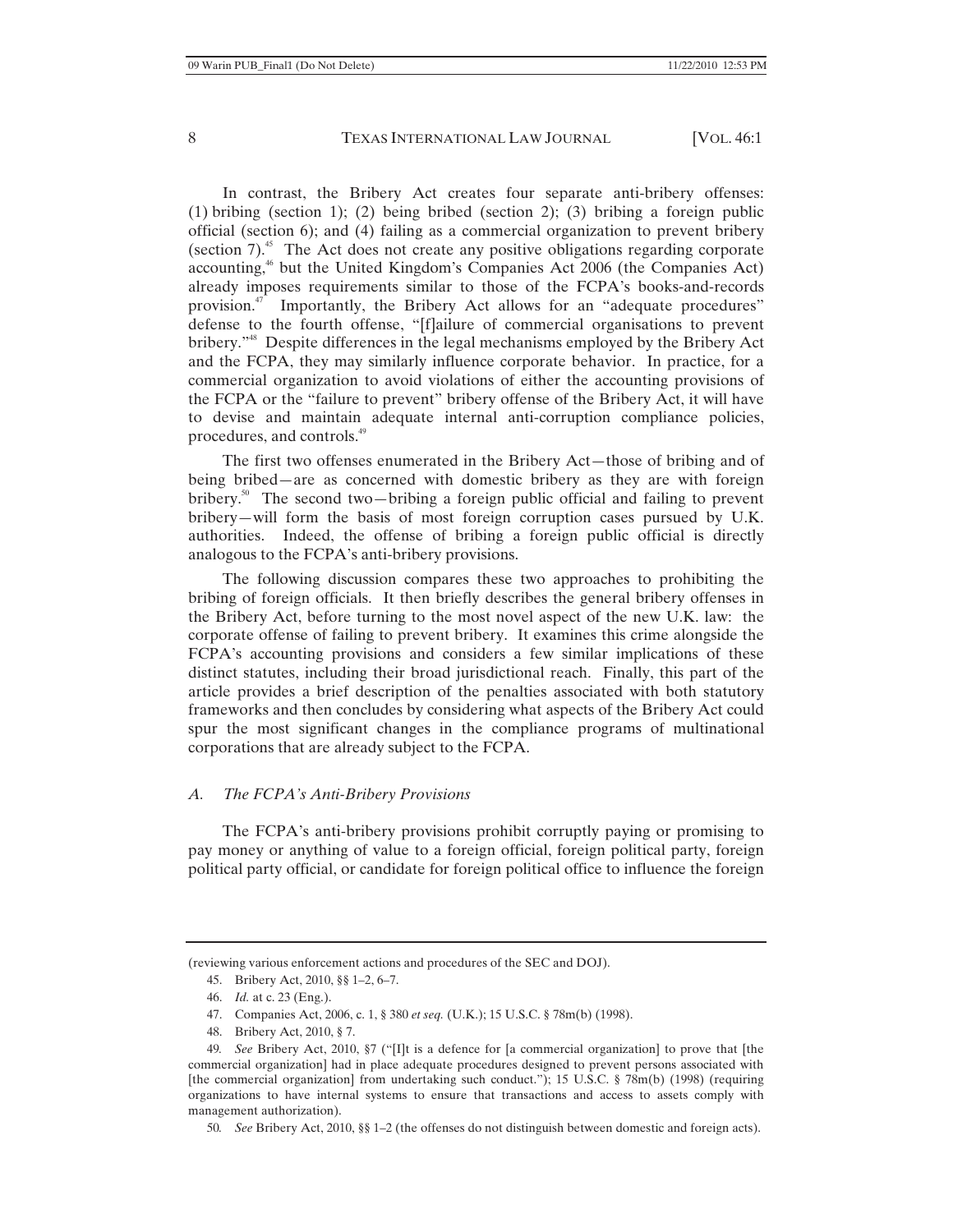official in the exercise of his or her official duties to assist the payor in obtaining or retaining business.<sup>51</sup>

1. The Provisions' Broad Reach

The FCPA's anti-bribery provisions cast a wide net. They can ensnare corporations and individuals, including any officer, director, employee, or agent of a corporation and any stockholder acting on behalf of a subject entity.<sup>52</sup> Individuals and firms may also be penalized if they order, authorize, or assist in violations of the anti-bribery provisions or if they conspire to violate those provisions.<sup>53</sup>

U.S. jurisdiction over corrupt payments to foreign officials hinges on whether the violator is an "issuer," a "domestic concern," or a foreign national or business carrying out an act "in furtherance" of this type of payment in the United States.<sup>54</sup> An "'issuer' is a corporation that has 'issued securities' that have been registered with the SEC in the United States pursuant to section 12 of the Securities Exchange Act of 1934 or that is "required to file periodic reports with the SEC pursuant to section 15 of the Securities Exchange Act of 1934."<sup>55</sup> For FCPA purposes, "issuer" includes companies that list American Depositary Receipts (ADRs) on a U.S. exchange.<sup>56</sup> ADRs are receipts, issued by U.S. depositary banks, that represent an interest in a foreign security.<sup> $\overline{s}$ </sup> Because they effectively allow U.S. investors to own and trade in foreign securities without participating in cross-border transactions,<sup>58</sup> ADRs are a common corporate instrument that many non-U.S. companies use as their only U.S.-listed securities. By listing on U.S. exchanges, however, foreign companies subject themselves to FCPA enforcement.

The FCPA defines a "domestic concern" as "any individual who is a citizen, national, or resident of the United States," or any business organization that has its principal place of business in the United States or that is "organized under the laws of a State of the United States or a territory, possession, or commonwealth of the United States."59 Issuers or domestic concerns may be liable under the FCPA both for acts performed in furtherance of a corrupt payment to a foreign official *within* the

57. *American Depositary Receipts*, Sec. and Exch. Comm'n, American Depositary Receipts, http://www.sec.gov/answers/adrs.htm.

<sup>51. 15</sup> U.S.C. §§ 78dd-1(a), (g), 78dd-2(a), (i), 78dd-3(a) (1998).

<sup>52.</sup> *Id.* § 78dd-1(a).

<sup>53</sup>*. Id.*

<sup>54.</sup> LAY-PERSON'S GUIDE, *supra* note 42.

<sup>55. 15</sup> U.S.C. § 78c(a)(8) (1998); LAY-PERSON'S GUIDE, *supra* note 42.

<sup>56.</sup> *See, e.g.*, THOMPSON & KNIGHT, *American Depositary Receipts and The Foreign Corrupt Practices Act*, July 14, 2010, http://www.tklaw.com/resources/documents/TKClientAlert-AmericanDepositary ReceiptsAndTheForeignCorruptPracticesAct.pdf (explaining that Technip S.A., a French company, was an "issuer" for purposes of the FCPA because its ADRs are traded on a U.S. stock exchange); *Fiat Pays \$17.8 Million in Combined Fines and Penalties to Settle Iraqi Oil-for-Food Matter, Including FCPA Charges*, FCPA ENFORCEMENT, Dec. 29, 2008, http://www.fcpaenforcement.com/documents/ document\_detail.asp?ID=5542&PAGE=2 (explaining that Fiat became an "issuer" because its ADRs traded on U.S. stock exchanges).

<sup>58</sup>*.* Eugene R. Erbstoesser, John H. Sturc & John W.F. Chesley, *The FCPA and Analogous Foreign Anti-Bribery Laws—Overview, Recent Developments, and Acquisition Due Diligence*, 2 CAP. MARKETS L.J. 381, 385 n. 27 (2007).

<sup>59. 15</sup> U.S.C. § 78dd-2(h)(1) (1998).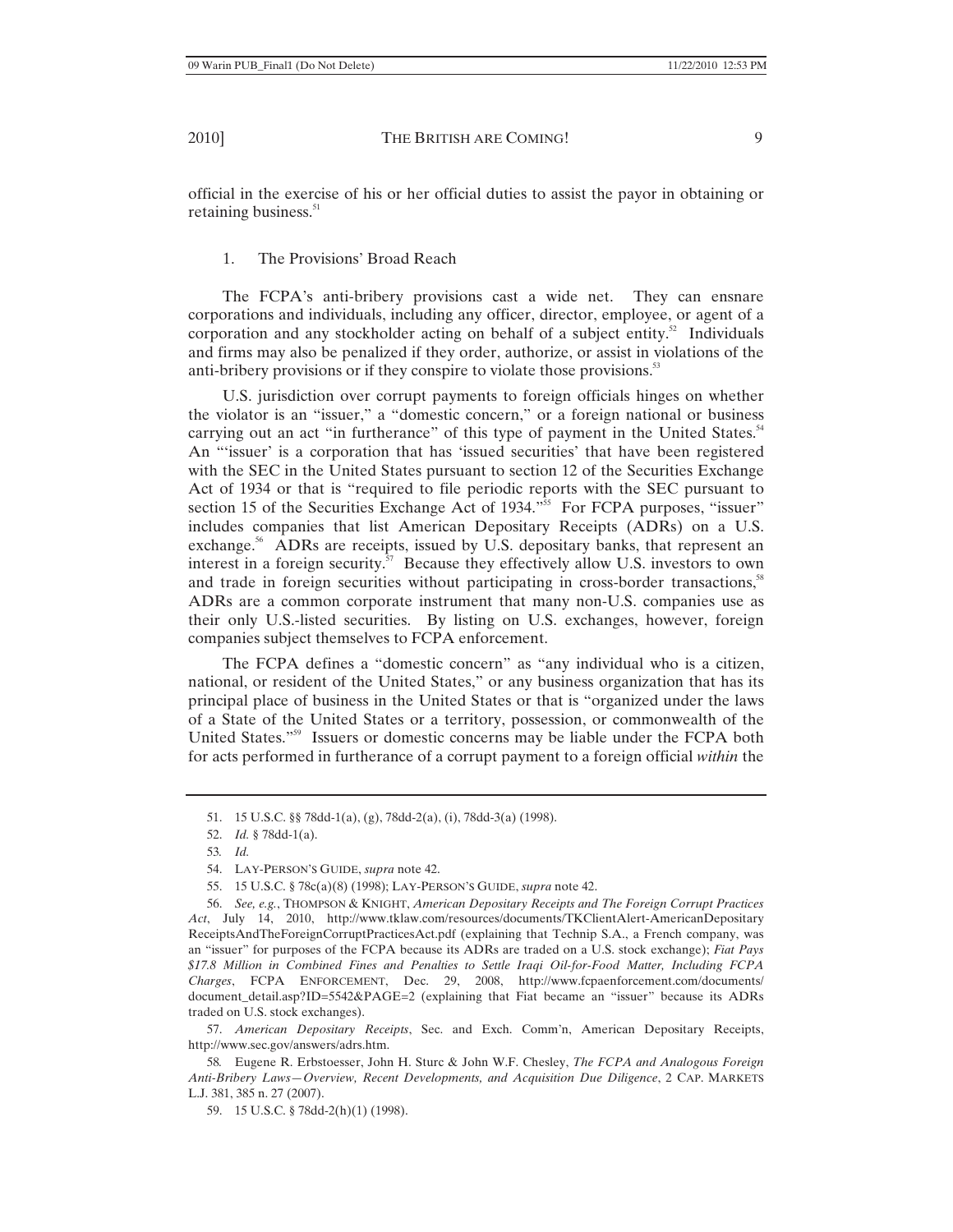territory of the United States and any such acts performed *outside* the United States. $60$ 

The FCPA's anti-bribery provisions generally do not apply directly to foreign subsidiaries of issuers or domestic concerns (even those wholly or majority-owned).<sup>61</sup> Before 1998, foreign companies were generally not subject to the FCPA at all, unless they qualified as issuers or domestic concerns.<sup>62</sup> Since the 1998 amendments to the FCPA, however, a foreign company is subject to the FCPA "if it causes, directly or through agents, an act in furtherance of the corrupt payment to take place within the territory of the United States."63 U.S. regulators have construed relatively minor acts, such as routing a payment through a U.S. bank account or e-mail traffic to the parent company in the United States, as "act[s] in furtherance" sufficient to trigger FCPA jurisdiction.<sup>64</sup> Additionally, as discussed in more detail in Part II.D.2.a below, foreign subsidiaries may be considered agents of an issuer or domestic concern parent, thereby subjecting the subsidiaries to liability.<sup>65</sup> Their overseas actions also may form the basis of liability for the parent issuer if the parent knew of or consciously disregarded a risk of the subsidiary's illicit payments.<sup>66</sup> Further, a foreign subsidiary can cause its U.S. parent to violate the FCPA's accounting provisions due to its activities outside of the United States.<sup>67</sup>

#### 2. The Intent of the Payor

To violate the FCPA, the payment—or offer or promise of payment—must be corrupt. $\mathbb{S}^8$  If the payment is made for the purpose of inducing an official to misuse his

66. *See* Brown, *supra* note 61, at 28–34 (discussing how the original "knows or has reason to know" standard for holding parent companies accountable for their subsidiaries' actions was subsequently changed to a "no willful blindness" standard).

67*. See, e.g.*, Complaint paras. 20, 31, SEC v. Westinghouse Air Brake Techs. Corp., Civ. Action No. 08-706 (E.D. Pa. 2008) (punishing a parent company for its Indian subsidiary's bribes to Indian government officials).

68. 15 U.S.C. §§ 78dd-1(a), 78dd-1(g), 78dd-2(a), 78dd-2(i), 78dd-3(a) (1998); LAY-PERSON'S GUIDE, *supra* note 42.

<sup>60.</sup> LAY-PERSON'S GUIDE, *supra* note 42.

<sup>61</sup>*. Cf.* H. Lowell Brown, *Parent-Subsidiary Liability Under the Foreign Corrupt Practices Act*, 50 BAYLOR LAW. REV. 1, 37–38 (1998) (describing what is required for a parent corporation to be found in violation of the FCPA for the acts of its subsidiary).

<sup>62.</sup> LAY-PERSON'S GUIDE, *supra* note 42.

<sup>63</sup>*. Id.*

<sup>64.</sup> RICHARD M. TOLLAN, DAVID S. KRAKOFF & JAMES T. PARKINSON, IS YOUR BUSINESS AFFECTED BY THE US FCPA? ARE YOU SURE? (Mayer Brown, 2009), *available at* http://www.mayer brown.com/publications/article.asp?id=7391&nid=6.

<sup>65.</sup> Information at 2, United States v. DPC (Tianjin) Co. Ltd., No. CR 05-482 (C.D. Cal. May 20, 2005) (alleging that defendant DPC Tianjin, "a wholly-owned subsidiary" of the U.S. issuer, Diagnostics Productions Corporation ("DPC"), "*acted as an agent of DPC within the meaning of the Foreign Corrupt Practices Act*, 15 U.S.C. § 78dd-1") (emphasis added); Plea Agreement at 5, United States v. DPC (Tianjin) Co. Ltd., No. CR 05-482 (C.D. Cal. May 20, 2005) (stating that defendant DPC Tianjin agreed and stipulated to the facts alleged in the Information). Although DOJ specifically charged DPC Tianjin as an agent under 15 U.S.C. § 78dd-1, the Information also alleges that the defendant, "in the Central District of California and elsewhere . . . used electronic mail and other means and instrumentalities of interstate commerce corruptly in furtherance of an offer, promise to pay and authorization of the payment of money," Information at 6, United States v. DPC (Tianjin) Co. Ltd., No. CR 05-482 (C.D. Cal. May 20, 2005) (invoking the language of 15 U.S.C. § 78dd-3).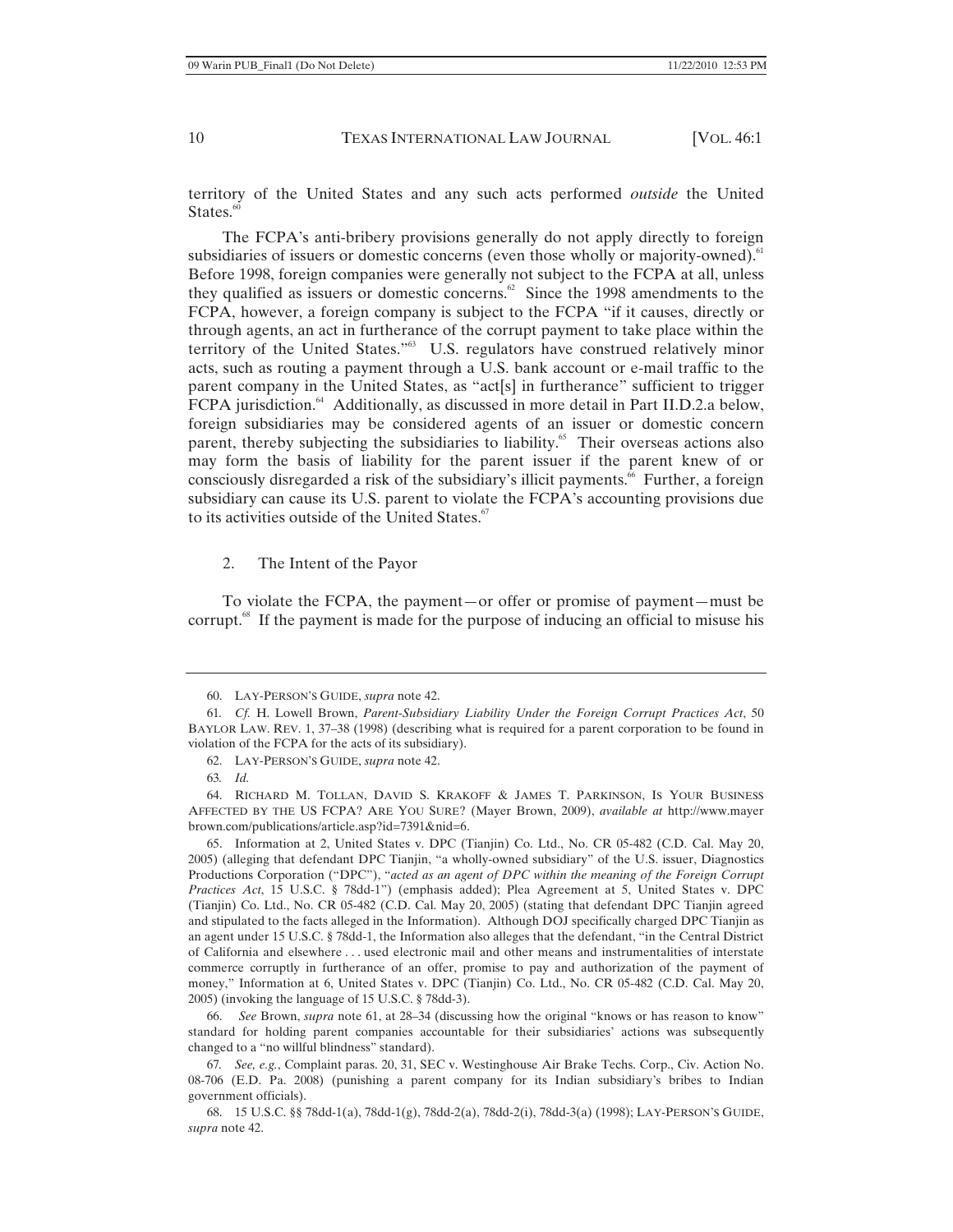or her position, the element of corrupt intent is met. $\mathscr{C}$  As set forth below, U.K. lawmakers deliberately chose not to include the word "corrupt" or any similar description in the Bribery Act's prohibition on bribing foreign government officials.

3. The Violative Act

The FCPA's anti-bribery provisions prohibit not only actual payments, but also any offer, promise, or authorization of the provision of anything of value.<sup>70</sup> Thus, any offer to make a prohibited payment or gift, even if rejected, may breach the FCPA. There need not be any actual payment made or benefit bestowed.

Further, the statute does not limit "anything of value" to the payment of (or promise to pay) cash or cash equivalents.<sup>71</sup> The term reaches all tangible items of economic value. Even further, it can encompass anything that a recipient would find useful or interesting, including gifts, internships,<sup>72</sup> favors,<sup>73</sup> meals, education,<sup>74</sup> medical expenses,<sup>75</sup> and travel assistance.<sup>76</sup>

#### 4. The Recipient of the Bribe

In accordance with its broad reach, the FCPA also defines "foreign official" expansively to include any officer or employee (including low-level employees and officials) of a foreign government or of any department, agency, or instrumentality of a foreign government, which has been interpreted to include government-owned or government-controlled businesses and enterprises.<sup>77</sup> The term "foreign official" also encompasses officers and employees of "public international organizations," such as the United Nations, the International Monetary Fund, and the Red Cross.<sup>78</sup> Other

76. Information paras. 12, 16, United States v. ABB Vetco Gray, Inc. (S.D. Tex. June 22, 2004) (No. 04-cr-00279).

<sup>69. 15</sup> U.S.C. §§ 78dd-1(a), 78dd-1(g), 78dd-2(a), 78dd-2(i), 78dd-3(a) (1998); *see also* H.R. REP. No. 95-640, at 7 (1977) ("The word 'corruptly' is used in order to make clear that the offer, payment, promise, or gift, must be intended to induce the recipient to misuse his official position; for example, wrongfully to direct business to the payor or his client, to obtain preferential legislation or regulations, or to induce a foreign official to fail to perform an official function.").

<sup>70. 15</sup> U.S.C. §§ 78dd-1(a), 78dd-1(g), 78dd-2(a), 78dd-2(i), 78dd-3(a) (1998); LAY-PERSON'S GUIDE, *supra* note 42.

<sup>71.</sup> Nonetheless, the majority of FCPA prosecutions to date have involved cash or cash equivalents.

<sup>72.</sup> Deferred Prosecution Agreement at Attachment A § II(B), United States v. DaimlerChrysler China Ltd., No. 10-cr-00066 (D.D.C. Mar. 24, 2010), *available at* http://www.justice.gov/criminal /fraud/fcpa/cases/daimlerchrysler-china.html.

<sup>73</sup>*. Id.*

<sup>74.</sup> Lucent Technologies Inc., Non-Prosecution Agreement, Appendix A, para. 20 (Nov. 14, 2007) *available at* http://www.justice.gov/criminal/fraud/fcpa/cases/lucent-tech.html.

<sup>75.</sup> Indictment para. 23, United State v. Kozeny (S.D.N.Y. 2008) (No. 05-cr-00518), *available at*  http://www.justice.gov/criminal/fraud/fcpa/cases/kozenyv.html.

<sup>77</sup>*. See In re* Schnitzer Steel Indus., Inc., Order and Imposing Instituting Cease-and-Desist Proceedings, Exchange Act Release No. 54,606, 89 SEC Docket 302 (Oct. 16, 2006), *available at* http://www.sec.gov/litigation/admin/2006/34-54606.pdf ("foreign official" was scrap metal manager at Chinese companies wholly or partly-owned by the Chinese government).

<sup>78. 15</sup> U.S.C. §§ 78dd-1(f)(1), 78dd-2(h)(2),78dd-3(f)(2) (1998); Exec. Order No. 9698, 11 Fed. Reg. 1809 (Feb. 19, 1946); Exec. Order No. 9751, 11 Fed. Reg. 7713 (July 11, 1946); Exec. Order No. 12,643, 53 Fed. Reg. 24,247 (June 23, 1988).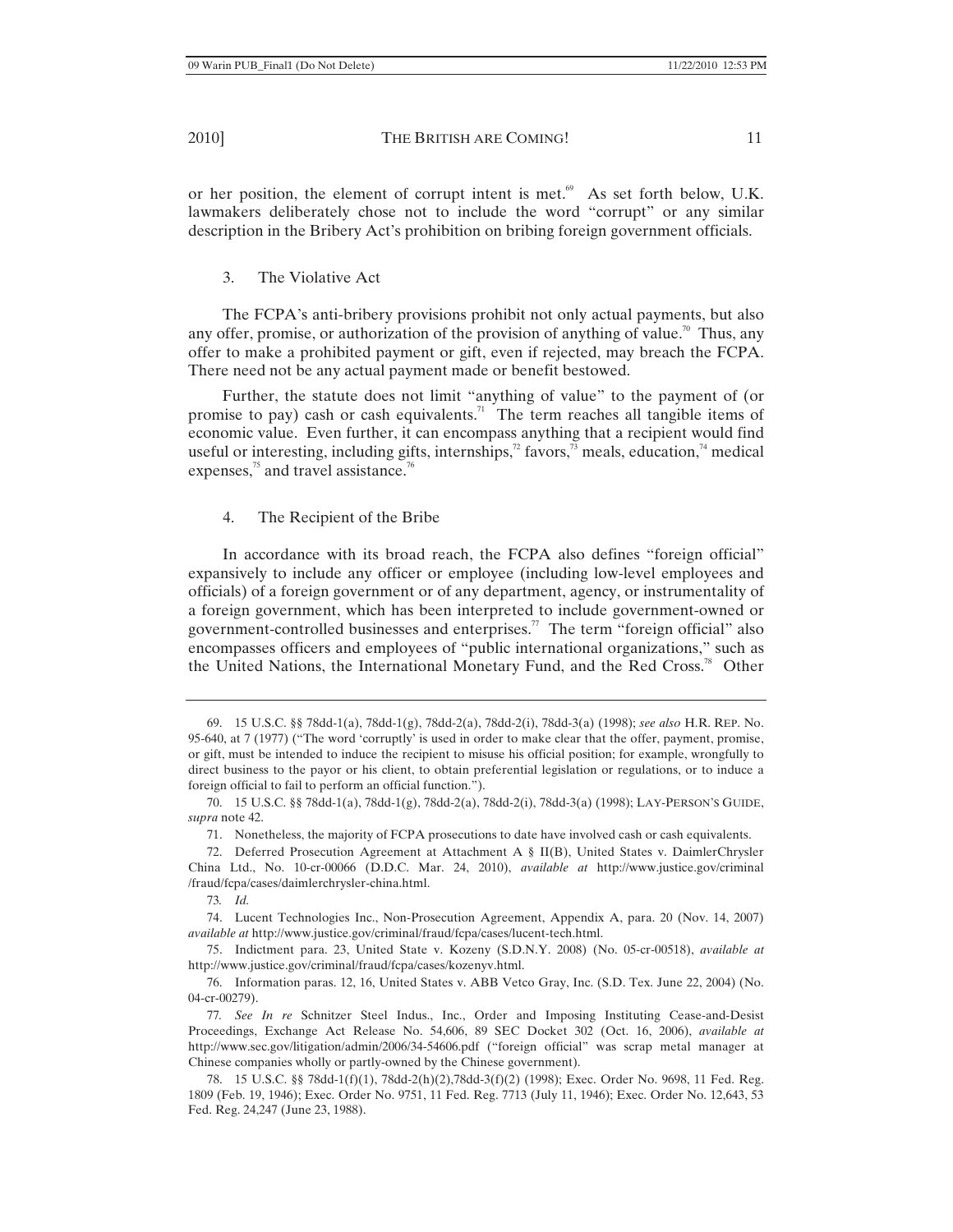potential bribe recipients covered by the statute include political parties, party officials, and candidates for political office.<sup>79</sup>

#### 5. The Bribe's Purpose

Although the recipient of the corrupt payment (or promise or offer to pay) must be a foreign official, the business need not be with a foreign government to satisfy the business purpose requirement. U.S. prosecutors and the courts interpret "obtaining or retaining business" broadly.<sup>80</sup> Examples could include winning a bid, retaining existing business, reaching an agreement or signing a contract, receiving, renewing or amending a lease or license, reducing taxes or other financial liabilities, and obtaining confidential information. $81$  Contributions to political candidates or political party officials that are made corruptly to obtain or retain business are also prohibited.<sup>82</sup>

#### 6. The Role of Third Parties

In addition to direct payments to foreign officials, the FCPA also forbids corrupt payments to any person (e.g., third-party agents) while knowing that all or part of the payment will ultimately be given to a foreign official.<sup>83</sup> The term "knowing" means either being aware of such conduct or substantially certain that such conduct will occur, or consciously disregarding a "high probability" that a corrupt payment or offer will be made. $84$  Because the term encompasses conscious disregard and deliberate ignorance, $85$  it rules out the so-called "head-in-the-sand" defense. This "knowledge" standard presents significant compliance issues for companies doing business in countries where the use of a local agent, over whom the company has limited control and potentially limited contact, is a practical if not a legal necessity.

#### 7. The Exception and Affirmative Defenses

There are three circumstances in which acts otherwise prohibited by the FCPA's anti-bribery provisions do not constitute an offense punishable by law:

(1) A facilitating or expediting payment made to secure the performance of a routine governmental action by the recipient;<sup>86</sup>

(2) Payments expressly permitted by the written laws of the host country; $\frac{87}{3}$  and

<sup>79. 15</sup> U.S.C. §§ 78dd-1(a)(2), 78dd-2(a)(2), 78dd-3(a)(2) (1998).

<sup>80.</sup> LAY-PERSON'S GUIDE, *supra* note 42; *e.g.*, United States v. Kay, 359 F.3d 738, 755 (5th Cir. 2004) (holding "that Congress intended for the FCPA to apply broadly to payments intended to assist the payor, either directly or indirectly, in obtaining or retaining business for some person").

<sup>81</sup>*. E.g.*, United States v. Kay, 359 F.3d at 761 (holding that a "diminution in duties or taxes" may assist in "obtaining or retaining business").

<sup>82. 15</sup> U.S.C. §§ 78dd-1(a)(2), 78dd-2(a)(2), 78dd-3(a)(2) (1998).

<sup>83. 15</sup> U.S.C. §§ 78dd-1(a)(3), 78dd-2(a)(3), 78dd-3(a)(3) (1998); LAY-PERSON'S GUIDE, *supra* note 42.

<sup>84. 15</sup> U.S.C. §§ 78dd-1(f)(2), 78dd-2(h)(3)(B), 78dd-3(f)(3) (1998).

<sup>85.</sup> LAY-PERSON'S GUIDE, *supra* note 42.

<sup>86. 15</sup> U.S.C. §§ 78dd-1(b), 78dd-2(b), 78dd-3(b) (1998).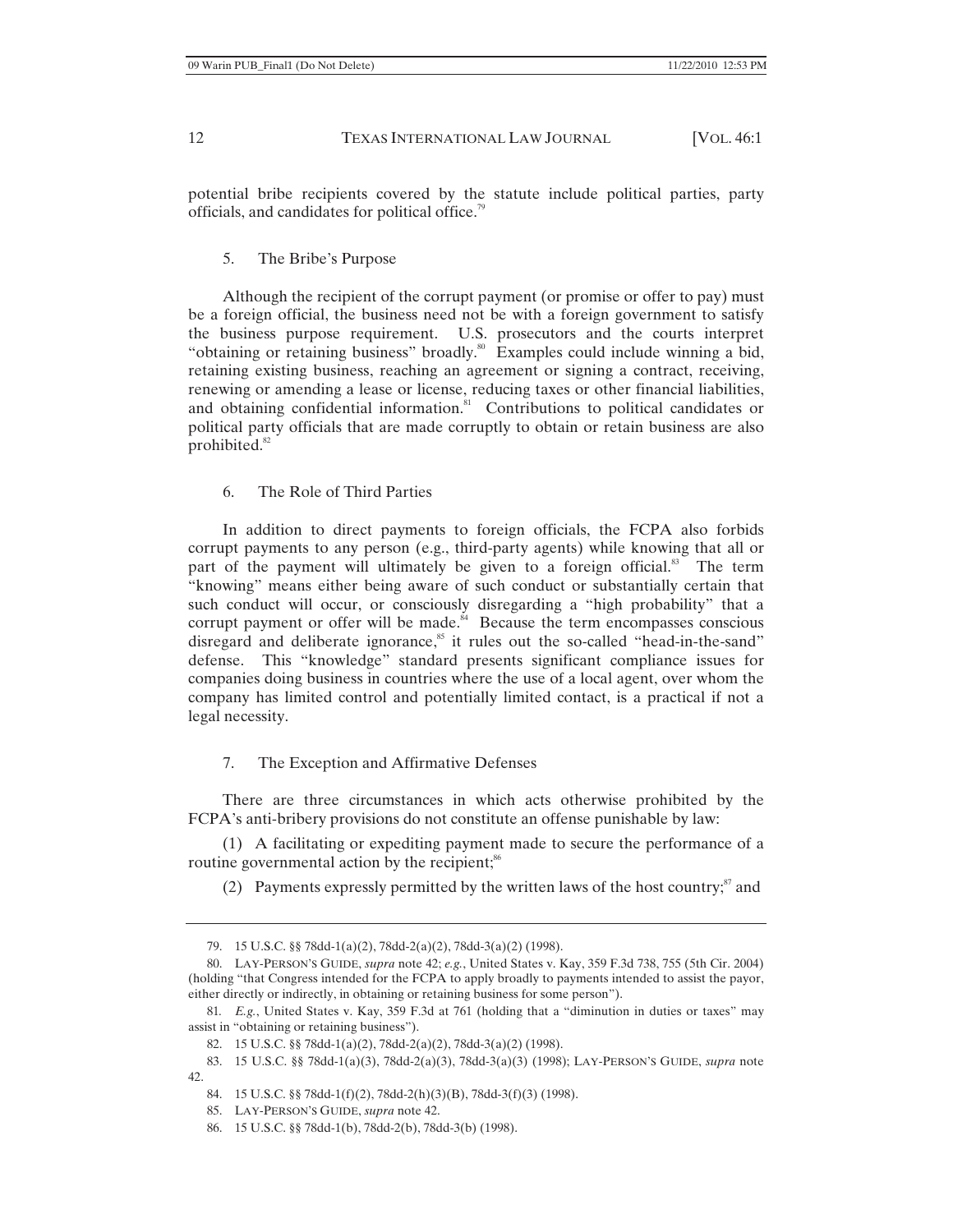(3) "Reasonable and bona fide expenditure[s], such as travel and lodging expenses . . . directly related to (A) the promotion, demonstration, or explanation of products or services; or (B) the execution or performance of a contract with a foreign government or agency thereof."<sup>88</sup>

The first situation constitutes the statutory exception to the FCPA's anti-bribery provisions; the latter two circumstances are affirmative defenses set forth in the statute.

### a. The Facilitating Payments Exception

The statutory exception provides that the FCPA's anti-bribery provisions do not apply to "facilitating or expediting" payments made to foreign officials to "expedite or to secure the performance of a routine government action."89 This exception only covers actions that are "ordinarily and commonly performed by the official."<sup>90</sup> In contrast to bribes, facilitating payments are understood as those paid for "essentially ministerial" actions that "merely move a particular matter toward an eventual act or decision or which do not involve any discretionary action."<sup>91</sup> As Congress observed, although "payments made to assure or to speed the proper performance of a foreign official's duties may be reprehensible in the United States . . . they are not necessarily so viewed elsewhere in the world and . . . it is not feasible for the United States to attempt unilaterally to eradicate all such payments."<sup>92</sup>

The statute lists a number of examples of activities that may qualify as permissible "routine governmental actions" under the right circumstances: obtaining permits or licenses to do business in the country; processing government papers (e.g., visas or work orders); providing police protection, mail services, or scheduling inspections; providing utility services (e.g., phone, power, water); and "actions of a similar nature."<sup>93</sup>

Practitioners, however, debate the usefulness of the facilitating payments exception. The SEC and DOJ have construed the facilitating payments exception narrowly—if the facts suggest that the payments actually involved influencing a discretionary governmental function or obtaining a positive outcome, regulators and courts may not recognize the exception. For example, in a recent prosecution of Westinghouse Air Brake Technologies Corporation, the company entered into a settlement with the SEC and DOJ for various FCPA violations. $94$  Some of the payments classified as "improper" were payments "to schedule pre-shipping product inspections" and "to have certificates of product delivery issued."<sup>95</sup> Even though

95. Letter from Steven A. Tyrrell, Chief of DOJ Fraud Section, to Eric A. Dubelier, Attorney for WABAC Inc., Appendix A: Statement of Facts, para. 4 (Feb. 8, 2008) (Westinghouse Air Brake

<sup>87. 15</sup> U.S.C. §§ 78dd-1(c)(1), 78dd-2(c)(1), 78dd-3(c)(1) (1998).

<sup>88. 15</sup> U.S.C. §§ 78dd-1(c)(2), 78dd-2(c)(2), 78dd-3(c)(2) (1998).

<sup>89. 15</sup> U.S.C. §§ 78dd-1(b), 78dd-2(b), 78dd-3(b) (1998).

<sup>90. 15</sup> U.S.C. §§ 78dd-1(f)(3), 78dd-2(h)(4), 78dd-3(f)(4) (1998).

<sup>91.</sup> H.R. REP. NO. 95-640, at 7 (1977).

<sup>92</sup>*. Id.*

<sup>93. 15</sup> U.S.C. §§ 78dd-1(f)(3), 78dd-2(h)(4), 78dd-3(f)(4) (1998).

<sup>94.</sup> Press Release, DOJ, *Westinghouse Air Brake Technologies Corporation Agrees To Pay \$300,000 Penalty To Resolve Foreign Bribery Violations in India* (Feb. 14, 2008), http://www.justice.gov/opa/pr/ 2008/February/08\_crm\_116.html.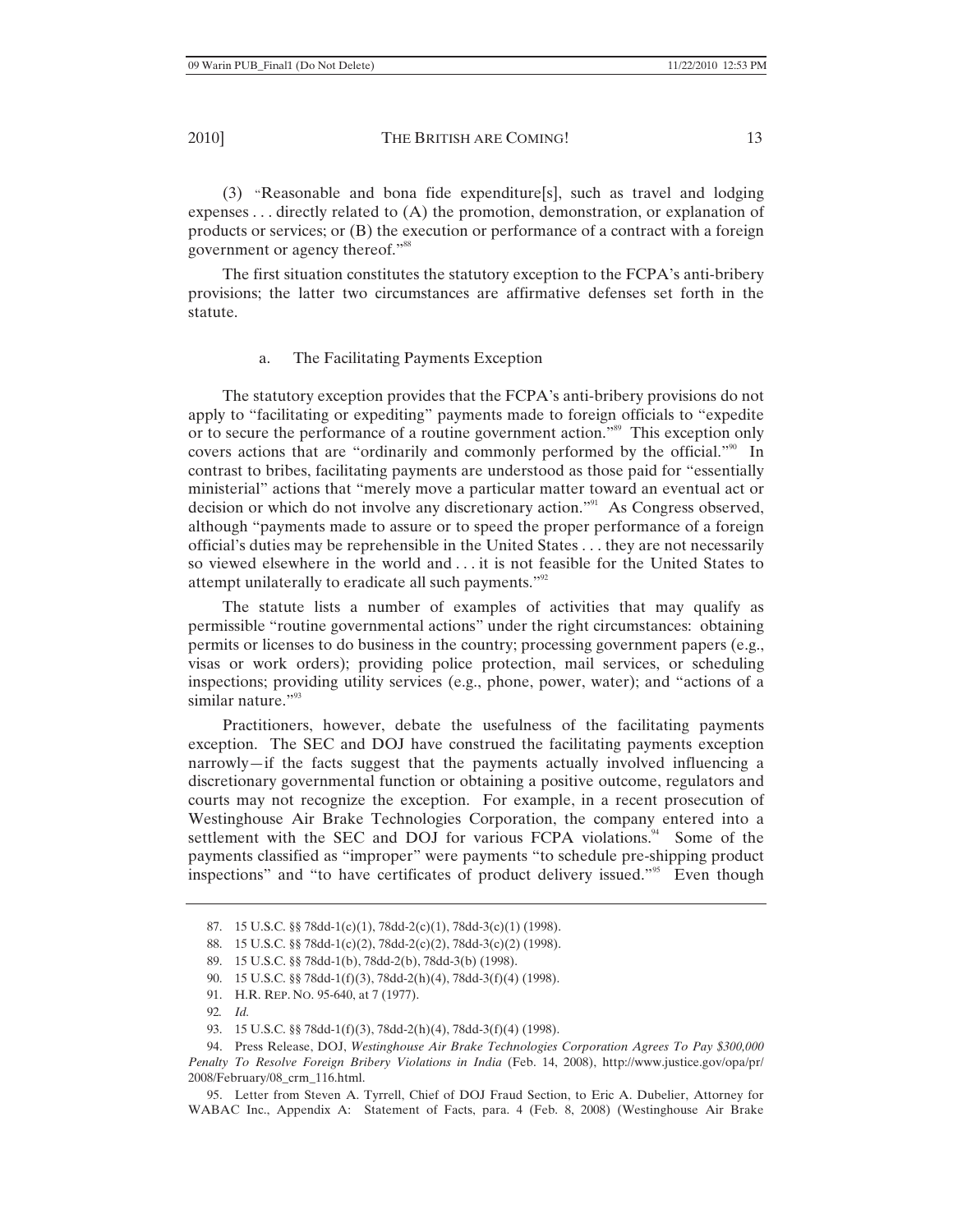these payments facially appear to be "facilitating or expediting payments," they were not recognized as such in the settlement agreement.<sup>96</sup> The settlement documents never explain why these payments did not qualify for the statutory exception. A likely explanation is that, in addition to expediting these official actions, the payments could have influenced their outcome. $\frac{97}{100}$  This non-routine, discretionary quality would remove them from the statutory exception's ambit. Yet in practice, as the Westinghouse matter illustrates, distinguishing true facilitating payments from those that influence an official's discretion proves quite difficult.

## b. The Affirmative Defenses

The two affirmative defenses are also the topic of much discussion. Indeed, they have been the subject of numerous DOJ Opinion Procedure Releases.<sup>98</sup> The affirmative defenses are relatively straightforward:

(1) the payment was "lawful under the written laws and regulations" of the foreign official's country;  $\frac{99}{99}$ 

(2) the payment was for "reasonable and bona fide expenditure[s], such as travel and lodging expenses," incurred in relation to the promotion or demonstration of the payor's products or services, or the execution or performance of a contract between the payor and the foreign official's employer.<sup>100</sup>

But these affirmative defenses, especially the business promotion defense, can generate great confusion. U.S. companies and issuers that promote their products to government purchasers overseas must rely on what is still a fairly limited body of interpretive guidance when providing business courtesies. As Lucent Technologies learned the hard way, these affirmative defenses have limits, and the U.S. Government will prosecute companies that step over the line and transgress the "reasonable and bona fide" restrictions.<sup>101</sup>

# *B. Bribing Foreign Officials: A Comparison of the FCPA and the Bribery Act's Section 6*

Having set forth the key elements of the FCPA's anti-bribery provisions, the discussion now turns to a comparison of the FCPA's statutory framework with the Bribery Act's prohibition on bribing foreign public officials. The centerpiece of the

Technologies Corp. Non-Prosecution Agreement).

<sup>96</sup>*. Id.*; *see also* H.R. REP. NO. 95-640, *supra* note 91 (facilitating or expediting payments to foreign officials are not prohibited foreign trade practices).

<sup>97</sup>*. See* H.R. Rep. No. 95-640, *supra* note 91, at 8 (1977) (noting that the statute excludes payments to foreign officials to perform non-discretionary actions).

<sup>98</sup>*. See, e.g.*, DOJ Opinion Procedure Release, No. 07-01 (July 24, 2007); DOJ Opinion Procedure Release, No. 07-02 (Sept. 11, 2007); DOJ Opinion Procedure Release, No. 04-03 (June 14, 2004); DOJ Opinion Procedure Release, No. 04-04 (Sept. 3, 2004) (determining not to take FCPA enforcement action against various entities based on the presence of affirmative defenses).

<sup>99. 15</sup> U.S.C. §§ 78dd-1(c)-3(c) (1998).

<sup>100</sup>*. Id.*

<sup>101</sup>*. Id.*; DOJ Press Release, Lucent Technologies Inc. Agrees to Pay \$1 Million Fine to Resolve FCPA Allegations (Dec. 21, 2007), *available at* http://www.justice.gov/opa/pr/2007/December/ 07\_crm\_1028.html (holding Lucent liable for spending "millions of dollars on approximately 315 trips for Chinese government officials that included primarily sightseeing, entertainment and leisure").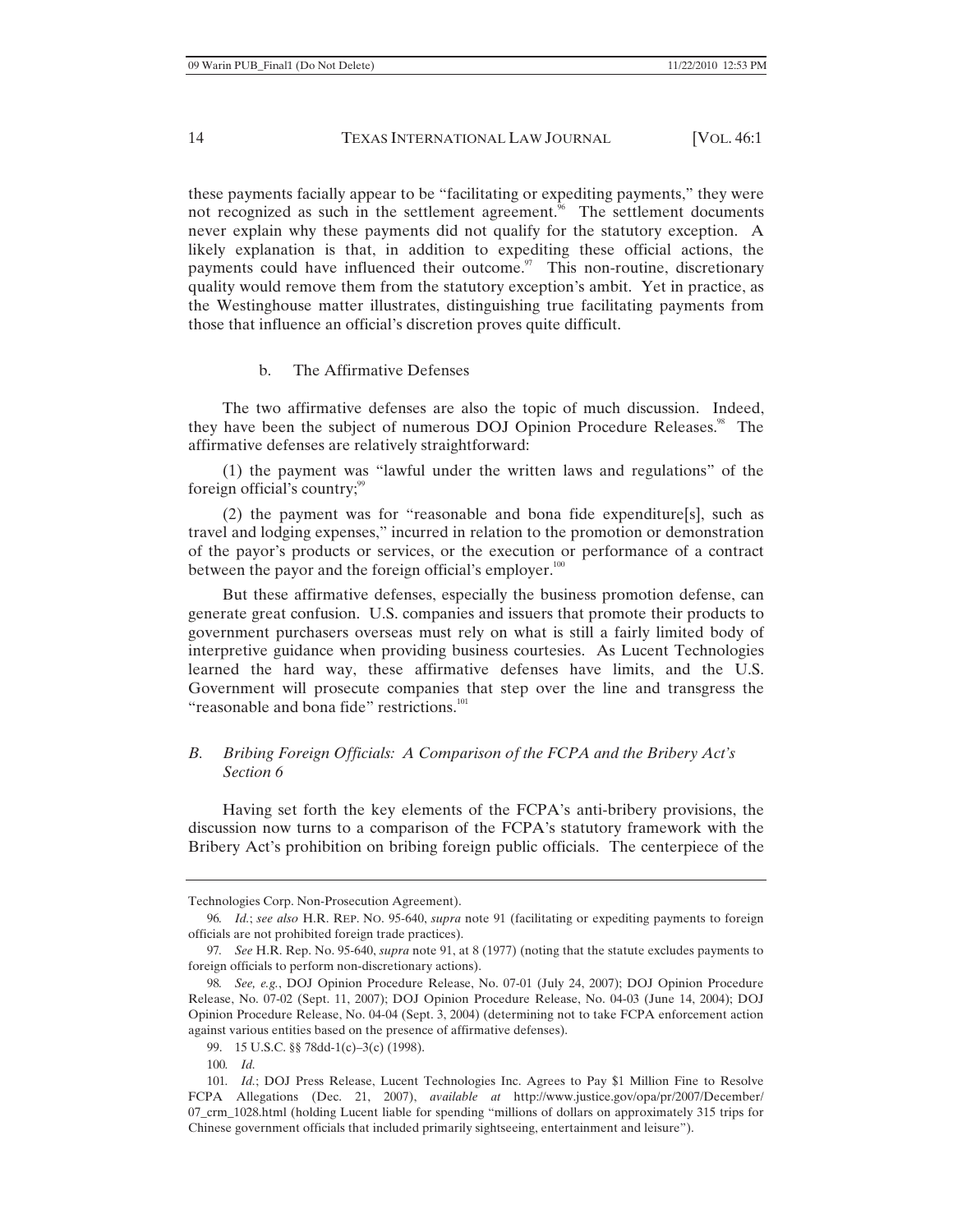Bribery Act, section 6, establishes the offense of bribing a foreign public official<sup>102</sup> and is most analogous to the FCPA. Specifically, section  $6(1)$  provides that "[a] person ('P') who bribes a foreign public official ('F') is guilty of an offence if P's intention is to influence  $F$  in  $F$ 's capacity as a foreign public official."<sup>103</sup> As mentioned in the Explanatory Notes that accompanied the Bribery Bill,<sup>104</sup> this provision mirrors the OECD Anti-Bribery Convention.<sup>105</sup> Like the FCPA, the Bribery Act requires prosecutors to prove each constituent part of section 6 when enforcing the law.106

## 1. Section 6's Jurisdictional Reach

Under pre-existing U.K. law, an individual of any nationality could be convicted of a bribery offense where any of the acts or omissions took place inside the United Kingdom—similar to the FCPA's "act in furtherance" hook. The Bribery Act retains this jurisdiction for individuals and organizations.<sup>107</sup> Under the old law, however, when none of the relevant acts or omissions took place inside the United Kingdom, an individual was subject to liability only if he or she was a U.K. citizen (which includes British Overseas Citizens).<sup>108</sup> The Bribery Act expands this jurisdiction. Importantly, this expanded jurisdiction also applies to sections 1 and 2, discussed in detail below.

The offense of bribing a foreign public official (section 6) is now governed by a "close connection" test.<sup>109</sup> The Act asserts U.K. jurisdiction if the person or entity has a close connection with the United Kingdom, even if the act or omission at issue does not take place in the United Kingdom.<sup>110</sup> A person has a "close connection with the United Kingdom" if he or she is any of the following:

a British citizen or various other categories of British passport holder;

a resident of the U.K.;

an entity "incorporated under the law of any part of the United Kingdom";

or

a "Scottish partnership."<sup>111</sup>

<sup>102.</sup> Bribery Act, 2010, at c. 23, §6(1).

<sup>103</sup>*. Id.* (the actual text of the Act uses the abbreviations "P" and "F").

<sup>104</sup>*. See* Sir Christopher Jenkins CB QC, First Parliamentary Counsel, *Helping the Reader of Bills and Acts*, NEW L.J. [N.L.J.] (May 28, 1999), *available at* http://www.cabinetofficegov.uk/ parliamentarycounsel/bills\_and\_acts/explanatory\_notes\_article.aspx (describing what Explanatory Notes entail).

<sup>105.</sup> Bribery Act, 2010, at Explanatory Notes, para. 34.

<sup>106.</sup> OECD Convention, *supra* 13, art. I, para. 3.

<sup>107</sup>*. See* Bribery Act, 2010, § 12(1) ("An offence is committed under section 1, 2 or 6 in England and Wales, Scotland or Northern Ireland if any act or omission which forms part of the offence takes place in that part of the United Kingdom.").

<sup>108.</sup> Anti-terrorism, Crime and Security Act, 2001, c. 24, § 109 (U.K.).

<sup>109</sup>*. See* Bribery Act, 2010, §§ 12(4), 12(2)(c) (enumerating the territorial application for offenses under the Bribery Act). This test also applies to the offense of bribing another person (§ 1) and the offense of being bribed (§ 2).

<sup>110</sup>*. Id.* § 12(2).

<sup>111</sup>*. Id.* §§ 12(1)–12(4).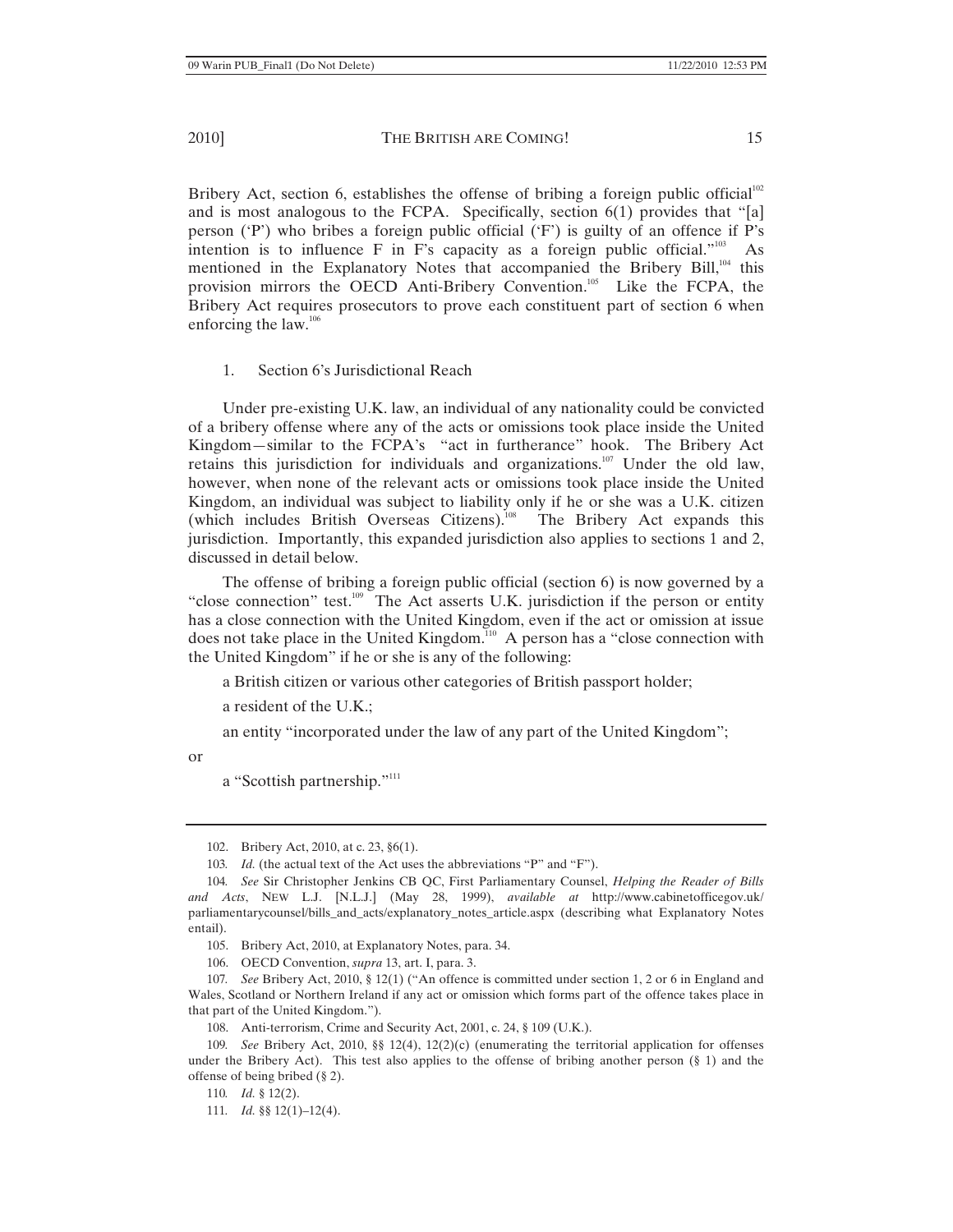Thus, a person can commit an offense under section 6 irrespective of whether the acts or omissions that form part of the offense take place in the United Kingdom.<sup>112</sup> On its face, this "close connection" test is far narrower than the wide jurisdictional hook that U.S. agencies enjoy when enforcing the FCPA's anti-bribery requirements against issuers. In practice, however, section 7's far more liberal jurisdictional requirements for a business's failure to prevent bribery could have a profound impact on multinational corporations. This is discussed in detail in section D below.

#### 2. The Intent of the Payor (the "Fault Element")

The *mens rea* requirement in section 6 of the Bribery Act—referred to in the Bill's Explanatory Notes as the "fault element"—is that the payor must intend to influence the foreign public official in the performance of his or her functions *as a foreign public official*. 113 This fault requirement would include the intent "to influence a foreign public official in the performance of his or her functions as a public official, including any failure to exercise those functions and any use of his or her position, even if he or she does not have authority to use the position in that way."<sup>114</sup>

This intent requirement under section 6 is quite similar to the intent needed to violate the FCPA. But what is immediately noticeable is that section 6 of the Bribery Act lacks the FCPA's requirement that the payor act "corruptly."<sup>115</sup> As discussed above, under the FCPA, the person making, aiding, or authorizing the payment to the foreign official must have a corrupt intent to wrongfully induce the recipient to misuse his or her official position to aid the payor's business.116 The Joint Committee considered adding the word "corrupt" or a similar descriptor to the section 6 offense, specifically to exclude legitimate commercial conduct—for example, business courtesies—from the ambit of section  $6<sup>117</sup>$  In fact, the general bribery offenses (sections 1 and 2) do feature such a requirement—the "improper performance" test, discussed below. Without such a limiting principle, section 6 could potentially sweep in legitimate conduct. Instead of qualifying the *mens rea* requirement of section 6 with an adjective like "improper" or "corrupt," the drafters ultimately decided to leave the matter to prosecutorial discretion.<sup>118</sup> According to the Joint Committee, the main reason for omitting a limiting descriptor was that it would raise "questions about whether cultural norms and expectations" can legitimize an otherwise illegal payment.<sup>119</sup> Thus, the fault element of section 6 does not require corrupt or improper intent, although it does require an intent to influence a foreign public official in his or her official capacity for the purpose of obtaining or retaining business. As discussed further below, the U.K. Government has indicated that it is unlikely to prosecute

<sup>112</sup>*. Id.* § 12(5).

<sup>113</sup>*. Id.* § 6(1), Explanatory Notes, para. 44.

<sup>114</sup>*. Id.* at Explanatory Notes, para. 44.

<sup>115. 15</sup> U.S.C. § 78dd-1(a) (1998).

<sup>116</sup>*. Id.* § 78dd-1(a)(1)(A).

<sup>117.</sup> JOINT COMMITTEE REPORT, *supra* note 28, paras. 146–147.

<sup>118</sup>*. Id.* para. 147.

<sup>119</sup>*. Id.* para. 146 (quoting Professor Jeremy Horder, Criminal Commissioner of the Law Commission).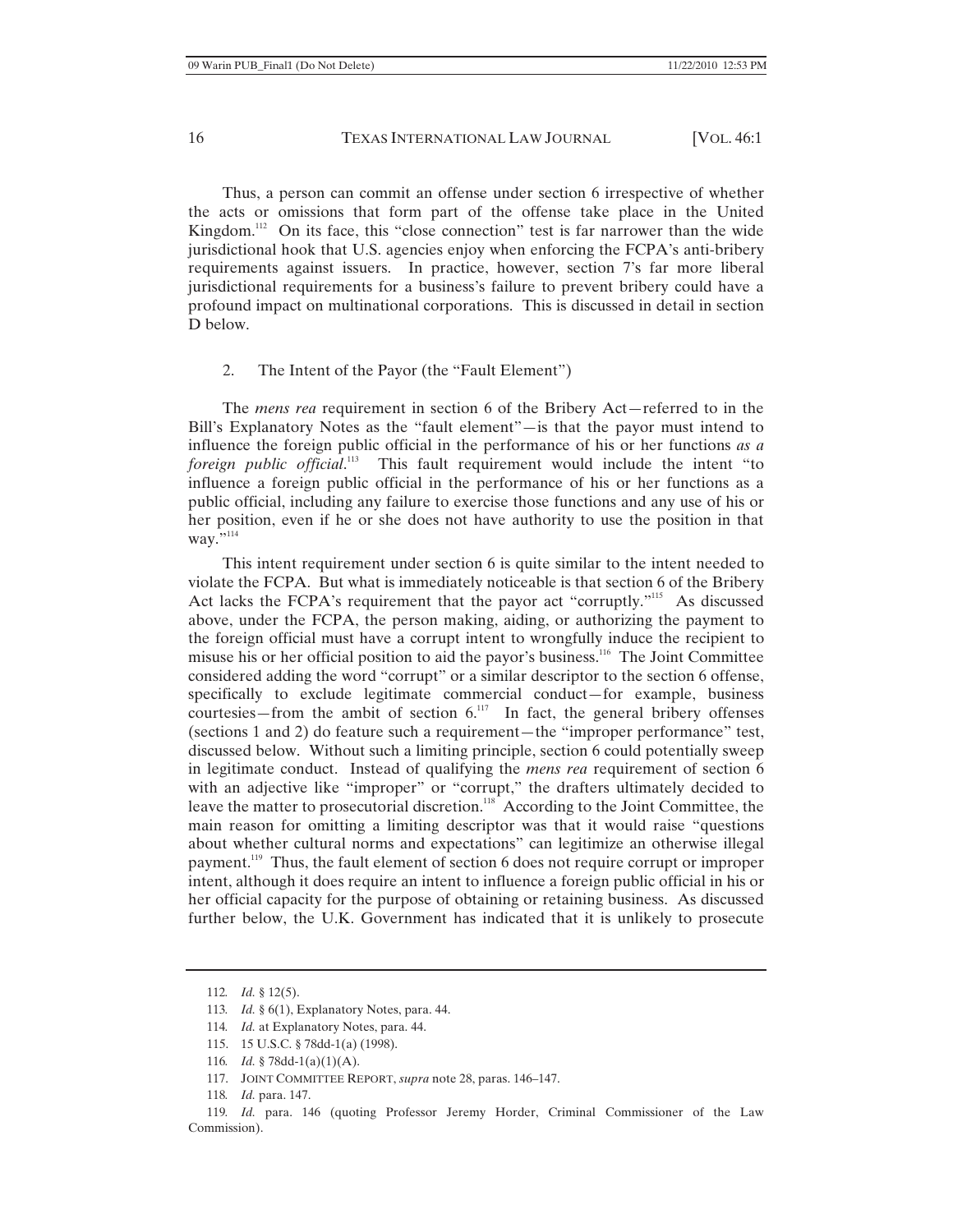businesses or individuals for bona fide business expenditures, despite the absence of a "corrupt" intent element in the Act.

3. The Actus Reus (the "Conduct Element")

In terms of specific conduct (i.e., the *actus reus*), the offense of bribing a foreign public official covers the offering, promising, or giving of bribes, but not their acceptance. Section 6(3) of the Act provides the following:

P bribes F if, and only if, (a) directly or through a third party, P offers, promises or gives any financial or other advantage (i) to F, or (ii) to another person at F's request or with F's assent or acquiescence, and (b) F is neither permitted nor required by the written law applicable to F to be influenced in F's capacity as a foreign public official by the offer, promise or gift.<sup>120</sup>

That is, there must be an offer, promise, or provision of some advantage, financial or otherwise, to a foreign official, and the foreign official must request or accept that advantage.<sup>121</sup> Although, unlike the FCPA, section 6 does not address the *authorization* of the provision of the financial or other advantage to F, section 14 of the Bribery Act, discussed in Part II.C.4 below, criminalizes the "consent or connivance" of a "senior officer" of the corporation to the company's violation of section 6, or section 1 or  $2^{122}$ 

Interestingly, the Bribery Bill's drafters inserted the "permitted nor required" language after the Joint Committee failed to include a "reasonable belief" defense. The reasonable belief defense would have protected a payor who "mistakenly, but reasonably, believed that a foreign public official was required or permitted to accept an advantage under the official's local law."<sup>123</sup> Such a defense was deemed inconsistent with "the United Kingdom's international obligations and the policy aims of the draft Bill."<sup>124</sup> The U.K. Government's view was that the "real issue" turned on whether the foreign official was "permitted or required to be influenced by the offering," not whether the payor's belief was "reasonable."<sup>125</sup>

But if the "written law applicable" to a foreign official *permits* that official to be influenced in his or her official capacity, then the payor has not committed an offense under section 6. This aspect of section 6's conduct element is clearly analogous to the FCPA's affirmative defense allowing for payments that are expressly permitted by the written laws of the host country.<sup>126</sup> For the purposes of the Bribery Act,

<sup>120.</sup> Bribery Act, 2010, § 6(3).

<sup>121</sup>*. Id.*

<sup>122</sup>*. Id.* § 14.

<sup>123.</sup> JOINT COMMITTEE REPORT, *supra* note 28, para. 65.

<sup>124</sup>*. Id.* para. 71.

<sup>125.</sup> MINISTRY OF JUSTICE, GOVERNMENT RESPONSE TO THE CONCLUSION AND RECOMMENDATIONS OF THE JOINT COMMITTEE REPORT ON THE DRAFT BRIBERY BILL, 2009, Cm. 7748, at 6–7, para. 8 [hereinafter GOVERNMENT RESPONSE].

<sup>126</sup>*. Compare* 15 U.S.C. §§ 78dd-1(c)(1), 78dd-2(c)(1), 78dd-3(c)(1) (1998) (providing for the affirmative defense that the payment was lawful under local written laws or regulations), *with* Bribery Act, 2010, at § 6(3) (stating that the payor has not committed an offense if the foreign official is permitted to be influenced under the written law).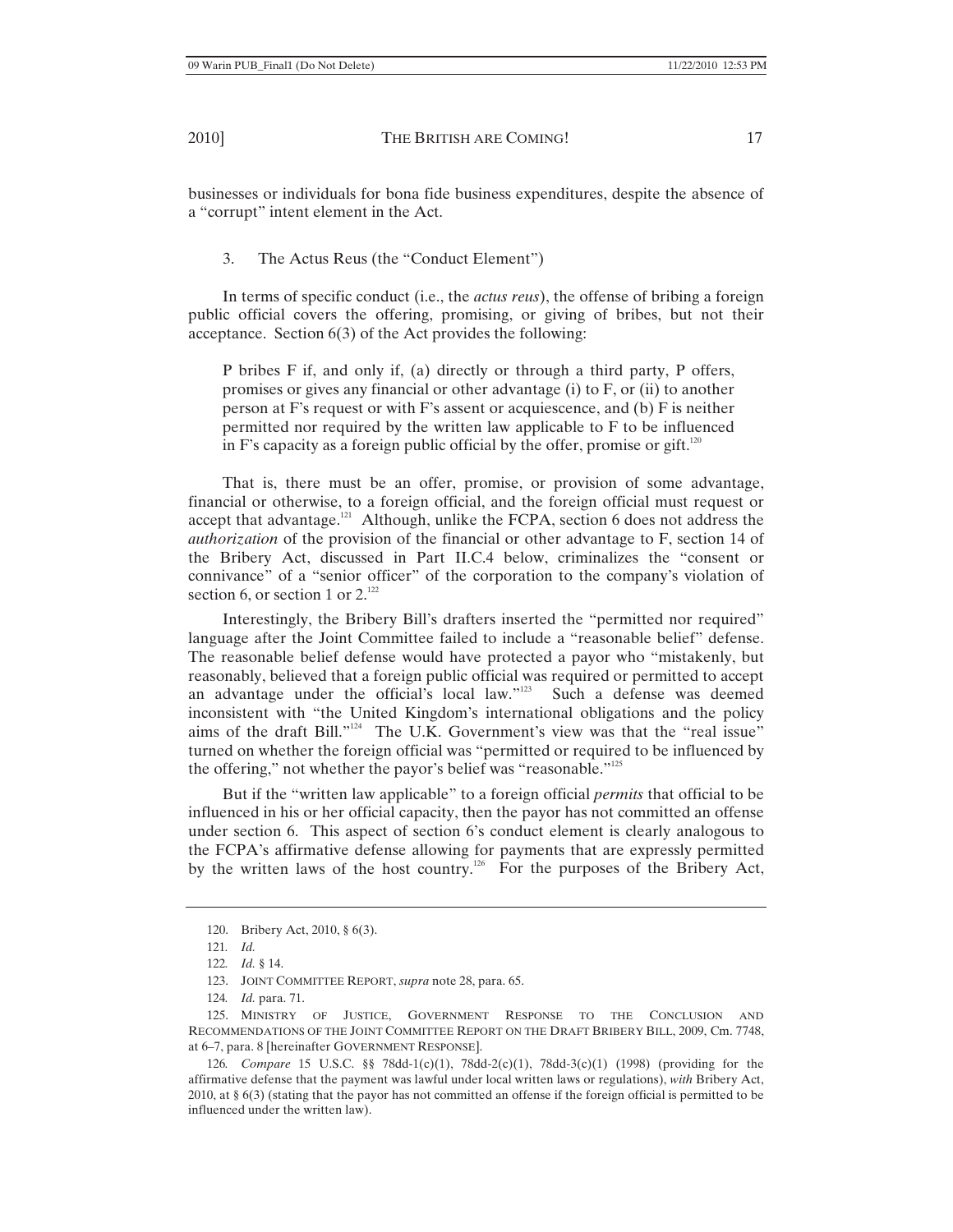"[w]ritten law" is the law of the relevant part of the United Kingdom that would govern the performance of the official's functions.<sup>127</sup> In situations where those functions would not be subject to the law of a part of the United Kingdom, the "written law applicable" would either be the "applicable rules of a public international organisation" to which the official belongs or the laws of the country where the official at issue is considered a "foreign public official."<sup>128</sup> The intention behind the insistence on "written law" in this provision, $129$  as explained by the Joint Committee, is threefold: to "remove the potential for loopholes," to "provid[e] greater certainty to prosecutors, jurors and businesses," and to "provide an appropriately narrow gateway restricting the circumstances in which advantages can legitimately be provided to foreign public officials."<sup>130</sup>

4. The Recipient of the Bribe

The Bribery Act and the FCPA cover a very similar universe of prohibited bribe recipients. Section 6(5) of the Act defines "foreign public official" as an individual who:

(a) holds a legislative, administrative or judicial position of any kind, whether appointed or elected, of a country or territory outside the United Kingdom (or any subdivision of such a country or territory);

(b) exercises a public function—

(i) for or on behalf of a country or territory outside the United Kingdom (or subdivision of such a country or territory), or

(ii) for any public agency or public enterprise of that country or territory (or subdivision), or

 $(c)$  is an official or agent of a public international organisation.<sup>131</sup>

This closely mirrors the FCPA's definition of a "foreign official," which includes "any officer or employee of a foreign government or any department, agency, or instrumentality thereof, or of a public international organization, or any person acting in an official capacity for or on behalf of [such an entity]."132 Indeed, both the Bribery Act's and the FCPA's definitions of "foreign official" track the definition provided in the OECD Convention.<sup>133</sup> Various FCPA enforcement actions have stretched the definition of "foreign official" to cover employees of state-owned commercial enterprises.<sup>134</sup> The Bribery Act's drafters may not have troubled

134. O. Thomas Johnson, Jr., *International Law & Practice: Foreign Corrupt Practices Act*, AM. BAR ASS'N, GEN. PRACTICE, SOLO & SMALL FIRM DIV., http://www.abanet.org/genpractice/magazine/1997/ spring-bos/johnson.html (explaining that "foreign official" includes "persons employed by commercial

<sup>127</sup>*.* Bribery Act, 2010, at Explanatory Notes, para. 39.

<sup>128</sup>*. Id.*

<sup>129.</sup> JOINT COMMITTEE REPORT, *supra* note 28, para. 64.

<sup>130</sup>*. Id.*

<sup>131.</sup> Bribery Act, 2010, § 6(5).

<sup>132. 15</sup> U.S.C. § 78dd-1(f)(1) (1998).

<sup>133</sup>*. See* OECD Convention, *supra* note 13, art. 1(4)(a) (stating the definition of a foreign public official); *see also* Bribery Act, 2010, at Explanatory Notes, para. 36 (explaining the similarities between the definition in the Bribery Act and OECD Convention).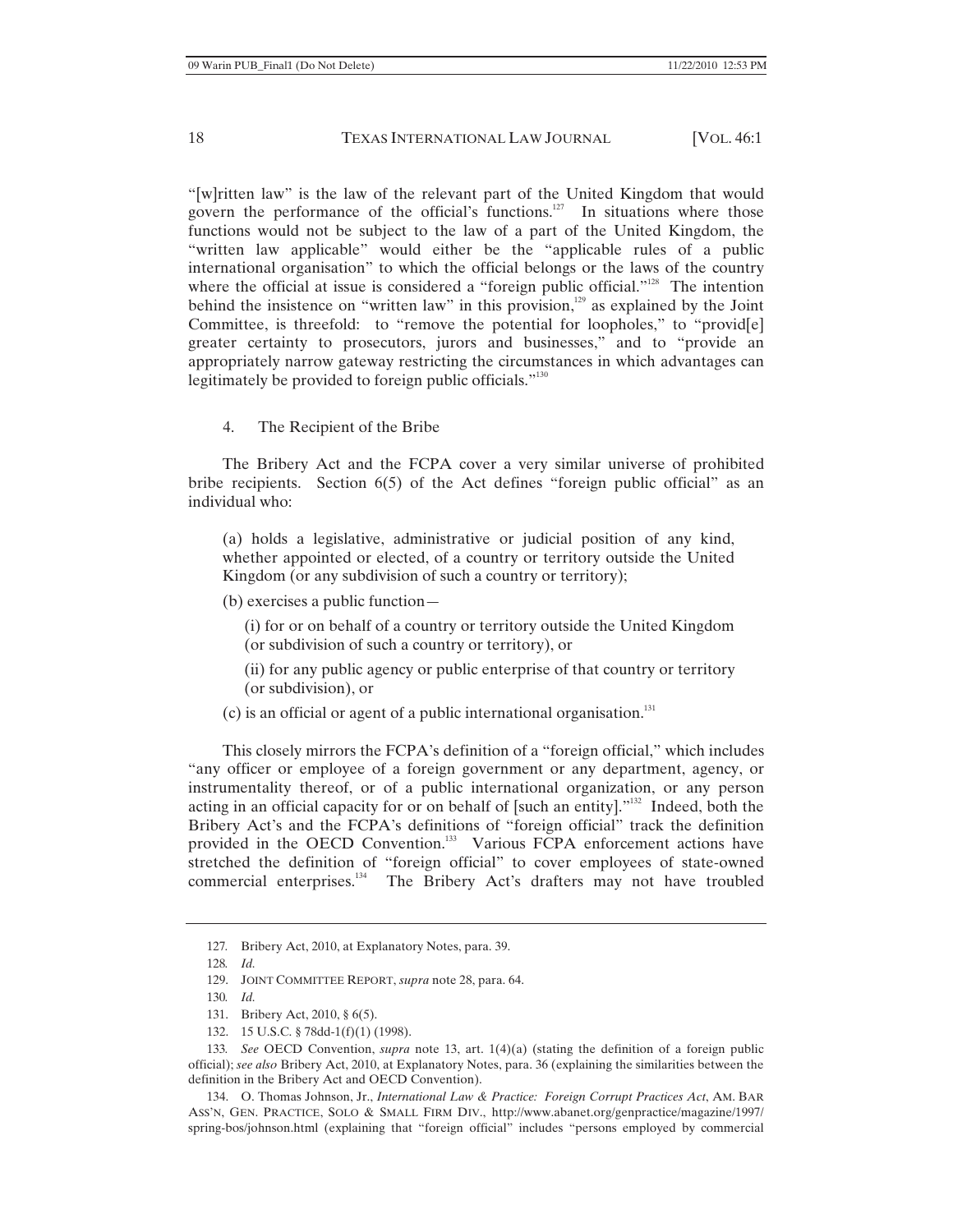themselves with whether "foreign public officials," like "foreign officials," should include such employees. After all, the U.K. legislation also criminalizes overseas commercial bribery. But in light of the absence of any "corruptly" or "improperly" requirement in section 6, the answer to this question could have serious implications for the provision of business courtesies to such employees—an issue explored in greater depth below.

Interestingly, the Bribery Act defines "public international organisation" as an organization whose members consist of countries or territories (or governments thereof), other public international organizations, or a mixture of any of the foregoing.135 This is significantly broader than the definition of "public international organization" in the FCPA, which is defined as (1) "an organization that is designated by Executive Order pursuant to section 1 of the International Organizations Immunities Act (22 U.S.C. § 288)" or (2) "any other international organization that is designated by the President by Executive order for the purposes of this section, effective as of the date of publication of such order in the Federal Register."<sup>136</sup> Currently, only eighty-three organizations have such designation by executive order.<sup>137</sup> One would expect far more organizations to fall within the Bribery Act's definition of "public international organisation."

# 5. The Bribe's Purpose

Section 6 of the Bribery Act requires that the payor's bribe be for the purpose of "obtaining or retaining business, or an advantage in the conduct of business."<sup>138</sup> This is, on its face, broader than the FCPA's requirement that the bribe be to "obtain or retain business."<sup>139</sup> But as the above discussion of the FCPA shows, U.S. courts and federal law enforcement officials alike have interpreted this phrase to include far more than just actually winning business from the government. For this reason, it is likely that these elements will be in accord.

enterprises owned or controlled by foreign governments and private persons who have responsibilities similar to those of governmental employees"); Mike Johnson, *Disconnected: Another Telecommunications Company Settles an FCPA Enforcement Action*, CORP. COMPLIANCE INSIGHTS, June 30, 2010, http://www.corporatecomplianceinsights.com/2010/veraz-networks-settles-fcpa-enforcement-action/ (enforcement action against Veraz Networks for bribing government-owned Chinese telecommunications companies); U.S. Sec. and Exch. Comm'n, Litigation Release No. 21357, SEC Charges California Telecom Company with Bribery and Other FCPA Violations (2009) (enforcement action against UTStar.com, Inc., for funding trips for officials of government-controlled Chinese telecommunications companies).

<sup>135</sup>*.* Bribery Act, 2010, § 6(6).

<sup>136. 15</sup> U.S.C. §§ 78dd-1(f)(1)(B), 78dd-2(h)(2)(B), 78dd-3(f)(2)(A) (1998).

<sup>137</sup>*. See* 22 U.S.C.A. § 288 (1945) (noting Executive Orders designating eighty-one public international organizations entitled to enjoy the privileges, exemptions, and immunities conferred by 22 U.S.C. § 288 *et seq.*); Exec. Order No. 13,259, 67 Fed. Reg. 13,239 (Mar. 19, 2002) (announcing two additional public international organization designations).

<sup>138.</sup> Bribery Act, 2010, § 6(2).

<sup>139. 15</sup> U.S.C. §§ 78dd-1(a), 78dd-2(a), 78dd-3(a) (1998).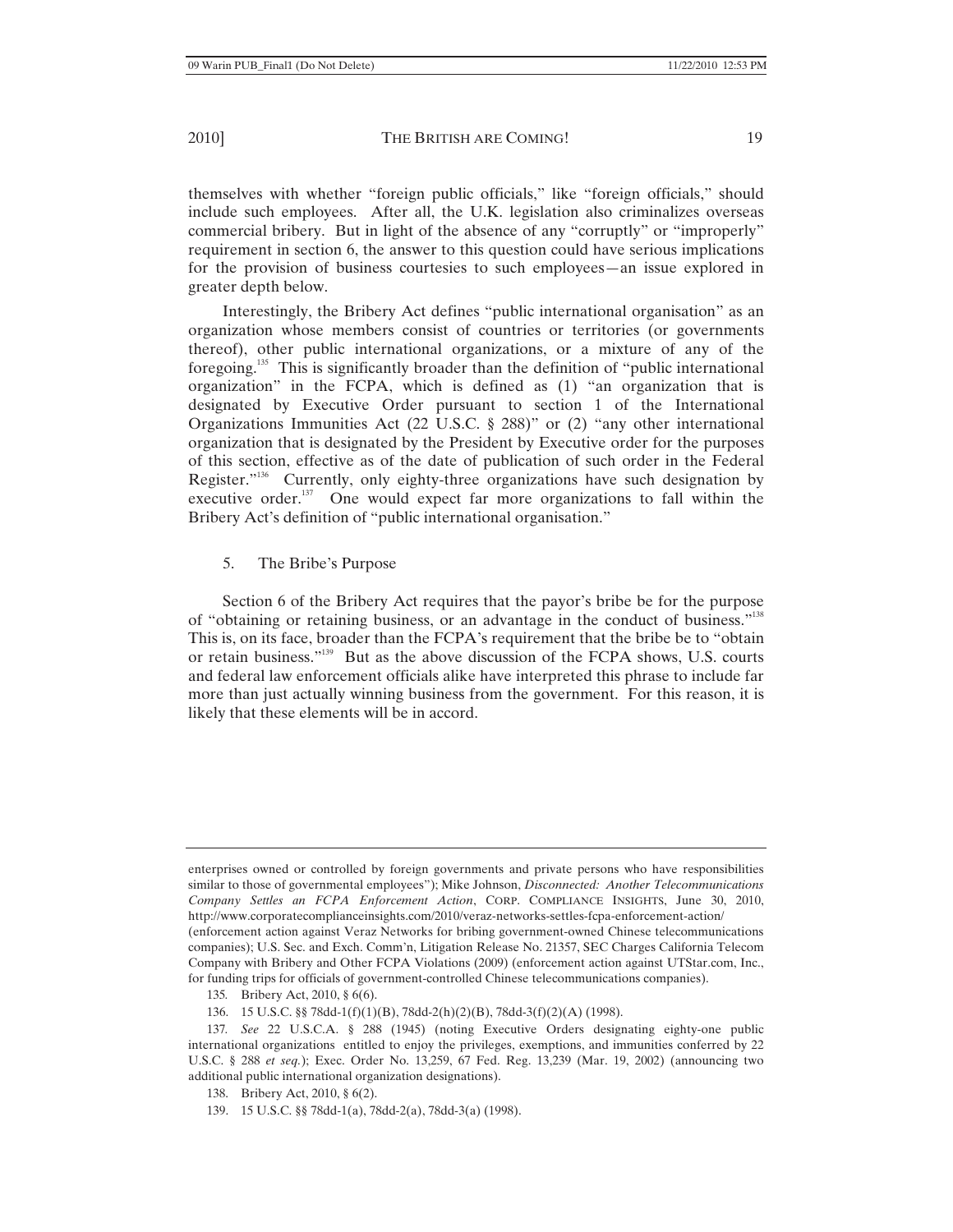## 6. The Role of Third Parties

As noted above, the conduct element of section 6(3) of the Bribery Act also prohibits payments to foreign government officials made through a third party.<sup>140</sup> In contrast to the FCPA, the Bribery Act provides no guidance regarding the meaning of "through a third party." It is thus unclear whether the Bribery Act is broader or narrower than the FCPA in this area. As discussed in the previous section, the FCPA's third-party-payment provision's liberal knowledge standard includes those who do not themselves act with the specific intent to bribe a foreign official. The role of third parties under the Bribery Act is addressed in greater detail below during the discussion of section 7's treatment of "associated persons."

# 7. Exceptions and Affirmative Defenses

On its face, the Bribery Act's prohibition on bribing foreign public officials is stricter than the FCPA's in that it does not contain the same array of defenses. As noted above, the FCPA has one exception and two affirmative defenses:

- facilitating or expediting payments;
- payments expressly permitted by the written laws of the host country; and
- x certain bona fide promotional expenses or expenses pursuant to the performance of a contract.<sup>141</sup>

The Bribery Act takes a different approach to these issues.

### a. Facilitating Payments

The Bribery Act contains no exception or defense for facilitating payments. Like past U.K. law, it prohibits such payments.<sup>142</sup> The only facilitating payments likely to be acceptable under section 6 are those expressly allowed under a local written law.<sup>143</sup> The Joint Committee describes facilitating payments as "the practice of paying a small sum of money to a public official (or other person) as a way of ensuring that they [sic] perform their duty, either more promptly or at all."<sup>144</sup> Prima facie, therefore, the Bribery Act criminalizes the sorts of common payments currently permitted under the FCPA—payments for obtaining permits or licenses, processing government papers, or scheduling inspections. This potentially leaves U.K. companies and individuals at a commercial disadvantage vis-à-vis similarly situated companies in the United States and could significantly impact corporate compliance programs, as discussed below.

As a matter of practice, however, U.K. authorities do not plan to base many prosecutions on such payments. The Joint Committee stated that there is a "general understanding" that prosecution will be unlikely for an offense involving "such small amounts of money."<sup>145</sup> In other words, U.K. authorities may at their discretion

<sup>140.</sup> Bribery Act, 2010, § 6(3)(a).

<sup>141. 15</sup> U.S.C. §§ 78dd-1(b)–(c), 78dd-2(b)–(c), 78dd-3(b)–(c) (1998).

<sup>142.</sup> JOINT COMMITTEE REPORT, *supra* note 28, para. 130.

<sup>143</sup>*. Id.* para. 131.

<sup>144</sup>*. Id.* para. 130.

<sup>145</sup>*. Id.*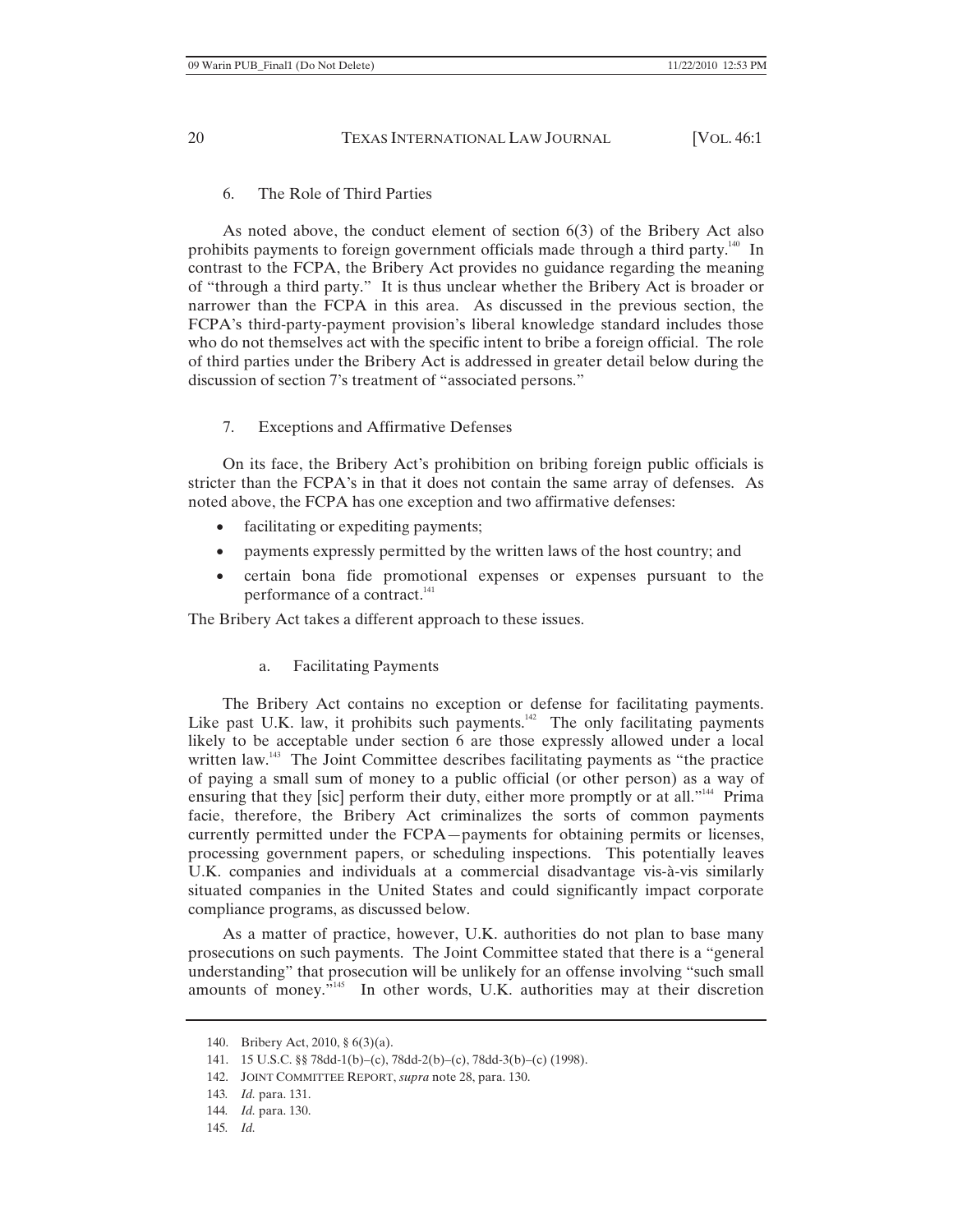decline to prosecute certain facilitating payments that are technically illegal under the Bribery Act.<sup>146</sup> Unsurprisingly, the SFO endorses this reliance on prosecutorial discretion.<sup>147</sup> But this is cold comfort to companies subject to the Bribery Act. Indeed, although the SFO staff has indicated that they are unlikely to prosecute isolated, low-value facilitating payments, they expect companies to adopt a "zero tolerance" policy toward such expenditures.<sup>148</sup>

# b. Payments Expressly Permitted by Written Law

As discussed above in Part II.B.3, section 6 explicitly provides that no violation occurs if the written law governing the official's conduct requires or permits him or her to be influenced by the offer, promise, or  $g$ ift.<sup>149</sup>

c. Promotional Expenses

Unlike the FCPA, the Bribery Act provides no affirmative defense for reasonable and bona fide promotional or explanatory expenses, like travel or lodging for a foreign official, or other benefits for a foreign official related to "the execution or performance of a contract with a foreign government or agency thereof."150 Accordingly, most business courtesy expenditures provided to foreign public officials constitute a prima facie offense under the Act. Evidence presented to the Joint Committee revealed that this is a matter of concern for many corporations for which corporate hospitality is an ordinary part of doing business.<sup>151</sup> That the definition of "foreign public official" will not necessarily extend to employees of state-owned commercial enterprises could prove extremely helpful in this area. Those recipients may fall under the general bribery offenses (section 1 and section 2), which predicate what is and what is not permissible on whether the payment is "improper."<sup>152</sup> As SFO Director Richard Alderman put it, "most routine and inexpensive hospitality would be unlikely to lead to a reasonable expectation of improper conduct."<sup>153</sup> But it

- 149*. Supra* Part II.B.3 and accompanying discussion.
- 150. 15 U.S.C. §§ 78dd-1(c)(2)–3(c)(2) (1998).
- 151. JOINT COMMITTEE REPORT, *supra* note 28, paras. 139–147.
- 152. Bribery Act, 2010, §§ 1, 2.

153. JOINT COMMITTEE REPORT, *supra* note 28, para. 139 (quoting SFO Director Richard Alderman).

<sup>146</sup>*. See* GOVERNMENT RESPONSE, *supra* note 125, para. 18 (citing CPS POLICY DIRECTORATE, CODE FOR CROWN PROSECUTORS, Feb. 2010, *available at* http://www.cps.gov.uk/Publications/ docs/code2010english.pdf, as the SFO's guide for applying prosecutorial discretion to facilitation payments).

<sup>147</sup>*. See* Memorandum submitted by the Serious Fraud Office (June 2009), *available at*  http://www.publications.parliament.uk/pa/jt200809/jtselect/jtbribe/memo/430/ucm1402.htm ("Facilitation payments will be unlawful . . . . [but] small facilitation payments are unlikely to concern the SFO unless they are part of a larger pattern (when, by definition, they would no longer be facilitation payments).").

<sup>148.</sup> GIBSON, DUNN & CRUTCHER LLP, *UK Serious Fraud Office Discusses Details of UK Bribery Act with Gibson Dunn*, Sept. 7, 2010, *available at* http://gibsondunn.com/publications/Pages/UKSerious FraudOfficeDiscussion-RecentlyEnactedUKBriberyAct.aspx [hereinafter GIBSON, DUNN & CRUTCHER LLP, *UK Serious Fraud*] ("The Staff stated that the SFO does not approve of any company that does not adopt a 'zero-tolerance' policy regarding facilitation payments. They stated that the SFO will view a company's policies, if they allow for facilitation payments, as not constituting 'adequate procedures' even if the company allows such payments because it is predominantly a US-based company.").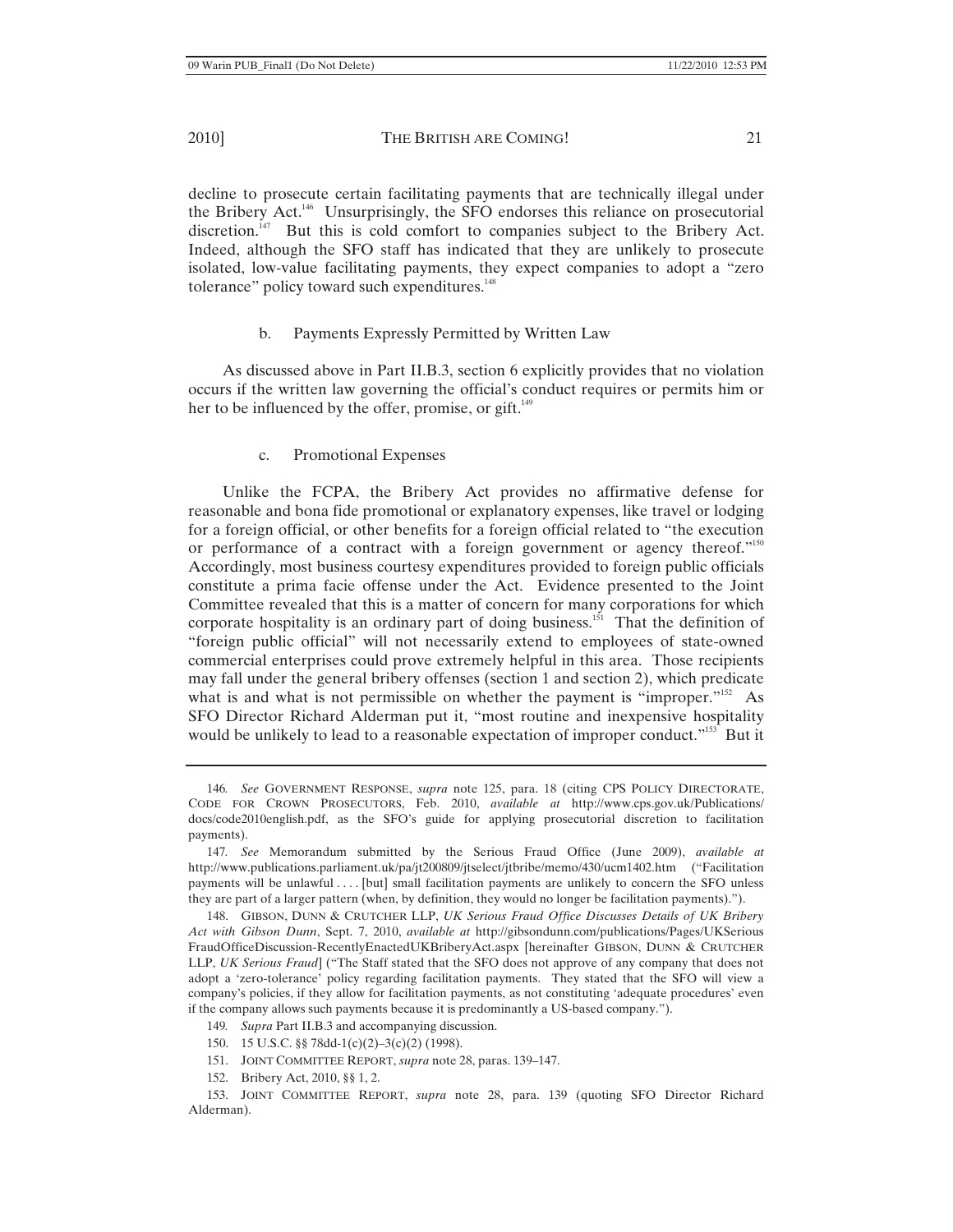remains unclear what relevance this reassurance has for potential section 6 offenses, as the offense of bribing a foreign public official features no "improper" test.<sup>154</sup>

Lord Tunnicliffe, a Government minister involved in drafting the legislation, has commented that the absence of an exception for corporate hospitality is deliberate. In a letter to Lord Henley, he stated:

We recognise that corporate hospitality is an accepted part of modern business practice and the Government is not seeking to penalise expenditure on corporate hospitality for legitimate commercial purposes. But lavish corporate hospitality can also be used as a bribe to secure advantages and the offences in the Bill must therefore be capable of penalising those who use it for such purposes.<sup>155</sup>

Just as with facilitating payments, it will fall to prosecutors to exercise their discretion to determine whether any particular hospitality is illegitimate and thus deserving of criminal charges.

Thankfully for multinational corporations, the U.K. Ministry of Justice has indicated publicly and in conversation with the authors that it is not inclined to prosecute bona fide promotional expenditures provided to foreign public officials.<sup>156</sup> On September 14, 2010, it issued draft guidance on "adequate procedures" by corporations to comply with the Act—an issue discussed in further detail below in Part II.D.1.<sup>157</sup> It specifically stated that "[w]here the prosecution is able to establish a financial or other advantage has been offered, promised or given but there is no sufficient connection between the advantage and the intention to influence and secure business or a business advantage then section 6 is unlikely to be engaged."<sup>158</sup> Whether there is such a connection will be a highly fact-specific analysis, but the draft noted that "it is unlikely . . . that a routine and incidental business courtesy where the advantage involved is of small value, or where hospitality is standard, will have any impact on decision making in the context of a business opportunity of high value and therefore engage section  $6.^{\prime\prime}^{159}$  Thus, this aspect of the Bribery Act may function similarly to the FCPA. However, without more explicit assurances, companies may wish to tighten their compliance programs in this area, especially if the employees of state-owned commercial enterprises are considered "foreign public officials."

<sup>154.</sup> Bribery Act, 2010, § 6.

<sup>155.</sup> Letter from Lord Tunnicliffe, Minister in the Government Whips Office, Government Spokesperson for the Ministry of Justice, to Lord Henley (Jan. 14, 2010), *available at* http://www.justice.gov.uk/publications/docs/letter-lord-henley-corporate-hospitality.pdf.

<sup>156</sup>*.* GIBSON, DUNN & CRUTCHER LLP, *UK Serious Fraud*, *supra* note 148; *see also*, MINISTRY OF JUSTICE, CONSULTATION ON GUIDANCE ABOUT COMMERCIAL ORGANISATIONS PREVENTING BRIBERY (SECTION 9 OF THE BRIBERY ACT 2010) 22 (2010), *available at* http://www.justice.gov.uk/consultations/ docs/bribery-act-guidance-consultation1.pdf [hereinafter MINISTRY OF JUSTICE] (providing guidance to organizations about the boundaries of what is likely to be prosecuted).

<sup>157.</sup> MINISTRY OF JUSTICE, *supra* note 156, at 11.

<sup>158</sup>*. Id.* at 22.

<sup>159</sup>*. Id.*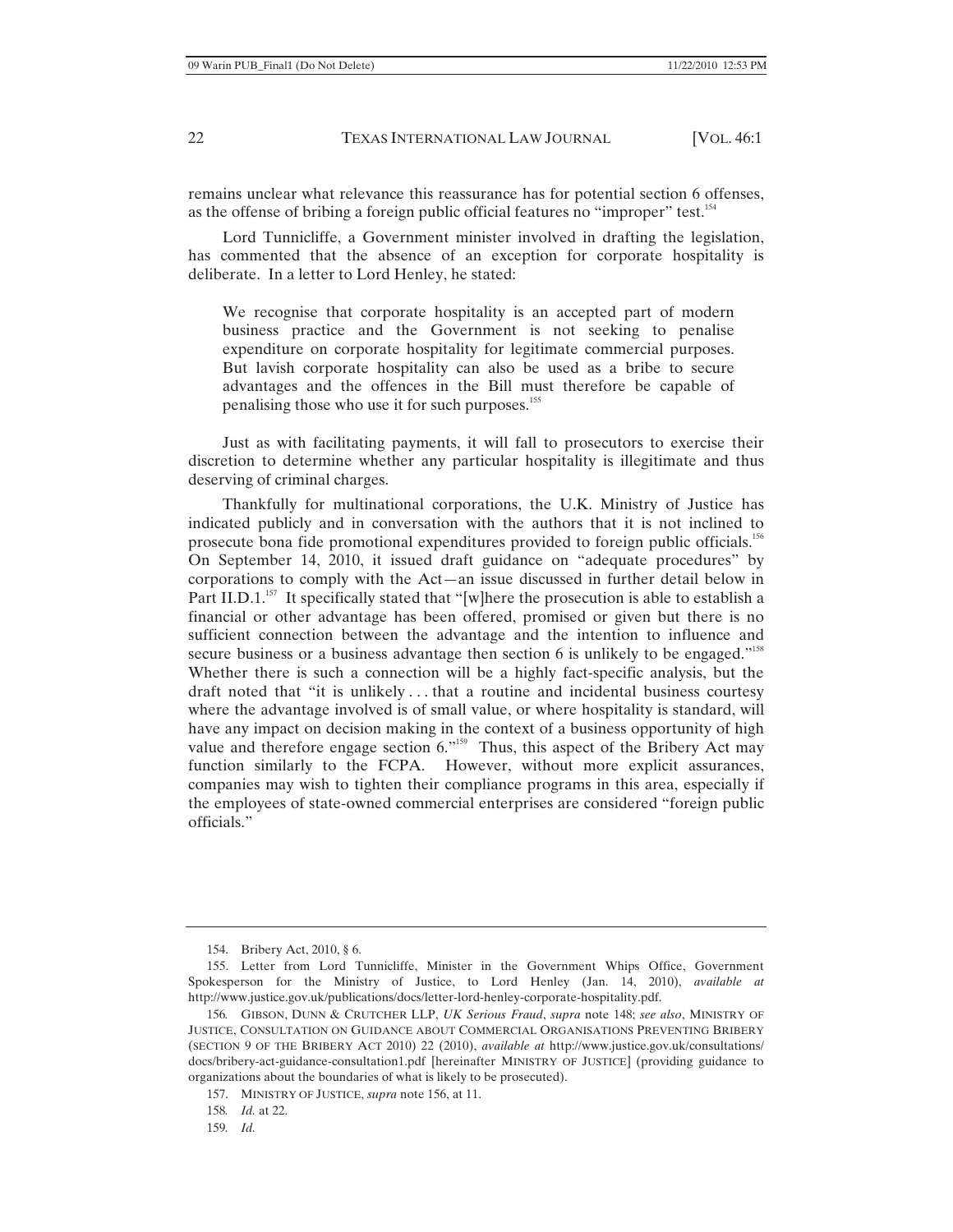# *C. Sections 1 and 2 of the Bribery Act: The General Bribery Offenses*

Unlike the FCPA, a significant portion of the Bribery Act deals with domestic and commercial bribery.<sup>160</sup> The offenses under sections 1 and 2, those of bribing and being bribed, extend the reach of the U.K. law into the private sector.<sup>161</sup> Further, they apply to those acting abroad, even if the act has no jurisdictional nexus with the United Kingdom, so long as the payor (for purposes of section 1) or the recipient (for purposes of section 2) has a "close connection" with the United Kingdom, as described above in Part II.B.1. $^{162}$  Again, the FCPA lacks any equivalent.

#### 1. The Elements of the General Bribery Offenses

It is useful to consider the two general bribery offenses—the offense of bribing another person and the offense of being bribed—together, as they are linked by a common interpretative framework under the Act.

Under section 1, a person (P) is guilty of an offense where he or she offers, promises, or provides a financial advantage to another person in one of two circumstances that reward or give rise to the improper performance of a relevant function:

- In Case 1, P intends the financial advantage "to induce a person to perform improperly a relevant function or activity" or provides it "to reward a person for the improper performance of such a function or activity."163
- In Case 2, "P knows or believes that the acceptance of the advantage would itself constitute the improper performance of a relevant function or activity."<sup>164</sup>

In the first case, "it does not matter whether the person to whom the advantage is offered, promised or given is the same person as the person who is to perform, or has performed, the function or activity concerned."<sup>165</sup> In either case, the advantage can be offered, promised, or given by the payor himself or herself, or through an intermediary.<sup>166</sup>

Section 2 defines the offense of bribery as it applies to the recipient or potential recipient of the bribe  $(R)$ <sup>167</sup>. The recipient is guilty of an offense in one of four scenarios (identified as Cases 3–6 in the Act):

• In Case 3, "R requests, agrees to receive or accepts a financial or other advantage intending that, in consequence, a relevant function or activity should be performed improperly (whether by R or another person)."<sup>168</sup>

<sup>160.</sup> Bribery Act, 2010, §§ 1–5, 7–9.

<sup>161</sup>*. Id.* § 3(2) (defining function or activity to which offenses under section 1 and section 2 relate as "any activity connected with a business, ... performed in the course of a person's employment, ... [or] performed by or on behalf of a body of persons (whether corporate or unincorporate[d]).").

<sup>162</sup>*. Id.* § 12(2)–(4); *supra* Part II.B.1.

<sup>163.</sup> Bribery Act, 2010, § 1(2).

<sup>164</sup>*. Id.* § 1(3).

<sup>165</sup>*. Id.* § 1(4).

<sup>166</sup>*. Id.* § 1(5).

<sup>167</sup>*. Id.* § 2.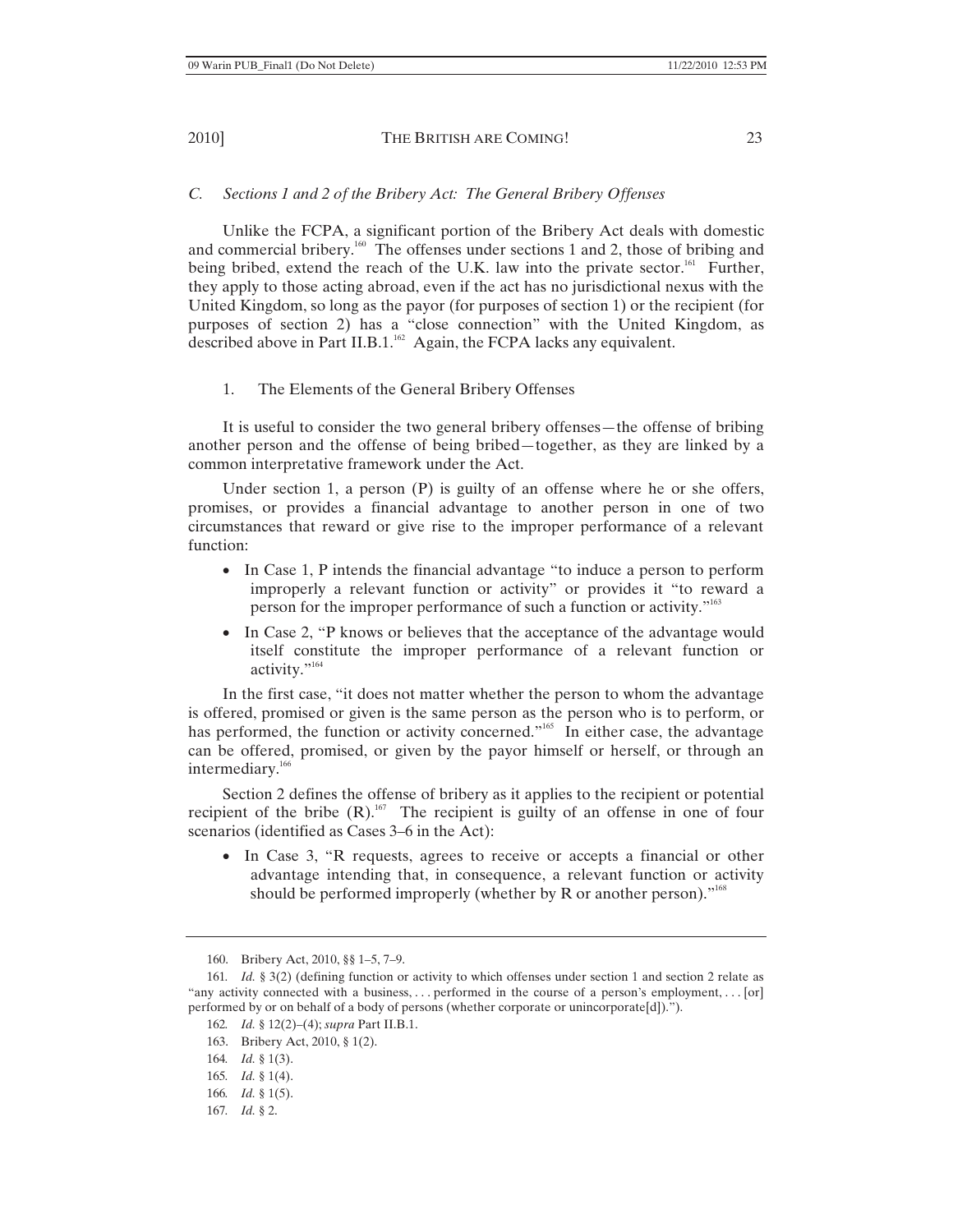- In Case 4, "R requests, agrees to receive or accepts a financial or other advantage," and "the request, agreement or acceptance itself constitutes the improper performance by R of a relevant function or activity."<sup>169</sup>
- In Case 5, "R requests, agrees to receive or accepts a financial or other advantage as a reward for the improper performance (whether by R or another person) of a relevant function or activity. $170$
- In Case 6, R or "another person at R's request or with R's assent or acquiescence" performs a relevant activity or function improperly "in anticipation of or in consequence of R requesting, agreeing to receive or accepting a financial or other advantage."<sup>171</sup>

Thus, in all cases, there is a requirement that the ostensible recipient "requests, agrees to receive or accepts" an advantage, regardless of whether the recipient *actually* receives anything.<sup>172</sup> This requirement must then be linked to the "improper performance" of a relevant function or activity, discussed further below.173 In Cases 3, 5, and 6, it does not matter whether the improper performance is by the recipient or by another person. In Case 4, the recipient's act of requesting, agreeing to receive, or accepting a financial advantage itself amounts to improper performance.

Subsection 6 of section 2 governs all of these provisions (cases 3–6) and specifies that "it does not matter whether" the recipient directly requests, receives, or agrees to accept the financial advantage or does so through an intermediary.<sup>174</sup> Further, subsection 6 makes clear that the advantage need not even be for the benefit of the recipient. $175$ 

One of the most notable aspects of the Bribery Act's criminalization of passive corruption is that the Act does not specify that the recipient must have a corrupt intent. The Bribery Act states, "In cases 4 to 6 it does not matter whether R knows or believes that the performance of the function or activity is improper," and it thereby clarifies that the absence of language signifying that R intends for the activity or function to be performed improperly in cases 4, 5, and 6, is not an oversight."<sup>176</sup> Likewise, as to case 6, where another person performs the function or activity, it is immaterial whether that person "kn[ew] or believe[d] that the performance of the function [was] improper."<sup>177</sup> These provisions mark a significant and deliberate departure from the ordinary requirement of subjective fault under the pre-existing U.K. criminal law. The express intention of the Joint Committee was to "chang[e] the culture in which taking a bribe is viewed as acceptable."<sup>178</sup> Stating the policy decision in stern terms, the Joint Committee's report explains that these provisions will "encourage anyone who is expected to act in good faith, impartially or under a

- 172*. Id.* §§ 1, 2(4).
- 173*. Id.* § 2(4); *infra* Part II.C.3 (discussing improper performance test).
- 174*. Id.* § 2(6)(a).
- 175. Bribery Act, 2010, § 2(6)(b).
- 176*. Id.* § 2(7).
- 177*. Id.* § 2(8).
- 178. JOINT COMMITTEE REPORT, *supra* note 28, para. 46.

<sup>168</sup>*. Id.* § 2(2).

<sup>169</sup>*.* Bribery Act, 2010, § 2(3).

<sup>170</sup>*. Id.* § 2(4).

<sup>171</sup>*. Id.* § 2(5).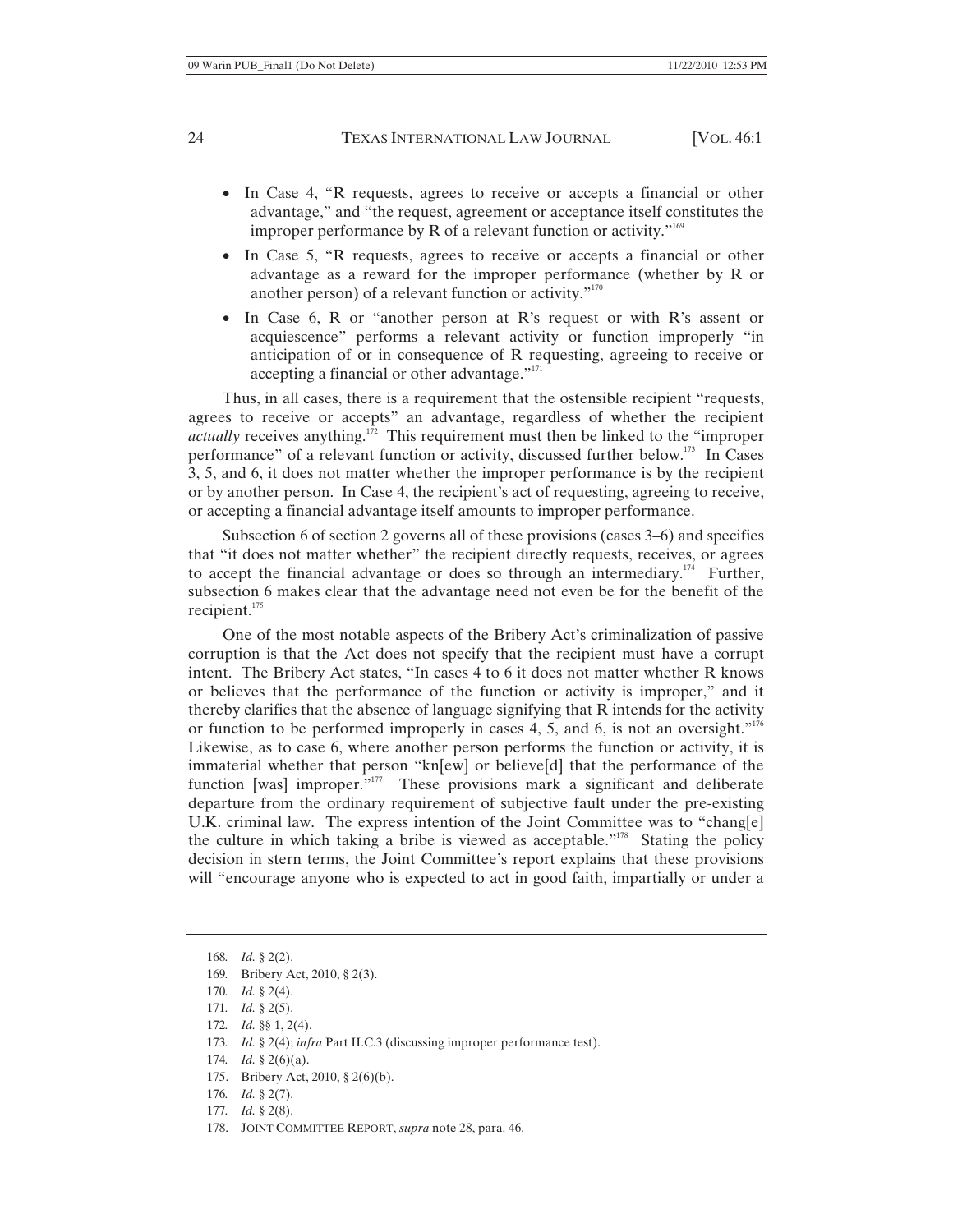position of trust, to think twice before accepting an advantage for their [sic] personal gain."<sup>179</sup>

2. Relevant Function or Activity

Section 3 of the Act defines the fields within which bribery can take place, in other words, the "relevant function or activity" that can be improperly performed for the purposes of sections 1 and 2:

(a) any function of a public nature,  $180$ 

(b) any activity connected with a business,

(c) any activity performed in the course of a person's employment, [or]

(d) any activity performed by or on behalf of a body of persons (whether corporate or unincorporate). $181$ 

This clause expressly extends the law of bribery so that it equally covers "public and selected private functions, without discriminating between the two."<sup>182</sup> According to the Bill's Explanatory Notes, the "functions or activities in question include all functions of a public nature and all activities connected with a business, trade, or profession."<sup>183</sup> The last two categories of relevant function or activity—any activity performed in the course of a person's employment and any activity performed by or on behalf of a body of persons (whether corporate or unincorporated)—are intended to capture both public and private activities. In the words of the drafters, these categories "straddle the public/private divide."<sup>184</sup>

Yet despite these definitions of "relevant functions," not all acts or omissions in these categories violate the Bribery Act.<sup>185</sup> There must be an expectation that the person performing the function is

performing it in good faith (Condition A); $^{186}$ 

performing it impartially (Condition B); $^{187}$  or

"in a position of trust by virtue of performing it" (Condition C). $^{188}$ 

- 187*.* Bribery Act, 2010, § 3(4).
- 188*. Id.* § 3(5).

<sup>179</sup>*. Id.*

<sup>180. &</sup>quot;Functions of a public nature" is the same phrase that is used in the definition of "public authority" in section 6(3)(b) of the Human Rights Act of 1998, but this phrase in the Bribery Act is not subject to the same limitations as in the Human Rights Act. Human Rights Act, 1998, c. 42, §§ 6(3)(b), 6(5) (U.K.). Section 6(5) of the Human Rights Act limits the definition of a public authority in relation to a particular act. A person will not be a public authority solely by virtue of being a "person certain of whose functions are functions of a public nature," if the essential nature of the act is private. *Id.* § 6(5).

<sup>181.</sup> Bribery Act, 2010, § 3(2)(a)–(d).

<sup>182</sup>*. Id.* at Explanatory Notes, para. 28.

<sup>183</sup>*. Id.*

<sup>184</sup>*. Id.*

<sup>185</sup>*. Id.* para. 29.

<sup>186</sup>*. Id.* § 3(3).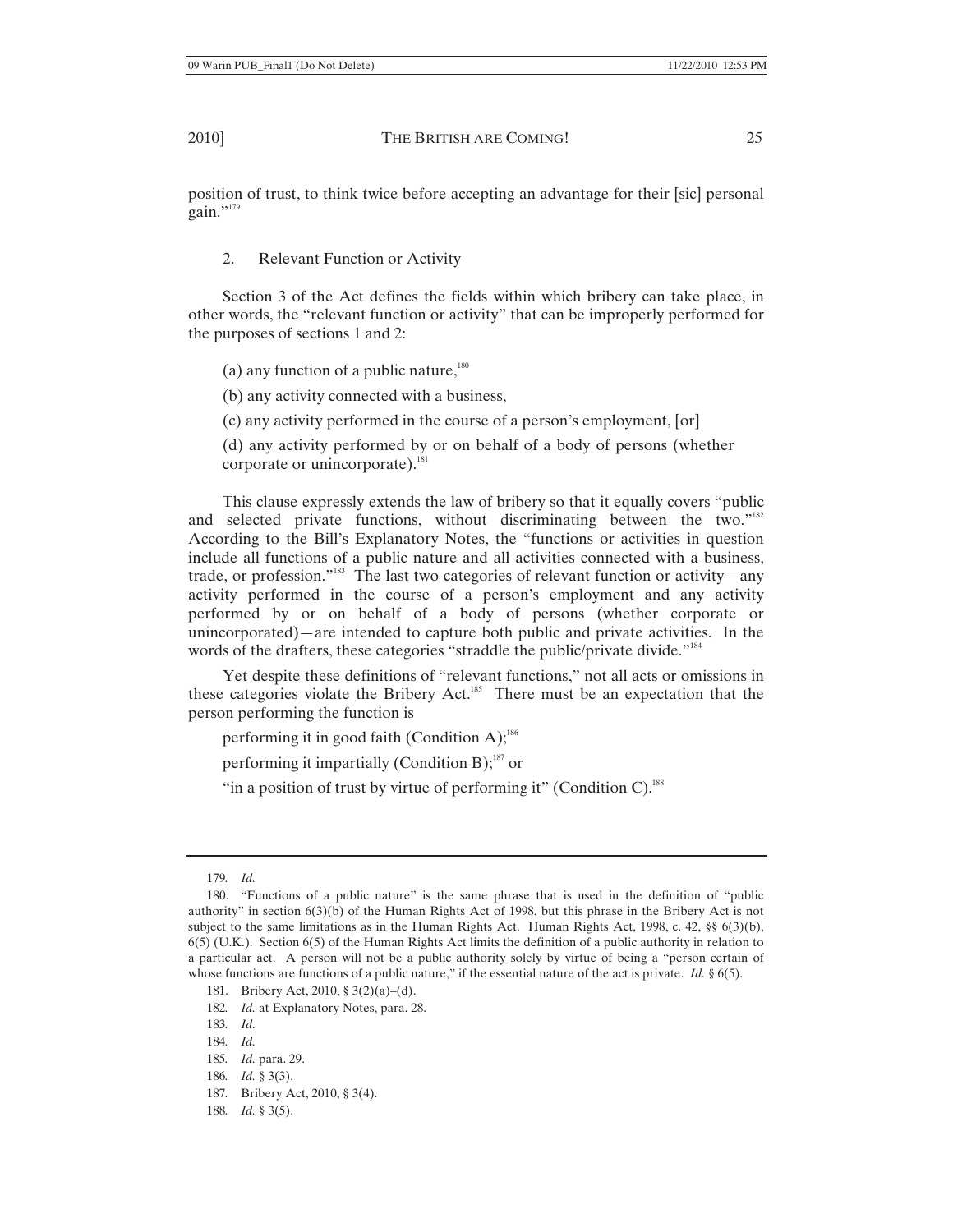According to the Joint Committee, this "reliance on a reasonable person's expectation of 'good faith', 'impartiality', and 'trust' represents a careful balance between simplicity, certainty and effectiveness" and also "takes into account the approach adopted in other countries and international anti-bribery conventions."189

Subsection 6 of section 3 provides that the functions or activities may nonetheless be "relevant" regardless of whether they were carried out in the United Kingdom or abroad. That is, there need not be a geographic connection between the underlying function or activity and the United Kingdom.<sup>190</sup>

#### 3. The Improper Performance Test

Section 4 of the Bribery Act sets forth the "improper performance" test specifying what type of deviation from a relevant function gives rise to a general bribery offense.<sup>191</sup> As noted above, this provision serves a similar function to the FCPA's "corruptly" requirement, limiting enforcement of sections 1 and 2 to those instances where some duty of the bribe recipient was violated.<sup>192</sup> The absence of such a requirement in section 6's prohibition on the bribing of foreign public officials is one of the most significant features of the Bribery Act.

"Improper performance" is defined as a performance or non-performance *that breaches a* "*relevant expectation*."193 The Act defines "relevant expectation[s]" as expectations that a function will be performed in good faith or impartially (as per Condition A or B, above).<sup>194</sup> Further, a relevant expectation that a function will be performed in a certain way may arise by virtue of the functionary being in a position of trust (as per Condition C, above).<sup>195</sup> Importantly, under the Act an omission can also amount to improper performance.<sup>196</sup> Finally, if a recipient no longer engages in a given function or activity, but he or she still carries out acts related to his or her former function or activity, those acts also may be considered part of the "improper performance."<sup>197</sup>

To avoid confusion over whether a particular function or activity includes a "relevant expectation," the drafters of the Bribery Act expressly incorporated a reasonableness standard into the law for the purposes of sections 3 and 4.198 This appears in section 5 of the Act. This provision defines a reasonable expectation as "what a reasonable person in the United Kingdom would expect in relation to the performance of the type of function or activity concerned."199 But if the performance of a function or activity is not governed by U.K. law, the Act requires that "any local custom or practice [must] be disregarded" when considering "reasonable

- 193. Bribery Act, 2010, § 4(1)(a)–(b) (emphasis added).
- 194*. Id.* §§ 4(2)(a), 3(3)–(4).
- 195*. Id.* §§ 4(2)(b), 3(5).
- 196*. Id.* § 4(1)(b).
- 197*. Id.* § 4(3).
- 198*. Id.* § 5(1).
- 199*.* Bribery Act, 2010, § 5(1).

<sup>189.</sup> JOINT COMMITTEE REPORT, *supra* note 28, para. 35.

<sup>190.</sup> Bribery Act, 2010, § 3(6)(a)–(b). This preserves the effect of § 108(1) and (2) of the Antiterrorism, Crime and Security Act 2001 (which would be repealed by the Bill). *Id.* § 17(3) sch. 2: Repeals and Revocations.

<sup>191.</sup> Bribery Act, 2010, § 4.

<sup>192. 15</sup> U.S.C. § 78 dd-2(a) (1998).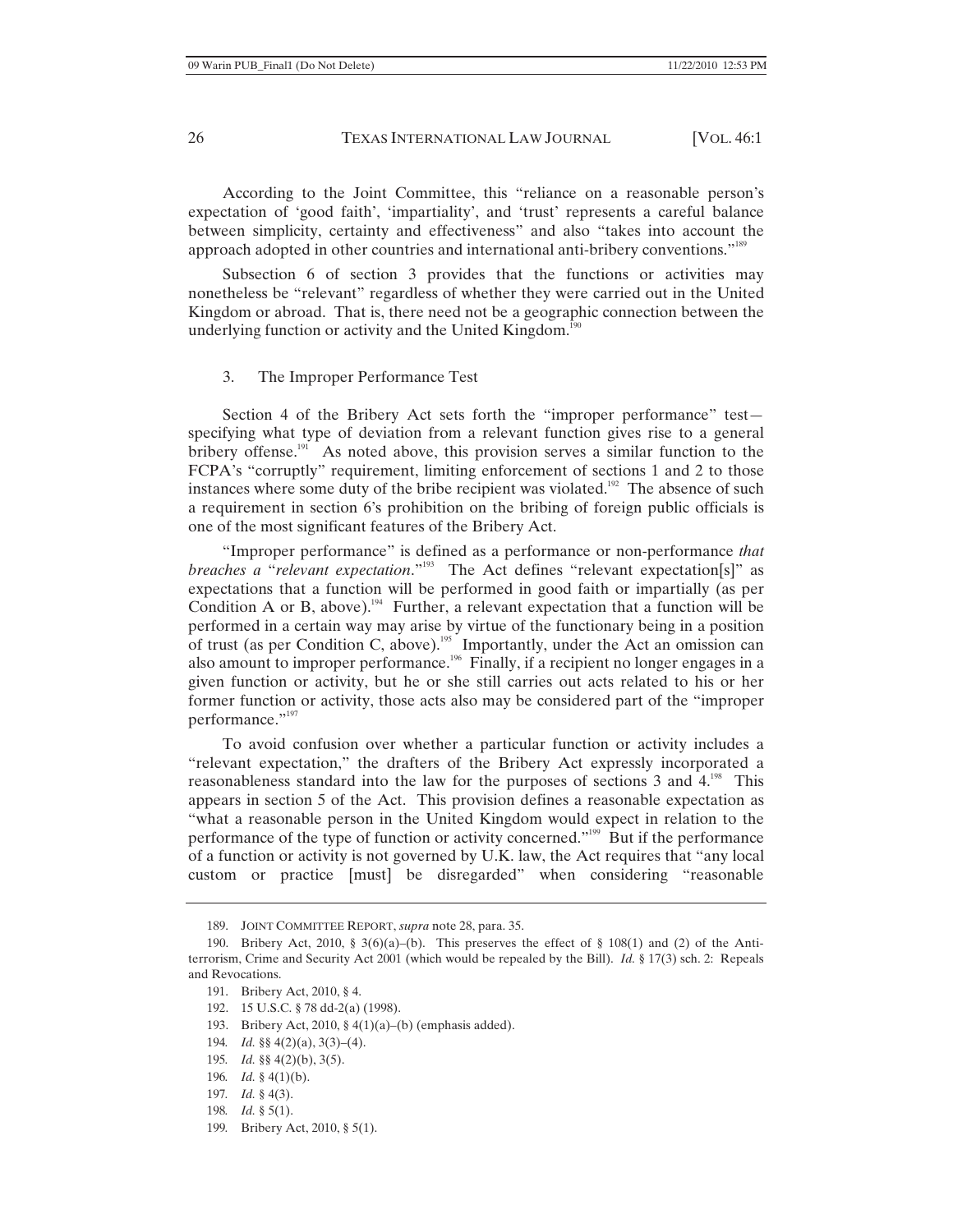expectation," with the exception that local customs should be considered only if "permitted or required by the written law applicable to the country or territory concerned."<sup>200</sup> If there were any uncertainty about the Bribery Act's lack of an FCPA-type "facilitating payments" exception for commercial bribery, this deliberate rejection of any cultural relativism clarifies the situation. The existence in local custom of different "relevant expectations" about the impartiality or good faith inherent in a particular function or activity *does not* curtail the Bribery Act's sweep. On the contrary, the law forestalls the development of any such loophole.

### 4. Other Provisions Relevant to Corporate Liability for the Bribery Offenses

The offenses under sections 1, 2, and 6 of the Bribery Act can be committed by any legal person.<sup>201</sup> For the prosecution of an individual, the Act focuses attention on the *mens rea* and *actus reus* of the person accused. Where a corporate entity is prosecuted under section 1, 2, or 6—section 7 creates a second, corporation-specific regime, described below in Part II.D.1—it is unclear whose acts and mental state will constitute the relevant acts and mental state for the offense. Under normal principles of English criminal law applicable to serious offenses with a fault element, and absent statutory language to the contrary, the existence of a crime would turn on the acts and mental states of those individuals "directing the mind and will of the company"202—normally its directors and senior management. Although this matter may ultimately require resolution by the courts, the Bribery Act on its face appears to incorporate this legal presumption.

The Act establishes in section 7, discussed below, a specific corporate offense that would cover bribery by a person remote from the management of the company (for example, an employee or agent).<sup>203</sup> Under section 7, such bribery will lead to criminal liability for the corporation itself.<sup>204</sup> The presence of this specific provision for corporate liability may suggest a legislative intent to forgo direct criminal corporate liability under sections 1, 2, and 6 for acts performed by a company's junior staff or agents.

Further, subsections 14(1) and 14(2) of the Bribery Act specifically provide for the liability of certain individuals under sections 1, 2, and 6 when the offense is committed by a commercial entity.<sup>205</sup> If an offense under section 1, 2, or 6 is committed by a "body corporate"<sup>206</sup> and the offense is proved to have been committed "with the consent or connivance" of "a senior officer of the body corporate," or "a person purporting to act in such capacity," that individual may be liable for the offense in addition to the commercial entity.<sup>207</sup> "Senior officer" means a "director, manager, secretary, or other similar officer" of the organization.<sup>208</sup> This

208*. Id.* § 14(4)(a). In relation to a Scottish partnership, it means a partner in the partnership. *Id.* §

<sup>200</sup>*. Id.* § 5(1)–(2).

<sup>201</sup>*. See id.* § 11 (distinguishing between "individual[s]" and "other person[s]" when prescribing penalties for violators of sections 1, 2, and 6).

<sup>202.</sup> Tesco Supermarkets Ltd. v. Nattrass [1971] UKHL 1, [1972] A.C. 153 [4] (on appeal from Eng.).

<sup>203.</sup> Bribery Act, 2010, §§ 7(1), 8(3).

<sup>204</sup>*. Id.* § 7(1).

<sup>205</sup>*. Id.* § 14(1)–(2).

<sup>206</sup>*. Id.* § 14(1). This also applies to a Scottish partnership. *Id.*

<sup>207</sup>*. Id.* § 14(2).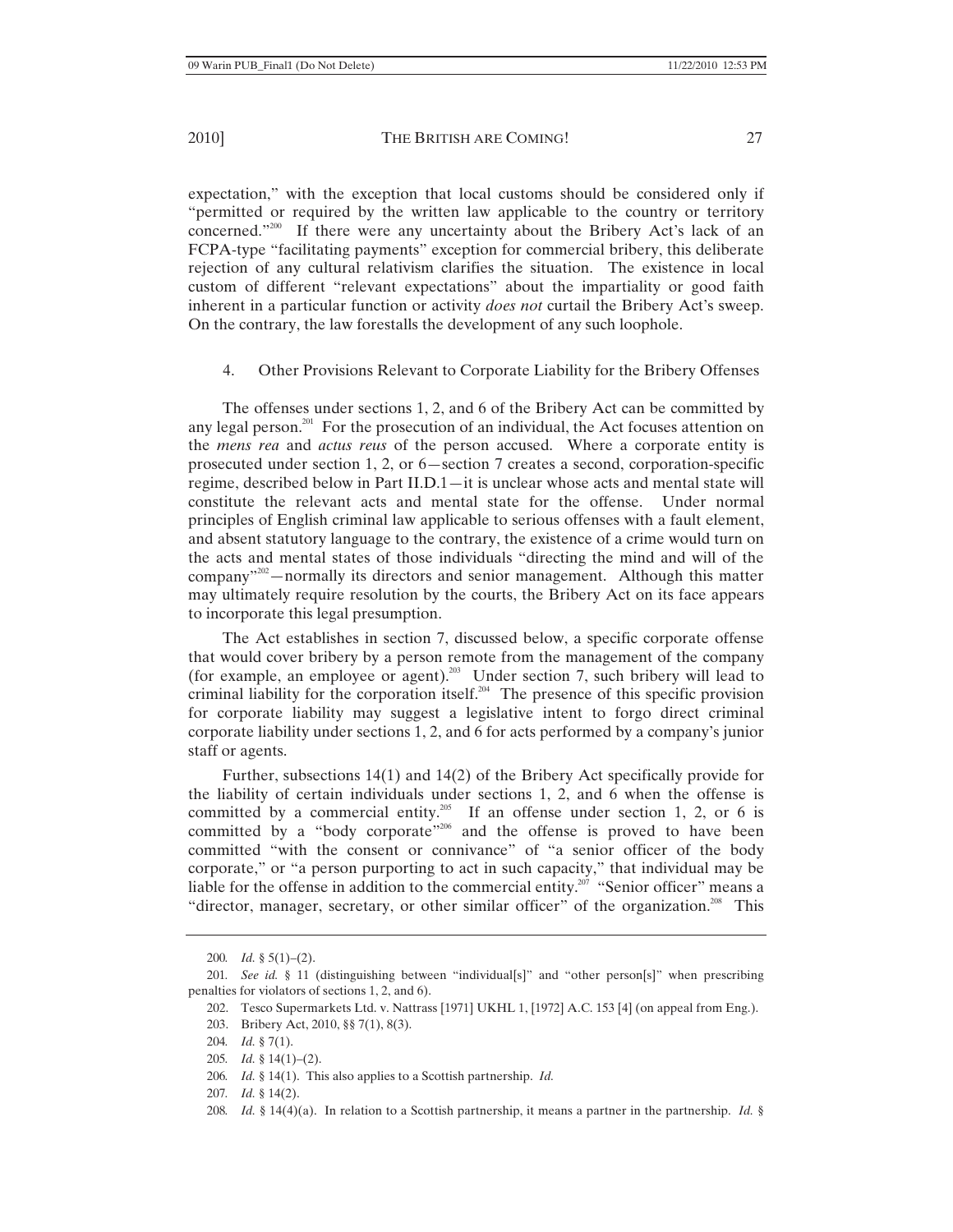provision does not apply, however, unless the senior officer or person has a close connection with the United Kingdom within the meaning of section 12, as discussed above in Part II.B.1.  $209$ 

#### *D. The Bribery Act's Section 7 and the FCPA's Accounting Provisions*

It is section 7 of the Bribery Act that makes the new U.K. law so striking in its extraterritoriality and scope of potential criminal liability for multinational corporations. Under section 7, the Bribery Act in many ways exceeds the aggressive jurisdictional claims of even the FCPA. Section 7 makes it a criminal offense for a commercial organization to fail to prevent bribery.<sup>210</sup> But it also provides the corporation with a statutory defense if it shows on the balance of probabilities that it has instituted effective internal controls to prevent persons associated with it from committing bribery.<sup>211</sup> Although the FCPA lacks any directly analogous provisions, the FCPA's accounting provisions have similar implications—both in terms of extending the FCPA's reach and in impacting the internal controls of multinational corporations.<sup>212</sup>

#### 1. Section 7's Prohibition on Failing to Prevent Bribery

Unlike section 6 of the Bribery Act, which has a relatively constrained jurisdictional reach compared to its U.S. analogue, section 7 has extraordinary territorial breadth—apparently outreaching even the long arm of the FCPA. Section 7 applies to any entity that is a "relevant commercial organisation."213 The following qualify as a "relevant commercial organisation" under the Act:

(a) a body which is incorporated under the law of any part of the United Kingdom and which carries on a business (whether there or elsewhere),

(b) any other body corporate (wherever incorporated) which carries on a business, or part of a business, in any part of the United Kingdom,

(c) a partnership which is formed under the law of any part of the United Kingdom and which carries on a business (whether there or elsewhere), or

(d) any other partnership (wherever formed) which carries on a business, or part of a business, in any part of the United Kingdom.<sup>214</sup>

The inclusion of the second and fourth groups as "relevant commercial organisations" seemingly sweeps into the Bribery Act's ambit virtually all major multinational corporations—the vast majority of which conduct some business in the United Kingdom. Just as the U.S. legislators who drafted the FCPA determined that all companies that avail themselves of the United States' public capital markets need

 $14(4)(b)$ .

- 213. Bribery Act, 2010, § 7(5) (a)–(d).
- 214*. Id.*

<sup>209</sup>*.* Bribery Act, 2010, § 14(3).

<sup>210</sup>*. Id.* § 7.

<sup>211</sup>*. Id.*

<sup>212. 15</sup> U.S.C. § 78m(b)(6) (1998).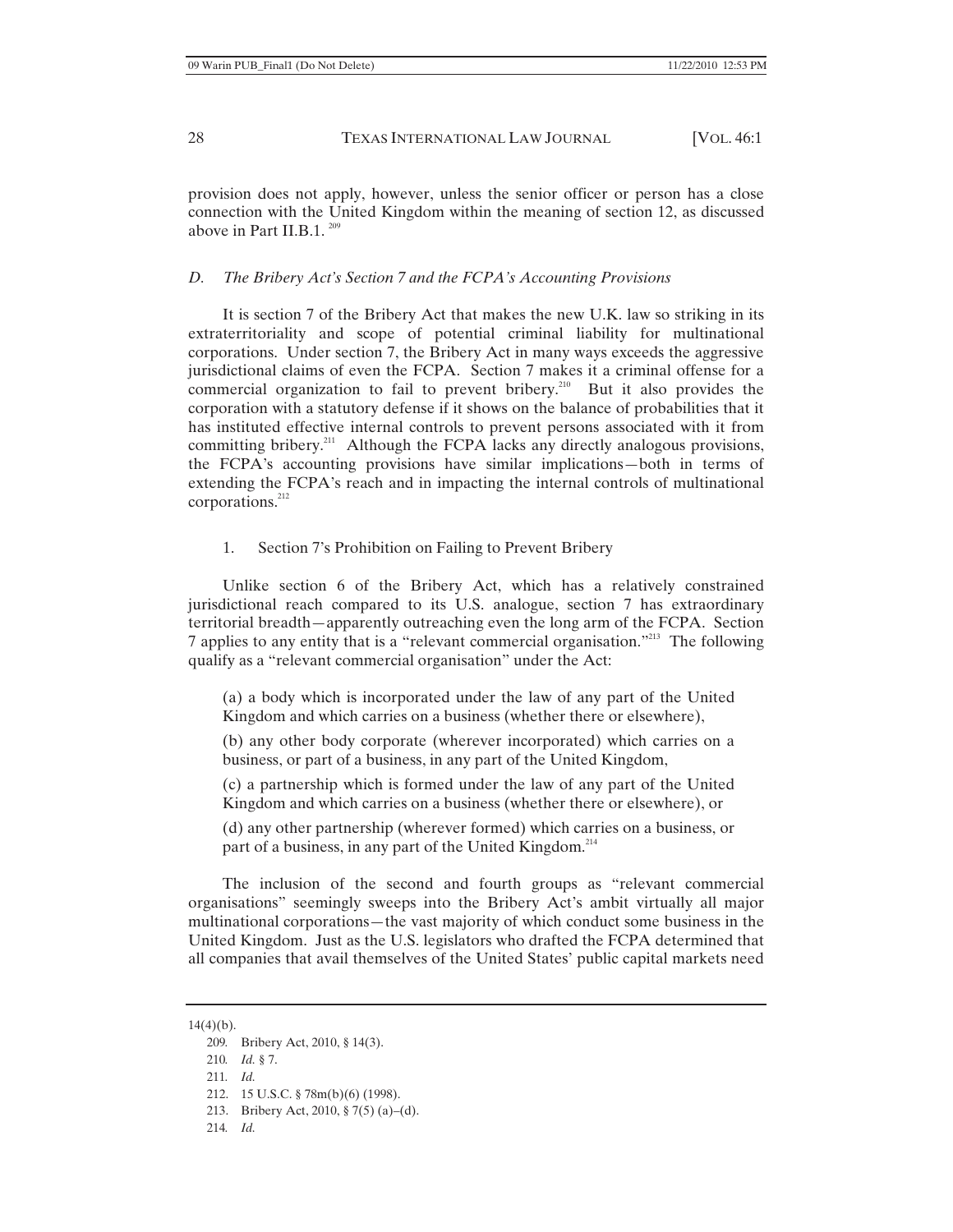to play by its rules when operating elsewhere, it appears that U.K. legislators made a similar determination with regard to all companies that avail themselves of the United Kingdom's economy. Of course, as has been oft-repeated throughout this article, the practical implications of these provisions on multinational companies will depend primarily on how the SFO chooses to exercise its enforcement authority. Although the SFO has suggested that it intends to assert broad jurisdiction under the Bribery  $Act<sub>15</sub><sup>215</sup>$  the Ministry of Justice's draft guidance is silent on the jurisdictional implications of section 7, leaving open the question of what precisely it means to "carr[y] on business" in the United Kingdom.<sup>216</sup> Indeed, the illustrative examples contained in annex B of the guidance address only U.K.-based organizations.<sup>217</sup> For the time being then, it appears that the U.K. Government is content to remain mum on how it views the scope of its jurisdiction under the Act.<sup>218</sup>

For the corporation or partnership to violate section 7, a person "associated" with the organization must violate section 1 or 6 (regardless of prosecution for the underlying act) or otherwise be guilty of violating section 1 or 6 but for a failure to have a "close connection" with the United Kingdom.<sup>219</sup> In other words, the "associated person" needs to commit the underlying violative act. Associated persons include any person or entity that "performs services for or on behalf of" the organization.<sup>220</sup> This would include, for example, employees, agents, and This would include, for example, employees, agents, and subsidiaries.<sup>221</sup> Indeed, employees are presumed to be associated persons absent a showing to the contrary.<sup>222</sup> The Bribery Act further clarifies that "[t]he capacity in which [the associated person] performs services for or on behalf of [the company] does not matter,"223 and it warns that the existence of an associated person "is to be determined by reference to all the relevant circumstances and not merely by reference to the nature of the relationship between" the company and the associated person.<sup>224</sup>

The Bribery Act's admonishments seem to echo the FCPA's third-partypayment provision, $225$  which eschews the formalistic master-agent relationship in favor of a broader understanding of the interaction between two legal persons. Thus, it is possible that the SFO may determine that an "associated person" could be a distributor or even an arm's-length purchaser that resells a product.

Perhaps even more unclear is whether associated persons include individuals or entities associated with a relevant commercial organization's subsidiaries or affiliates.

- 222*. Id.* § 8(5).
- 223*. Id.* § 8(2).
- 224*. Id.* § 8(4).
- 225. 15 U.S.C. §§ 78dd-1(a)(3), 2(a)(3), 3(a)(3) (1998).

<sup>215</sup>*. See* GIBSON, DUNN & CRUTCHER LLP, *UK Serious Fraud*, *supra* note 148 (stating that the SFO intends to assert broad jurisdiction).

<sup>216</sup>*.* MINISTRY OF JUSTICE, *supra* note 156, at 20–21.

<sup>217</sup>*. See id.* at 24–31 (positing only U.K.-based corporations in the "Illustrative Scenarios").

<sup>218</sup>*. Id.*; *see also* GIBSON, DUNN & CRUTCHER LLP, *UK Serious Fraud*, *supra* note 148. ("The [SFO] Staff declined to opine on specific, hypothetical fact patterns designed to test elements of the Act's jurisdictional reach. [T]hey made clear that the test for jurisdiction is simply whether the company in question carries out business in the UK.").

<sup>219.</sup> MINISTRY OF JUSTICE, *supra* note 156, at 20; Bribery Act, 2010, § 12(1)–(4).

<sup>220.</sup> Bribery Act, 2010, § 8(1).

<sup>221</sup>*. Id.* § 8(3).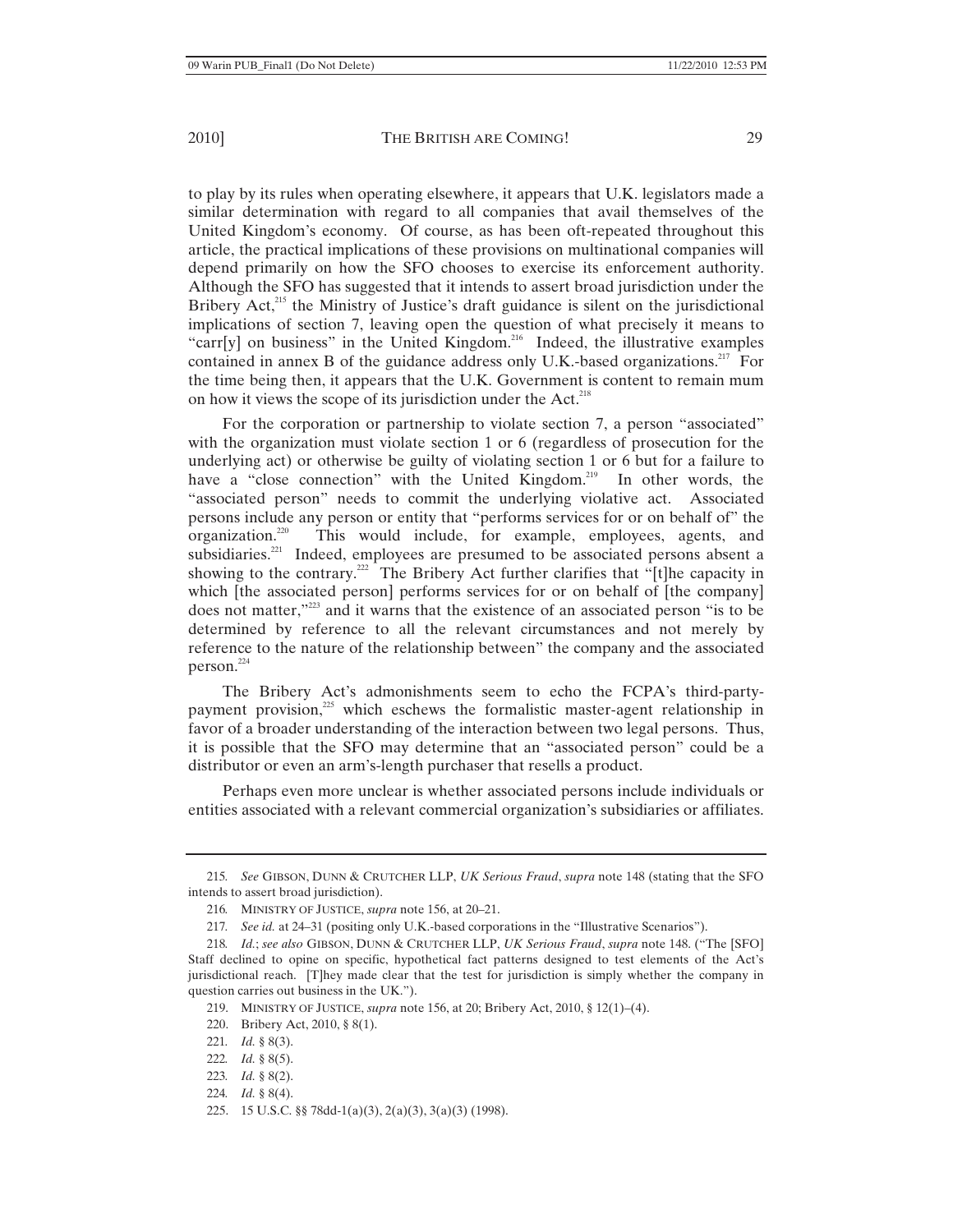In short, is a non-U.K. subsidiary, by virtue of being owned by a "relevant commercial organisation" (e.g., one that does business in the United Kingdom), subject to—or does it subject its parent to—section 7 for the activities of persons associated with the non-U.K. subsidiary? If other entities in which a company holds an ownership interest are not only associated persons, but also qualify themselves as part of the "relevant commercial organisation," section 7's requirements could effectively extend to even the remotest corners of a global organization.

Of course, when such an associated person performs a violative act, a commercial organization can still overcome the presumption that it has failed to prevent bribery.226 In defending itself against a charge under section 7, a commercial organization can assert that it maintained "adequate procedures" to prevent associated persons from committing bribery.<sup>227</sup> Although not explicit on the face of the Bribery Act, the burden of proof that the defendant will need to meet is the "balance of probabilities," in accordance with established case law.<sup>228</sup> This standard is analogous to the U.S. civil standard of the preponderance of the evidence—which means that a fact is "more likely than not."<sup>229</sup>

The Bribery Act does not define what procedures are "adequate." Rather, the law provides that the U.K. "Secretary of State must publish guidance about procedures that relevant commercial organisations can put in place to prevent persons associated with them from bribing."230 The Secretary of State may also periodically update this guidance.<sup>231</sup> In developing such guidance, the U.K. Government is liaising with a number of experts from various organizations, including Transparency International,<sup>232</sup> the Institute of Business Ethics,<sup>233</sup> and the Anti-Corruption Forum, $^{234}$  as to the substantive contours of the guidance.<sup>235</sup> Ultimately, it is likely that whatever procedures satisfy the FCPA's strict internal controls requirement will also satisfy whatever guidance the Secretary of State issues.

As noted above, on September 14, 2010, the U.K. Ministry of Justice released a draft of its first guidance on "adequate procedures" under the Act, as part of an eight-week consultation period. The draft guidance sets forth six general principles to inform organizations' internal control environments:

<sup>226</sup>*. See* Bribery Act, 2010, § 7(2) (offering a possible defense to the offense).

<sup>227</sup>*. Id.* § 7(2).

<sup>228</sup>*. Id.* at Explanatory Notes, para. 50.

<sup>229.</sup> Likewise, the balance of probabilities was simply described by Lord Denning as "more probable than not." Miller v. Minister of Pensions, [1947] 2 All ER 372 (K.B.).

<sup>230</sup>*.* Bribery Act, 2010, § 9(1).

<sup>231</sup>*. Id.* § 9(2).

<sup>232.</sup> *See* TRANSPARENCY INTERNATIONAL UK, http://www.transparency.org.uk. Transparency International is a U.K.-based anti-corruption NGO.

<sup>233.</sup> The Institute of Business Ethics is a U.K. organization formed to encourage high standards of corporate behavior and the sharing of best practice. *See* INSTITUTE OF BUSINESS ETHICS, http://www.ibe.org.uk.

<sup>234.</sup> The Anti-Corruption Forum is "an alliance of U.K. business associations, professional institutions, civil society organizations and companies with interests in the domestic and international infrastructure, construction and engineering sectors." *See* UK ANTI-CORRUPTION FORUM, http://www. anticorruptionforum.org.uk/acf/pages/acf.php.

<sup>235.</sup> Letter from Lord Bach, Parliamentary Under Sec'y of State, to Lord Henley, House of Lords, 1– 2 (Dec. 2009), *available at* http://www.justice.gov.uk/publications/docs/bach-letter-adequate-proceduresguidance.pdf.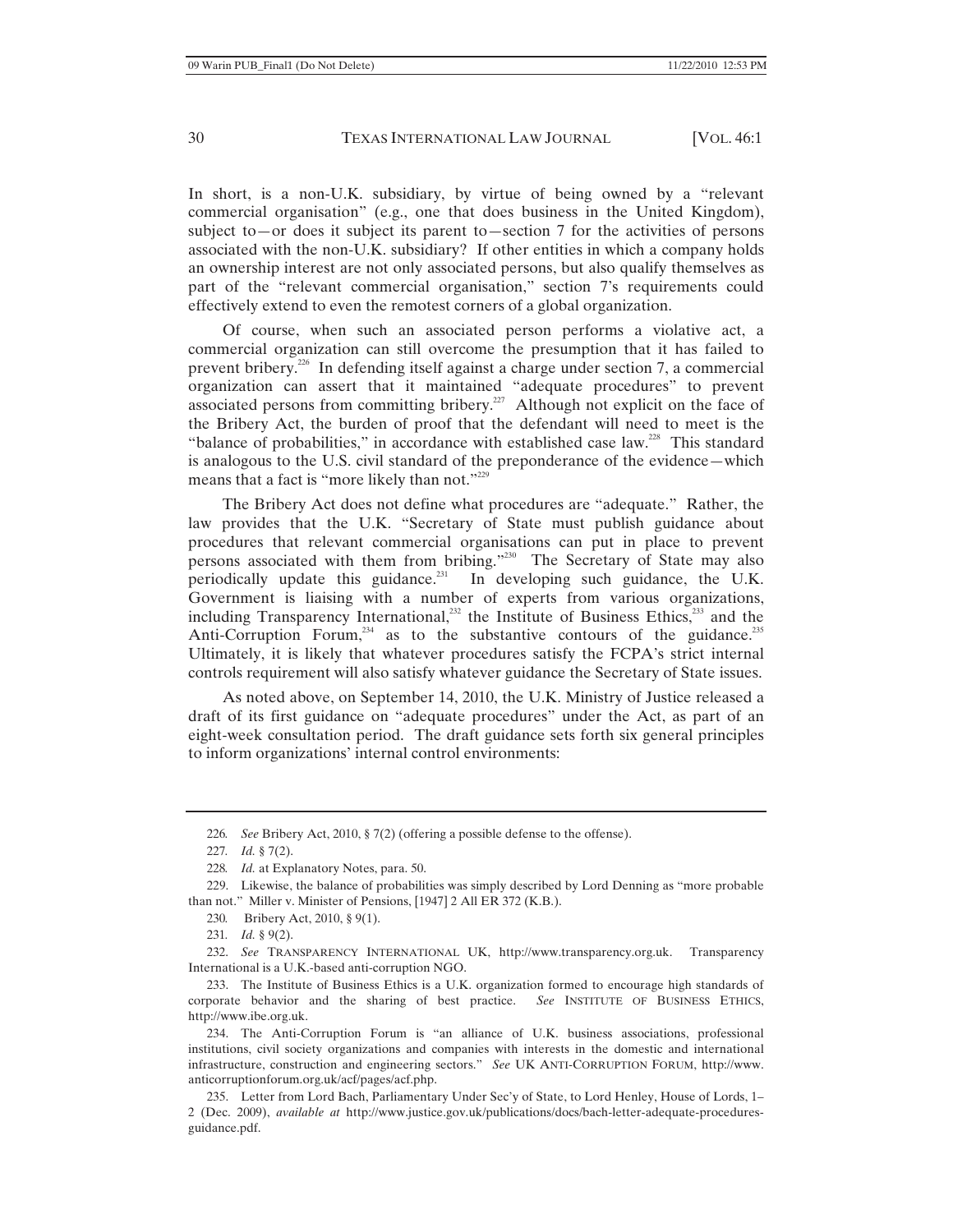- 1. Businesses should regularly assess the bribery risks that they face globally.<sup>236</sup>
- 2. Senior management should establish a culture within the organization that is intolerant of bribery, and they should ensure that the company's policy to operate without bribery is effectively communicated throughout the organization.<sup>237</sup>
- 3. Commercial organizations should employ due diligence procedures and policies covering all parties to a business relationship, including the organization's supply chain, intermediaries and agents, "all forms of joint venture and similar relationships" and "all markets in which the commercial organisation does business." 238
- 4. Organizations should maintain "clear, practical, accessible and enforceable" policies and procedures that prohibit bribery and effectively reflect the functional diversity of the entity's work force, including "all people and entities over which the commercial organisation has control."<sup>239</sup>
- 5. Companies should embed their compliance policies and procedures within the business to ensure its efficaciousness.  $240$
- 6. Commercial organizations should institute mechanisms to review and monitor their compliance with relevant anti-bribery procedures and policies.<sup>241</sup>

The Ministry of Justice will accept comments on the draft until November 8, 2010, and issue final guidance in early  $2011.^{242}$ 

Clearly, some of these proposed requirements dovetail with the FCPA's "internal controls" provisions, although internal controls under the FCPA are a positive obligation rather than a defense. The practical—if not the legal—effect of these provisions may indeed be quite similar. Once the final guidance is published, corporations will need to assess their obligations carefully under both pieces of legislation.

2. Implications of the Accounting Provisions and the Bribery Act's "Adequate Procedures" Defense

Although the FCPA's accounting provisions differ significantly from the Bribery Act's various requirements, the Bribery Act's section 7 and its "adequate procedures" affirmative defense have similar implications for the internal controls of multinational corporations. Namely, both laws effectively require multinational corporations (issuers under the FCPA or "relevant commercial organisations" under the Bribery Act) to devise and maintain adequate anti-bribery internal controls.<sup>243</sup>

<sup>236.</sup> MINISTRY OF JUSTICE, *supra* note 156, at 12.

<sup>237</sup>*. Id.* at 13.

<sup>238</sup>*. Id.* at 14.

<sup>239</sup>*. Id.* at 15.

<sup>240</sup>*. Id.* at 16.

<sup>241</sup>*. Id.* at 17.

<sup>242.</sup> MINISTRY OF JUSTICE, *supra* note 156, at 5.

<sup>243</sup>*. Compare* 15 U.S.C. § 78m(b)(2) (1998) (requiring issuers to "devise and maintain a system of internal accounting controls" that functions to compare "recorded accountability for assets" with "the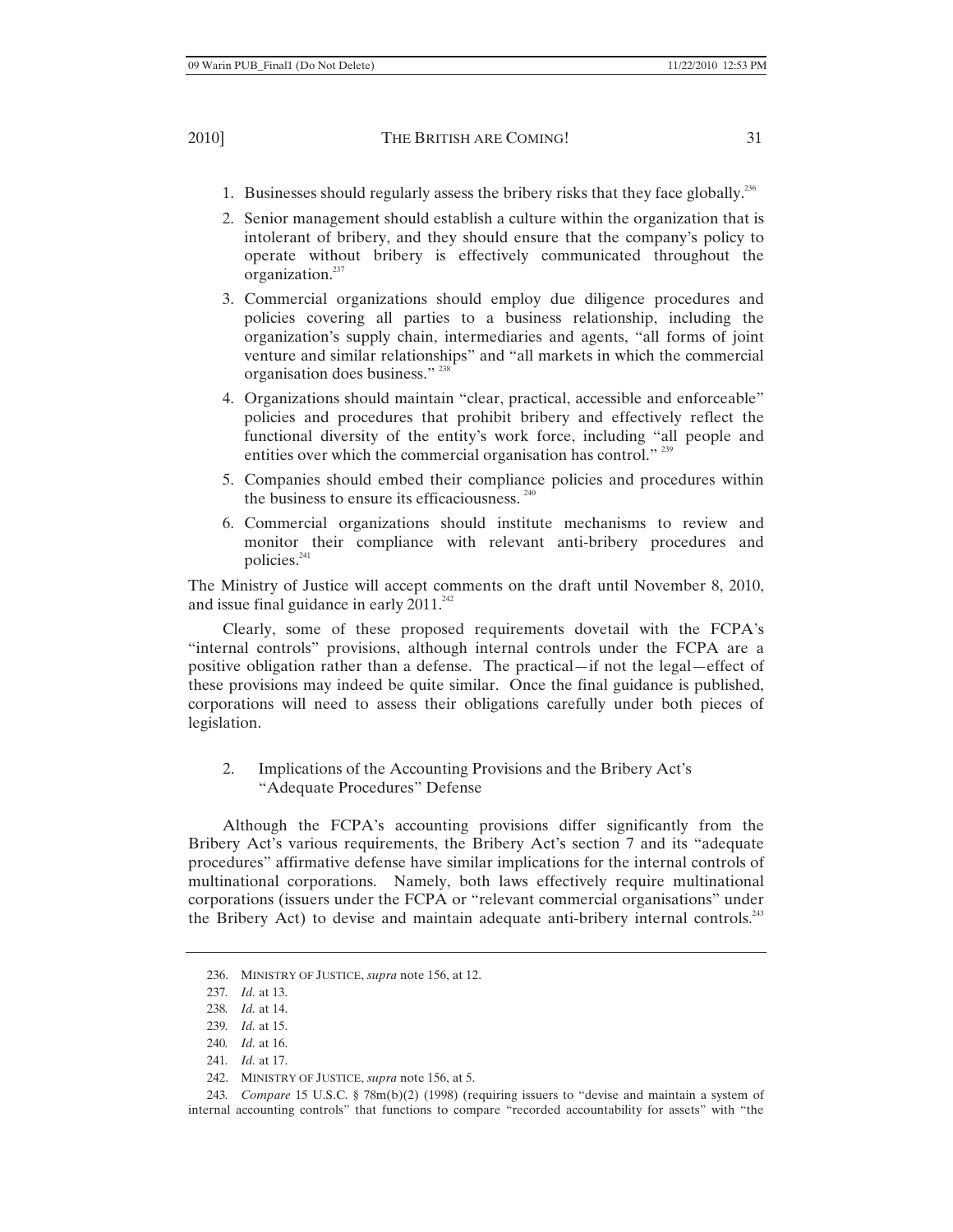Further, both the FCPA's accounting provisions and section 7 extend the antibribery mandate well beyond the laws' anti-bribery provisions' coverage of proscribed bribes.<sup>244</sup> As just described, section 7 does this by significantly loosening the jurisdictional nexus for sections 1 and 6. The FCPA's accounting provisions do this by addressing the behavior of issuer's subsidiaries that do not list their securities on U.S. exchanges.<sup>245</sup> Finally, it is important to bear in mind that the United Kingdom already requires its companies to maintain accurate books and records under the Companies Act.<sup>246</sup>

#### 3. The FCPA's Accounting Provisions

As noted above, the FCPA has two accounting provisions: the "books-andrecords" provision and the "internal controls" provision. The "books-and-records" provision requires that issuers "make and keep books, records, and accounts, which, in reasonable detail, accurately and fairly reflect the transactions and dispositions of the assets  $\dots$   $\cdot^{247}$  The FCPA defines "reasonable detail" as "such level of The FCPA defines "reasonable detail" as "such level of detail  $\ldots$  as would satisfy prudent officials in the conduct of their own affairs."<sup>248</sup> This provision, which makes it much more difficult for a company to disguise improper payments, also applies to the recording of legitimate transactions.<sup>249</sup> One interesting challenge that this provision poses for multinational companies is how to record and describe payments to foreign officials that are permissible as facilitating payments under the FCPA, but illegal in the host country.

The "internal controls" provision requires that issuers "devise and maintain a system of internal accounting controls sufficient to provide reasonable assurances that":

(i) transactions are executed in accordance with management's general or specific authorization;

(ii) transactions are recorded as necessary (I) to permit preparation of financial statements in conformity with generally accepted accounting

existing assets at reasonable intervals and ensure that "appropriate action is taken with respect to any differences"), *with* Bribery Act, 2010, § 7(2) (providing that it is a defense to prosecution under section 7 of the Bribery Act if a commercial organization had procedures in place to prevent persons associated with that organization from engaging in conduct constituting bribery).

<sup>244</sup>*. Compare* 15 U.S.C. § 78m(b)(2) (1998) (obligating issuers to implement internal accounting controls to require that transactions are completed and assets are accessed only with proper authorization, records are kept "in accordance with generally accepted accounting principles," and existing assets are compared regularly with recorded assets to address any differences in expected and actual assets), *with* Bribery Act, 2010, § 7(2) (suggesting that commercial organizations need to implement adequate procedures to prevent bribery by persons associated with them to be fully protected from prosecution under section 7).

<sup>245</sup>*. See* 15 U.S.C. § 78m(b)(6) (1998) (requiring issuers to "in good faith . . . use [their] influence" to cause foreign subsidiaries to "maintain a system of internal accounting controls consistent with [15 U.S.C. § 78m(b)(2) (1998)]).

<sup>246.</sup> Companies Act, 2006, c. 46, § 386 (U.K.).

<sup>247. 15</sup> U.S.C. § 78m(b)(2)(A) (1998).

<sup>248. 15</sup> U.S.C. § 78m(b)(7) (1998).

<sup>249</sup>*. See* 15 U.S.C. §§ 78m(b)(7), 78(b)(2)(A) ("the terms 'reasonable assurances' and 'reasonable detail' mean such level of detail and degree of assurance as would satisfy prudent officials in the conduct of their own affairs").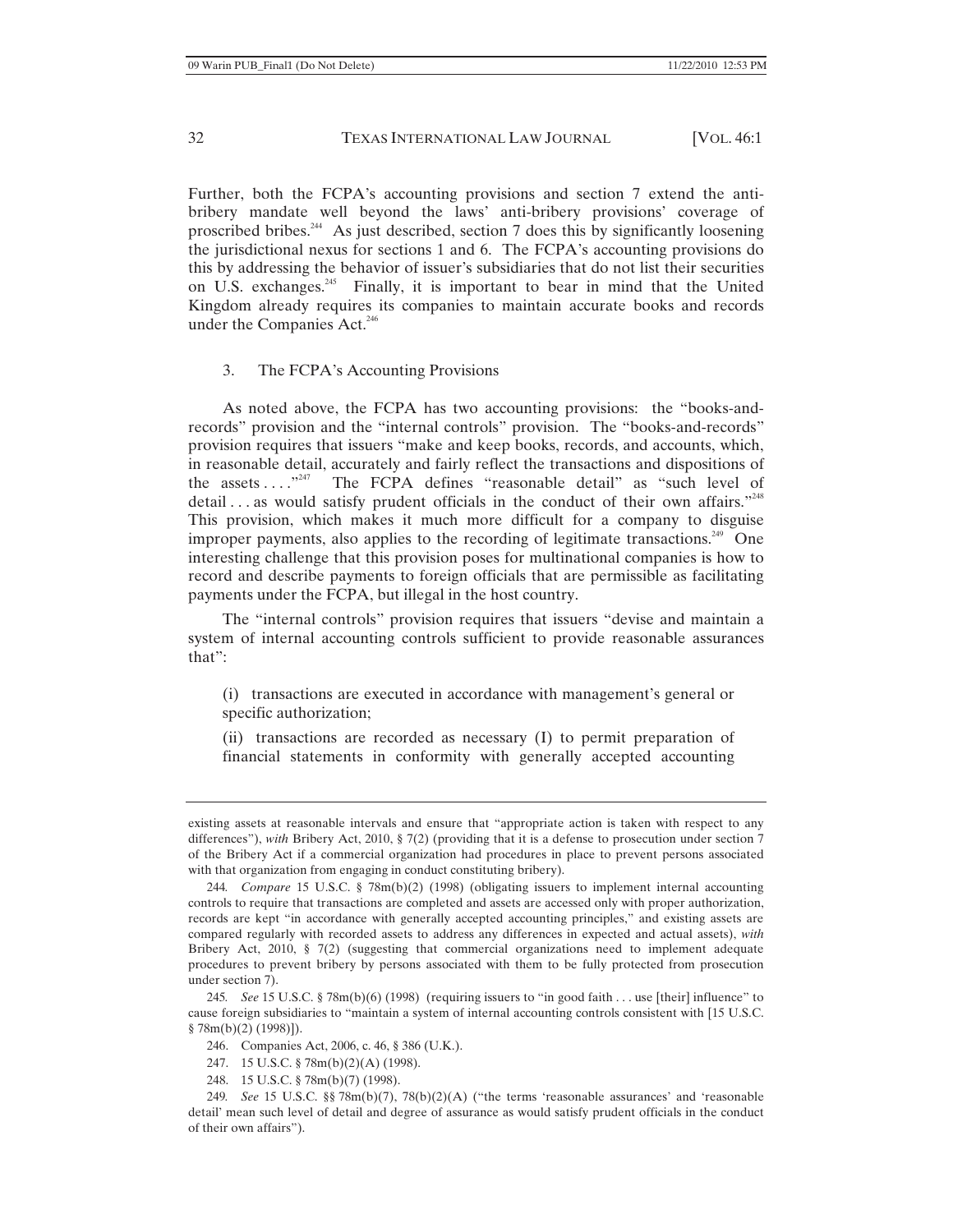principles or any other criteria applicable to such statements, and (II) to maintain accountability for assets;

(iii) access to assets is permitted only in accordance with management's general or specific authorization; and

(iv) the recorded accountability for assets is compared with the existing assets at reasonable intervals and appropriate action is taken with respect to any differences  $\dots$ <sup>250</sup>

The FCPA defines "reasonable assurances" to mean the "degree of assurance as would satisfy prudent officials in the conduct of their own affairs."<sup>251</sup> The SEC has clarified that such reasonableness "is not an 'absolute standard of exactitude for corporate records'" and that "while 'reasonableness' is an objective standard, there is a range of judgments that an issuer might make as to what is 'reasonable  $\dots$ ..."<sup>252</sup>

The accounting provisions extend the reach of the FCPA to cover entities that are not subject to the anti-bribery provisions (foreign non-issuer subsidiaries of issuers) and to address conduct that is not even otherwise substantively violative of the anti-bribery provisions. The latter point is evident from the text of the statute.<sup>253</sup> Nowhere does it discuss any underlying malfeasance. In noted contrast, the Bribery Act's section 7 requires the existence of underlying misbehavior, even if the United Kingdom lacks jurisdiction to prosecute it.<sup>254</sup>

The jurisdictional reach of the FCPA's accounting provisions is a little less obvious. Although the accounting provisions do not themselves apply directly to non-issuer subsidiaries, the failure of a subsidiary to comply with their requirements can result in the parent's violation of the FCPA.<sup>255</sup> The parent company may be criminally liable for violations of the accounting provisions at the corporate or subsidiary level if it "knowingly" fails to comply with them.<sup>256</sup> Also, it may be held civilly liable for any failures to comply with either accounting provision, regardless of its knowledge.<sup>257</sup>

With regard to the internal controls provision, the FCPA imposes strict civil liability on issuers for violations by entities in which the issuer holds an interest that affords it greater than fifty percent of the voting power.<sup>258</sup> Even when the issuer has

<sup>250</sup>*.* 15 U.S.C. § 78m(b)(2)(B) (1998).

<sup>251. 15</sup> U.S.C. § 78m(b)(7) (1998).

<sup>252.</sup> Commission Guidance Regarding Management's Report on Internal Control Over Financial Reporting Under § 13(a) or 15(d) of the Securities Exchange Act of 1934, 72 Fed. Reg. 35324-01, 35324 (June 27, 2007) (citations and quotation marks omitted).

<sup>253</sup>*. See*, *e.g.*, 15 U.S.C. § 78m(b)(2)(B)(ii) (1998) (requiring the recording of transactions to permit preparation of financial statements).

<sup>254</sup>*. See* Bribery Act, 2010, § 7(1) (requiring that an individual intend to "obtain or retain business . . . or . . . advantage in the conduct of business").

<sup>255. 15</sup> U.S.C. § 78m(b)(6) (1998) (listing the requirements for an issuer to comply with 15 U.S.C. § 78m(b)(2) (1998) with respect to its subsidiaries). *See also In re* Chiquita Brands Int'l, Inc., Exchange Act Release No. 44,902, 75 SEC Docket 2308 (Oct. 3, 2001) (bringing an enforcement action against Chiquita Brands International for its wholly owned subsidiary's failure to adhere to the requirements of the accounting provisions).

<sup>256. 15</sup> U.S.C. § 78m(b)(5) (1998).

<sup>257. 15</sup> U.S.C. § 78m(b)(2), (6) (1998).

<sup>258.</sup> *Id.*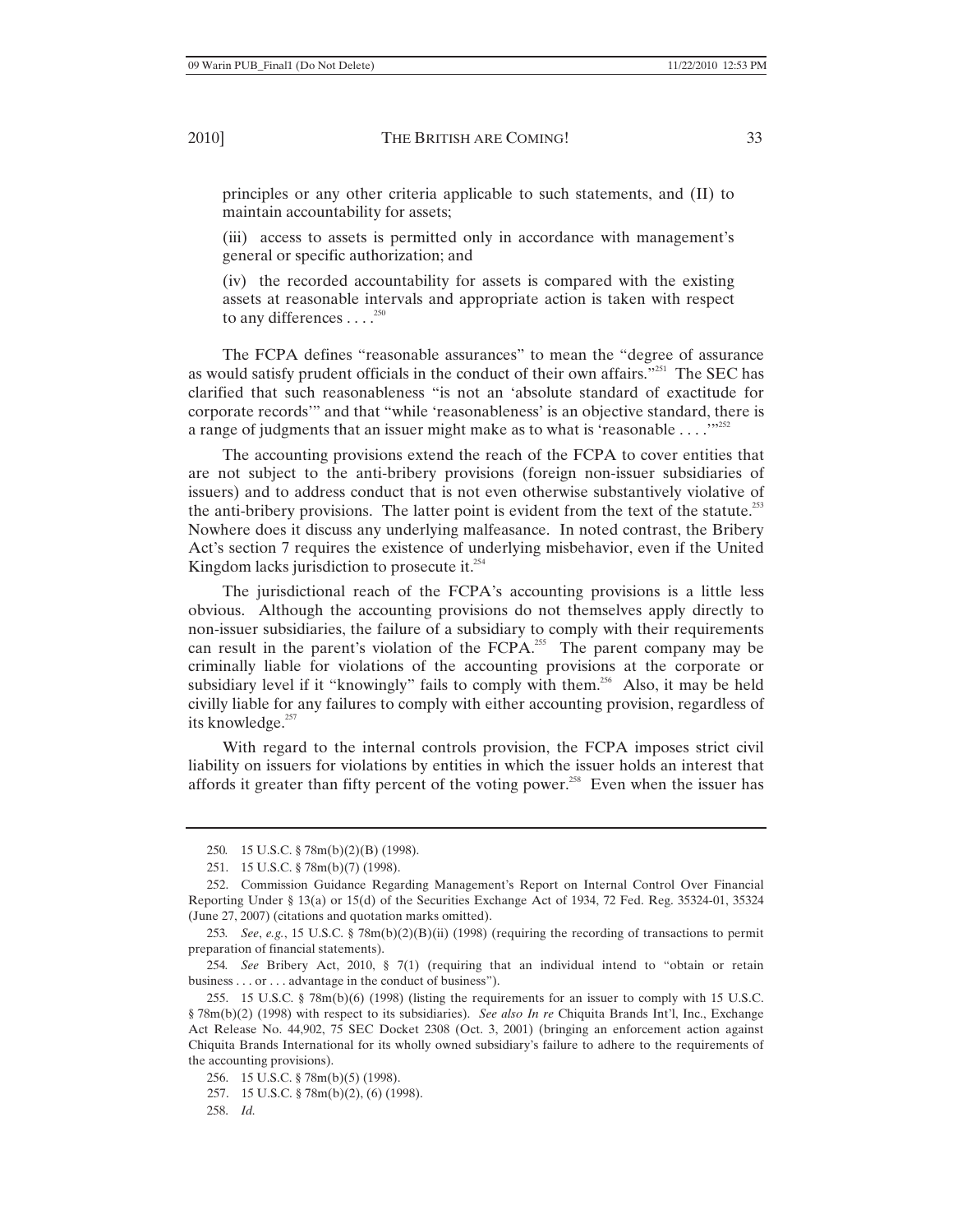fifty percent or less of the voting power in the subsidiary, it may still be held liable if it fails to "proceed in good faith to use its influence, to the extent reasonable under the issuer's circumstances, to cause such domestic or foreign firm to devise and maintain a system of internal accounting controls consistent with [the internal controls provision]."<sup>259</sup> The SEC appears to view operational control as the touchstone for liability in minority ownership situations.<sup>260</sup>

Similarly, for the books-and-records provision, the issuer parent may face strict civil liability for the subsidiary's failure to comply when it incorporates the subsidiary's books-and-records into its own.<sup>261</sup> Additionally, Exchange Act Rule 13b2-1 appears to impose strict liability for any violation of the books-and-records provision, by removing the modifier "knowingly."<sup>262</sup> But courts and the SEC have interpreted the rule to incorporate a reasonableness standard.<sup>263</sup>

Finally, a foreign subsidiary of an issuer can face FCPA liability for causing its parent to violate the accounting provisions. Just like the parent, the subsidiary is liable for knowingly causing an issuer's violation of the accounting provisions.<sup>264</sup> Such a prosecution for knowing conduct could be brought under 15 U.S.C. §  $78m(b)(5)$  or an aiding and abetting theory.<sup>265</sup> And like the parent company, the subsidiary could also be subject to liability under Exchange Act Rule 13b2-1, which applies to *all* persons and entities, not just issuers, that cause the falsification of an issuer's books or records.<sup>266</sup>

Clearly, the expansiveness of these provisions—both jurisdictionally and substantively—is patently distinct from section 7 of the Bribery Act. Section 7 and the FCPA's internal controls provision could, however, have similar implications for multinational corporations. They both effectively require entities that are issuers

262. 17 C.F.R. § 240.13b2-1 (1979).

263*. See* SEC v. Softpoint, Inc., 958 F. Supp. 846, 866 (S.D.N.Y. 1997) ("[L]iability [under 13b2-1] is predicated on 'standards of reasonableness.'") (quoting Promotion of Reliability of Financial Information, Exchange Act Release No. 34-15570 (Feb. 15, 1979)).

264*. See* 15 U.S.C. § 78m(b)(5) (1998) ("No person shall knowingly circumvent or knowingly fail to implement a system of internal accounting controls or knowingly falsify any book, record, or account described in paragraph (2).").

265*. See, e.g.*, Complaint paras. 47–52, SEC v. Halliburton Co., No. 09-cv-399 (S.D. Tex. Feb. 11, 2009) (charging subsidiary KBR, Inc., with aiding and abetting for "knowingly or recklessly substantially assist[ing]" its parent Halliburton Co. with violations of the accounting provisions, and charging the subsidiary itself under 15 U.S.C. § 78m(b)(5) (1998) for violating the accounting provisions).

266. 17 C.F.R. § 240.13b2-1 (1979).

<sup>259.</sup> *Id*.

<sup>260</sup>*. See*, *e.g.*, *In re* BellSouth Corp., Exchange Act Release No. 45279, 2002 WL 47167, §§ 3, 4 (Feb. 13, 2007) (subjecting BellSouth Corporation to civil FCPA liability for the actions of a subsidiary in which it owned only a forty-nine percent stake, because its degree of "operational control" afforded it "the ability to cause [the subsidiary] to comply with the FCPA's books and records and internal controls provisions").

<sup>261</sup>*. See, e.g.*, Complaint para. 16, SEC v. ITT Corp., No. 09-cv-00272 (D.D.C. Feb. 11, 2009) (alleging a violation of the books-and-records provision for "consolidat [ing] and includ[ing] in ITT's financial statements" the financial statements of a wholly owned Chinese subsidiary that made approximately \$200,000 in illicit payments, which it "improperly recorded . . . as commission payments"); *In re* Dow Chem. Co., Exchange Act Release No. 55,281, 2007 WL 460872, para. 10 (Feb. 13, 2007) (imposing liability on Dow Chemical for improper payments made by a 75.7 percent-owned, fifth-tier subsidiary, "without knowledge or approval of any Dow employee," inaccurately recorded by the subsidiary and then consolidated into Dow's books and records); *In re* Monsanto Co., Exchange Act Release No. 50,978, 2005 WL 38787, para. G § 4 (Jan. 6, 2005) (imposing liability for Monsanto's consolidation of inaccurate financial records from two of its affiliates into its own books).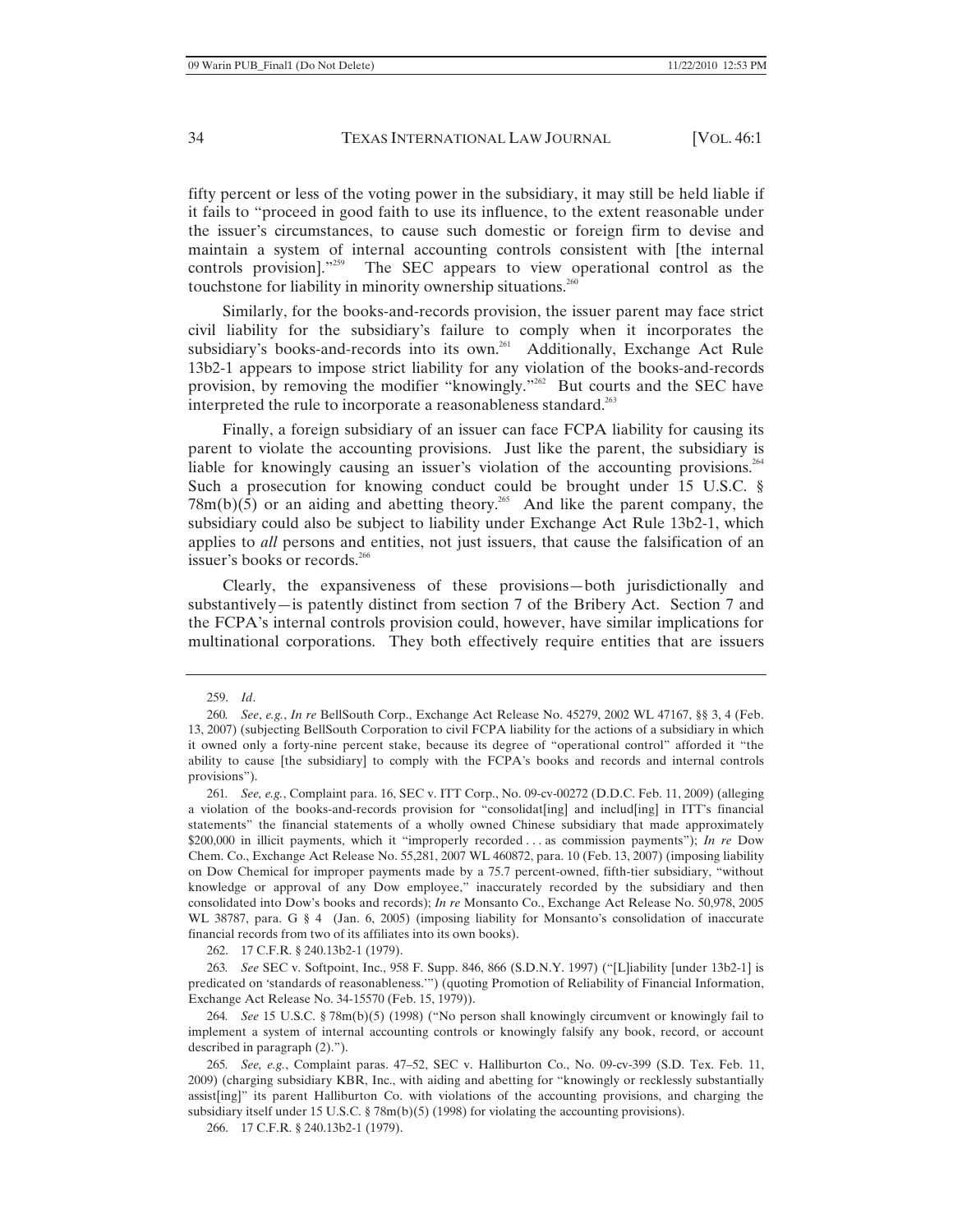(under the FCPA) or "relevant commercial organisations" (under the Bribery Act) to devise and maintain adequate internal controls. What this ultimately means for issuers is largely spelled out in the various U.S. enforcement actions. As discussed above in Part II.D.1, the U.K. Secretary of State has initiated the process of providing guidance regarding the contours of section 7's requirements.<sup>267</sup> Based on the draft guidance, it appears that the SFO's expectations regarding the animating principles of a corporation's internal control framework will likely mirror those of U.S. enforcement authorities.<sup>268</sup> Nevertheless, certain issues will remain murky until the Bribery Act takes force and U.K. enforcement actions shed light on the Act's interstices. As noted above, section 7's jurisdictional parameters—specifically their application to non-U.K. subsidiaries—are still a mystery. For example, the draft guidance offers no insight as to whether the U.K. authorities will attempt to extend liability (if any) under the Act to the actions of minority-owned overseas subsidiaries—an issue with which the FCPA deals statutorily. In such areas, section 7 could impose greater liability, although in most others it will be narrower than the internal controls provision, which of course touches many controls that do not directly involve anti-bribery compliance.

# 4. The U.K. Companies Act 2006

In contrast to the internal controls provision, the FCPA's other accounting provision, the books-and-records provision, lacks even a remote analogue in the Bribery Act. But the Companies  $Act<sup>269</sup>$  already imposes a similar duty on all U.K.incorporated companies to keep adequate accounting records. Under the Companies Act, adequate accounting records are records sufficient:

to show and explain the company's transactions, to disclose with reasonable accuracy, at any time, the financial position of the company at that time, and to enable the directors to ensure that any accounts required to be prepared under UK law comply with the requirements of the Companies Act (and, where applicable, Article 4 of the International Accounting Standards Regulation). $270$ 

Failure to do so constitutes an offense punishable by a fine and/or imprisonment.<sup>271</sup>

*E. Penalties* 

The FCPA and the Bribery Act provide for largely similar penalties. Nonetheless, the real force of any such statute depends significantly on the

<sup>267</sup>*. See* MINISTRY OF JUSTICE, *supra* note 156, at Annex B (demonstrating how the application of six anti-bribery principles might relate to a number of problem scenarios commercial organizations may encounter).

<sup>268</sup>*.* GIBSON, DUNN & CRUTCHER LLP, *Bribery Act 'Adequate Procedure' Draft Guidance Published*, Oct. 22, 2010, *available at* http://www.gibsondunn.com/Publications/Pages/UKBriberyAct AdequateProcedureDraftGuidance.aspx.

<sup>269.</sup> *See generally* Companies Act, 2006 (Eng.).

<sup>270</sup>*. Id.* § 386(1)–(2).

<sup>271</sup>*. Id.* § 387(3).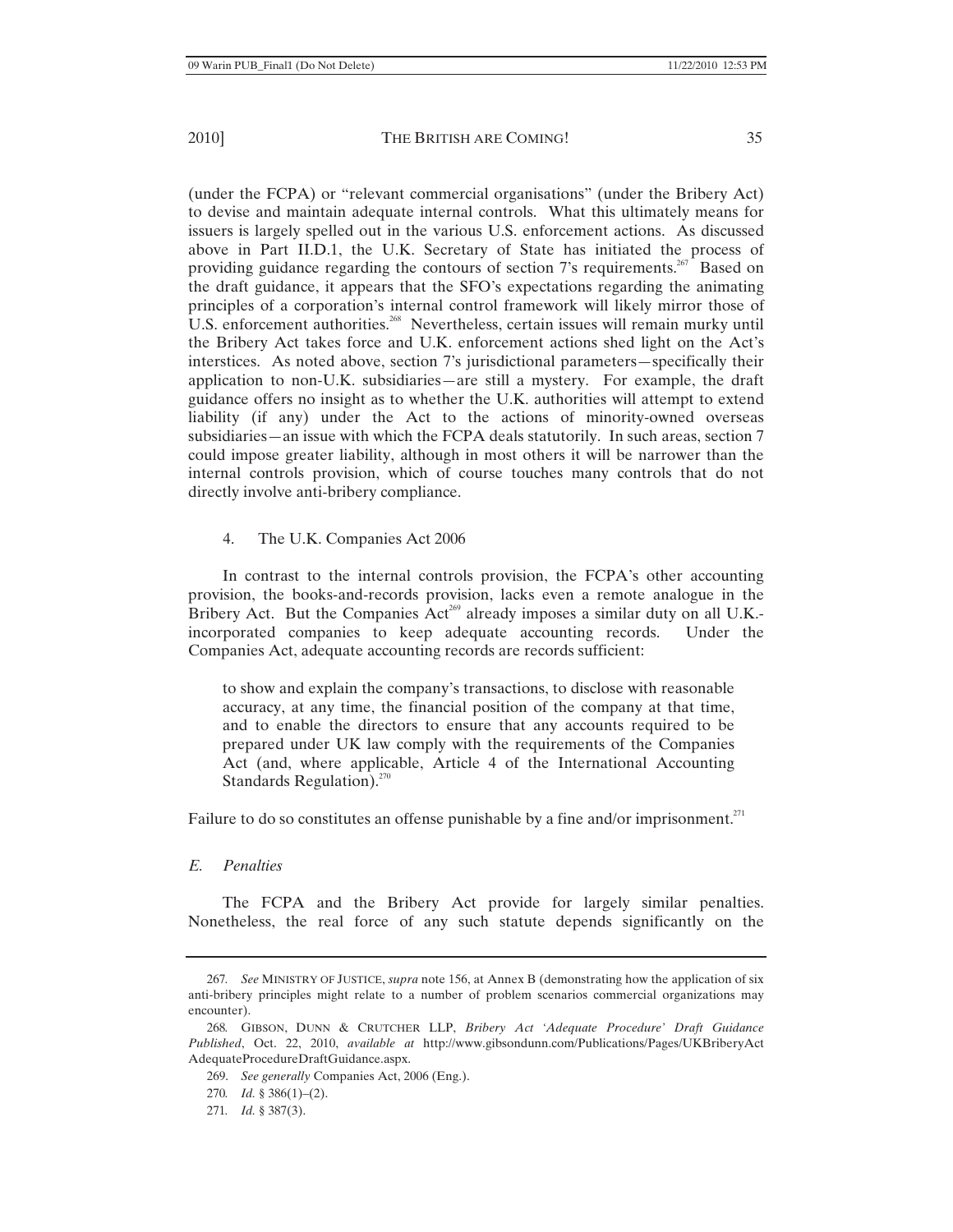enforcement regime that applies it; an issue discussed in detail in Part III of this article.<sup>272</sup> Although the SFO may have less discretion than DOJ in determining the penalties for self-reporting violators,<sup>273</sup> surely it too will have a tremendous amount of power in shaping the penalties associated with the United Kingdom's new antibribery regime.

The FCPA provides for both criminal and civil penalties. For individuals who violate the statute's anti-bribery provisions, criminal penalties include up to five years imprisonment and a \$250,000 fine or a fine totaling twice the pecuniary gain or loss resulting from the bribe.<sup>274</sup> Corporations and other business entities face fines of up to \$2 million or twice the pecuniary gain or loss resulting from the bribe.<sup>275</sup> Remarkably, these penalties pale in comparison to those applied to violations of the accounting provisions. Specifically, the FCPA provides that criminal violations of the accounting provisions allow individuals to be fined up to \$5 million and imprisoned for up to five years.<sup>276</sup> Likewise, corporations and other business entities may be fined as much as \$25 million for such violations.<sup>277</sup> Finally, both individuals and organizations may face fines and injunctions for civil violations of the FCPA.  $^{278}$ 

The Bribery Act similarly allows for significant penalties against organizations and individuals, although the Bribery Act may ultimately grant regulators even broader discretion. Section 11 of the Bribery Act specifies all the penalties for violations involving the crimes of bribing, being bribed, and bribing foreign government officials, as well as the corporate crime of failure to prevent bribery (sections 1, 2, 6, and 7, respectively).<sup>279</sup> Unlike the FCPA, all possible penalties for Bribery Act violations are considered "criminal" in the United Kingdom.<sup>280</sup> The Bribery Act provides for no civil enforcement. But it does create two tracks of punishment—one for summary convictions and one for indictment convictions.<sup>281</sup> Summary offenses are typically less severe and may be tried in lower courts such as the Magistrate's Court (essentially the equivalent of a "misdemeanor"), while indictable offenses are more egregious and are tried in the Crown's Court.<sup>282</sup>

Violations of section 1, 2, or 6 on summary conviction carry a maximum fine of \$5,000 or imprisonment of up to twelve months (but only six months in Northern

279. Bribery Act, 2010, § 11.

282. BLACK'S LAW DICTIONARY 1187–88 (9th ed. 2009).

<sup>272</sup>*. See infra* Part III (discussing the enforcement regimes of the FCPA and the Bribery Act).

<sup>273</sup>*. See* R v. Innospec Ltd., [2010] Southwark Crown Court, para. 26, *available at* www.millerchevalier.com/portalresource/InnospecSentencingJudgment ("It is clear, therefore that the SFO cannot enter into agreement under the laws of England and Wales with an offender as to the penalty in respect of the offence charged . . . .").

<sup>274. 15</sup> U.S.C. § 78dd-2(g)(2) (1998); 18 U.S.C. § 3571(b)(3) (1998); 18 U.S.C. § 3571(d) (1998) ("If any person derives pecuniary gain from the offense, or if the offense results in pecuniary loss to a person other than the defendant, the defendant may be fined not more than the greater of twice the gross gain or twice the gross loss, unless imposition of a fine under this subsection would unduly complicate or prolong the sentencing process.").

<sup>275. 15</sup> U.S.C. § 78dd-2(g)(1) (1998); 18 U.S.C. § 3571(b)(3), (d) (1998).

<sup>276. 15</sup> U.S.C. § 78dd-2(g)(1) (1998); 18 U.S.C. § 3571(b)(3), (d) (1998); 15 U.S.C. § 78ff(a) (1998).

<sup>277. 15</sup> U.S.C. § 78dd-2(g)(1) (1998); 18 U.S.C. § 3571(b)(3), (d) (1998); 15 U.S.C. § 78ff(a) (1998).

<sup>278. 15</sup> U.S.C. §§ 78u(d), 78dd-2(g), 78dd-3(e) (1998).

<sup>280</sup>*. See U.S. FCPA vs. U.K. Bribery Act*, Jun. 25, 2010, *available at* http://www.transparencyusa.org/documents/FCPAvsBriberyAct.pdf (chart comparing the UK Bribery Act with the US FCPA).

<sup>281.</sup> Bribery Act, 2010, § 11(1)–(2).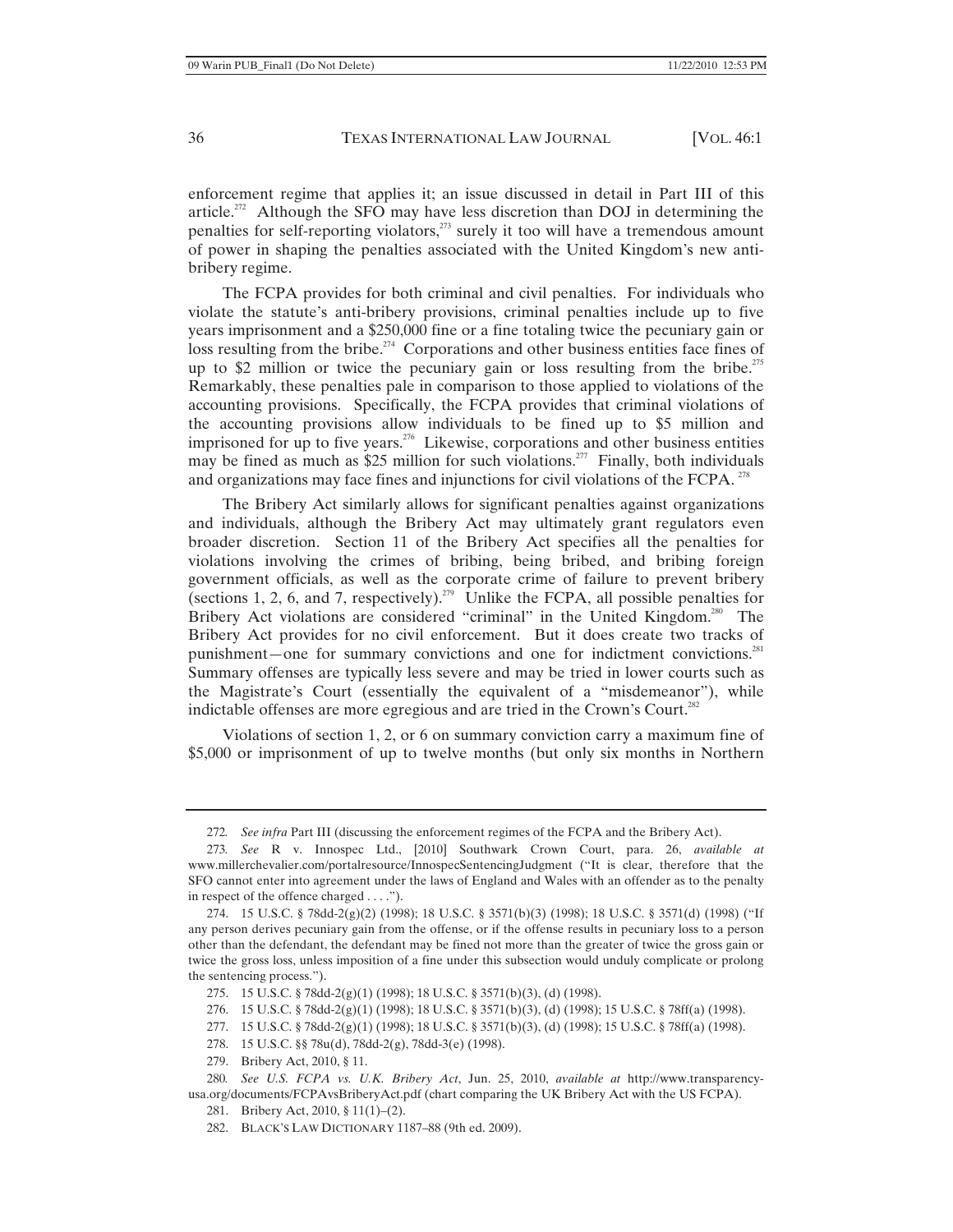Ireland).<sup>283</sup> For conviction on indictment for violations of these same provisions, the Act provides for unlimited fines—as it specifies no maximum—and a maximum of ten years imprisonment.<sup>284</sup> Interestingly, when setting the financial penalties associated with violations of section 1, 2, and 6, the Bribery Act does not differentiate between juridical persons, such as corporations, and real persons.<sup>285</sup> Finally, the corporate offense of failing to prevent bribery (section 7) also has a presumably unlimited level of fines associated with it, as the Bribery Act sets no limit. Section 11 simply states that a person "guilty of an offence under section 7 is liable on conviction on indictment to a fine."<sup>286</sup>

The lack of any cap on fines could theoretically grant to the SFO more flexibility than DOJ and the SEC in meting out punishment for violations of the Bribery Act. But, as the *Innospec* decision (discussed below in Part III.D.3) amply demonstrates, U.K. judges will ultimately decide what punishments corporations and individuals suffer.  $287$  In contrast, U.S. regulators have tremendous flexibility in determining the ultimate financial penalties suffered by corporate offenders, as the massive fines that can accompany each violation of the accounting provisions—as well as the required disgorgement of profits—would set the theoretical cap on monies paid to the U.S. Government at a point far greater than most corporations could afford. Thus, far more important than the technicalities of either statute is the surrounding enforcement environment. Only time will tell how the SFO will enforce the Bribery Act and how that enforcement will compare to the existing FCPA enforcement regime.

### *F. How the Bribery Act May Affect Corporate Compliance Programs*

To conclude this exploration of the differences and similarities between the FCPA and the Bribery Act, it is perhaps useful to consider which among these qualities may prove the most significant. The differences, in particular, will determine how multinational corporations already subject to the FCPA will have to adjust their corporate compliance programs to avoid running afoul of the new Bribery Act.

The key similarities are the laws' common focus on the bribery of foreign public officials, their similarly broad jurisdictional claims, and how each requires organizations to police themselves by having effective internal controls. The way in which both laws criminalize overseas bribery is actually quite similar. They both address benefits to officials that are not merely financial and criminalize offers and promises, as well as actual consummated bribes. Further, they both feature a business nexus requirement, linking the provision of the benefit to the payor's possible commercial gain.

Both laws also have remarkably aggressive jurisdictional claims, although they attain their expansive extraterritorial reach differently. The FCPA's applicability to

<sup>283.</sup> Bribery Act, 2010, § 11(1)(a)–11(4).

<sup>284</sup>*. Id.* § 11(1)(b), (2)(b).

<sup>285</sup>*. Id.* § 11(2).

<sup>286</sup>*. Id.* § 11(3).

<sup>287</sup>*.* R v. Innospec Ltd., [2010] Southwark Crown Court, para. 26, *available at* www.millerchevalier.com/portalresource/InnospecSentencingJudgment.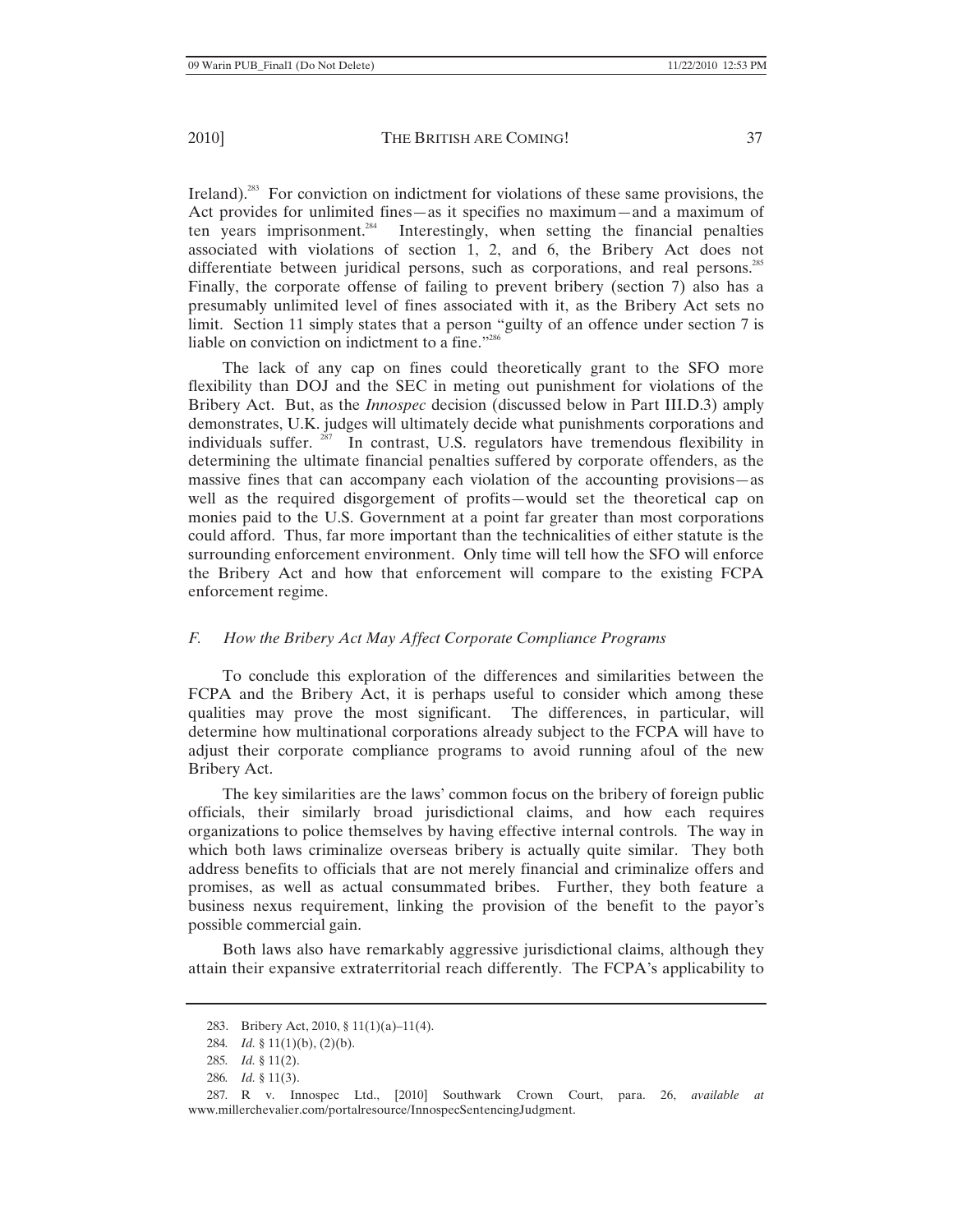all issuers' conduct, regardless of that conduct's jurisdictional nexus, immediately extends the statute's reach around the globe. What is more, the FCPA's accounting provisions implicate the activities of foreign, non-registered subsidiaries of issuers, bringing the entire commercial organization within the statute's ambit. At its outer jurisdictional limits, the Bribery Act's section 7 criminalizes the failure of any commercial organization that conducts business in the United Kingdom to prevent commercial or public-sector bribery. As the United Kingdom has the sixth largest economy in the world, this will naturally include an extraordinary number of multinational corporations.<sup>288</sup> Finally, both the FCPA and the Bribery Act require such organizations to develop an effective internal control environment. In the case of the FCPA, the requirement is explicit—the internal controls provision provides that issuers must devise and maintain effective internal controls, a directive that extends well beyond controls that merely prevent bribery.<sup>289</sup> Organizations subject to section 7 of the Bribery Act, on the other hand, do not necessarily have to maintain an effective system of internal controls—but because of the strict liability they will face for underlying violations of sections 1 and 6 by "associated persons," they have little choice but to do so. The Bribery Act makes "adequate procedures" an affirmative defense to this crime and commits the U.K. Government to provide guidance as to the meaning of the term.<sup>290</sup> The effect of this aspect of the Bribery Act will therefore be similar, although unlike the FCPA, the internal controls requirement is limited to anti-bribery compliance.

For multinational corporations already subject to the FCPA and its internal controls requirements, much of this is already ingrained practice. Most of these entities already employ organization-wide anti-bribery training requirements, utilize numerous mechanisms addressing control over funds and requiring a segregation of duties for any payments that could go to government officials, and charge their internal audit functions with testing the FCPA compliance program periodically.<sup>291</sup> They need to focus on the Bribery Act's novel elements. The remainder of this Part addresses those distinctions between the FCPA and the Bribery Act that are most likely to cause problems for multinational corporations that already maintain FCPA compliance programs. Notably, the Bribery Act may alter the terrain for three hotbutton areas of corporate FCPA compliance: business courtesies (gifts, meals, entertainment, and travel) provided to government officials, the risks posed by thirdparty agents and consultants, and facilitating payments. Additionally, the Bribery Act requires corporations to consider more seriously the possibility of commercial bribery harming the organization.

#### 1. Business Courtesies

The provision of business courtesies—gifts, entertainment, meals, and travel to foreign officials has become a major focus of corporate FCPA compliance

<sup>288.</sup> The World's Largest Economies, ECONOMYWATCH.COM, http://www.economywatch.com/ economies-in-top/ (listing top ten economies by gross domestic product).

<sup>289. 15</sup> U.S.C. § 78m(b) (1998).

<sup>290.</sup> Bribery Act, 2010, § 9.

<sup>291</sup>*. See, e.g.*, F. Joseph Warin, Michael S. Diamant & Jill M. Pfenning, *FCPA Compliance in China and the Gifts and Hospitality Challenge*, 5 VA. L. & BUS. REV. 33, 78 (2010) (discussing the benefits of employee training).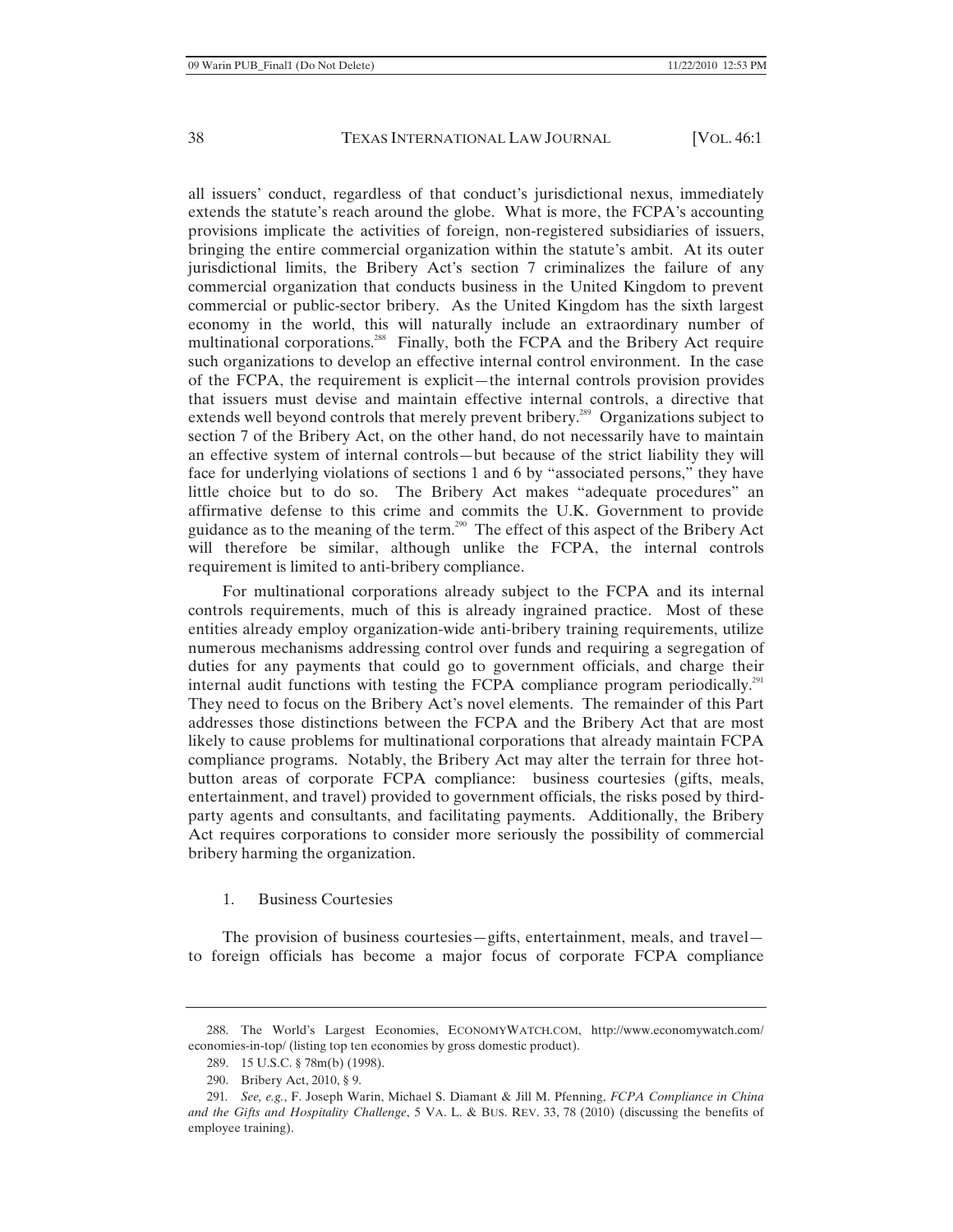programs.<sup>292</sup> It is particularly a concern in countries, such as China and Vietnam, where many commercial enterprises are state-owned or -operated.<sup>293</sup> Because business courtesies are things of value under the FCPA, their provision to foreign officials directly implicates the law.<sup>294</sup> Indeed, many companies, including Avery Dennison Corp., Daimler AG, Lucent Technologies, Paradigm, Schnitzer Steel, Siemens AG, and UTStarcom, have been prosecuted for crossing the line in providing business courtesies to foreign officials.<sup>295</sup> But certain aspects of the statute do permit their provision in a number of circumstances.

First, it is important to recall that the FCPA only criminalizes things of value provided to foreign officials "corruptly." DOJ's official guidance provides that "[t]he person making or authorizing the payment must have a corrupt intent, and the payment must be intended to induce the recipient to misuse his [or her] official position to direct business wrongfully to the payer or to any other person."296 Unless the provider of the thing of value explicitly states his or her intent, the circumstances and nature of the business courtesy will inform whether the authorities would see the act as corrupt.<sup>297</sup> All things being equal, the lower the value of the business courtesy, the less likely such corrupt intent can be inferred. That is, a low-value item is unlikely to induce a foreign official to misuse his or her official position. Although there is no safe harbor threshold or de minimis standard for such low-value gifts, they pose a less serious compliance risk.

Second, as discussed above, the FCPA *does* provide an explicit affirmative defense for the provision of things of value that are "directly related to the promotion, demonstration, or explanation of products or services."<sup>298</sup> Thus, gifts with logos of the commercial enterprise and trips to tour company facilities will generally be acceptable. But, of course, all such expenditures must be "reasonable and bona fide." For example, if an organization wishes to invoke the affirmative defense, the plant inspection cannot be a pretext for a vacation and the pen stamped with the organization's logo cannot cost  $$1,000.<sup>299</sup>$ 

Acknowledging the limitations of this affirmative defense, as well as the risk of overreliance on a "no corrupt intent" justification, the FCPA clearly carves out a significant amount of space around business courtesies provided to foreign officials.<sup>300</sup> A properly tailored corporate compliance program should permit multinationals to engage in routine business promotion and networking, as part of an ethical business model, without running afoul of the FCPA. Such programs generally include restrictions on the value of certain business courtesies, escalation procedures depending on the value and circumstances of the provision of the thing of value, required documentation and reconciliation of expenditures, and compliance training.

<sup>292</sup>*. Id.* at 58.

<sup>293</sup>*. Id.* at 45.

<sup>294</sup>*. Id.* at 61.

<sup>295</sup>*. Id.* at 48–55.

<sup>296.</sup> LAY-PERSON'S GUIDE, *supra* note 42.

<sup>297. 15</sup> U.S.C. § 78u(a)(1) (1998).

<sup>298</sup>*. Id.*

<sup>299. 15</sup> U.S.C. § 78dd-1(c) (1998).

<sup>300. 15</sup> U.S.C. § 78u(a)(1) (1998).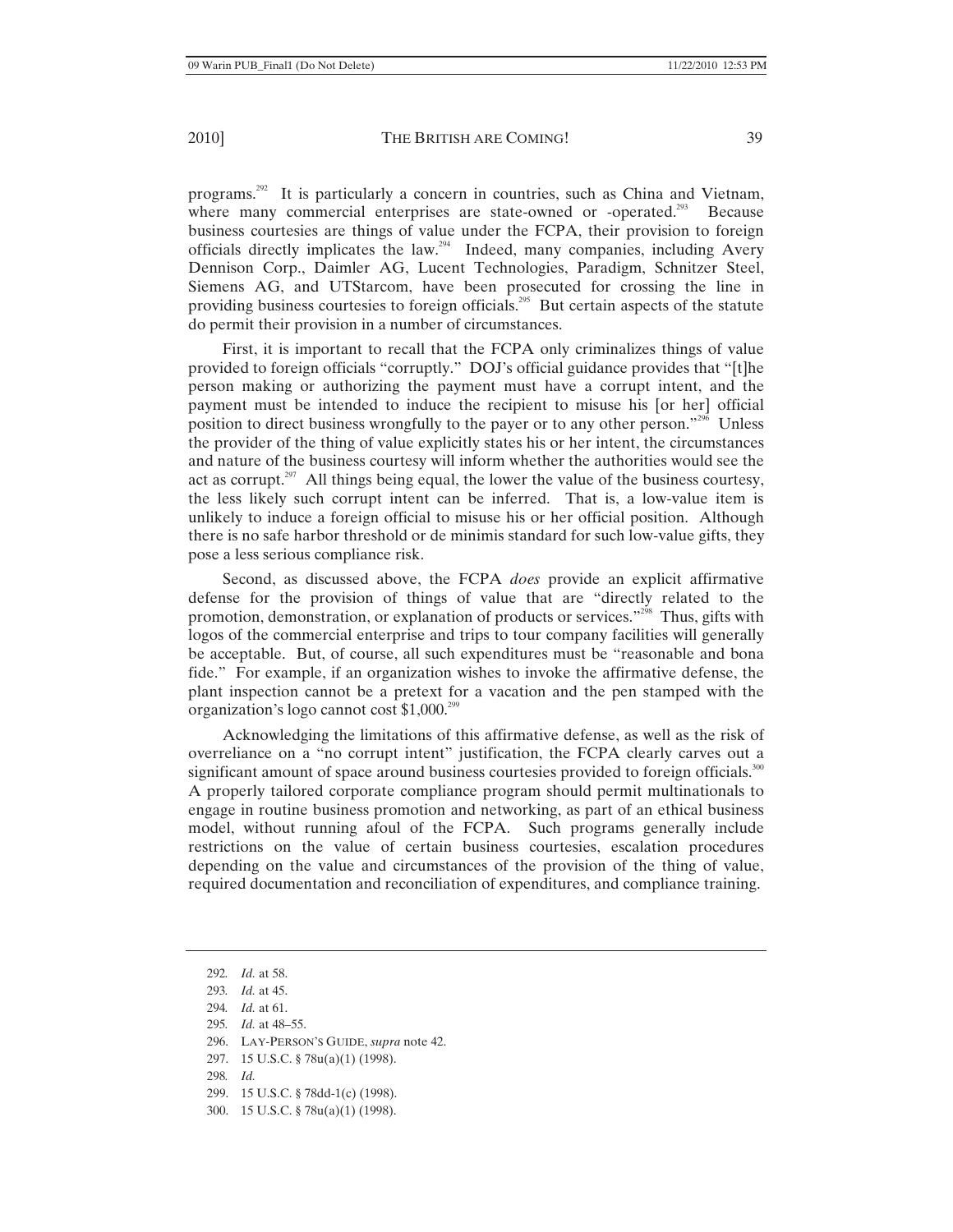This may not be the case under the strict letter of the new Bribery Act. As discussed above, the Bribery Act's prohibition on bribing foreign officials contains no "corrupt intent" or "improper purpose" requirement, unlike the FCPA and section 1 of the Bribery Act, respectively. Nor does the Act feature an affirmative defense for reasonable and bona fide demonstration, promotion, or explanation. All things of value provided to "foreign government officials" to influence them constitute prima facie violations of section 6. Thankfully for multinational corporations adjusting their anti-bribery compliance programs in the wake of the Bribery Act's passage, the Ministry of Justice's draft guidance approves "reasonable and proportionate hospitality or promotional expenditure which seeks to improve the image of a commercial organisation, better to present products and services, or establish cordial relations."<sup>301</sup> The guidance clarifies that "section 6 is unlikely to be engaged" in situations where "there is no sufficient connection between the advantage [i.e., the hospitality] and the intention to influence and secure business or a business advantage."302 In sum, although the letter of the Bribery Act appears to ban outright the provision of business courtesies to foreign government officials, the U.K. Government has published preliminary guidance suggesting that reasonable, bona fide business courtesies will be permissible. That said, it remains to be seen whether prominent multinational corporations will want to maintain policies or procedures that sanction even technical violations of criminal law.

#### 2. Third-Party Risks

As discussed above, the FCPA's third-party-payment provision makes organizations liable for those who act on its behalf.<sup>303</sup> This includes employees and agents, who traditionally impute liability on their masters, as well as other third parties, such as distributors, who normally do not. Indeed, U.S. authorities have prosecuted a number of corporations for the activities of their distributors.<sup>304</sup> Liability under the third-party-payment provision turns on the mental state of the organization when it provides the thing of value to the third party.<sup>305</sup> It must "know" what the third party will do, but the mere awareness of a high probability of corrupt activity satisfies the knowledge requirement,<sup>306</sup> and courts have applied a willful blindness standard when assessing liability. $307$ 

<sup>301.</sup> MINISTRY OF JUSTICE, *supra* note 156, at 22.

<sup>302</sup>*. Id.* In addition to the statutorily mandated "adequate procedures" guidance that will issue in early 2011, the SFO and the Director of Public Prosecutions are in the midst of developing "joint legal guidance for prosecutors." Dominic Grieve, U.K. Att'y Gen., Address Before the World Bribery & Corruption Compliance Forum (Sept. 14, 2010), available at http://www.attorneygeneral.gov.uk/ NewsCentre/Speeches/Pages/Attorney%20General%20World%20Bribery%20and%20Corruption%20Co mpliance%20forum.aspx. The U.K. Attorney General has explained that this guidance will provide prosecutors with a "clear, comprehensive and consistent guide to the law and relevant public interest considerations." *Id.* This guidance may also shed light on some of the questions raised by the evident differences between the FCPA and the Bribery Act.

<sup>303. 15</sup> U.S.C. § 78dd-2(a)(3) (1998).

<sup>304</sup>*. See, e.g.*, Warin, Diamant & Pfenning, *supra* note 291, at 48, 52 (listing InVision Technologies and AGA Medical, both which made payments through distributors, among historical FCPA prosecutions involving China).

<sup>305. 15</sup> U.S.C. § 78dd-2(a)(3) (1998).

<sup>306</sup>*. Id.* § 78(h)(3)(B).

<sup>307</sup>*. See, e.g.*, F. Joseph Warin, Michael S. Diamant & Matthew P. Hampton, *Use of "Conscious Avoidance" Doctrine in Frederic Bourke Conviction Expands Corporate Executives' FCPA Exposure*,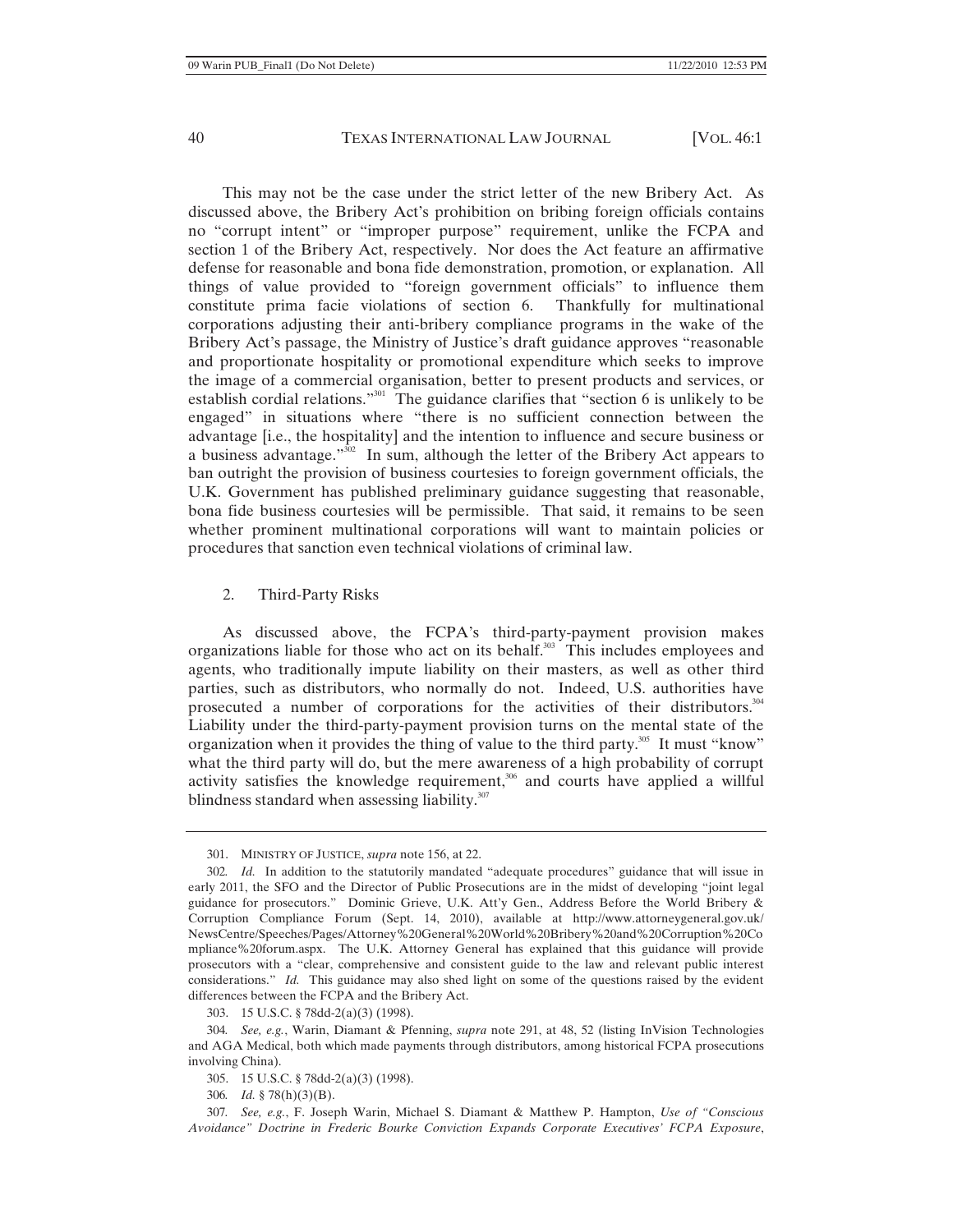Unsurprisingly, multinational corporations have developed sophisticated internal controls to mitigate this risk. Due diligence is possibly the most important third-party risk mitigation. An effective third-party due diligence regime helps reduce risk in two ways. First, and most importantly, it will help identify risky counterparties and allow the organization to forgo the relationship or instituteappropriate compensating controls to minimize the chance of improper conduct.<sup>308</sup> Second, it will help reduce the risk that the organization will form and maintain relationships with third parties, while having the required culpable mental state. $309$ That is, appropriate due diligence, linked to the organization's contracting controls, significantly reduces the possibility that prosecutors will be able to allege that the organization "conscious[ly] disregard[ed]" or remained "deliberate[ly] ignoran[t]" of the possibility of a corrupt payment, even if the third party *does* make such a payment.310 Other key internal controls may include prohibitions on cash payments, a centralized procurement and contracting function, third-party anti-bribery training, contractor anti-bribery compliance certifications, and anti-corruption and auditrights provisions in the contracts. The use and extent of all controls, including due diligence, should reasonably reflect the risks that attend the particular business relationship.

Eschewing the nuanced treatment of knowledge under the FCPA, the Bribery Act's section 7 makes organizations strictly liable for the actions of their "associated person[s]."311 As noted, "associated person" includes agents and other third parties acting for or on behalf of the company.<sup>312</sup> Of course, the Bribery Act also contains an affirmative defense to section 7 violations—the existence of "adequate procedures" to prevent the underlying violative conduct. $313$ 

The Ministry of Justice's draft guidance on "adequate procedures" to prevent bribery by "associated persons" contemplates many of the same controls as those that many multinationals have instituted to mitigate third-party risk under the FCPA. The guidance suggests that businesses should implement "due diligence policies and procedures which cover all parties to a business relationship," including suppliers, agents, intermediaries, and joint venture partners.<sup>314</sup> One illustrative example attached to the draft guidance suggests that businesses may wish to "take steps to establish the background, status and qualifications of [an] agent" and review the agent's "connections to any politicians or other public officials."315 The U.K. Government's guidance, however, does not conclusively establish what types of

- 312*. Id.* § 8(1).
- 313*. Id.* § 7(2).
- 314. MINISTRY OF JUSTICE, *supra* note 156, at 14.
- 315*. Id.* at 25.

SECURITIES DOCKET, July 22, 2009, http://www.securitiesdocket.com/2009/07/22/guest-column-use-ofconscious-avoidance-doctrine-in-frederic-bourke-conviction-expands-corporate-executives-fcpa-exposure/ (commenting on an FCPA case where the jury was instructed that they did not need to find subjective knowledge of unlawful conduct).

<sup>308.</sup> Warin, Diamant & Pfenning, *supra* note 291, at 70–72.

<sup>309</sup>*. See* LAY-PERSON'S GUIDE, *supra* note 42 (informing U.S. companies of the need to exercise due diligence—along with providing examples of appropriate due diligence—to avoid being held liable for corrupt third-party-payments).

<sup>310</sup>*. Id.*

<sup>311.</sup> Bribery Act, 2010, § 7(1).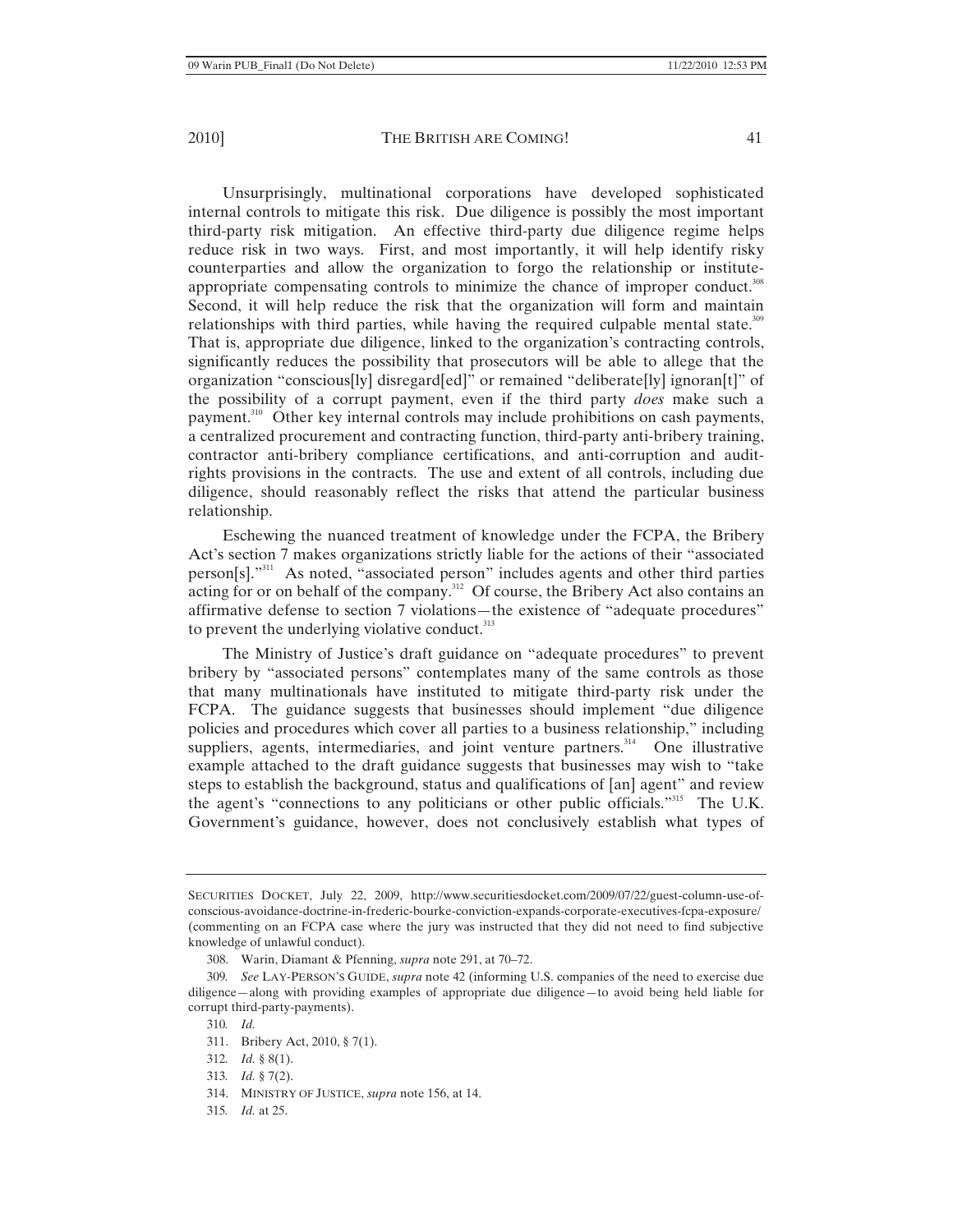third-party due diligence policies and procedures will meet the Bribery Act's adequacy threshold.

It is possible that the scope of such "adequate procedures" will be broader than those required by the FCPA. There is one simple reason for this: FCPA liability turns on knowledge, while section 7 liability hinges on the *actual prevention* of such corrupt payments. Therefore, the determination of an "adequate procedure" in this area could very well be much more stringent than a control that merely ensures that the organization does not have the knowledge required for culpability under the third-party-payment provision.

#### 3. Facilitating Payments

The area of facilitating payments is a particularly thorny one for FCPA compliance. As discussed above, many practitioners increasingly fear that U.S. regulators have simply read the exception out of the statute. As a result, more and more organizations are starting to prohibit such payments outright.<sup>316</sup> The Bribery Act will likely accelerate this trend. Like the OECD's Convention on Combating Bribery of Foreign Public Officials in International Business Transactions,<sup>317</sup> the Bribery Act features no exception for expediting or facilitating payments. The Ministry of Justice's recent draft guidance emphasizes that such payments violate sections 1 and 6 of the Bribery Act.<sup>318</sup>

Appropriately addressing the Bribery Act's prohibition on facilitating payments will actually be an exercise in simplification for most corporate compliance policies. Recall that the distinction between an impermissible bribe and an acceptable facilitating payment under the FCPA is highly nuanced and often turns on the discretionary authority of the payment recipient. Anti-corruption compliance policies therefore commonly struggle with how to guide employees in this area. Now, they can simply state that all bribes are forbidden. Unfortunately, small "grease" payments are a way of life in many countries.<sup>319</sup> Thus, strictly prohibiting them may actually complicate the compliance function's task.

SFO officials have indicated that prosecution is unlikely if the payments are small, one-off payments, so long as the company identifies the expenditure through its internal procedures and clarifies the company's proscription of such payments to those involved.<sup>320</sup> In addition to prohibiting facilitating payments in their corporate policies, organizations subject to the Bribery Act should maintain stricter controls over cash, augment the internal audit function and focus its efforts on countries at

<sup>316</sup>*. See* TRACE FACILITATION PAYMENTS BENCHMARKING SURVEY 2 (Oct. 2009) ("Nearly 44% of survey respondents reported that their corporations prohibit facilitation payments or simply do not address them because facilitation payments are prohibited together with other forms of bribery.").

<sup>317.</sup> OECD Convention, *supra* note 13.

<sup>318</sup>*. See* MINISTRY OF JUSTICE, *supra* note 156, at 22–23 (noting that facilitation payments—where intended to induce improper conduct—likely violate sections 1 and 6 of the Bribery Act, and that there are no exemptions for such payments, although prosecutorial discretion may be employed as justice requires).

<sup>319.</sup> Joan Keston, *'Grease Payments'—A Cost of Doing Business Overseas*, LOCALTECHWIRE, Dec. 28, 2007, http://localtechwire.com/business/local\_tech\_wire/opinion/story/2226239/.

<sup>320.</sup> GIBSON, DUNN & CRUTCHER LLP, *UK Serious Fraud*, *supra* note 148 ("[T]he Staff stated that there is only a remote chance that a small, one-off payment will result in prosecution (for example, a \$5 payment for customs clearance)—provided that the company picks up the payment through its internal procedures and makes it clear to those involved that such payments are not acceptable.").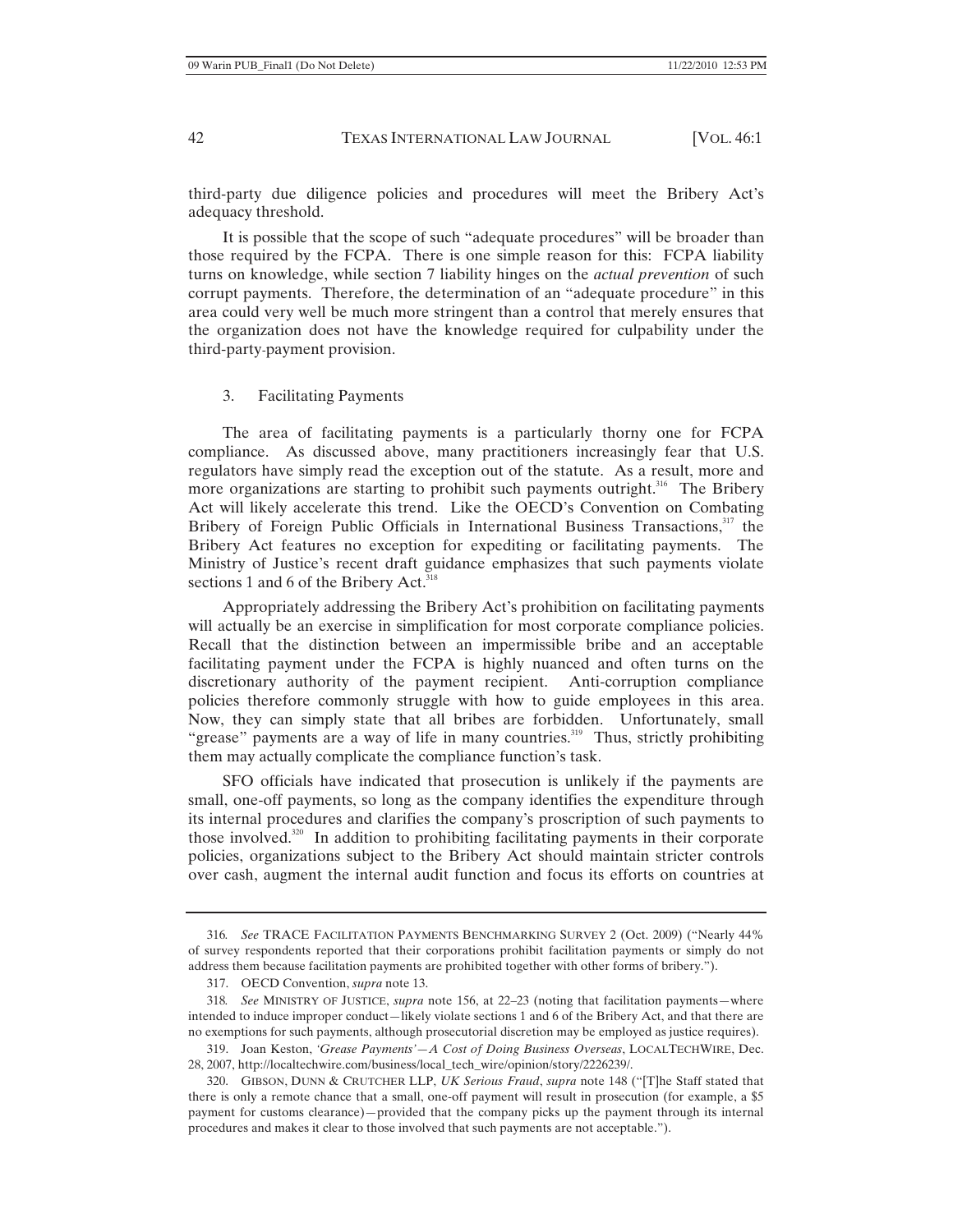risk for facilitating payments, and invest more in employee education, as employees may be tempted to make such small payments out of their own pockets. The risk of a restrictive policy on facilitating payments that does not account for the reality of business in many developing countries is that it will drive non-compliance underground. But it is nevertheless what multinational corporations may be forced to do under the Bribery Act.

## 4. Commercial Bribery

Perhaps the most immediately evident difference between the FCPA and the Bribery Act is that the FCPA is silent about commercial bribery. In contrast, the Bribery Act leads off in section 1 by prohibiting the bribery of all persons to induce or reward improper performance. $321$  This means that all entities subject to the Bribery Act must expand their anti-bribery compliance programs to address all forms of bribery. Currently, many multinational companies lavish particular attention on preventing public-sector corruption. Now, they will have to balance out their policies by discussing the risks of commercial bribery.

In reality, reorienting a compliance program to address commercial bribery may not be a major shift for some organizations. After all, the improper performance test is similar to the FCPA's corrupt intent requirement, so expanding many of the company's existing FCPA compliance controls to cover the private sector may adequately secure the entity. Further, issuers always had to worry about the accounting provisions, which have been used on numerous occasions to prosecute "bribery" that did not violate the FCPA's anti-bribery provisions.<sup>322</sup> And prosecutors in the United States have cleverly used the Travel Act and the federal wire fraud statute to prosecute improper payments overseas.<sup>323</sup> So multinational companies with some nexus to the United States always needed to worry about commercial bribery

323. Thomas O. Gorman, *DOJ Continues to Focus on FCPA Enforcement*, LEXISNEXIS CORPORATE & SECURITIES LAW COMMUNITY, July 6, 2010, https://www.lexisnexis.com/Community/corpsec /blogs/corporateandsecuritieslawblog/archive/2010/07/06/doj-continues-to-focus-on-fcpa-enforcement. aspx; *Novo Nordisk Pays \$18 Million In Penalties For Iraq Bribery*, THE FCPA BLOG, May 11, 2009, http://www.fcpablog.com/blog/2009/5/12/novo-nordisk-pays-18-million-in-penalties-for-iraq-bribery.html.

<sup>321.</sup> Bribery Act, 2010, § 1(2)(b)(i)–(ii).

<sup>322.</sup> Perhaps the best examples of this are the prosecutions of companies for paying kickbacks under the U.N. Oil-for-Food Program. These actions did not involve illegal payments under the FCPA, as the monies did not go to individual officials. The SEC and DOJ were instead able to prosecute Oil-for-Food improprieties as violations of the accounting provisions. For instance, in its enforcement action against Textron Inc., the SEC alleged that the company's transactions were not "executed in accordance with management's authorization" because they "contravened . . . [Textron's] own internal FCPA and antibribery policies." Complaint para. 35, SEC v. Textron Inc., No. 07-cv-01505 (D.D.C. 2007). Textron also allegedly failed "to maintain accountability for the company's assets," in that "although Textron knew of endemic corruption problems in the Middle East, it appeared to take on faith, without adequate confirming steps, that its managers and employees were exercising their duties to manage and comply with compliance and control issues." *Id.* paras. 35, 36. Likewise, the SEC brought an enforcement action against El Paso Corp. for, among other things, a failure to institute processes for reviewing transactions and ensuring that such transactions comply with company policies and are fully documented. *See* Complaint para. 31, SEC v. El Paso Corp., No. 07-cv-899 (S.D.N.Y. 2007) ("El Paso's contract files did not even contain proof that invoices had been paid for at least thirteen shipments, there was no process for documenting commercially reasonable prices paid for oil cargos, no evidence that documents were reviewed by anyone to ensure propriety and adequacy, and inadequate explanations of why documents were missing from files.").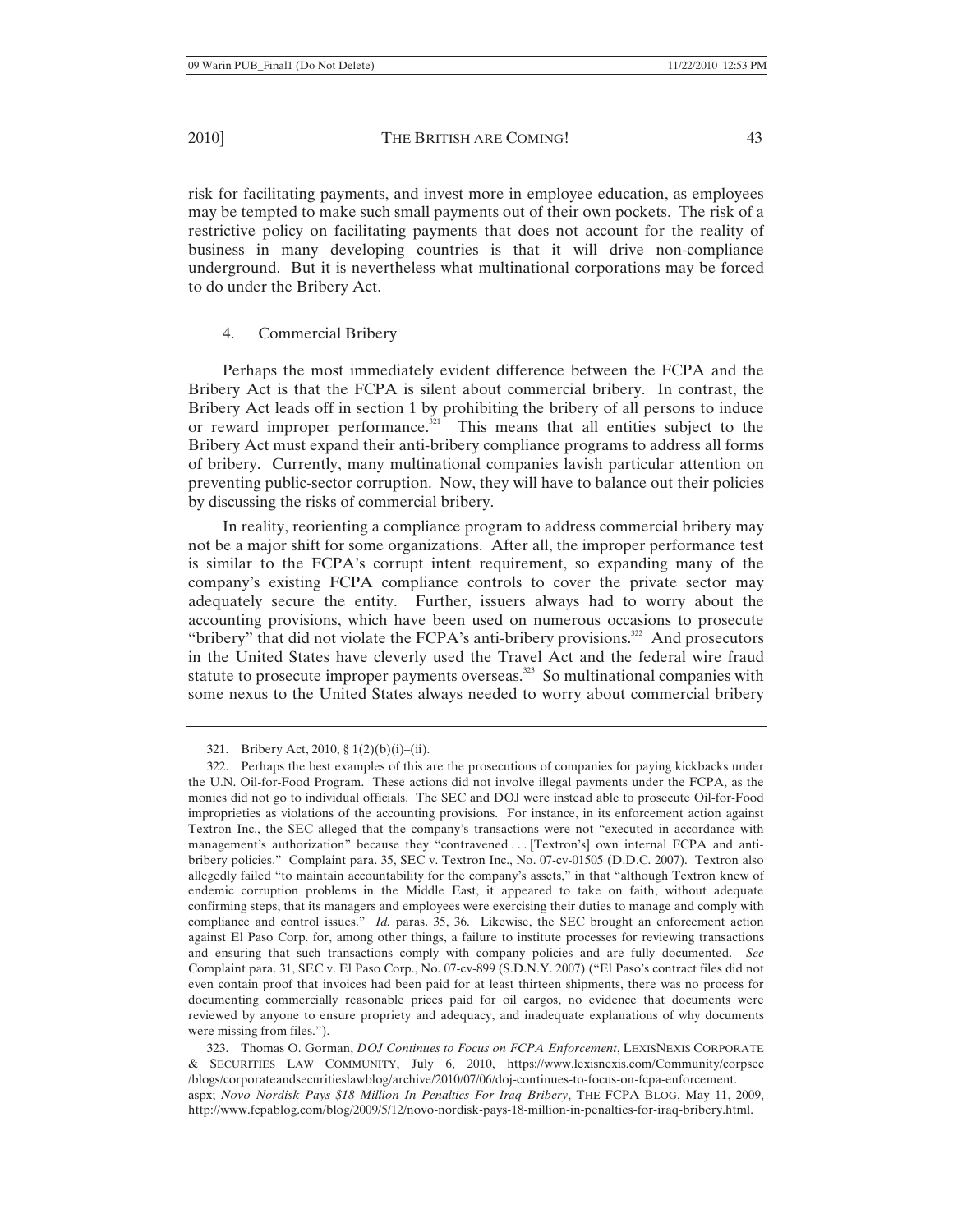prosecutions by U.S. authorities. It is possible that many of these entities, because of their focus on bribing foreign officials, have not properly assessed or considered all of the commercial bribery risks that their business may entail overseas. Once they do, they may conclude that commercial bribery poses a much greater risk to their particular organization than did public sector corruption. After all, a corporation's interactions with private parties will often differ from those with public ones.

# III. ANTI-BRIBERY ENFORCEMENT AND THE USE OF VOLUNTARY **DISCLOSURE**

The foregoing discussion of the Bribery Act's statutory framework implicitly attempts to project how the United Kingdom will ultimately enforce its new law. Without enforcement, any law is a dead letter. Just like the FCPA, the new Bribery Act falls into an enforcement framework that will determine its actual effect on corporations and individuals. Even the U.K. Government's guidance issued to date only hints at the potential contours of Bribery Act enforcement. Corporations, in particular, need to understand the expectations of law enforcement and its approach to investigating and punishing alleged acts of overseas bribery. Possibly the most interesting facet of international anti-corruption enforcement on both sides of the Atlantic is the use of voluntary corporate disclosure. This part of the article focuses on the self-disclosure framework recently established by the  $SFO<sup>324</sup>$  and compares this approach to that taken by DOJ and the SEC in enforcing the FCPA.

Part III.A provides background on the SFO and describes its development of a self-disclosure framework that shares similarities with DOJ and SEC approaches. Part III.B examines the SFO's incentives and expectations for self-reporting. Part III.C analyzes the process of self-reporting a case to the SFO, including the procedures for investigation, settlement, and monitoring. Part III.D identifies steps that companies can take beyond self-reporting to help mitigate enforcement actions by the SFO or U.S. authorities. Finally, Part III.F looks toward future enforcement activity on both sides of the Atlantic.

## *A. The United Kingdom's Serious Fraud Office*

The SFO, established in 1988 pursuant to the Criminal Justice Act, "is responsible for investigating and prosecuting the most serious and complex cases of fraud and corruption in England, Wales and Northern Ireland," including investment

<sup>324.</sup> According to section 10 of the Bribery Act, a prosecution under the Act "can only be brought with the consent of the Director of one of three senior prosecution authorities[:] the Director of Public Prosecutions, the Director of the Serious Fraud Office [or] the Director of Revenue and Customs Prosecutions." Bribery Act, 2010, § 10. Prior to the Bribery Act, the SFO had jurisdiction to prosecute cases of overseas bribery, such as the Mabey & Johnson Ltd. case, pursuant to the Criminal Justice Act, 1987. The Financial Services Authority (FSA) may also prosecute overseas bribery cases pursuant to Principle 3 of the FSA's Principles for Business, which requires companies to "take reasonable care to organise and control its affairs responsibly and effectively, with adequate risk management systems." *See, e.g.*, Letter from U.K. Fin. Serv. Auth., Final Notice to Aon Ltd. (Jan. 6, 2009), *available at*  http://www.fsa.gov.uk/pubs/final/aon.pdf (fining Aon £5.25 million for "not tak[ing] reasonable care to establish and maintain effective systems and controls for countering the risks of bribery and corruption associated with making payments to . . . overseas third parties . . . who assisted Aon Ltd in winning business from overseas clients, particularly in high risk jurisdictions").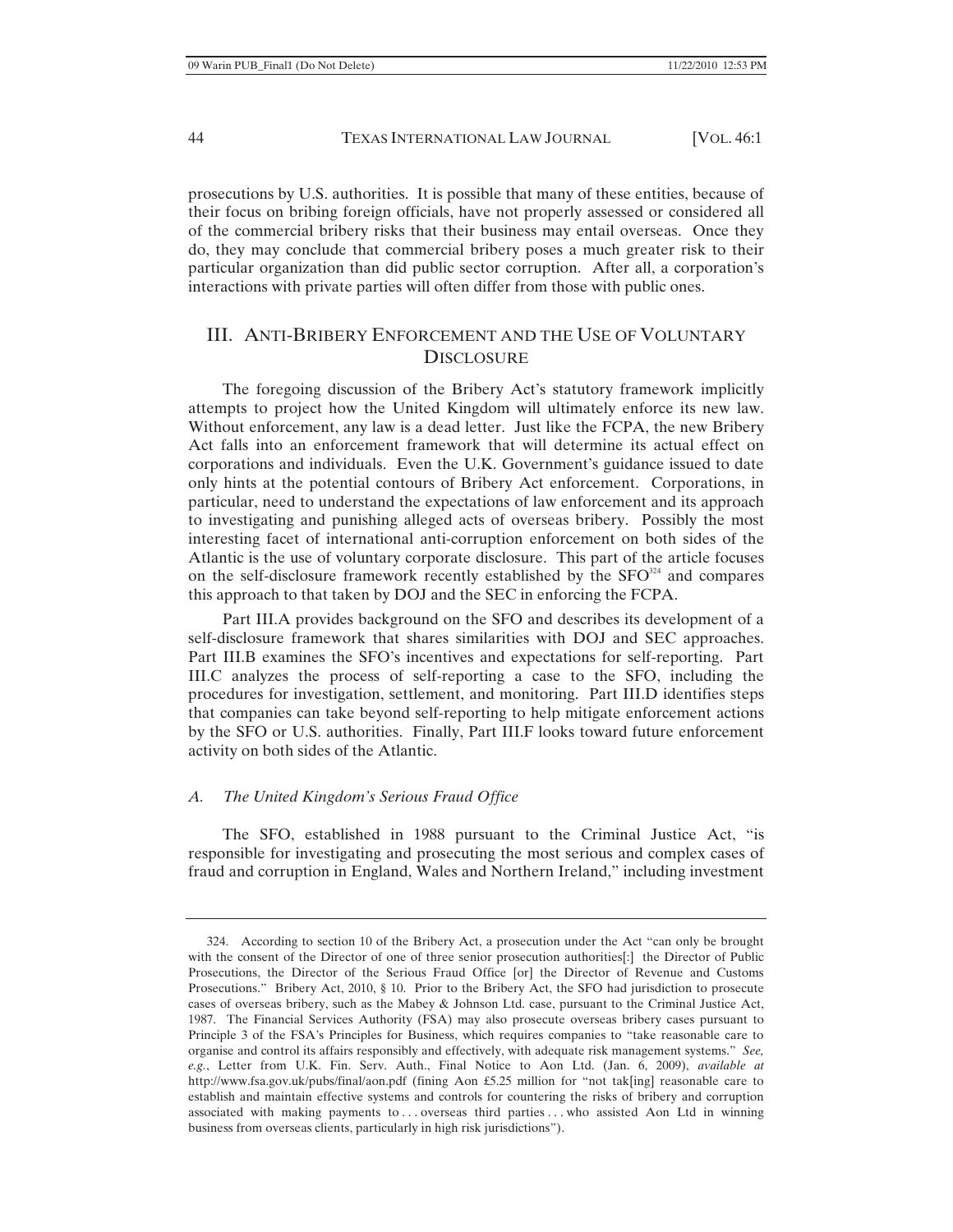fraud, corporate fraud, public sector fraud, and bribery and corruption. $325$ Accordingly, the SFO is responsible for enforcing the provisions of the Bribery Act addressing overseas corruption.<sup>326</sup>

Following the Al Yamamah controversy, then-Attorney General Lord Goldsmith hired former Manhattan Assistant District Attorney Jessica de Grazia to conduct a review of how the SFO handles its investigations and prosecutions. De Grazia's report, issued in June 2008, stated that "the SFO uses significantly more resources per case than [the Southern District of New York U.S. Attorney's Office and the Manhattan District Attorney's Office] and achieves significantly less for its efforts, as measured by both its productivity (the number of defendants prosecuted) and its conviction rate."<sup>327</sup> She provided thirty-four recommendations to make the SFO more effective.<sup>328</sup>

De Grazia's report, combined with the Al Yamamah controversy, appears to have sparked change at the SFO. Former SFO Director Robert Wardle resigned in April 2008 and was replaced by Richard Alderman, a former senior investigator at HM Revenue and Customs.<sup>329</sup> Additionally, the British press reported that dozens of lawyers and investigators were asked to leave the SFO following de Grazia's review.<sup>330</sup>

On November 18, 2008, the new SFO Director Richard Alderman announced that the SFO would increase the number of its anti-corruption investigators from

327. JESSICA DE GRAZIA, REVIEW OF THE SERIOUS FRAUD OFFICE, FINAL REPORT 3 (June 2008), *available at* http://www.sfo.gov.uk/about-us/our-policies-and-publications/jessica-de-grazia-review-.aspx.

328*. Id.* at 17–28.

329. David Leigh & Rob Evans, *BAE, the SFO and the Inquiry That Refused to Go Away*, THEGUARDIAN.CO.UK, Oct. 1, 2009, http://www.guardian.co.uk/world/2009/oct/01/bae-bribery-allegationsfo-inquiry.

330. David Leppard, *SFO Staff Gets Huge Payoffs*, SUNDAY TIMES, Feb. 1, 2009, *available at* http://business.timesonline.co.uk/tol/business/economics/article5627633.ece (noting that "[d]ozens of staff at the [SFO] have been offered early-release payoffs worth up to £240,000 after a secret Whitehall report found its work was being undermined by alleged cronyism and incompetence").

<sup>325.</sup> SIR GUS O'DONNELL, SERIOUS FRAUD OFFICE: BASELINE ASSESSMENT 4 (Dec. 2009), *available at* http://www.civilservice.gov.uk/Assets/SFO%20Capability%20Review%20web\_tcm6-35130. pdf; Serious Fraud Office, *What is Fraud?*, http://www.sfo.gov.uk/fraud/what-is-fraud.aspx.

<sup>326.</sup> SFO APPROACH, *supra* note 38, at 1. A prosecution under the Bribery Act may also be brought with the consent of the Director of Public Prosecutions or the Director of Revenue and Customs Protections. Bribery Act, 2010, c. 23, § 10 (Eng.). Additionally, while the FSA was not granted jurisdiction to prosecute cases of overseas corruption under the Bribery Act, it may enforce violations of the FSA's Principles for Business that involve overseas corruption. *See* FIN. SERV. AUTH., HANDBOOK §§ 2.1.1, 3.3.1 (Sept. 2010), *available at* http://fsahandbook.info/FSA/html/handbook/ (providing that "firm[s] must take reasonable care to organise and control [their] affairs responsibly and effectively, with adequate risk management systems," which principle applies, in certain contexts, "with respect to activities wherever they are carried on"); *see also* Letter from U.K. Fin. Serv. Auth., Final Notice to Aon Limited § 2.1 (Jan. 6, 2009), http://www.fsa.gov.uk/pubs/final/aon.pdf ("During the Relevant Period, Aon Ltd breached Principle 3 by failing to take reasonable care to organise and control its affairs responsibly and effectively, with adequate risk management systems."). This spring, the FSA warned "that many [commercial insurance broker] firms are not currently in a position to demonstrate adequate procedures to prevent bribery [under section 7 of the Bribery Act]" and, regardless of potential Bribery Act exposure, "[f]or FSA-regulated firms, [FSA's] financial crime rules and principles will remain in force." FIN. SERV. AUTH. ANTI-BRIBERY AND CORRUPTION IN COMMERCIAL INSURANCE BROKING 5, 10 (May 2010), *available at* http://www.fsa.gov.uk/pubs/anti\_bribery.pdf.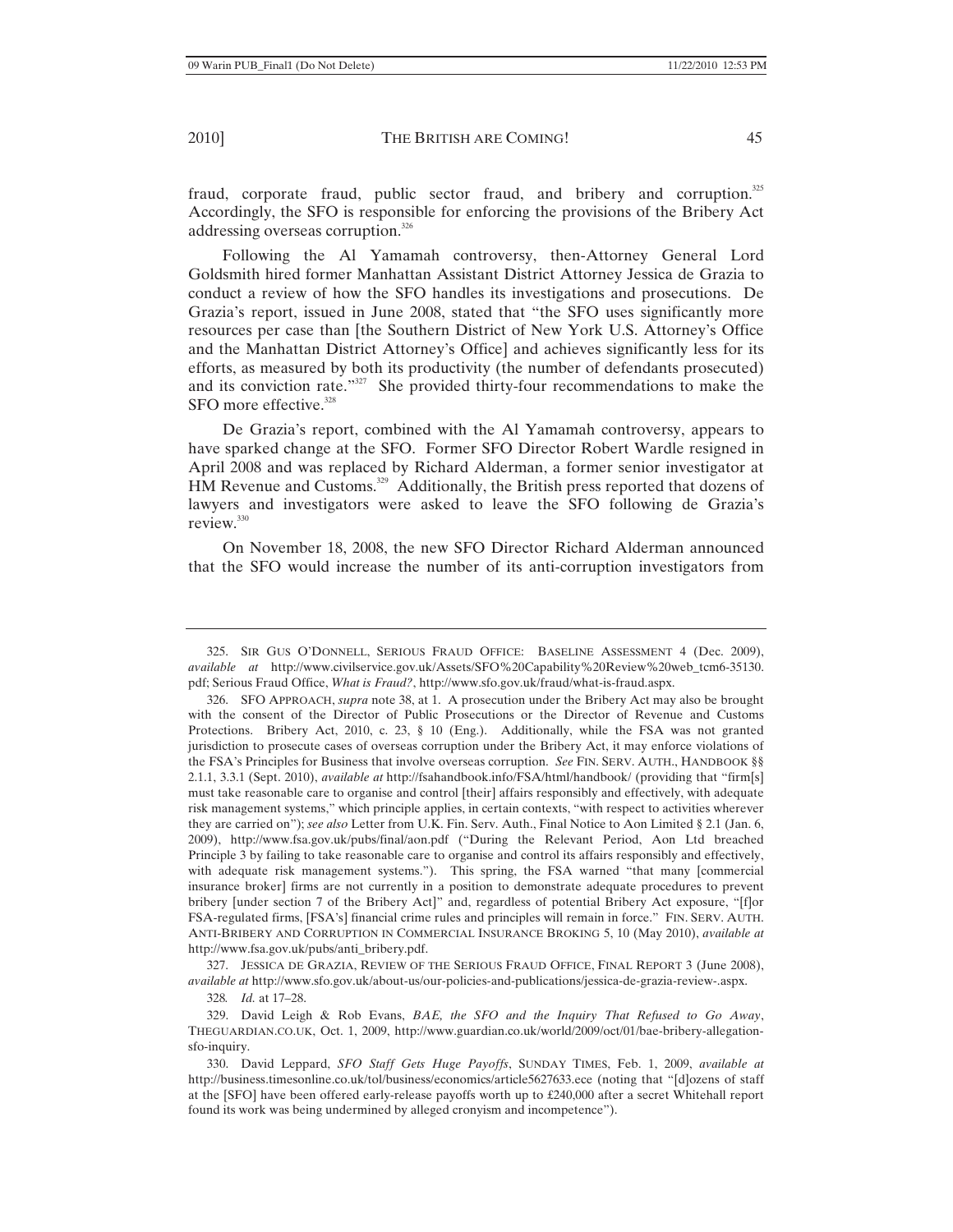sixty-five to approximately one hundred.<sup>331</sup> In a demonstration of increased focus on anti-bribery enforcement that coincided with the issuance of the voluntary disclosure guidance the SFO announced the establishment of "a separate work area," the "Anti-Corruption Domain," to investigate and prosecute cases of overseas corruption. $332$  Far exceeding the current personnel commitment from the U.S. Government,<sup>333</sup> the SFO plans on having ultimately one-hundred staff members in the Anti-Corruption Domain.<sup>334</sup>

Finally, in June 2010, Prime Minister Cameron appointed Justice Secretary Kenneth Clarke to serve as the United Kingdom's "international anti-corruption champion."<sup>335</sup> In addition to overseeing the Bribery Act's implementation for the U.K. Government, Clarke will work with the SFO and other enforcement entities to ensure a coherent approach to the prosecution of international bribery.<sup>336</sup>

These changes are already producing results. In July 2009, the SFO announced that it had obtained a guilty plea to overseas corruption by U.K. construction firm Mabey & Johnson Ltd (M&J), the SFO's first successful overseas corruption prosecution of a U.K. company.<sup>337</sup> M&J allegedly violated U.N. sanctions in Iraq and engaged in overseas bribery in Jamaica and Ghana to obtain public contracts.<sup>338</sup> The SFO emphasized that the prosecution arose from  $M&J's$  voluntary disclosure.<sup>339</sup>

334. SFO APPROACH, *supra* note 38, at 1.

335. Press Release, Ministry of Justice, Kenneth Clarke to be International Anti-corruption Champion (June 15, 2010), *available at* http://www.justice.gov.uk/news/newsrealease150610a.htm.

336*. Id.*

338*.* Prosecution Opening Note, Regina v. Mabey and Johnson Ltd., No. T2009 7513 [2009] Southwark Crown Court; *see also* Mabey & Johnson Sentencing, *supra* note 337.

339. Mabey & Johnson Sentencing, *supra* note 337.

<sup>331.</sup> Press Release, Serious Fraud Office, More Resources for Anti-Corruption Work, Serious Fraud Office, (Nov. 18, 2008), *available at* http://www.sfo.gov.uk/press-room/latest-press-releases/press-releases-2008/more-resources-for-anti-corruption-work.aspx.

<sup>332.</sup> SFO APPROACH, *supra* note 38, at 1.

<sup>333.</sup> Most estimates place the current combined DOJ, FBI, and SEC investigation and prosecution resources at fewer than fifty individuals. In August 2009, however, the SEC Director of Enforcement explained that the SEC planned to create a national specialized FCPA enforcement unit that would be "more proactive in investigations, work[] more closely with [the SEC's] foreign counterparts, and take[] a more global approach to [FCPA] violations." Robert Khuzami, Dir., Div. of Enforcement, U.S. Sec. and Exchange Comm'n, Remarks Before the New York City Bar: My First 100 Days as Director of Enforcement (Aug. 5, 2009), http://www.sec.gov/news/speech/2009/spch080509rk.htm. Additionally, the SEC recently appointed Cheryl J. Scarboro, an eighteen-year veteran of the SEC, as head of the Enforcement Division's new Foreign Corrupt Practices Act Unit. Press Release, U.S. Sec. and Exchange Comm'n, SEC Names New Specialized Unit Chiefs and Head of New Office of Market Intelligence (Jan. 13, 2010), http://www.sec.gov/news/press/2010/2010-5.htm. Similarly, DOJ has indicated that it has "begun discussions with the Internal Revenue Service's Criminal Investigation Division about partnering with [DOJ] on FCPA cases around the country" and begun "pursuing strategic partnerships with certain U.S. Attorney's Offices throughout the United States where there are a concentration of FCPA investigations." Lanny A. Breuer, Asst. Att'y Gen., U.S. Dep't of Justice Criminal Div., Prepared Address at the 22nd Nat'l Forum on the Foreign Corrupt Practices Act 6 (Nov. 17, 2009), http://www.justice.gov/criminal/ pr/speeches-testimony/documents/11-17-09aagbreuer-remarks-fcpa.pdf.

<sup>337</sup>*. See* Press Release, Serious Fraud Office, Mabey & Johnson Ltd Sentencing (Sept. 25, 2009), *available at* http://www.sfo.gov.uk/press-room/latest-press-releases/press-releases-2009/mabey--johnsonltd-sentencing-.aspx [hereinafter Mabey & Johnson Sentencing] (noting that M&J pleaded guilty to charges of conspiracy to commit corrupt acts in Jamaica and Ghana, and violating U.N. sanctions imposed on Iraq).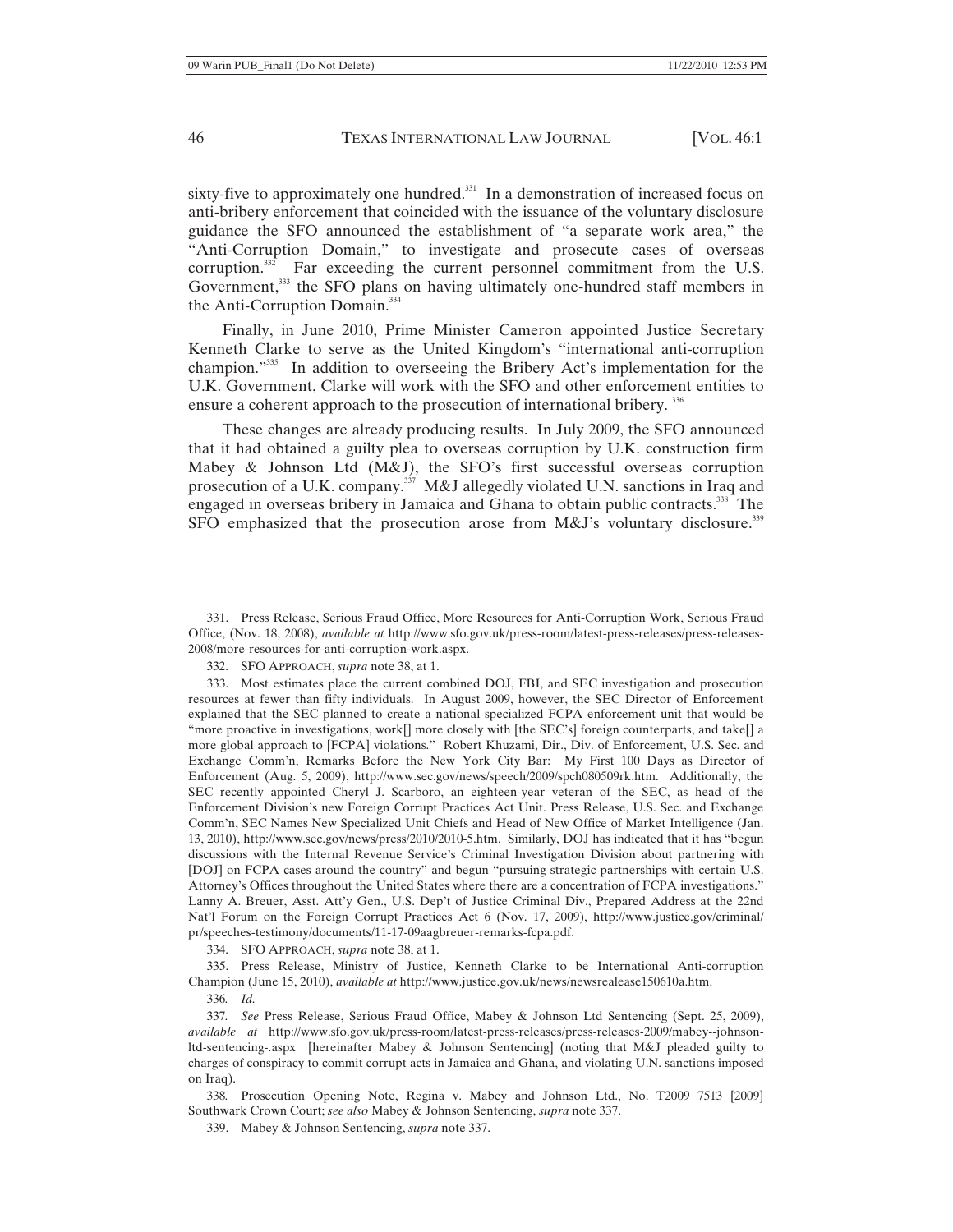In October 2009, the SFO announced that it had obtained a Civil Recovery Order of nearly £5 million against AMEC PLC, an international engineering and project management firm, for the "receipt of irregular payments . . . associated with a project in which AMEC is a shareholder."<sup>341</sup> Similar to M&J, the AMEC case resulted from a voluntary disclosure by the corporation and, as part of the resolution, AMEC agreed to "appoint an independent consultant to review [its ethics, compliance and accounting standards] and report their [sic] findings to the SFO."<sup>342</sup>

### *B. Self-Reporting Incentives and Expectations*

Although the recent improvements to the SFO will allow it to initiate and execute many of its own investigations, it will undoubtedly still rely significantly on voluntary disclosures from corporations. Indeed, similar to the approach of U.S. authorities,<sup>343</sup> the SFO encourages corporations to identify, investigate, and monitor cases of foreign corruption.<sup>344</sup> Although U.S. prosecutors claim that a majority of FCPA cases under investigation do not come from voluntary disclosure,<sup>345</sup> thirty-four of the forty-nine FCPA enforcement actions taken against U.S. companies between  $2004$  and  $2009$  resulted from voluntary disclosures.<sup>346</sup> In a world of limited resources and a seemingly endless supply of prosecution targets, $347$  it is unsurprising that voluntary disclosures will play a major role in any enforcement regime.

342*. Id*.

344*. See* Richard Craig Smith et al., *Recent International Anti-Corruption Enforcement Efforts & Compliance Guidance*, FULBRIGHT & JAWORSKI, Dec. 14, 2009, http://www.fulbright.com/index.cfm? fuseaction=publications.detail&pub\_id=4271&site\_id=494 (listing new factors the SFO will use in assessing civil and criminal penalties).

345*. See* Mark Mendelsohn, former Deputy Chief of the DOJ Criminal Division's Fraud Section, Practice Guide to the Foreign Corrupt Practices Act, Panel Discussion Sponsored by D.C. Bar Corporation, Washington, D.C. (Sept. 24, 2009) (estimating that less than one-third of DOJ's current open FCPA investigation caseload came from voluntary disclosures); *see also* Breuer, *supra* note 333, at 3 ("Although many of these [FCPA] cases come to us through voluntary disclosures, which we certainly encourage and will appropriately reward, I want to be clear: the majority of our cases do not come from voluntary disclosures.").

346. The authors have been collecting a data report on FCPA cases since 2004. Their data have been compiled for the authors' personal use and review. F. JOSEPH WARIN & MICHAEL S. DIAMANT, FCPA RESOLUTIONS STATISTICAL DATA (on file with author) [hereinafter FCPA DATA].

347*. See* Dionne Searcey, *Breuer: Beware, Execs*, *The DOJ Will Take Your Fancy Cars*, WALL ST. J. LAW BLOG (Nov. 17, 2009, 4:57 PM), http://blogs.wsj.com/law/2009/11/17/breuer-beware-execs-the-dojwants-your-fancy-cars/ (reporting Mark Mendelsohn's statement that the "DOJ currently has 130 ongoing

<sup>340</sup>*. Id.* Although M&J agreed to a total sum payable as part of its plea bargain with the SFO, the court has discretion as to the sentence under English law.

<sup>341.</sup> Press Release, Serious Fraud Office, SFO obtains Civil Recovery Order against AMEC PLC (Oct. 26, 2009), *available at* http://www.sfo.gov.uk/press-room/latest-press-releases/press-releases-2009/sfoobtains-civil-recovery-order-against-amec-plc.aspx.

<sup>343.</sup> SFO Director Richard Alderman has explained that in attempting to introduce "a system whereby companies who discover corrupt payments and come and disclose this voluntarily to [the SFO] will receive an appropriate response," he "learned a lot from the US system." Richard Alderman, Director of the SFO, Tackling Corruption–Working Smarter, Address at the International Association of Anti-Corruption Authorities, Oct. 4, 2008, *available at* http://www.sfo.gov.uk/about-us/ourviews/director%27s-speeches/speeches-2008/tackling-corruption---working-smarter.aspx.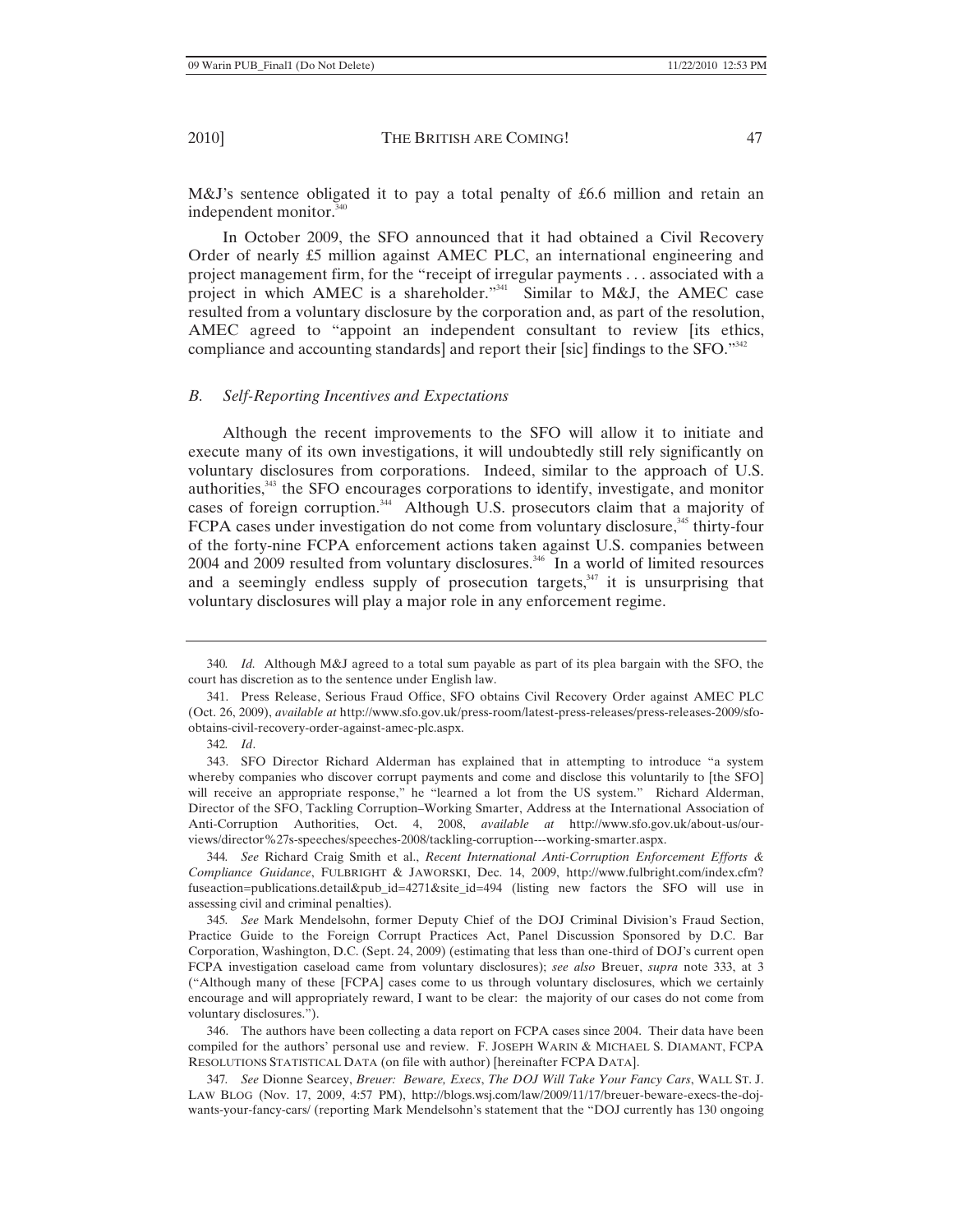### 1. Encouragement to Self-Report

On July 21, 2009, the SFO issued guidance entitled "Approach of the Serious Fraud Office to Dealing with Overseas Corruption" that encourages corporations to self-report overseas corruption and establishes procedures for voluntary disclosure, self-investigation, and post-settlement monitoring.<sup>348</sup> It states that "the benefit to the corporate [of self-reporting] will be the prospect (in appropriate cases) of a civil rather than a criminal outcome as well as the opportunity to manage, with [the SFO], the issues and any publicity proactively."349 U.K. law permits civil settlement, and this will be an added incentive as an alternative to criminal prosecution under the Bribery Act.<sup>350</sup> Although the SFO further emphasizes that it intends to settle voluntarily disclosed cases civilly "wherever possible," it does not give an "unconditional guarantee that there will not be a prosecution of the corporate."<sup>351</sup> An exception to the SFO's inclination to settle cases civilly is when "[b]oard members of the corporate had engaged personally in the corrupt activities, particularly if they had derived personal benefit from this."<sup>352</sup>

Besides highlighting the benefits of voluntary disclosure, the SFO indicates that "the failure to self report [is] a negative factor."<sup>353</sup> If the SFO learns about an undisclosed corruption issue, it will assume "that the corporate has chosen not to self report" and therefore "[t]he prospects of a criminal investigation followed by prosecution and a confiscation order are much greater . . . . "<sup>354</sup> Interestingly, Director Alderman has stated that the SFO expects that companies will self-report conduct within the scope of the Bribery Act even if the conduct occurs before April 2011, when the Act goes into force. $355$ 

To date, the only two corporate SFO overseas corruption enforcement actions, the M&J and AMEC cases, resulted from voluntary disclosure.<sup>356</sup> Thus, while this may signal some impact of the voluntary disclosure regime, it is far too early to assess whether the SFO's encouragement will have its full desired effect, especially when compared to the U.S. regime, which saw eleven corporate FCPA enforcement actions resolved in 2009, of which seven (sixty-four percent) involved voluntary disclosures.<sup>357</sup>

349. *Id.* A criminal conviction of a corruption-based offense would lead to mandatory debarment pursuant to Article 45 of the EU Public Sector Procurement Directive of 2004.

350*. See* Proceeds of Crime Act 2002, c. 5, §§ 240–45 (describing civil recovery rationale and process). 351*. Id.* at 4.

354*. Id.* at 9; GIBSON, DUNN & CRUTCHER LLP, *UK Serious Fraud*, supra note 148.

355*. See* GIBSON, DUNN & CRUTCHER LLP, *UK Serious Fraud*, *supra* note 148 (clarifying that the "'report now or expect worse consequences later' standard will apply equally to companies that elect not to report an instance of violative conduct that would fall within the scope and jurisdictional contours of the Act but for the fact that the events occurred prior to the Act coming into force").

356. Mabey & Johnson Sentencing, *supra* note 337; Press Release, Serious Fraud Office, SFO obtains Civil Recovery Order against AMEC PLC (Oct. 26, 2009), *available at* http://www.sfo.gov.uk/pressroom/latest-press-releases/press-releases-2009/sfo-obtains-civil-recovery-order-against-amec-plc.aspx.

357. Cases involving voluntary disclosures included IIT Corp., Latin Node, Inc., United Industrial Corp., Control Components, Inc., Avery Dennison, Helmerich & Payne, Inc., and Nature's Sunshine Products. The four corporate FCPA cases that were resolved that did not originate from voluntary disclosures included Halliburton/KBR, Novo Nordisk A/S, AGCO Corp., and UTStarcom, Inc.

FCPA investigations").

<sup>348.</sup> SFO APPROACH, *supra* note 38, at 1.

<sup>352</sup>*. Id.*

<sup>353</sup>*. Id.* at 8.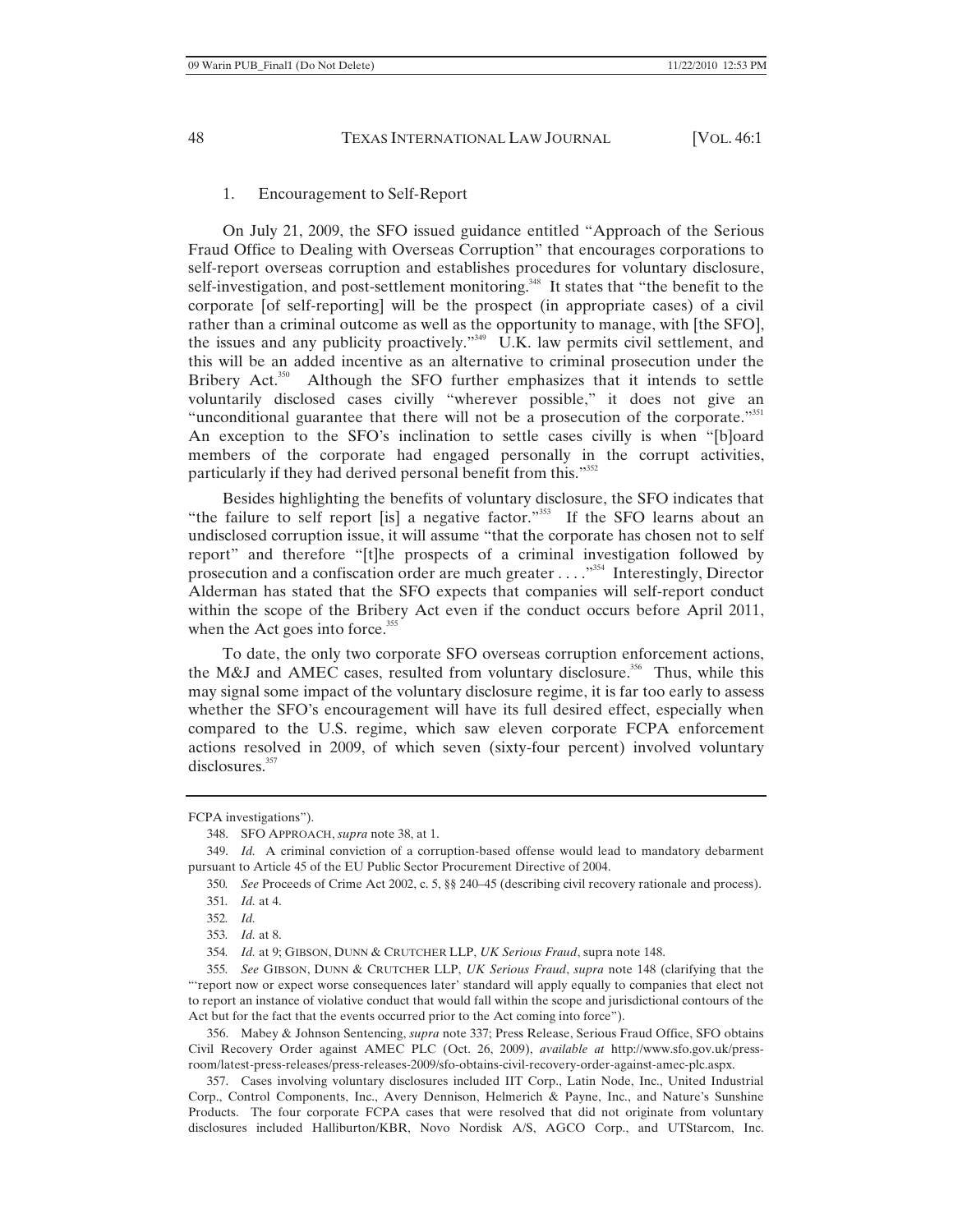Another complicating factor for the SFO is its limited ability to enter into criminal plea agreements in exchange for cooperation. Earlier this year, the SFO suffered two setbacks in this area. First, in the Innospec prosecution (discussed further below), the sentencing judge, while accepting the company's plea, sharply challenged the SFO's power to enter into plea agreements with cooperative entities: "I have concluded that the director of the SFO had no power to enter into the arrangements made and no such arrangements should be made again."<sup>358</sup> Then, in April 2010, a judge rejected the cooperation agreement that the SFO forged with Robert John Dougall, the former vice president of Depuy International Ltd., and sentenced Dougall to twelve months in prison.<sup>359</sup> Although an appeals court reversed this sentence, it chastised the SFO: "Responsibility for the sentencing decision in cases of fraud or corruption is vested exclusively in the sentencing court (or on appeal, from that court, to the Court of Appeal Criminal Division). There are no circumstances in which it may be displaced."360

Despite the greater power that U.S. enforcement authorities have in crafting plea agreements, the benefits of self-reporting remain far from clear, in part because U.S. enforcement authorities have not issued FCPA-specific guidance on the benefits of voluntary disclosure. The 2003 Memorandum from then-Deputy Attorney General Larry Thompson (the Thompson Memorandum) and the 2006 Memorandum by then-Deputy Attorney General Paul McNulty (the McNulty Memorandum) emphasized the importance of a corporation's "timely and voluntary disclosure of wrongdoing" to the Government's charging decision.<sup>361</sup> Former Deputy Attorney General Mark Filip's 2008 Memorandum (Filip Memorandum) modified some of DOJ's policy defining cooperation—for example, with respect to privilege—

360. R v. Dougall, [2010] EWCA Crim 1048 (appeal taken from Eng. and Wales Court) (U.K.), para. 25. On the other hand, the SFO reports that "in the vast majority of cases where [plea agreements] have been employed, there have been no judicial issues." *See also* GIBSON, DUNN & CRUTCHER LLP, *UK Serious Fraud*, *supra* note 148 (noting further that "the SFO remains committed to plea negotiations").

361*. See* Memorandum from Larry D. Thompson, Deputy Att'y Gen., Principles of Federal Prosecution of Business Organizations (Jan. 20, 2003), *available at* http://www.justice.gov/dag/ cftf/corporate\_guidelines.htm (stating that a "corporation's timely and voluntary disclosure of wrongdoing and its willingness to cooperate in the investigation of its agents" is a factor influencing the decision whether to bring charges); Memorandum from Paul McNulty, Deputy Att'y Gen., Principles of Federal Prosecution of Business Organizations (Dec. 2006), *available at* http://www.justice.gov/dag/speeches/2006/ mcnulty\_memo.pdf (stating that prosecutors must consider a corporation's "timely and voluntary disclosure of wrongdoing and its willingness to cooperate in the investigation of its agents").

Additionally, a total of twenty-six DOJ and fourteen SEC cases were brought in 2009 alone. GIBSON, DUNN & CRUTCHER LLP, *2009 Year-End FCPA Update*, Jan. 4, 2010, *available at* http://www.gibsondunn.com/Publications/Pages/2009Year-EndFCPAUpdate.aspx [hereinafter GIBSON, DUNN & CRUTCHER LLP, *2009 Year-End FCPA Updat*e]. Just midway through 2010, DOJ has already brought more cases than it did in 2009 (twenty-seven), and the SEC has brought nine cases. GIBSON, DUNN & CRUTCHER LLP, *2010 Mid-Year FCPA Update*, July 8, 2010, *available at*  http://gibsondunn.com/publications/Pages/2010Mid-YearFCPAUpdate.aspx [hereinafter GIBSON, DUNN & CRUTCHER LLP, *2010 Mid-Year Update*].

<sup>358.</sup> Nick Clark, *Judge Attacks SFO Deal with Innospec*, INDEPENDENT, Mar. 27, 2010, *available at* http://www.independent.co.uk/news/business/news/judge-attacks-sfo-deal-with-innospec-1928636.html.

<sup>359</sup>**.** Press Release, Serious Fraud Office, British executive jailed for part in Greek healthcare corruption (Apr. 14, 2010), *available at* http://www.sfo.gov.uk/press-room/latest-press-releases/pressreleases-2010/british-executive-jailed-for-part-in-greek-healthcare-corruption.aspx.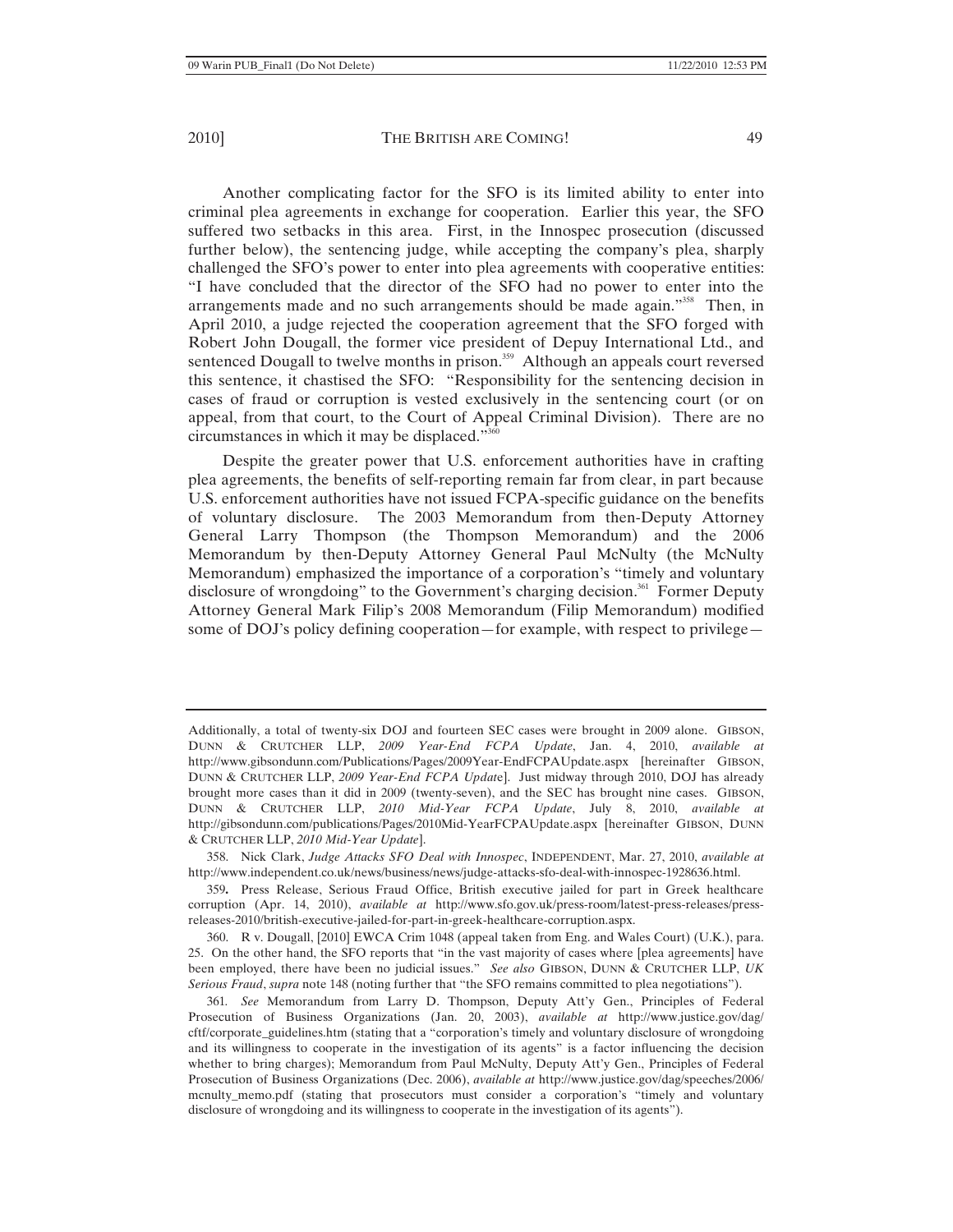but nonetheless emphasized the importance of a corporation's timely and voluntary disclosure of violations.<sup>362</sup>

In various speeches, DOJ attorneys have been more explicit in emphasizing the benefit of voluntarily disclosing FCPA violations. Then-Assistant Attorney General Alice S. Fisher stated in October 2006 that a company will receive a "real benefit" from voluntary disclosures (but noted that "nothing is off the table when you voluntarily disclose").<sup>363</sup> Current Assistant Attorney General Lanny A. Breuer has stated that "a company will receive meaningful credit for [voluntary] disclosure and ... cooperation" and that "the Department's commitment to meaningfully reward voluntary disclosures and full and complete cooperation will continue to be honored in both letter and spirit."<sup>364</sup>

Similarly, the SEC has indicated that voluntary disclosure, cooperation with the SEC, and the existence of compliance procedures influence the SEC's decision regarding the initiation of an enforcement action or civil proceedings.<sup>365</sup> In 2007, then-SEC Associate Director (and current FCPA Enforcement Chief) Cheryl Scarboro suggested that companies will receive a real benefit from the SEC for voluntarily disclosing violations.<sup>366</sup> On January 13, 2010, the SEC announced a new initiative "to encourage individuals and companies to cooperate and assist in investigations."367 The "new cooperation tools" for SEC enforcement matters include cooperation agreements, deferred prosecution agreements (DPAs), and nonprosecution agreements (NPAs).<sup>368</sup> Additionally, the SEC identified four factors that it will evaluate when considering how to credit cooperation by individuals: (1) "[t]he assistance provided by the cooperating individual," (2) "[t]he importance of the underlying matter in which the individual cooperated," (3) "[t]he societal interest in ensuring the individual is held accountable for his or her misconduct," and (4) "[t]he

366. Breuer, *supra* note 333; Cheryl Scarboro, Assoc. Dir. of Enforcement, Sec. and Exch. Comm'n, Address to the 22nd Nat'l Forum on the Foreign Corrupt Practices Act (Nov. 17, 2009).

367. Press Release, Sec. and Exch. Comm'n, SEC Announces Initiative to Encourage Individuals and Companies to Cooperate and Assist in Investigations, (Jan. 13, 2010), *available at* http://www.sec.gov/ news/press/2010/2010-6.htm [hereinafter SEC Initiative]; DIV. OF ENFORCEMENT, SEC. AND EXCH. COMM'N, ENFORCEMENT MANUAL at 123–40 (Jan. 13, 2010) [hereinafter ENFORCEMENT MANUAL].

368. SEC Initiative, *supra* note 367; *see also* ENFORCEMENT MANUAL, *supra* note 367, at 123–40.

<sup>362</sup>*. See* Principles of Federal Prosecution of Business Organizations, Title 9, Chapter 9-28.00 (effective Aug 28, 2008), *available at* http://www.justice.gov/opa/documents/corp-charging-guidelines.pdf (stating "while a corporation remains free to convey non-factual or 'core' attorney-client communications or work product—if and only if the corporation voluntarily chooses to do so—prosecutors should not ask for such waivers and are directed not to do so").

<sup>363.</sup> Alice S. Fisher, Assistant Att'y Gen., U.S. Dep't of Justice, Prepared Remarks of Alice S. Fisher, Assistant Attorney General, U.S. Department of Justice at the American Bar Association National Institute on the Foreign Corrupt Practices Act (Oct. 16, 2006) (transcript available at http://www.justice.gov/criminal/fraud/pr/speech/2006/10-16-06AAGFCPASpeech.pdf).

<sup>364.</sup> Breuer, *supra* note 333.

<sup>365</sup>*. See* SEC. AND EXCH. COMM'N, REPORT OF INVESTIGATION PURSUANT TO §21(A) OF THE SECURITIES EXCHANGE ACT OF 1934 AND COMMISSION STATEMENT ON THE RELATIONSHIP OF COOPERATION TO AGENCY ENFORCEMENT DECISIONS (THE "SEABOARD REPORT"), EXCHANGE ACT RELEASE NO. 44,949 (Oct. 23, 2001) (citing several factors, including voluntary disclosure, which influence their decision to pursue enforcement action); *see* Robert Khuzami, Dir. of Enforcement, Sec. and Exch. Comm'n, Remarks Before the N.Y. City Bar: My First 100 Days as Director of Enforcement (Aug. 5, 2009), (transcript available at http://www.sec.gov/news/speech/2009 spch080509rk.htm) (stating that the SEC is contemplating creating a "Seaboard" report for individuals to incentivize the cooperation of corporate officers and employees).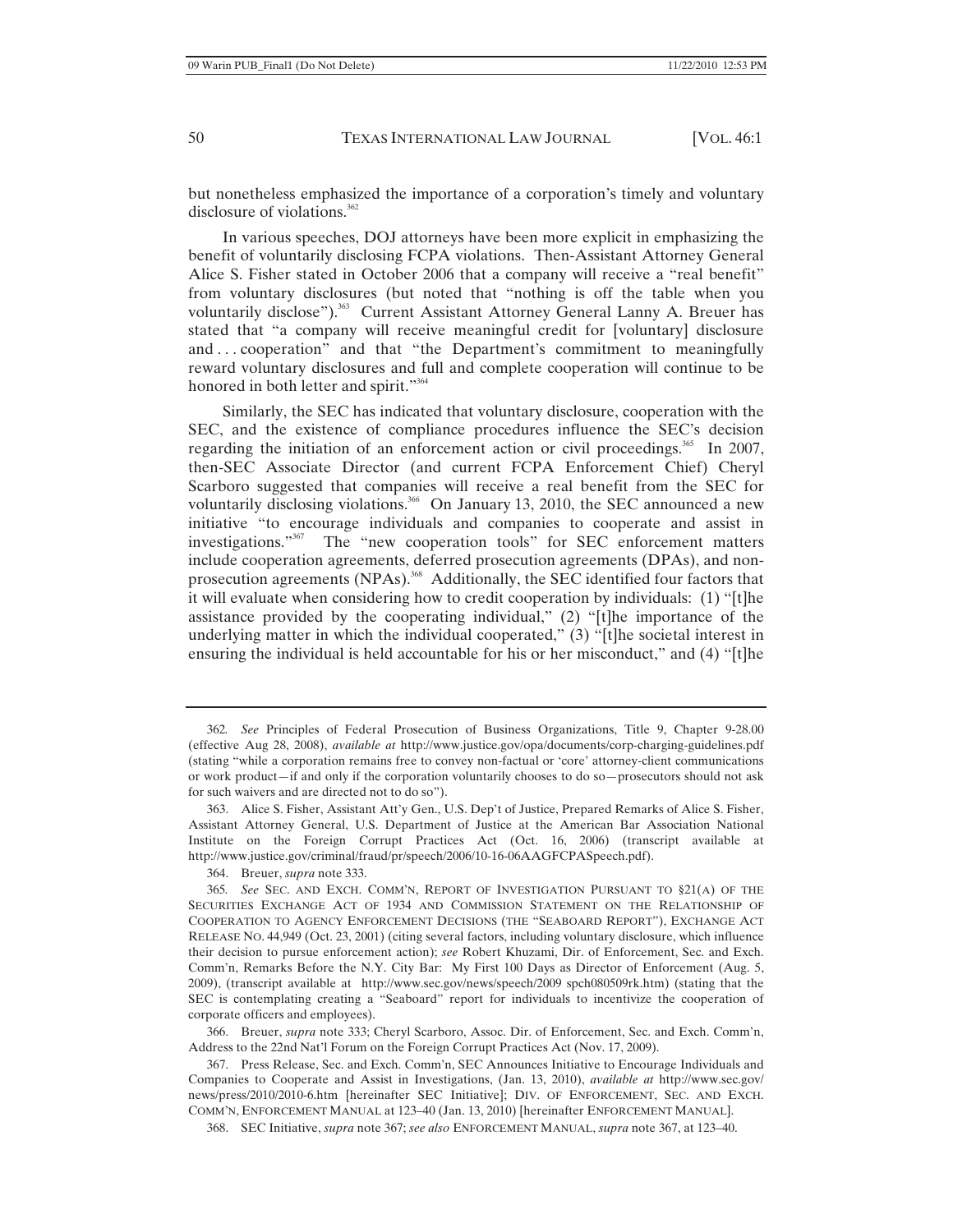appropriateness of cooperation credit based upon the risk profile of the cooperating individual."<sup>369</sup>

Thus, U.S. authorities encourage cooperation and indicate that a company that voluntarily discloses a potential FCPA violation will be better situated than one that finds itself being investigated having not disclosed the conduct. But unlike the SFO, which has stated that it will reward voluntary disclosure with civil rather than criminal enforcement actions, substantial questions exist about just how tangible any benefits corporations receive from U.S. enforcement authorities actually are $370$ especially when the decision not to disclose wrongdoing could avoid enforcement altogether.

A review of recent corporate FCPA enforcement actions illustrates that the treatment accorded voluntary disclosures is difficult to quantify. For example, from 2004 through 2009, approximately twenty-one percent of voluntary disclosure cases have been resolved with DPAs compared to forty-four percent of non-voluntary disclosure cases.<sup>371</sup> Similarly, twenty-seven percent of voluntary disclosure cases have been resolved through NPAs versus twenty-five percent of non-disclosure cases.<sup>372</sup> Overall, during those five years, sixteen voluntary disclosure cases (forty-eight percent) were settled through DPAs or NPAs while eleven non-disclosure cases  $(sixty-nine percent)$  were settled through DPAs or NPAs.<sup>373</sup> Because information about "no action" determinations is not publicly available, however, it is difficult to assess the benefit of self-disclosure empirically and the actual benefits may be underestimated. Regardless, it remains challenging for a company to anticipate the consequences of disclosure to either U.K. or U.S. authorities, although the U.K. authorities hold out more hope of a purely civil settlement. The decision to report to U.S. authorities is complicated further because the SEC and DOJ share responsibility for enforcing the FCPA and therefore may initiate separate investigations and make separate decisions about the weight to give a voluntary disclosure and whether to bring an enforcement action.<sup>374</sup>

<sup>369.</sup> SEC Initiative, *supra* note 367; *see also* ENFORCEMENT MANUAL, *supra* note 367, at 123–40.

<sup>370.</sup> A recent attempt to quantitatively analyze the benefits of self-disclosure has generated debate on this issue. *See* Bruce Hinchey, *Punishing the Penitent: Disproportionate Fines in Recent FCPA Enforcements and Suggested Improvements* (July 15, 2010), *available at* http://ssrn.com/abstract=1650925 (finding that the ratio between bribes and fines in forty cases dating from 2002 to 2009 "reveal[s] that there does not appear to be a benefit to voluntary disclosure").

<sup>371.</sup> FCPA DATA, *supra* note 346.

<sup>372</sup>*. Id.*

<sup>373</sup>*. Id.*

<sup>374</sup>*. See*, *e.g.*, Aruna Viswanatha, *General Electric to Pay \$23 Million to Settle FCPA Charges*, MAIN JUSTICE, (July 27, 2010), *available at* http://www.mainjustice.com/2010/07/27/general-electric-to-pay-23 million-to-settle-fcpa-charges/ (discussing an instance in which when DOJ and SEC reached very different resolutions for the same conduct); *see also* Mike Koehler, *General Electric Settles Iraqi Oil for Food Matter*, FCPA PROFESSOR BLOG (July 27, 2010, 12:48 PM), http://fcpaprofessor.blogspot.com/ 2010/07/general-electric-settles-iraqi-oil-for.html ("The GE enforcement action is also an outlier of sorts in that it is merely a[n] SEC enforcement action with no parallel DOJ enforcement action . . . . So much for substantively similar conduct being resolved in a similar fashion.").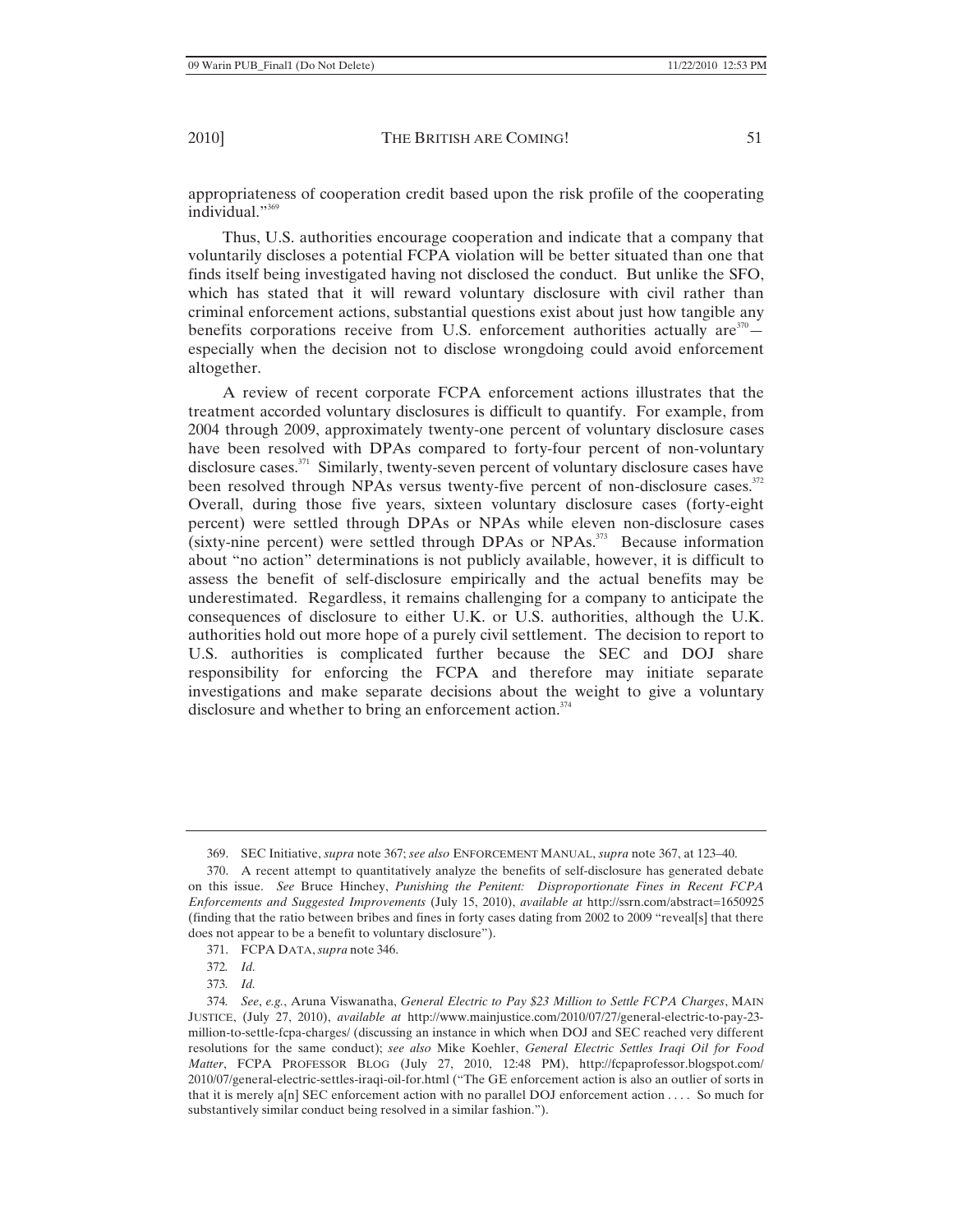### 2. Disclosure Expectations

Recent remarks by Director Alderman suggest that the SFO may have more stringent self-reporting expectations than DOJ. Alderman recently warned that selfreporting is "not something [companies] can dip in and out of as they please . . . they need to come forward every time something rotten turns up rather than wait for something they consider really serious before they make the call."<sup>375</sup> He further stressed that one of the SFO's first questions to a company "will be whether the company has had similar issues in the past."<sup>376</sup> If the company has not voluntarily reported past issues, Alderman "will not be pleased" and will "investigate whether the decision-makers are criminally liable for the cover-up."377

In contrast, DOJ has suggested that a corporation "can responsibly not report" FCPA issues in limited circumstances.<sup>378</sup> Specifically, Mark Mendelsohn, former Deputy Chief of DOJ's Fraud Section, stated in 2007 that a company can responsibly deal with an FCPA issue and not tell DOJ about it if the company:

has good controls in place; it trains people; it trains them regularly; it tests its controls regularly so it can be satisfied that they are in place and working; it has appropriate disciplinary policies in place and utilizes them; it thoroughly investigates the matter and gets to the bottom of the issue and is satisfied it has done it; [and] it understands how its controls were circumvented in this case and why it is not a broader problem. $^{379}$ 

Similarly, Assistant Attorney General Breuer recently recognized that the decision whether to make a voluntary disclosure is "sometimes [a] difficult question . . . [Breuer] grappled with as a defense lawyer."<sup>380</sup>

Additionally, SFO Director Alderman has asserted that failing to self-report "turns a problem that is not the personal problem of Board members into one that definitely is" and can "bring about personal criminal liability on the part of Board members."381 If the SFO in fact brings criminal enforcement actions against board members for failing to report corruption issues, this would constitute a significant difference between the U.K. and U.S. regimes. While a corporate control group in the United States may face civil liability, such as the case against the CEO and CFO

377*. Id.*

<sup>375</sup>*. Alderman: No Second Chances in SFO Reporting*, TIMES ONLINE, Nov. 10, 2009, *available at* http://timesonline.typepad.com/law/2009/11/alderman-no-second-chances-in-sfo-self-reporting.html.

<sup>376</sup>*. Id.*

<sup>378.</sup> GIBSON, DUNN & CRUTCHER LLP, CHALLENGES IN COMPLIANCE AND CORPORATE GOVERNANCE 26 (Jan. 17, 2008), *available at* http://www.gibsondunn.com/publications/Documents/ Webcast-CorpCompliance4thAnn-Slides.pdf (quoting Mark Mendelsohn, former Deputy Chief Fraud Section, DOJ (Oct. 17, 2007)). But an issuer nonetheless may have an obligation to disclose pursuant to the securities laws apart from the FCPA, such as the Sarbanes-Oxley Act of 2002.

<sup>379</sup>*. Id.*

<sup>380.</sup> Breuer, *supra* note 333, at 4.

<sup>381.</sup> Richard Alderman, Director of Serious Fraud Office, Combating Corruption and Bribery: the SFO perspective, Speech at the Anti-Corruption and Bribery Conference (Nov. 18, 2008), *available at* http://www.sfo.gov.uk/about-us/our-views/director%27s-speeches/speeches-2008/combating-corruptionand-bribery-the-sfo-perspective.aspx.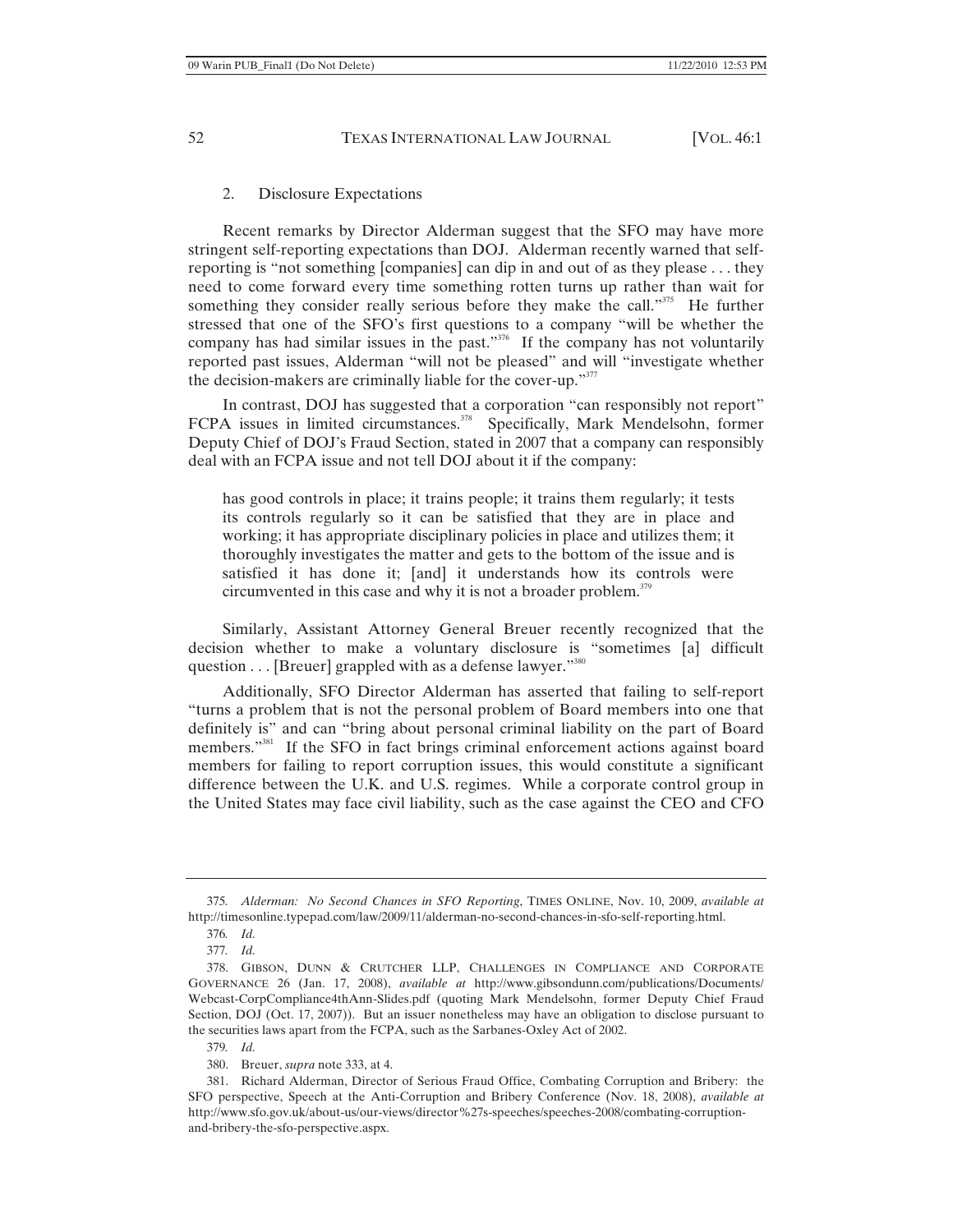of Nature's Sunshine Products,<sup>382</sup> the FCPA's criminal provisions do not apply to board members not directly involved with the underlying violation.<sup>383</sup>

# *C. The Self-Reporting Process*

After voluntarily disclosing to the SFO, DOJ, or SEC, a company typically begins a three-step process. First, the company usually conducts an internal investigation into the corruption issue. Waiver of attorney-client privilege and workproduct protection, which differs under U.K. and U.S. law, is a key issue at the investigation stage. Second, the company reports its findings to the enforcement authority and negotiates a resolution of the issues. The criteria used by the SFO to decide whether to pursue a civil or criminal settlement of a case differs significantly from the U.S. FCPA enforcement regimes. Finally, all three enforcement agencies frequently require the self-reporting company to retain an independent compliance monitor for several years.

# 1. The Investigation

Unlike the SEC and DOJ, the SFO informs organizations what they can expect following the disclosure of a potential violation. "Very soon after the self report and the acknowledgement of a problem,"384 the SFO seeks to establish the following:

- that the board is "genuinely committed to resolving the issue and moving to a better corporate culture";
- that the company is "prepared to work with [the SFO] on the scope and handling of any additional investigation [the SFO] consider[s] to be necessary";
- that the company will "be prepared to discuss resolution of the issue on the basis, for example, of restitution through civil recovery, a programme of training and culture change, appropriate action where necessary against individuals and at least in some cases external monitoring in a proportionate manner" following the conclusion of an investigation;
- that the company understands that "any resolution must satisfy the public interest and must be transparent . . . almost invariably involv[ing] a public statement"; and

<sup>382</sup>*. See*, *e.g.*, Complaint, S.E.C. v. Nature's Sunshine Products, Inc., No. 2:09cv0672 (D. Utah July 31, 2009), http://www.sec.gov/litigation/complaints/2009/comp21162.pdf (naming CEO and COO as defendants and requesting payment of civil money penalties in complaint alleging failure to disclose undocumented cash payments to foreign customs officials).

<sup>383</sup>*. See* 15 U.S.C. § 78dd-2(g)(2)(A) (1998) ("Any natural person that is an officer, director, employee, or agent of a domestic concern . . . who *willfully violates* [the FCPA] shall be fined not more than \$100,000 or imprisoned not more than 5 years, or both.") (emphasis added),  $\S$  78dd-2(g)(2)(B) ("Any natural person that is an officer, director, employee, or agent of a domestic concern . . . who violates [the FCPA] shall be subject to a civil penalty of not more than \$10,000 imposed in an action brought by the Attorney General.").

<sup>384.</sup> If a case falls under both U.S. and U.K. jurisdiction, the SFO expects to be notified at the same time as DOJ. SFO Approach, *supra* note 38, at 3.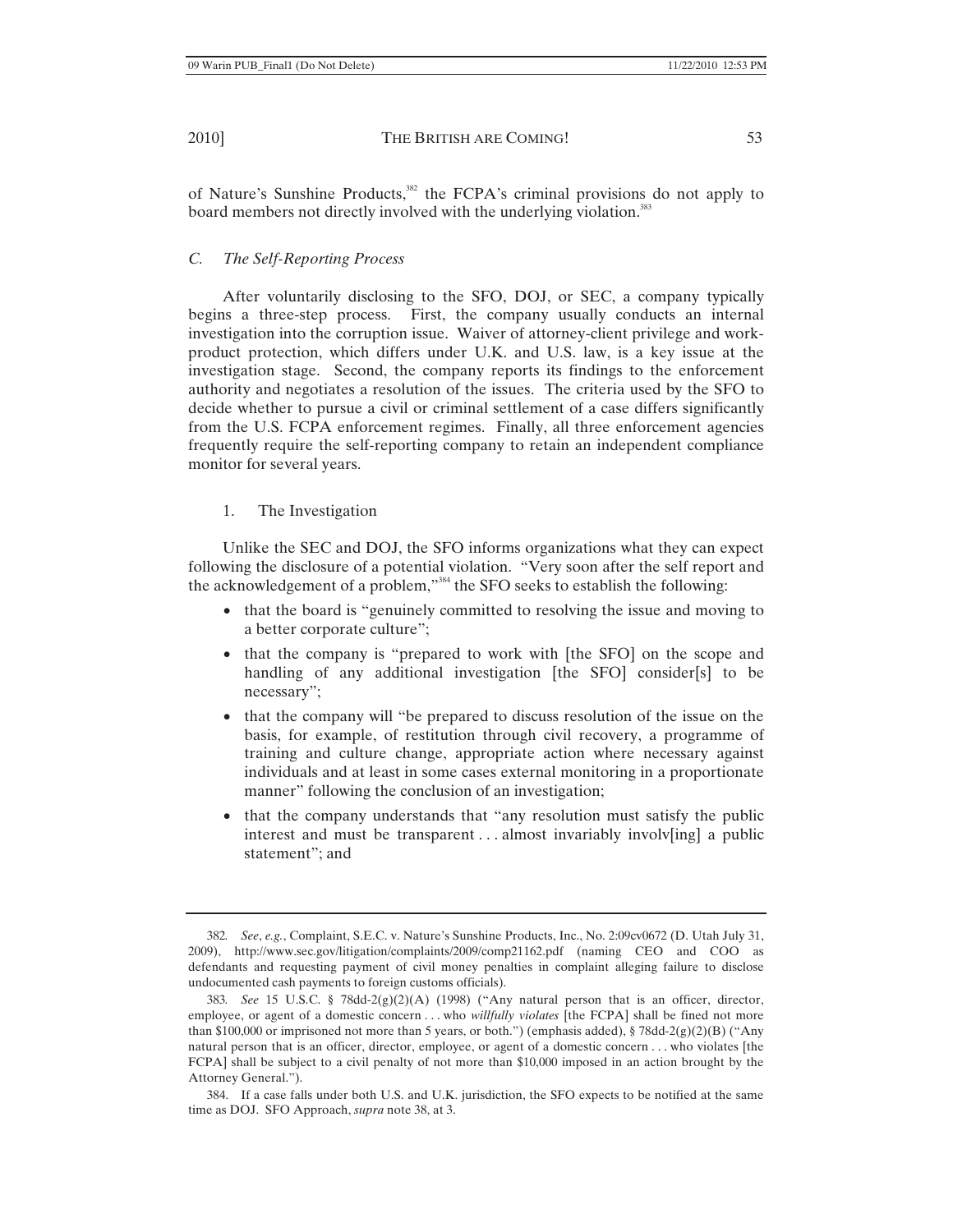• that the company will "work with regulators and criminal enforcement authorities, both in the UK and abroad, in order to reach a global settlement . . . . "<sup>385</sup>

The SFO has a "very strong preference . . . that all investigative work . . . be carried out by the [corporation's] professional advisers."<sup>386</sup> "[D]ocument recovery and analysis will be a very significant issue in any investigation" and "[e]lectronic searches will be needed."<sup>387</sup> Additionally, the SFO expects the corporation to discuss the scope of its internal investigation and to provide regular updates.<sup>388</sup> Although it has observed that the corporation will bear the cost of an investigation,<sup>389</sup> the SFO stated that "[c]learly no report will ever cover every issue that could possibly be raised" and professes that it is "anxious not to put disproportionate cost on the corporates."<sup>390</sup>

DOJ has similarly stressed that cooperating corporations may be expected to share relevant information and evidence. In practice, this means that corporations often conduct internal investigations at their own cost as a necessary element of the voluntary disclosure. $391$  For instance, the recent settlement of civil FCPA charges against oil services provider NATCO Group Inc. shows how a voluntary disclosure in the United States often requires the company to expand its internal investigation at significant  $cost.^{392}$  In that matter, NATCO, which discovered problems in Kazakhstan during a routine audit, "expanded its investigation to examine . . . other worldwide operations, including Nigeria, Angola, and China, geographic locations with historic FCPA concerns."<sup>393</sup>

391*. See, e.g.*, Principles of Federal Prosecution of Business Organizations, *supra* note 362, at 7 ("In gauging the extent of the corporation's cooperation, the prosecutor may consider, among other things, whether the corporation made a voluntary and timely disclosure, and the corporation's willingness to provide relevant information and evidence and identify relevant actors within and outside the corporation, including senior executives . . . . [A] corporation's cooperation may be critical in identifying potentially relevant actors and locating relevant evidence, among other things, and in doing so expeditiously.").

392*. See* NATCO Group Inc., Exchange Act Release No. 61325 (Jan. 11, 2010), *available at* http://www.sec.gov/litigation/admin/2010/34-61325.pdf ("NATCO undertook numerous remedial measures . . . [t]he company also . . . established new due diligence procedures regarding the vetting and retention of third-party intermediaries; increased staffing in its global compliance department, including the appointment of a full-time Chief Compliance Officer; . . . improved its FCPA compliance training worldwide, investing heavily in software to assist in enhancing internal controls and compliance; and restructured its internal audit function and enhanced its monitoring and auditing process for the compliance program.").

393*. Id.* at 4. The voluntary FCPA investigation that Avon Products, Inc., initiated in 2008 has also increased dramatically in its geographic scope and, presumably, in cost. *Compare Avon Statement on Voluntary Disclosure*, Int'l Bus. Times, Oct. 20, 2008, *available at* http://www.ibtimes.com/prnews/20081020 /ny-avon-disclosure.htm (disclosing investigation into issues in China), *with* Ellen Byron, *Avon Bribery Probe Expands to Four Units*, WALL ST. J., May 1, 2010, *available at* http://online.wsj.com/article/ SB10001424052748703871904575215913745075480.html (stating that the investigation "has expanded beyond China into four other international units").

<sup>385</sup>*. Id.*

<sup>386.</sup> Letter from Richard Alderman, Dir. U.K. Serious Fraud Office, to Marcus A. Asner, Arnold & Porter LLP 2 (Dec. 7, 2009), *available at* http://www.arnoldporter.com/resources/documents/ FINAL\_ASNER\_LETTER.pdf [hereinafter Alderman Letter].

<sup>387.</sup> SFO Approach, *supra* note 38, at 5.

<sup>388</sup>*. Id.*

<sup>389</sup>*. Id.*

<sup>390.</sup> Alderman Letter, *supra* note 386, at 2.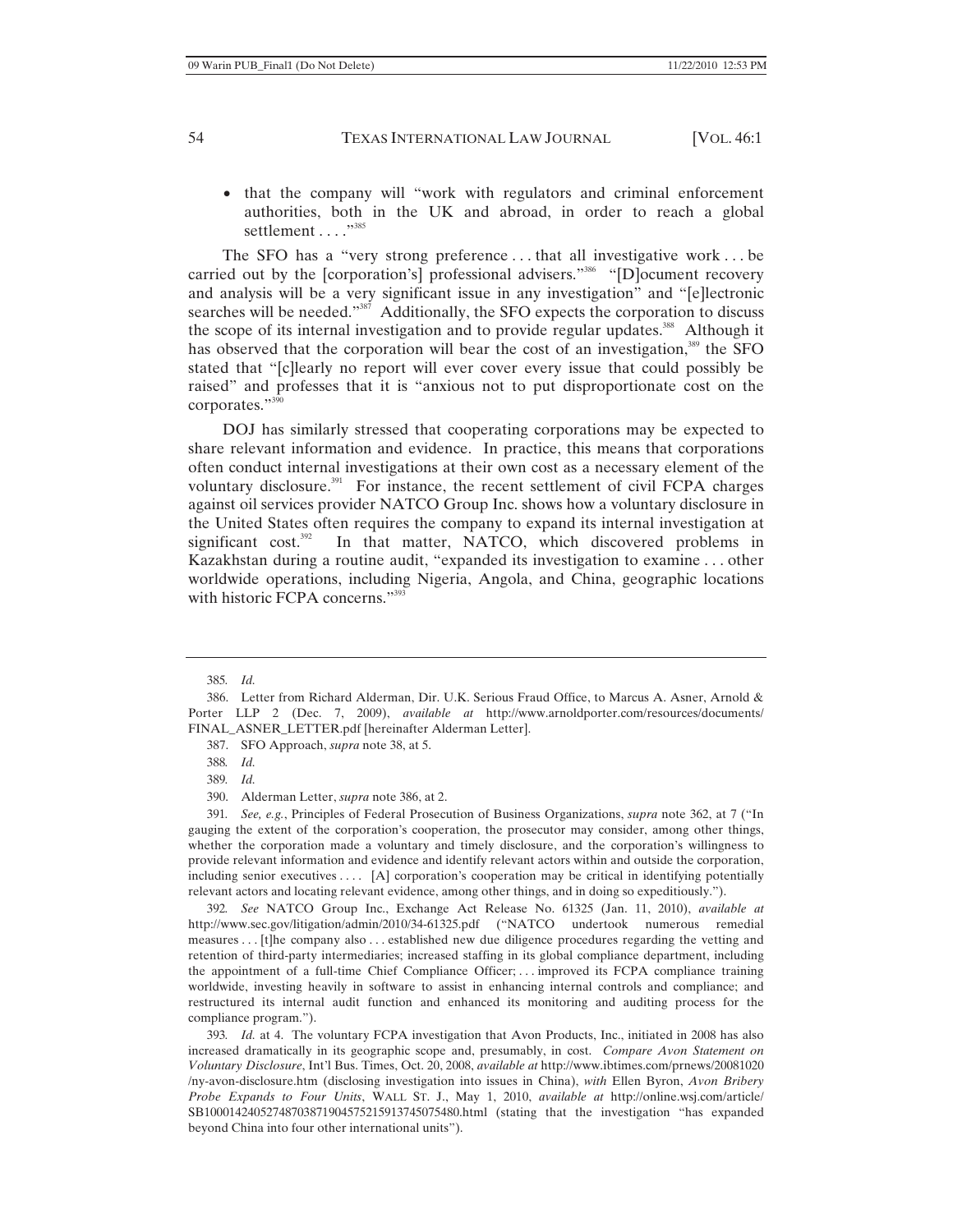### 2. Privilege

The concept of waiver of privilege differs between U.S. and U.K. law, and the SFO and U.S. enforcement authorities may expect cooperating corporations to disclose different types of information. SFO Director Alderman stated that the SFO expects to see the report of the internal investigation and "any notes of interviews during the course of the investigation."<sup>394</sup> But he qualified this by noting that he "cannot foresee the SFO wanting to review "the advice that lawyers are giving to the corporate on the investigation, the types of remediation to be offered and any issues regarding the conduct of the negotiations."395

In the United States, DOJ's view on privilege has changed substantially in the past few years. Pursuant to the McNulty Memorandum and the Thompson Memorandum, DOJ viewed waivers of the attorney-client privilege and workproduct protection as indicia of authentic cooperation.396 The McNulty Memorandum also permitted prosecutors to request waiver of attorney-client or work product protections if "there is a legitimate need for the privileged information to fulfill their law enforcement obligations."<sup>397</sup> By 2008, however, Congress began to express concern about DOJ's policies. Senator Arlen Specter introduced legislation that would ban DOJ from seeking attorney-client waivers in corporate investigations, and the U.S. House of Representatives actually passed similar legislation.<sup>398</sup> On June 26, 2008, Senate Judiciary Committee Chairman Patrick Leahy revealed that he had met with Deputy Attorney General Mark Filip to discuss his concerns about DOJ's approach to corporate attorney-client privilege and stated that he expected prompt action from DOJ.399

On August 28, 2008, then-Deputy Attorney General Mark Filip published the Filip Memorandum, which substantially modifies DOJ's policy defining cooperation. According to the Filip Memorandum, "[e]ligibility for cooperation credit is not predicated upon the waiver of attorney-client privilege or work product protection."400 The Memorandum emphasizes that prosecutors "should not ask for such waivers and are directed not to do so."<sup>401</sup> But just as the SFO notes that it needs to see the report of any internal investigation and "any notes of interviews during the

<sup>394.</sup> Alderman Letter, *supra* note 386, at 3.

<sup>395</sup>*. Id.* 

<sup>396</sup>*. See, e.g.*, Memorandum from Paul J. McNulty, Deputy Attorney Gen., U.S. Dep't of Justice, to the U.S. Attorneys, Heads of Dep't Components (Dec. 12, 2006), *available at* http://www.justice.gov/dag /speeches/2006/mcnulty\_memo.pdf (stating that "[w]aiver of attorney-client and work product protections is not a prerequisite to a finding that a company has cooperated in the government's investigation . . . [but] a company's disclosure of privileged information may permit the government to expedite its investigation . . . [and] may be critical in enabling the government to evaluate the accuracy and completeness of the company's voluntary disclosure.").

<sup>397</sup>*. Id.*

<sup>398.</sup> Attorney-Client Privilege Protection Act of 2007, S.  $186$ ,  $110<sup>th</sup>$  Cong. (2007); Attorney-Client Privilege Protection Act of 2007, H.R. 3013, 110<sup>th</sup> Cong. (2007).

<sup>399.</sup> Lawrence Hurley, *Leahy Reveals Discussions with DOJ Over McNulty Memo*, WASHINGTON BRIEFS (June 28, 2008, 3:34 p.m.), http://washingtonbriefs.blogspot.com/2008/06/leahy-reveals-discussionswith-doj-over.html.

<sup>400.</sup> Principles of Federal Prosecution of Business Organizations, *supra* note 362, at 9.

<sup>401</sup>*. Id.*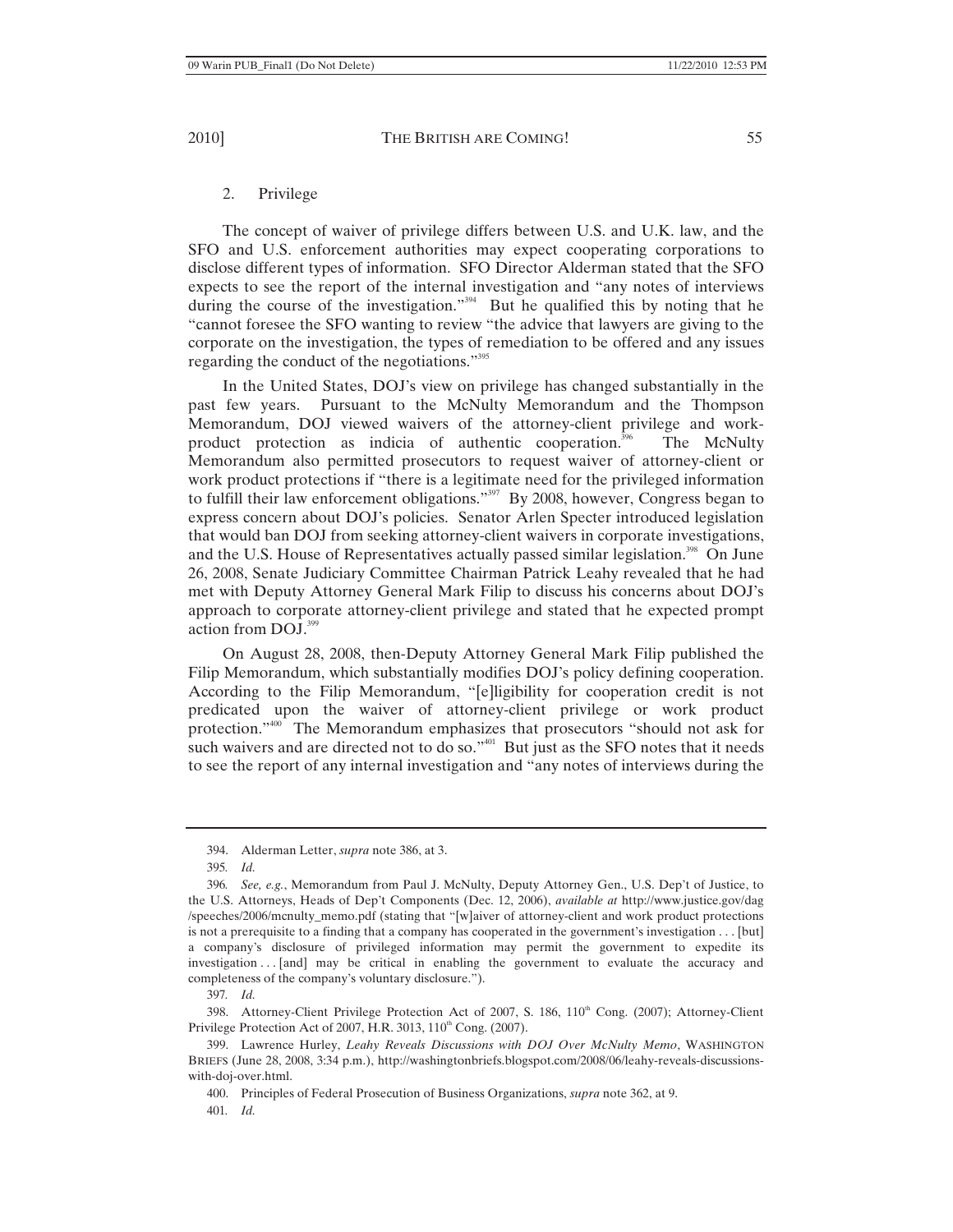course of the investigation,"402 the Filip Memorandum provides that a corporation may need to provide factual information—possibly including information obtained in an internal investigation—to obtain cooperation credit. $403$ 

The Filip Memorandum does not apply to the SEC. The SEC may ask for a waiver of privilege with the approval of the Director or Deputy Director of Enforcement.<sup>404</sup> According to the Seaboard Report, the SEC will consider a company's self-reporting of misconduct and the disclosure of "the results of its review  $\dots$  [with] sufficient documentation" in assessing cooperation.<sup>405</sup> Additionally, the Seaboard Report states that "[i]n some cases, the desire to provide information to the Commission staff may cause companies to consider choosing not to assert the attorney-client privilege, the work product protection and other privileges, protections and exemptions with respect to the Commission."<sup>406</sup> Parties' legitimate assertion of attorney-client privilege or work product protection, however, "will not negatively affect their claim to credit for cooperation."<sup>407</sup>

#### *D. Resolution*

Following an investigation, there are a variety of ways in which the enforcement authorities may resolve a case, including declining to take action. And as highlighted by M&J's guilty plea in July 2009 and the subsequent charging of David Mabey, the former chief of M&J, nearly six months later, the resolution of corporate enforcement actions may differ substantially from enforcement decisions regarding individuals included in the corporate conduct.<sup>408</sup>

1. Resolution with the Company

In perhaps the most striking contrast with DOJ, the SFO has an expressed preference for civil settlements of self-reported cases. According to Director Alderman, the SFO will weigh the following questions when determining whether to treat a self-reported case as a criminal or civil matter:

- How serious is the wrongdoing?
- Is this an isolated incident or have there been other examples of this?

<sup>402.</sup> Alderman Letter, *supra* note 386, at 3.

<sup>403.</sup> Principles of Federal Prosecution of Business Organizations, *supra* note 362, at 9; *See also United States v. Stein*, 541 F.3d 130, 136 (2d Cir. 2008) (on the same day the Filip Memorandum was issued, the Second Circuit held a company's decision not to pay their employees' legal fees—based on pressure from DOJ—violated the employees' Sixth Amendment rights).

<sup>404.</sup> ENFORCEMENT MANUAL, *supra* note 367, at 99–100 ("The staff should not ask a party to waive the attorney-client privilege or work product protection without prior approval of the Director or Deputy Director. A proposed request for a privilege waiver should be reviewed initially with the Assistant supervising the matter and that review should involve more senior members of management as appropriate before being presented to the Director or Deputy Director." (emphasis omitted)).

<sup>405.</sup> Report of Investigation Pursuant to § 21(a) of the Securities Exchange Act of 1934, *supra* note 365.

<sup>406</sup>*. Id.* at n.3.

<sup>407.</sup> ENFORCEMENT MANUAL, *supra* note 367, at 100.

<sup>408</sup>*. See,* e*.g.*, Michael Peel, *Ex-Mabey Chief to Face Graft Charges*, FIN. TIMES, Jan. 14, 2010, at 6 (using company confessions to prosecute individual executives).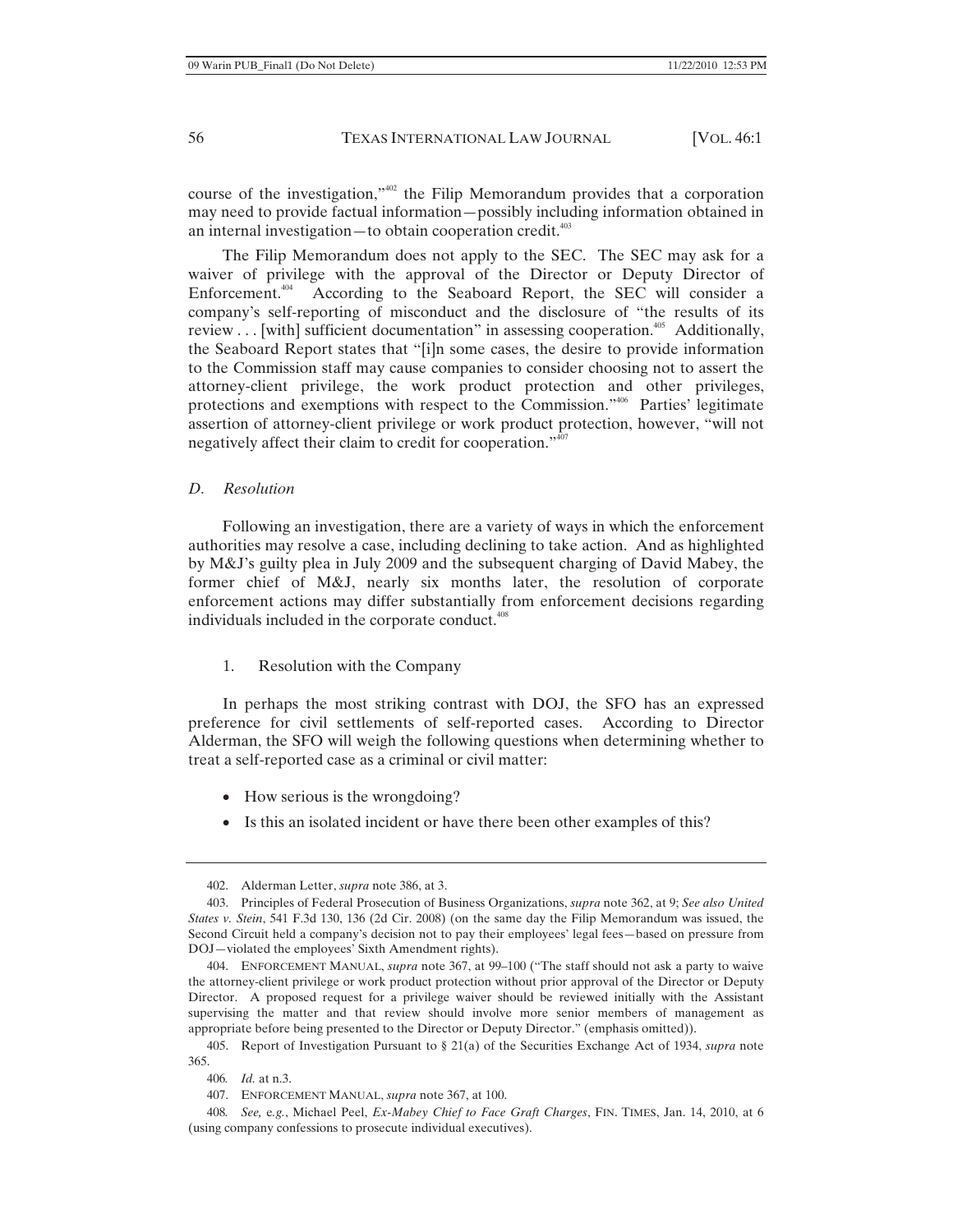- Is it systemic and part of the established business practice of the group?
- x Have continuing Board members derived personal profit from the wrongdoing?
- Had the group been given warnings that its processes were inadequate?
- Did it fail to report within a reasonable time?
- Was the report detailed and complete? $409$

This is a major difference between the U.K. and U.S. enforcement regimes, as U.S. authorities have *not* expressed a preference for civil settlements of self-reported cases. In fact, at least eight of the approximately thirty-three corporate voluntary disclosure enforcement actions in the United States between 2004 and 2009 involved a guilty plea.<sup>410</sup> An additional seven corporate voluntary disclosure enforcement actions in that time period involved DPAs.411 Moreover, U.S. authorities have not issued guidance articulating the criteria that they apply in deciding whether to deal with a self-reported case criminally or civilly.

In cases where the SFO does not seek criminal sanctions, it will consider the following settlement terms:

- "restitution by way of civil recovery to include the amount of the unlawful property, interest and our costs,"
- "monitoring by an independent, well qualified individual nominated by the corporate and accepted by [the SFO]" that is "proportionate to the issues involved,"
- "a programme of culture change and training agreed with [the SFO],"
- "discussion, where necessary, and to the extent appropriate, about individuals," and
- "a public statement agreed by the corporate and the  $SFO \dots$  to provide transparency so far as possible for the public." $412$

Because of the SFO's limited corporate prosecution track record, it is difficult to assess and compare the approaches of the U.S. and U.K. regimes to monetary penalties and other settlement terms. As noted, M&J paid a total penalty of £6.6 million and agreed to retain an independent monitor,<sup>413</sup> and AMEC PLC paid nearly  $£5$  million pursuant to a Civil Recovery Order. $^{414}$ 

<sup>409.</sup> Alderman Letter, *supra* note 386, at 1.

<sup>410.</sup> FCPA DATA, *supra* note 346.

<sup>411</sup>*. Id.*

<sup>412.</sup> SFO Approach, *supra* note 38, at 6; *see also* Richard Alderman, Director of the SFO, Tackling Corruption—Working Smarter, Address at the International Association of Anti-Corruption Authorities (Oct. 4, 2008), *available at* http://www.sfo.gov.uk/about-us/our-views/speeches/speeches-2008/tacklingcorruption---working-smarter.aspx ("[I]t would be permissible to restrict the territories in which an offending company could operate or to limit the types of goods and services a company could offer.").

<sup>413.</sup> Mabey & Johnson Sentencing, *supra* note 337.

<sup>414.</sup> Press Release, Serious Fraud Office, SFO Obtains Civil Recovery Order Against AMEC PLC (Oct. 26, 2009), *available at* http://www.sfo.gov.uk/press-room/latest-press-releases/press-releases-2009/sfoobtains-civil-recovery-order-against-amec-plc.aspx.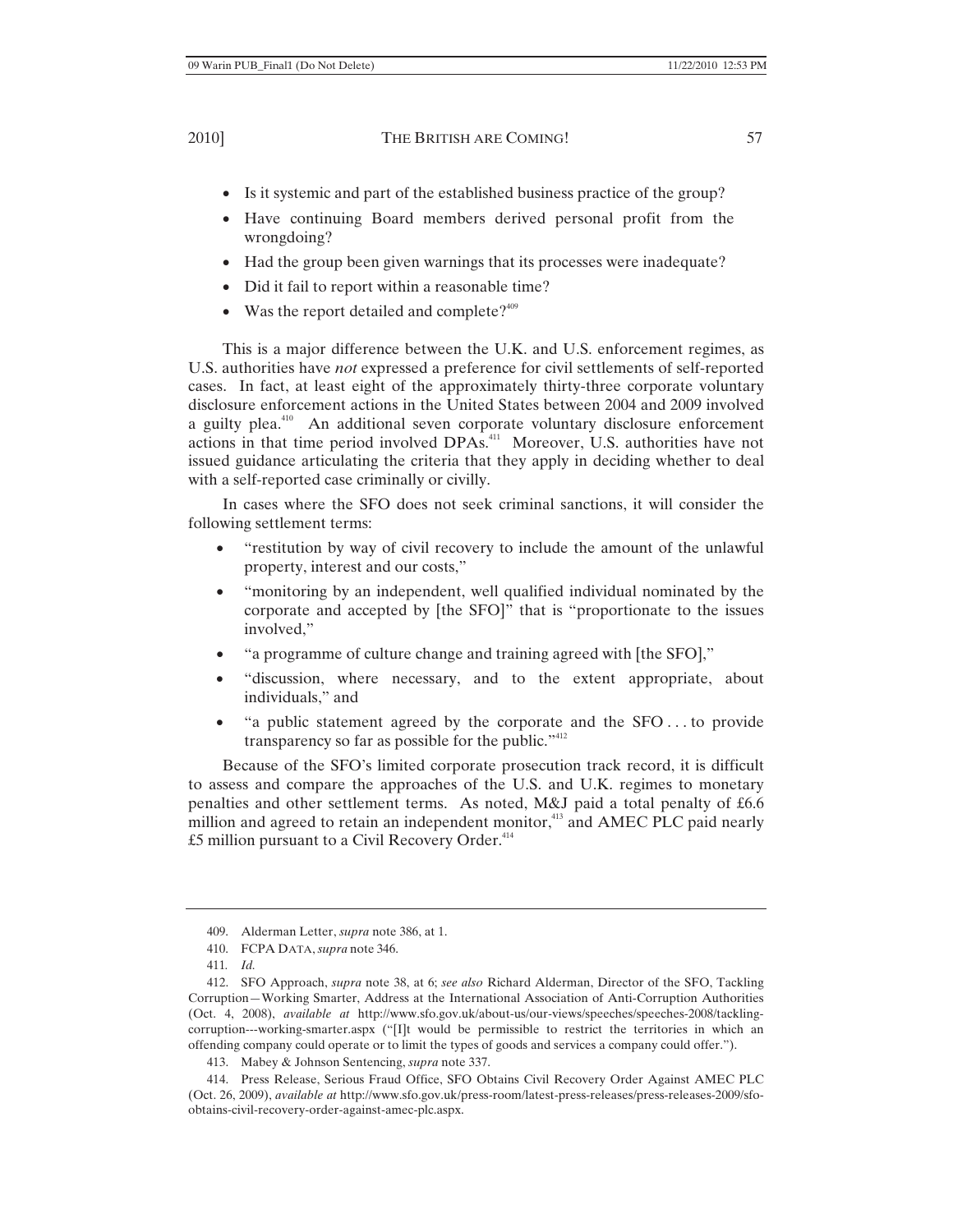The SFO has indicated that some voluntary disclosure cases have been closed without the SFO taking any action.<sup>415</sup> Director Alderman noted that such cases involved "special circumstances" and the companies paid "suitable remediation to the countr[ies] involved."<sup>416</sup> Alderman emphasized that these cases "will remain comparatively rare because there is a very strong public interest in this jurisdiction in publicity for the settlement and for the involvement of a [j]udge including a judge in our civil courts agreeing to a civil recovery order."<sup>417</sup>

Similarly, DOJ has represented that "despite rumors to the contrary, [DOJ does] decline prosecution in appropriate cases."<sup>418</sup> Assistant Attorney General Breuer stated that DOJ "recognize[s] that there will be situations in which guilty pleas or criminal charges are not appropriate" and is "mindful of the direct impact on the company itself, as well as the numerous collateral consequences that often flow from these charging decisions."<sup>419</sup> Breuer emphasized that DOJ's attorneys are "sophisticated" and "understand the challenges and complexities involved in doing business around the globe."<sup>420</sup> But voluntary disclosures that do not result in prosecutions—on either side of the Atlantic—are "dogs that don't bark," and so understanding and comparing the prosecutors' approach to them is virtually impossible.

2. Prosecution of Individuals

In contrast to its preference for civil enforcement actions against corporations that self-report, the SFO states that "[t]here are no guarantees" for criminal investigations of individuals employed by the self-reporting entity and that it will "assess the position of individuals on their merits."<sup>421</sup> The questions that the SFO will ask in evaluating individual conduct include the following:

- how involved were the individuals in the corruption (whether actively or through failure of oversight)?
- what action has the company taken?
- x did the individuals benefit financially and, if so, do they still enjoy the benefit?
- x if they are professionals should [the SFO] be working with the appropriate Disciplinary Bodies?
- should [the SFO] be looking for Directors' Disqualification Orders?

<sup>415.</sup> Alderman Letter, *supra* note 386, at 3.

<sup>416</sup>*. Id.*

<sup>417</sup>*. Id.*

<sup>418.</sup> Breuer, *supra* note 333.

<sup>419</sup>*. Id.*

<sup>420</sup>*. Id.*

<sup>421.</sup> SFO Approach, *supra* note 38, at 4; *see also* Richard Alderman, Director of Serious Fraud Office, Combating Corruption and Bribery: the SFO perspective, Speech at the Anti-Corruption and Bribery Conference (Nov. 18, 2008), *available at* http://www.sfo.gov.uk/about-us/our-views/director%27sspeeches/speeches-2008/combating-corruption-and-bribery-the-sfo-perspective.aspx (asserting that the SFO will "want to consider whether to commence [its] own investigation [of individuals] (leading possibly to prosecution) irrespective of what we do in respect of the corporate").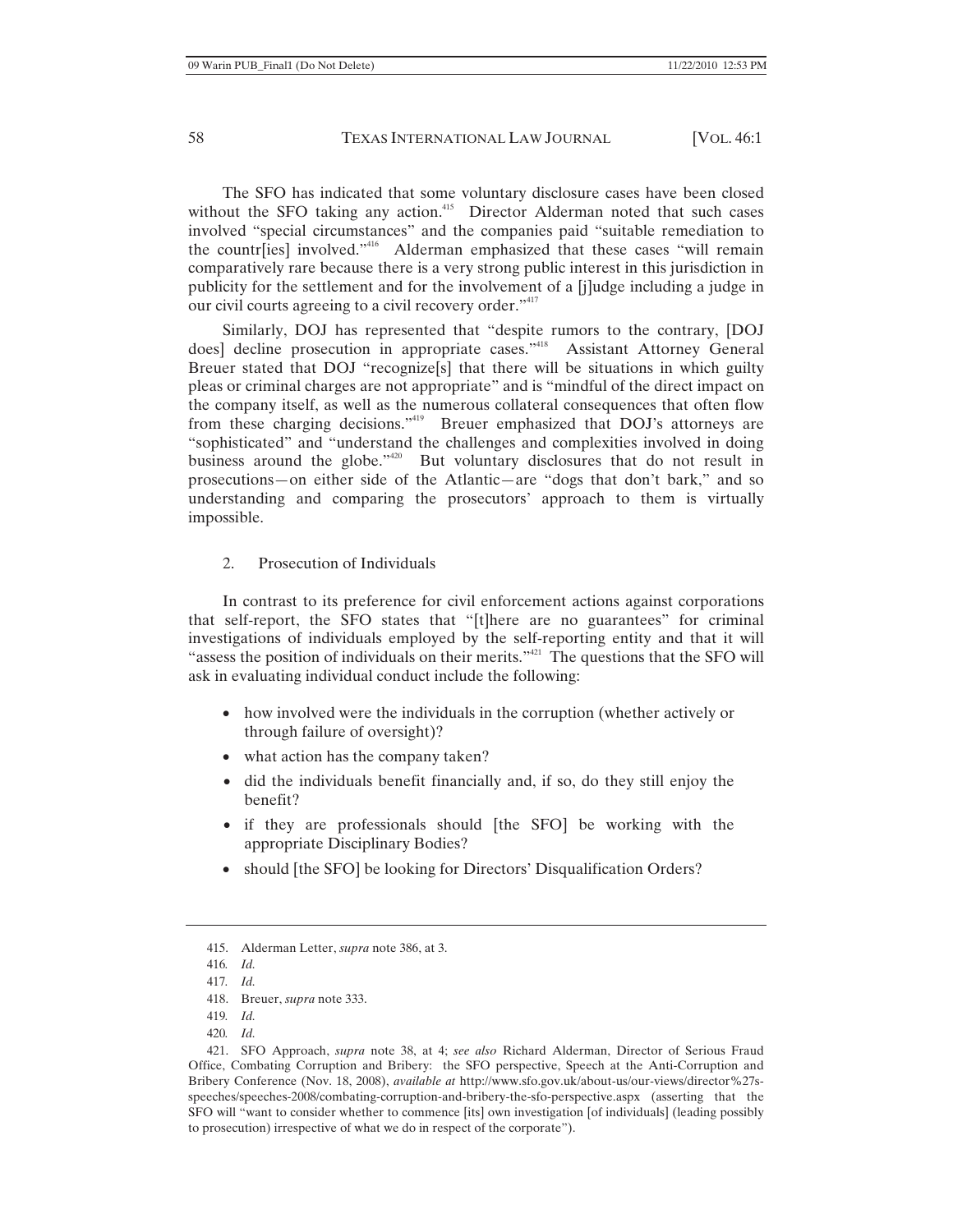• should [the SFO] think about a Serious Crime Prevention Order?<sup>422</sup>

Although the SFO obtained no convictions of individuals for overseas corruption in 2009, in December of that year it brought the Dougall prosecution for allegedly making illegal payments and/or other inducements to Greek public healthcare professionals.<sup>423</sup> Additionally, in January 2010, the SFO announced that it planned to charge David Mabey, the former chief of M&J, with false accounting and breach of U.N. sanctions in Iraq<sup>424</sup> with regard to the corrupt business practices at M&J (to which the company pleaded guilty in July 2009). $425$ 

U.S. enforcement authorities have aggressively prosecuted individuals for FCPA violations, and in 2009, more individuals were tried and criminally convicted for FCPA violations (four) than in any other year.<sup>426</sup> Assistant Attorney General Breuer contends that this "is no accident."<sup>427</sup> He recently explained that the Breuer contends that this "is no accident." $427$ "prosecution of individuals is a cornerstone of [DOJ's] enforcement strategy . . . . Put simply, the prospect of significant prison sentences for individuals should make clear to every corporate executive, every board member, and every sales agent that we will seek to hold you personally accountable for FCPA violations."<sup>428</sup>

The trend appears likely to continue in 2010. On January 19, 2010, DOJ indicted twenty-two executives and employees from military/law enforcement product companies for allegedly attempting to bribe foreign officials to obtain business.429 Significantly, the investigation involved the use of undercover law enforcement officials to detect the alleged FCPA violations.<sup>430</sup> Further, on April 19, 2010, a U.S. federal court sentenced a former executive of Ports Engineering

425*.* Prosecution Opening Note, Regina v. Mabey and Johnson Ltd., No. T2009 7513, para. 17 [2009] Southwark Crown Court, *available at* http://www.sfo.gov.uk/press-room/latest-press-releases/pressreleases-2009/maybey--johnson-ltd-sentencing.apsx; Mabey & Johnson Sentencing, *supra* note 337.

426. Frederic Bourke was convicted of conspiracy to violate the FCPA and sentenced to one year imprisonment for his alleged participation in a business partnership engaged in a bribery scheme in Azerbaijan. Congressman William Jefferson received a thirteen year prison sentence following his conviction for conspiracy, although Jefferson was acquitted on the substantive FCPA count, and the verdict form did not specify which alleged objects of the conspiracy served as the basis for the guilty verdict. Finally, two Hollywood firm executives, Gerald and Patricia Green, were tried and convicted in September 2009 of nine substantive FCPA counts and one conspiracy count for allegedly bribing the former head of the Thai Tourism Authority in exchange for Thai government contracts. Additionally, four former executives of Control Components, Inc., were indicted in April 2009 and are scheduled for trial in November 2010 for alleged FCPA violations. Christopher M. Matthews, *Justice Racks up More FCPA Convictions*, MAIN JUST., Sept. 14, 2009, *available at* http://www.mainjustice.com/justanticorruption /2009/09/14/justice-wracks-up-more-fcpa-convictions/; Breuer, *supra* note 333.

427. Breuer, *supra* note 333*.*

430*. Id.*

<sup>422.</sup> SFO Approach, *supra* note 38, at 4.

<sup>423.</sup> Press Release, Serious Fraud Office, Former Vice President of DePuy International Ltd. Charged with Corruption (December 1, 2009), *available at* http://www.sfo.gov.uk/press-room/latest-pressreleases/press-releases-2009/former-vice-president-of-depuy-international-ltd-charged-with-corruption. aspx.

<sup>424.</sup> Michael Peel, *Ex-Mabey Chief to Face Graft Charges*, FIN. TIMES, Jan. 14, 2010, at 6, *available at* http://www.ft.com/cms/s/0/d2208ebe-00ac-11df-ae8d-00144feabdc0.html.

<sup>428</sup>*. Id.*

<sup>429.</sup> Ashby Jones, *FCPA Goin' Prime Time: Huge Bribery Sting Leads to Arrest of 22*, WALL ST. J. LAW BLOG (Jan. 19, 2010, 5:55 PM), http://blogs.wsj.com/law/2010/01/19/fcpa-goin-prime-time-hugebribery-sting-leads-to-arrest-of-22.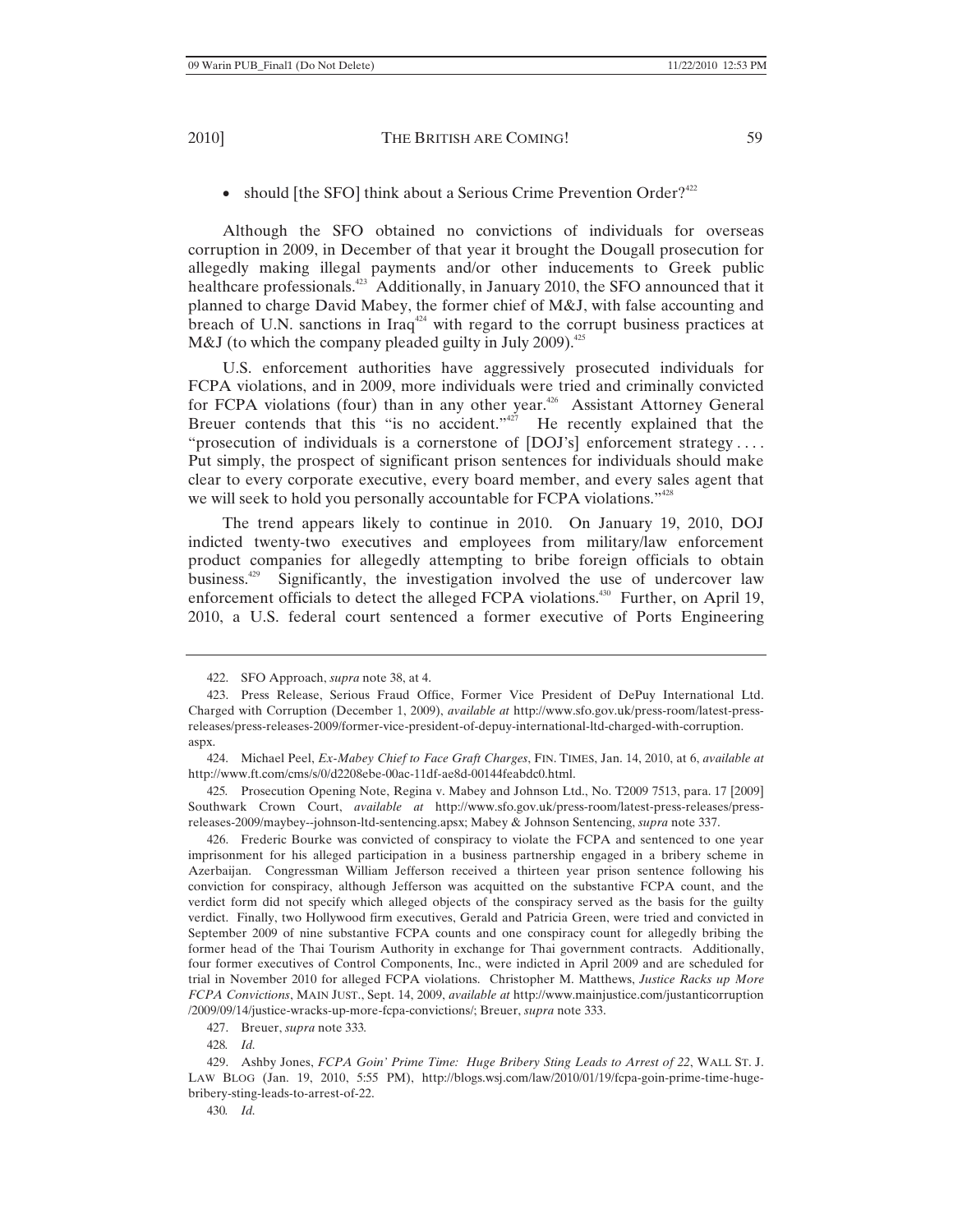Consultants Corporation to eighty-seven months in prison, the longest term of incarceration imposed to date in an FCPA case.<sup>431</sup>

### 3. Independent Compliance Monitorships

Both enforcement regimes consider appointment of a monitor to be an important settlement term. In U.S. enforcement actions from 2004 through 2009, twenty-three of the thirty-nine companies (fifty-nine percent) that entered into a resolution of FCPA violations with the SEC or DOJ received a compliance monitorship as a term of their agreement with the Government.<sup>432</sup> In the first half of 2010, fifty-seven percent of corporate FCPA settlements required the retention of monitors. Assistant Attorney General Breuer recently emphasized that "corporate monitors continue to play a crucial role and responsibility in ensuring the proper implementation of effective compliance measures and in deterring and detecting future violations."<sup>433</sup>

The SFO may be following suit on this front, as M&J received a monitor as a condition of settlement.<sup>434</sup> But significant differences exist between the two regimes, particularly in regard to the amount of guidance provided by the enforcement authorities concerning the selection of a monitor and the scope of a monitor's responsibilities. In cases where the SFO determines that a monitor is necessary, it will impose "light touch monitoring" to help "the Board carry out its commitment to the anti-corruption culture."435 The SFO has indicated that it would expect "the Board to come to [the SFO] with proposals about a monitor they [sic] would like to work with," "would regard it as no job of the SFO to impose a particular monitor against the wishes of the Board," and would "expect to be able to reach agreement on the scope of the monitoring needed."436

In contrast to this general guidance from the SFO, DOJ has promulgated detailed guidelines regarding the selection process for an external monitor, the scope of a monitor's responsibilities, and other issues. A memorandum issued by then-Acting Deputy Attorney General Craig S. Morford (Morford Memorandum) on March 10, 2008, provides the relevant guidance.<sup>437</sup> First, the Morford Memorandum requires the creation of a "standing or *ad hoc* committee in the Department component or office where the case originated to consider monitor candidates," prohibits individual prosecutors from "mak[ing], accept[ing], or veto[ing] the selection of monitor candidates unilaterally," and requires that the Office of the

<sup>431.</sup> GIBSON, DUNN & CRUTCHER LLP, *2010 Mid-Year Update*, supra note 357.

<sup>432.</sup> F. Joseph Warin, Michael S. Diamant, & Veronica S. Root, *Somebody's Watching Me: FCPA Monitorships and How They Can Work Better*, 13 U. PA. J. BUS. L. (forthcoming early 2011).

<sup>433.</sup> Breuer, *supra* note 333.

<sup>434</sup>*.* Mabey & Johnson Sentencing, *supra* note 337. AMEC also agreed to appoint an independent consultant to review its ethics, compliance and accounting standards and report his or her findings to the SFO. Press Release, Serious Fraud Office, SFO Obtains Civil Recovery Order Against AMEC PLC (Oct. 26, 2009) *available at* http://www.sfo.gov.uk/press-room/latest-press-releases/press-releases-2009/sfoobtains-civil-recovery-order-against-amec-pkc.aspx.

<sup>435.</sup> Alderman Letter, *supra* note 386, at 2.

<sup>436</sup>*. Id.*

<sup>437.</sup> Memorandum from Craig S. Morford, Acting Deputy Att'y Gen., U.S. Dep't of Just., to Heads of Dep't Components and U.S. Attorneys (Mar. 7, 2008), para. 3, *available at* http://www.justice.gov /dag/morford-useofmonitorsmemo-03072008.pdf.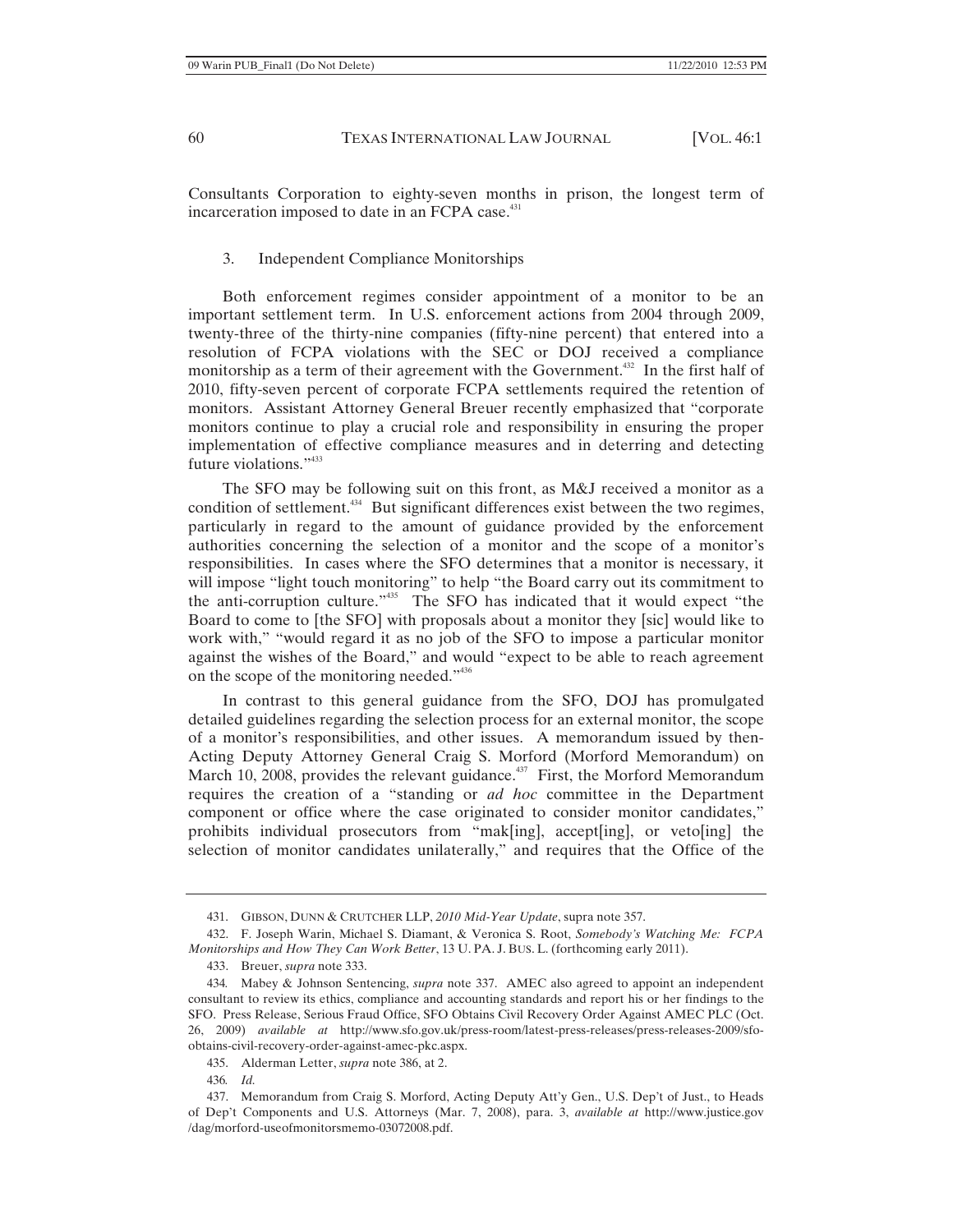Deputy Attorney General approve all monitors.<sup>438</sup> A monitor may not have "an interest in, or relationship with, the corporation or its employees, officers or directors that would cause a reasonable person to question the monitor's impartiality" and must be prohibited from employment or affiliation with the corporation for at least one year from the date of the end of the monitorship.439

Second, the Morford Memorandum defines the scope of the monitor's responsibilities. The Memorandum states that the monitor is "an independent thirdparty, not an employee or agent of the corporation or of the Government" and therefore the corporation may not seek or obtain legal advice from its monitor. $440$ Instead, the monitor's purpose is to "assess and monitor a corporation's compliance with those terms of the agreement that are specifically designed to address and reduce the risk of reoccurrence of the corporation's misconduct."<sup>441</sup> The corporation has the responsibility for designing and maintaining its compliance program, "subject to the monitor's input, evaluation and recommendations."<sup>442</sup> Additionally, the Morford Memorandum notes that the monitor's role is to analyze ongoing compliance efforts and not to "investigate historical misconduct."<sup>443</sup>

Perhaps moving toward the SFO's "light touch" approach, DOJ has recently begun to permit self-monitoring in select cases. On July 30, 2009, Helmerich & Payne, Inc. (H&P) settled FCPA charges with the SEC and DOJ for allegedly improper payments to customs officials in Argentina and Venezuela.<sup>444</sup> H&P paid a \$1 million criminal fine to DOJ and disgorged \$375,681.22 in illicit profits and prejudgment interest to the SEC.<sup>445</sup> Significantly, DOJ agreed to allow H&P to selfmonitor and report on the implementation of its improved compliance policies without requiring the retention and oversight of an external compliance monitor.<sup>446</sup> Speaking at a conference in November 2009, Assistant Attorney General Breuer explained that H&P's "forward leaning, pro-active, highly cooperative approach" to DOJ's investigation influenced DOJ's decision to allow H&P to self-monitor.<sup>447</sup> On December 31, 2009, UTStarcom, Inc., settled FCPA charges with DOJ and the SEC,

- 441*. Id.* at 5.
- 442*. Id.*

444. Helmerich & Payne, Inc., Exchange Act Release No. 60400, 2009 WL 2341649 (July 30, 2009) (cease and desist order), *available at* http://www.sec.gov/litigation/admin/2009/34-60400.pdf; Letter from Steven A. Tyrrell, Chief, Fraud Section, Crim. Div., U.S. Dep't of Justice, to Kimberly A. Parker, Wilmer Cutler Pickering Hale and Dorr LLP (July 28, 2009), *available at* http://www.justice.gov/criminal/fraud/ fcpa/cases/docs/06-29-09helmerich-agree.pdf.

445. Helmerich & Payne, Inc., Exchange Act Release No. 60400, 2009 WL 2341649, at § IV(ii) (July 30, 2009) (cease and desist order), *available at* http://www.sec.gov/litigation/admin/2009/34-60400.pdf.

446. Breuer, *supra* note 333.

447*. Id.*

<sup>438</sup>*. Id.* DOJ remains keen on ensuring the qualifications of monitors. *See, e.g.*, Jeremy Pelofsky, *BAE Says US Agrees to Extend Time to Hire Monitor*, REUTERS, June 3, 2010, *available at*  http://in.reuters.com/article/idINN0324269720100603?feedType=RSS&feedName=everything&virtualBra ndChannel=11709 (describing DOJ's rejection of three monitor candidates proposed by BAE).

<sup>439.</sup> Morford, *supra* note 437, at 3.

<sup>440</sup>*. Id.* at 4–5.

<sup>443</sup>*.* Morford, *supra* note 437, at 6. More recently, DOJ supplemented the Morford Memorandum by defining the role DOJ can play in resolving disputes between the monitor and the company being monitored. Memorandum from Gary G. Grindler, Acting Deputy Attorney Gen., U.S. Dep't of Justice, to Heads of Dep't Components U.S. Attorneys (May 25, 2010), *available at* http://www.justice.gov/dag/dagmemo-guidance-monitors.html.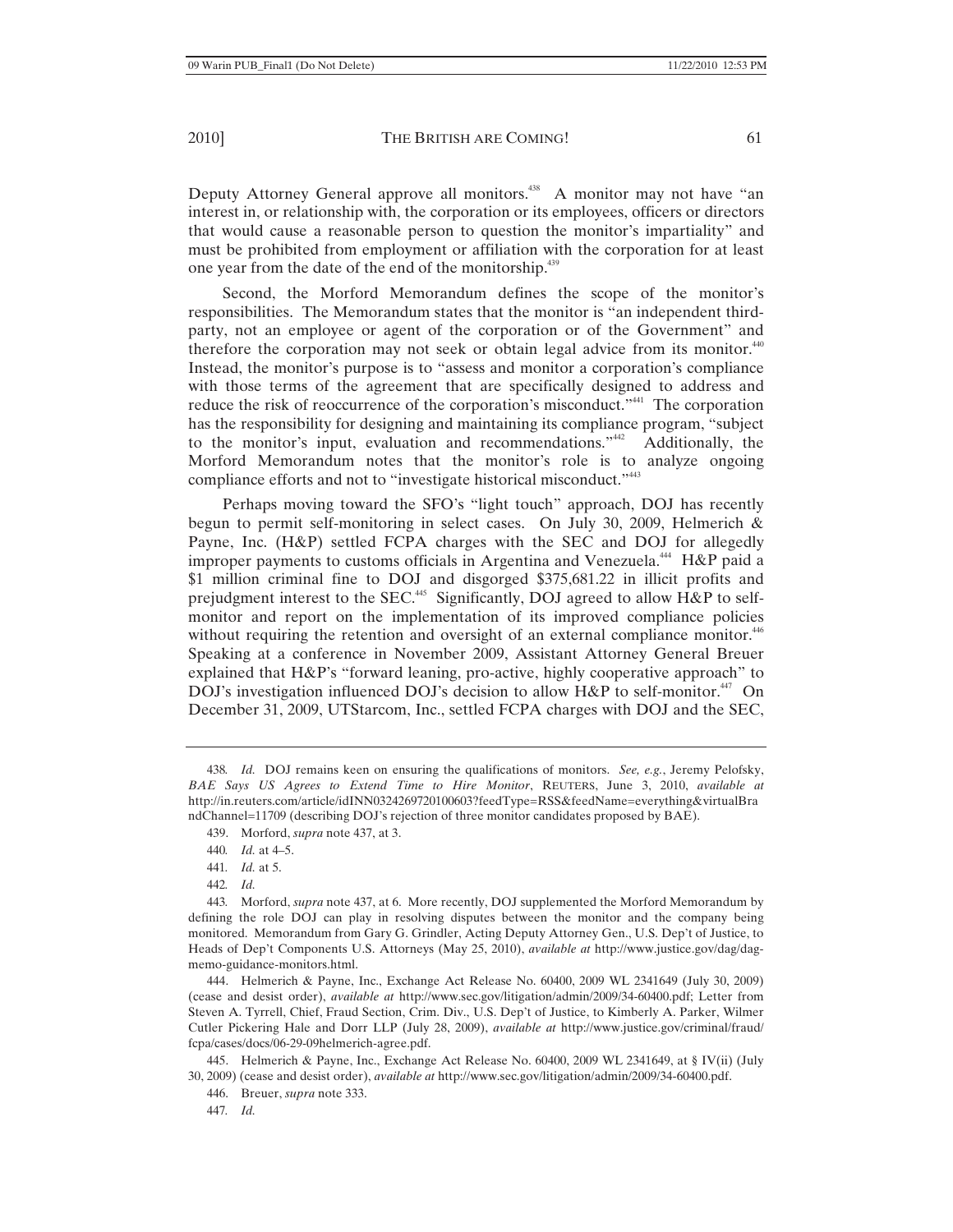paying a \$1.5 million criminal fine and a \$1.5 million civil penalty to the respective agencies.<sup>448</sup> Similar to H&P, UTStarcom was permitted to self-monitor and report on its implementation of improved compliance policies.<sup>449</sup>

The SFO has not publicly opined about the possibility of self-monitoring. But SFO Director Alderman has stated that "[n]ot all cases will require a monitor," such as instances of a "one off lapse in an ethical corporate with a very strong anticorruption culture, particularly if the corporate has shown [the SFO] that this was picked up and remedied by its own processes."<sup>450</sup>

Finally, both regimes recognize the costs of imposing a monitor on a company. The SFO stated that it would like to "ensur[e] that the monitoring process strikes the right balance between assuring the public that the corporate is genuinely committed to the new anti-corruption culture while not imposing disproportionate burdens on the corporate."451 Consistent with this policy, M&J's sentence provided for a first year monitoring cost of up to £250,000.<sup>452</sup> Assistant Attorney General Breuer similarly has acknowledged that "[i]n appropriate cases, we will also continue to insist on a corporate monitor, mindful that monitors can be costly and disruptive to a business, and are not necessary in every case."<sup>453</sup> The SEC and DOJ, however, have not limited the fees charged by independent compliance monitors.

The recent Innospec enforcement action not only sheds light on current U.S. attitudes toward FCPA monitors, but does so in the context of an enforcement action arising out of parallel U.S. and U.K. prosecutions. Innospec, an international chemical company with principal offices in both the United States and England, was investigated for improper payments in Iraq and Indonesia.<sup>454</sup> Pursuant to a plea agreement with U.S. regulators, Innospec consented to entry of a court order in federal court "without admitting or denying" the SEC's allegations.455 As part of that plea agreement, Innospec agreed to hire a compliance monitor for three years.<sup>456</sup> Perhaps further supporting U.S. regulators' trend to a "light touch" approach, presiding U.S. District Judge Ellen Segal Huvelle pointedly criticized some monitorships: "It's an outrage, that people get \$50 million to be a monitor."<sup>457</sup> Judge Huvelle went further, adding that she was "not comfortable, frankly, signing off on something that becomes a vehicle for someone to make lots of money."<sup>458</sup> While

458*. Id.*

<sup>448.</sup> Press Release, Department of Justice, UTStarcom Inc. Agrees to Pay \$1.5 Million Penalty for Acts of Foreign Bribery in China para. 4 (Dec. 31, 2009), *available at* http://www.justice.gov/ opa/pr/2009/December/09-crm-1390.html.

<sup>449</sup>*. Id.*

<sup>450.</sup> Alderman Letter, *supra* note 386, at 2.

<sup>451</sup>*. Id.*

<sup>452.</sup> Mabey & Johnson Sentencing, *supra* note 337.

<sup>453.</sup> Breuer, *supra* note 333.

<sup>454.</sup> Press Release, U.S. Sec. and Exch. Comm'n, SEC Charges Innospec for Illegal Bribes to Iraqi and Indonesian Officials para. 6 (Mar. 18, 2010), *available at* http://www.sec.gov/news/press/2010/2010- 40.htm.

<sup>455</sup>*. Id.* para. 14.

<sup>456</sup>*. Id.*

<sup>457.</sup> Christopher M. Matthews, *Judge Blasts Compliance Monitors at Innospec Plea Hearing*, MAIN JUSTICE (Mar. 18, 2010, 7:45 PM), http://www.mainjustice.com/2010/03/18/judge-blasts-compliancemonitors-at-innospec-plea-hearing/ (suggesting that Judge Huvelle was referring to a \$52 million monitoring contract that was given by current New Jersey Governor Chris Christie to former U.S. Attorney General John Ashcroft in 2007).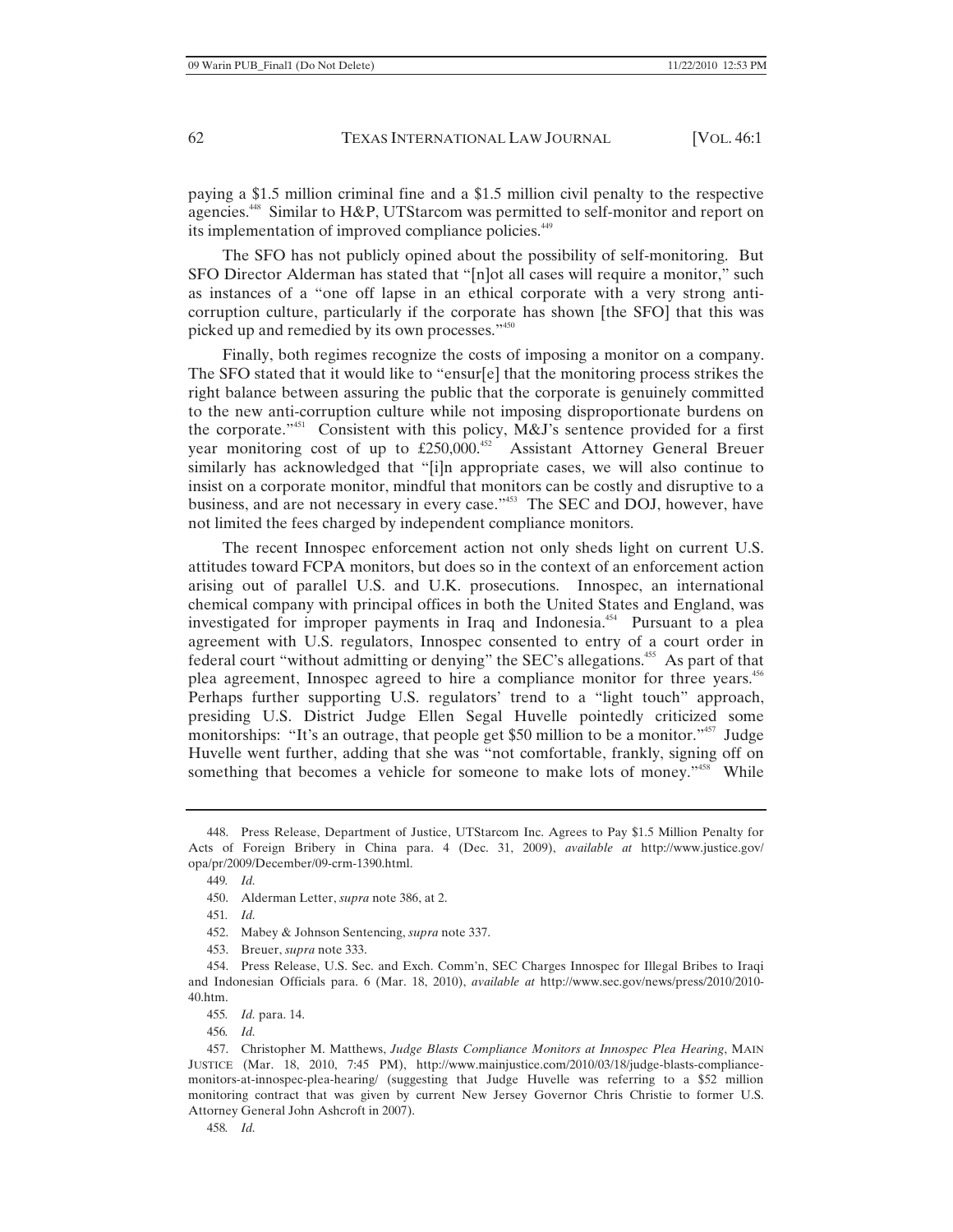Judge Huvelle ultimately accepted Innospec's plea, her comments during the plea hearing may suggest a trend toward lower-cost, less-intrusive monitorships in the U.S. context. Further, as will be discussed in Part IV below, the Innospec enforcement action serves as a harbinger of future cooperative enforcement actions

## *E. Best Practices*

Besides promptly self-reporting overseas corruption issues to the relevant authority, companies can take two other precautions to mitigate subsequent enforcement actions. First, a company may seek an opinion of the SFO or DOJ regarding prospective conduct. Second, and more generally, a company can adopt recommended compliance policies and procedures.

## 1. Opinion Procedure

between the United States and the United Kingdom.

In the United States, a company may "obtain an opinion of the Attorney General as to whether certain specified, prospective—not hypothetical—conduct conforms with the Department's present [FCPA] enforcement policy."<sup>459</sup> Although these opinions are made publicly available, only a party that joins in the request may authoritatively rely on it. Since the inception of the FCPA, DOJ has issued fifty-one opinions, including three in 2008, one in 2009, and three in 2010.<sup>460</sup>

For example, on August 3, 2009, DOJ issued its only opinion of the year in response to a submission from a U.S. medical device company.<sup>461</sup> The company inquired whether it could donate one-hundred sample devices, along with any necessary accessories and support (valued at approximately \$1.9 million) to ten government medical centers in a foreign country at the request of a senior foreign government official.462 The company represented that the foreign country planned to purchase some of the devices, but first wanted to evaluate them.<sup>463</sup> Among other conditions designed to reduce corruption risks, the company asserted that the patients who would receive the sample devices would be selected, based on economic need, by a working group of healthcare professionals in the country, including a physician who had received FCPA training.<sup>464</sup> In FCPA Opinion Procedure Release No. 2009-01, DOJ concluded that the company's proposed donation fell "outside the scope of the FCPA in that the donated products will be provided to the foreign government, as opposed to individual government officials, for ultimate use by patient recipients selected in accordance with specific guidelines."465

<sup>459. 28</sup> C.F.R. § 80.1 (1992).

<sup>460</sup>*. See* DOJ Opinion Procedure Releases, http://www.justice.gov/criminal/fraud/fcpa/opinion/ (collected U.S. DEP'T OF JUSTICE Opinion Procedure Releases organized by year, specifically Foreign Corrupt Practices Act No. 10-03, 10-02, 10-01, 9-01, 8-03, 8-02, 8-01).

<sup>461.</sup> DOJ Opinion Procedure Release, No. 09-01 (Aug. 3, 2009), at 1, *available at*  http://www.justice.gov/criminal/fraud/fcpa/opinion/2009/0901.pdf.

<sup>462</sup>*. Id.*

<sup>463</sup>*. Id.*

<sup>464</sup>*. Id.*

<sup>465</sup>*. Id.*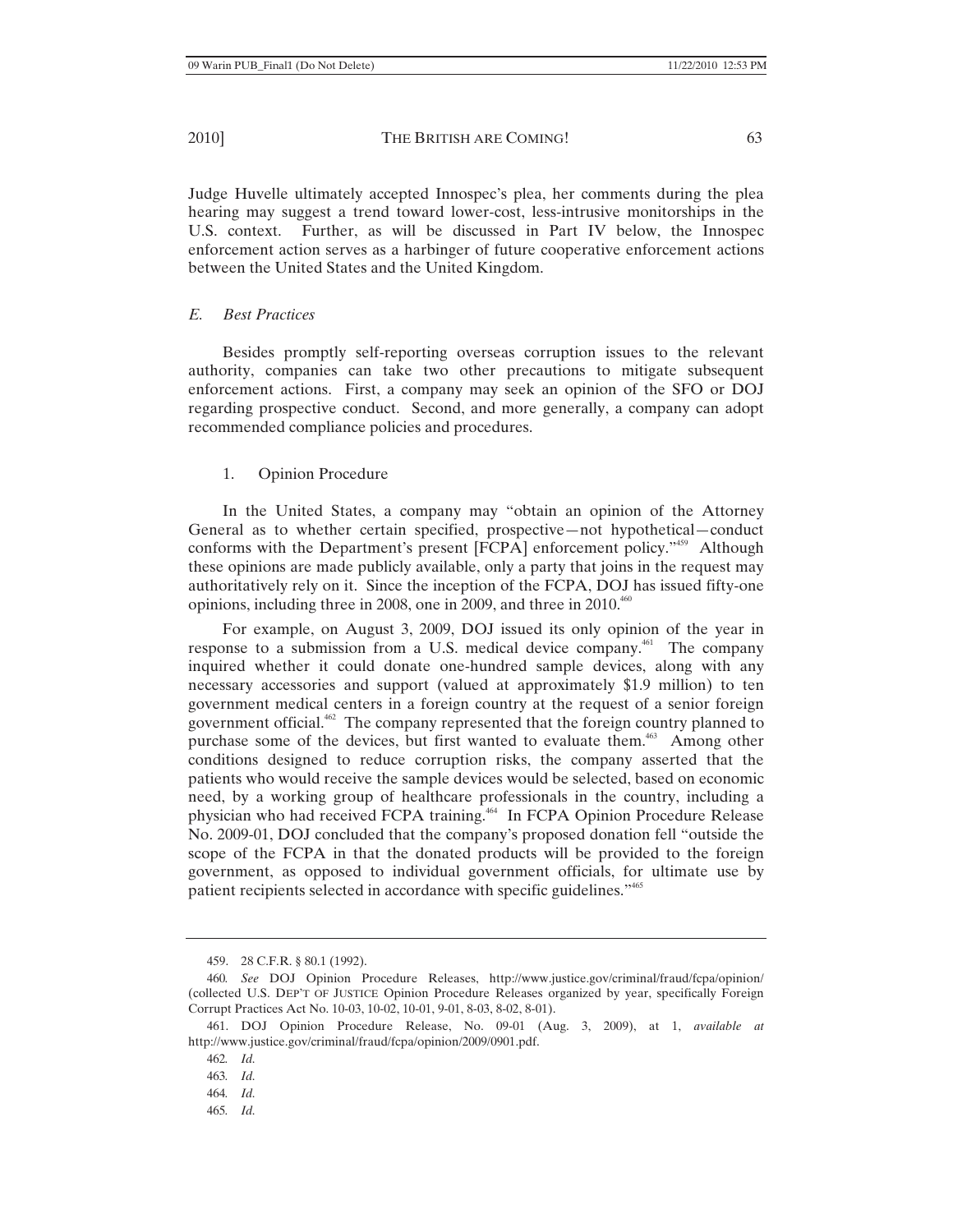Similar to DOJ, the SFO now offers to provide opinions regarding potential foreign corruption issues. At least initially, the SFO stated that it would provide opinions regarding potential corporate acquisitions where the acquiring company discovered overseas corruption issues in a proposed acquiree during the course of due diligence.466 The SFO represented that it might be able to assure that it would not take any enforcement action if the acquiring company took the appropriate remedial action identified by the SFO. But in cases where "the corruption is long lasting and systemic," the SFO may still consider a criminal investigation. $467$  More recently, SFO staff explained that the SFO "envisions any opinions it issues as not commenting on particular facts, but rather providing more general advice on best practice."468 The staff noted, however, that the SFO is willing to "review and discuss in detail draft guidance prepared by companies."<sup>469</sup> The SFO staff also noted it would consider other views regarding the opinion procedure. $470$ 

Thus, at least two major differences exist between DOJ's and the SFO's opinion procedures. First, the SFO currently circumscribes its opinion procedure to macrocosmic "best practices" guidance. Second, the SFO has not yet issued any guidance detailing the process for requesting and obtaining an opinion. And to date, the SFO has not issued any opinions. $471$ 

### 2. Compliance Policies

Both the U.K. and U.S. authorities have outlined compliance policies and procedures for companies to adopt. As discussed above, the Ministry of Justice recently released draft guidance on "adequate procedures" that provided six general qualities of an effective anti-bribery compliance program. In its current form, the guidance is "not prescriptive" and "do[es] not propose any particular procedures in themselves."472 It remains to be seen what final form it will take. Similarly to the Ministry of Justice draft guidance, the U.S. guidance, as set forth in the United States Sentencing Guidelines (U.S.S.G.), addresses anti-corruption compliance generally, without prescribing specific measures.<sup>473</sup> In contrast with the draft guidance and the U.S.S.G., the SFO's guidance on self-reporting, released last year, suggests with somewhat greater specificity policies and procedures to deal directly with foreign corruption. But it remains unclear whether the SFO will incorporate these older guidelines into its understanding of "adequate procedures" for purposes of section 7 of the Bribery Act. Much like the adequate procedure defense, the U.S.S.G.'s guidance provides a tangible benefit—a three-point reduction in a company's U.S.S.G. "culpability" score. $474$ 

According to the SFO's commentary, examples of procedures that the SFO will "look for" include the following:

<sup>466.</sup> SFO Approach, *supra* note 38, at 7.

<sup>467</sup>*. Id.*

<sup>468.</sup> GIBSON, DUNN & CRUTCHER LLP, *UK Serious Fraud*, *supra* note 148.

<sup>469.</sup> *Id.*

<sup>470</sup>*. Id.*

<sup>471.</sup> But, as noted, the SFO did not announce until July 21, 2009, that it would provide opinions. SFO Approach, *supra* note 38, at 7.

<sup>472</sup>*.* MINISTRY OF JUSTICE, *supra* note 156, at *Annex A*.

<sup>473.</sup> U.S. SENTENCING GUIDELINES MANUAL §§ 8B2.2, 8C2.5 (2009).

<sup>474</sup>*. Id.* § 8C2.5(f).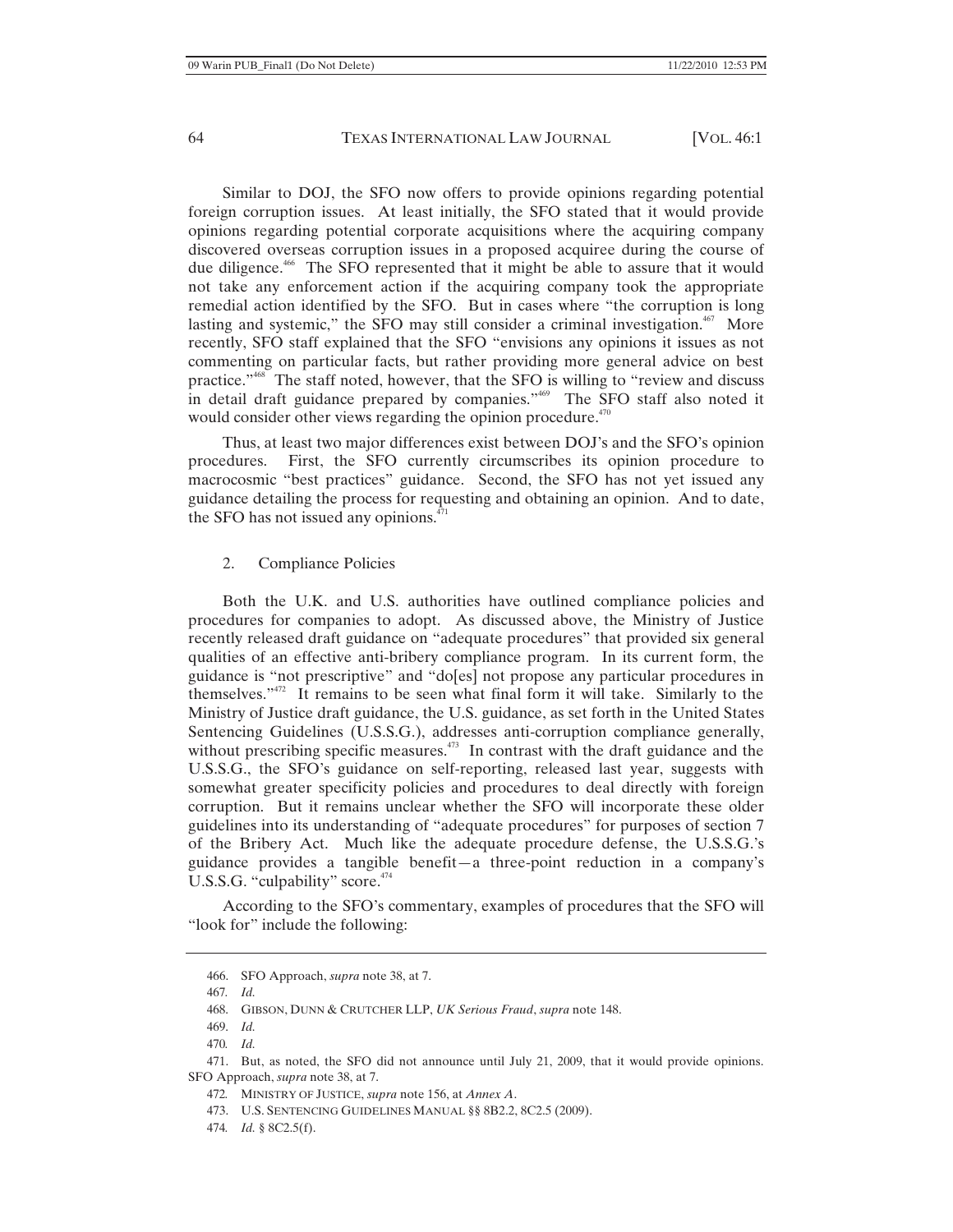- a clear statement of an anti-corruption culture fully and visibly supported at the highest levels in the corporate.
- a Code of Ethics.
- principles that are applicable regardless of local laws or culture.
- individual accountability.
- a policy on gifts and hospitality and facilitation payments.
- a policy on outside advisers/third parties including vetting and due diligence and appropriate risk assessments.
- a policy concerning political contributions and lobbying activities.
- training to ensure dissemination of the anti-corruption culture to all staff at all levels within the corporate.
- regular checks and auditing in a proportionate manner.
- a helpline within the corporate which enables employees to report concerns.
- a commitment to making it explicit that the anti-bribery code applies to business partners.
- appropriate and consistent disciplinary processes. $475$

The SFO also emphasizes in its guidance that it will "be looking closely at the culture within the corporate to see how well the processes really reflect what is happening in the corporate."<sup>476</sup>

Under the U.S.S.G., a "culpability" score is calculated for an organization convicted of a criminal offense. If the organization "had in place at the time of the offense an effective compliance and ethics program [as defined by the Guidelines]" the organization's culpability score will be reduced.<sup> $477$ </sup> According to U.S.S.G. § 8B2.1, an organization has "an effective compliance and ethics program" if it "exercise[s] due diligence to prevent and detect criminal conduct [and] otherwise promote[s] an organizational culture that encourages ethical conduct and a commitment to compliance with the law." $478$  To satisfy these two criteria, the organization must at least do the following:

- "establish standards and procedures to prevent and detect criminal conduct";
- ensure that the organization's governing authority is "knowledgeable about the content and operation of the compliance and ethics program and . . . exercise[s] reasonable oversight with respect to the implementation and effectiveness of the compliance and ethics program";
- assign " $[s]$  pecific individual(s) within high-level personnel . . . overall responsibility for the compliance and ethics program";
- assign "[s]pecific individual(s) within the organization . . . day-to-day operational responsibility for the compliance and ethics program," require

<sup>475.</sup> SFO Approach, *supra* note 38, at 7.

<sup>476</sup>*. Id.*

<sup>477.</sup> SENTENCING GUIDELINES, *supra* note 473, § 8C2.5.

<sup>478</sup> *Id.*, § 8B2.1.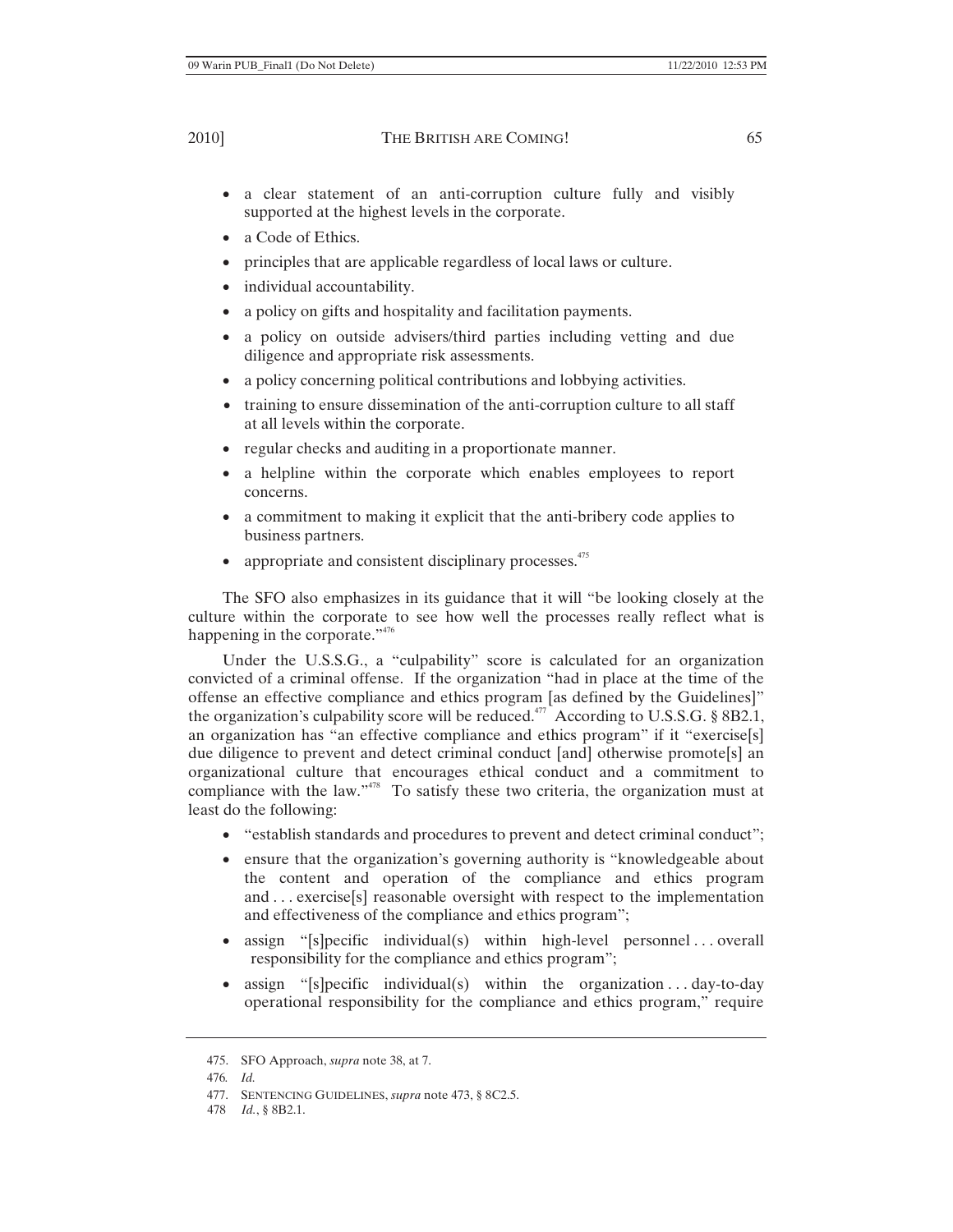those individuals to "report periodically to high-level personnel and, as appropriate, to the governing authority, or an appropriate subgroup of the governing authority, on the effectiveness of the compliance and ethics program," and give those individuals "adequate resources, appropriate authority, and direct access to the governing authority or an appropriate subgroup of the governing authority";

- "use reasonable efforts not to include within the substantial authority personnel of the organization any individual whom the organization knew, or should have known through the exercise of due diligence, has engaged in illegal activities or other conduct inconsistent with an effective compliance and ethics program";
- "take reasonable steps to communicate periodically and in a practical manner its standards and procedures, and other aspects of the compliance and ethics program";
- $\bullet$  "take reasonable steps  $\dots$  to ensure that the organization's compliance and ethics program is followed, including monitoring and auditing to detect criminal conduct[,] . . . to evaluate periodically the effectiveness of the organization's compliance and ethics program; and . . . to have and publicize a system, which may include mechanisms that allow for anonymity or confidentiality, whereby the organization's employees and agents may report or seek guidance regarding potential or actual criminal conduct without fear of retaliation";
- "promote<sup>[]</sup> and enforce<sup>[]</sup> consistently throughout the organization [the compliance program] through (A) appropriate incentives to perform in accordance with the compliance and ethics program; and (B) appropriate disciplinary measures for engaging in criminal conduct and for failing to take reasonable steps to prevent or detect criminal conduct";
- "take reasonable steps to respond appropriately to the criminal conduct and to prevent further similar criminal conduct, including making any necessary modifications to the organization's compliance and ethics program"; and
- $\bullet$  "periodically assess the risk of criminal conduct and ... take appropriate steps to design, implement, or modify each requirement . . . to reduce the risk of criminal conduct identified through this process."479

In addition to the U.S.S.G., companies subject to U.S. jurisdiction may look to DOJ's FCPA Opinion Release No. 04-02, which highlights key components of an FCPA compliance program.<sup>480</sup> According to Release No. 04-02, an investment group (requestors) made a request relating to an acquisition of companies and assets from ABB Ltd.<sup>481</sup> After signing a preliminary agreement relating to the acquisition, the requestors engaged separate counsel to conduct an FCPA compliance review of the acquired businesses, and approximately nine months later, two of the acquired businesses (ABB Vetco Gray, Inc., and ABB Vetco Gray (UK) Ltd.) entered guilty pleas to violations of the FCPA and settled SEC enforcement actions.<sup>482</sup> Among

<sup>479</sup>*. Id.* § 8B2.1.

<sup>480.</sup> DOJ Opinion Procedure Release, No. 04-02 (July 12, 2004), *available at* http://www.justice.gov/ criminal/fraud/fcpa/opinion/2004/0402.pdf.

<sup>481</sup>*. Id.*

<sup>482</sup>*. Id.*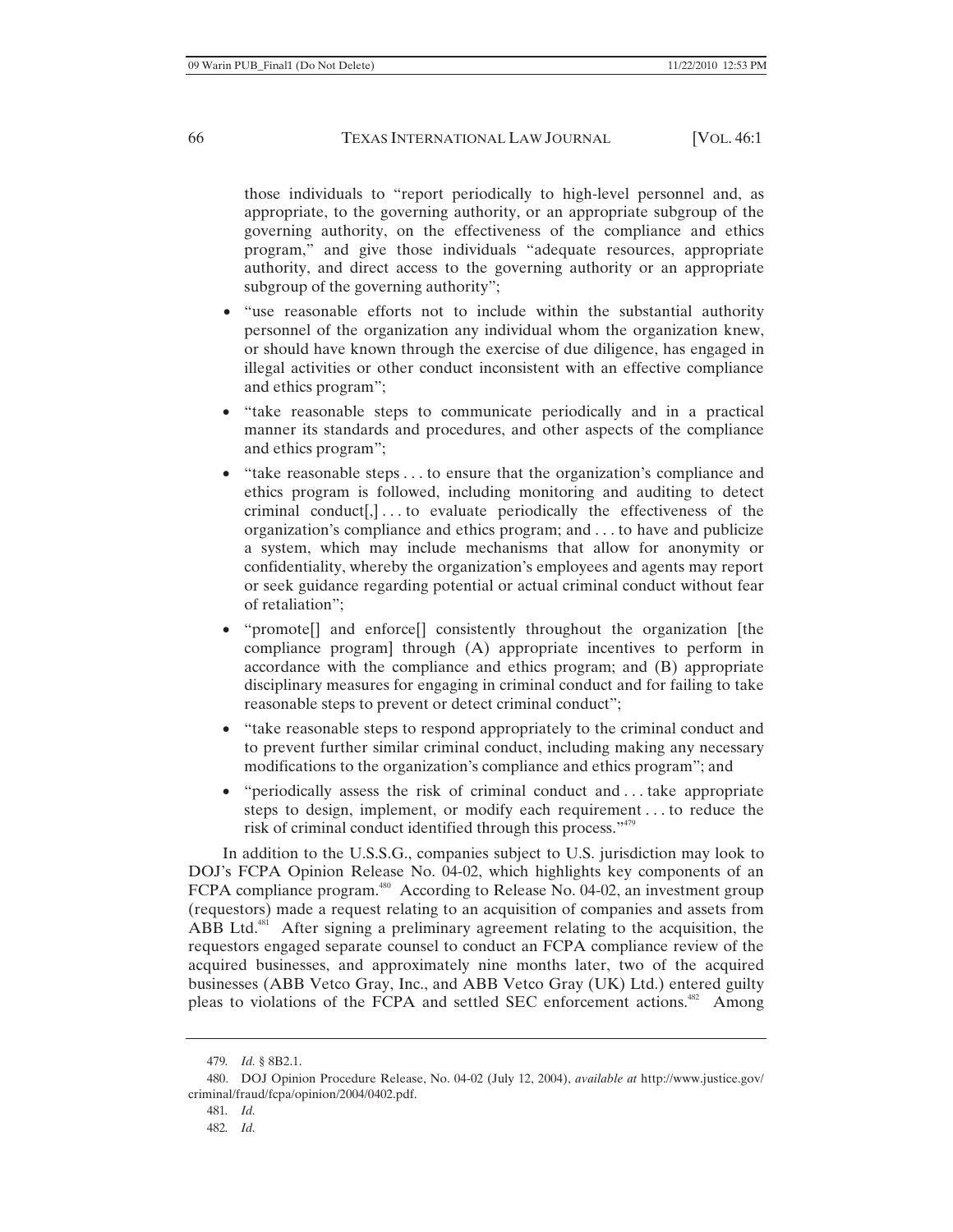other precautions that the requestors represented they would take, such as continuing to cooperate with DOJ and SEC investigations and ensuring that employees who made unlawful or questionable payments were disciplined, they represented that they would require that the newly acquired entities "adopt a rigorous anti-corruption compliance code . . . that is designed to detect and deter violations of the FCPA and foreign anti-corruption laws.<sup>3483</sup> The release states that the compliance code would consist of the following elements:

(A) A clearly articulated corporate policy against violations of the FCPA and foreign anti-bribery laws and the establishment of compliance standards and procedures to be followed by all directors, officers, employees, and all business partners, including, but not limited to, agents, consultants, representatives, and joint venture partners and teaming partners, involved in business transactions, representation, or business development or retention in a foreign jurisdiction (respectively, "Agents"; and "Business Partners") that are reasonably capable of reducing the prospect that the FCPA or any applicable foreign anti-corruption law of [the] Compliance Code will be violated;

(B) The assignment to one or more independent senior [newly acquired entity] corporate officials, who shall report directly to the Compliance Committee of the Audit Committee of the Board of Directors, of responsibility for the implementation and oversight of compliance with policies, standards, and procedures established in accordance with [the] Compliance Code;

(C) The effective communication to all shareholders' representatives directly involved in the oversight of [the newly acquired entity] ("Shareholders") and to all directors, officers, employees, Agents, and Business Partners of corporate and compliance policies, standards, and procedures regarding the FCPA and applicable foreign anti-corruption laws, by requiring (i) regular training concerning the requirements of the FCPA and applicable foreign anti-corruption laws on a periodic basis to all Shareholders, directors, officers, employees, Agents, and Business Partners and (ii) annual certifications by all Shareholders, directors, officers, employees, including the head of each [newly acquired entity] business or division, Agents, and Business Partners certifying compliance therewith;

(D) A reporting system, including a "Helpline"; for directors, officers, employees, Agents, and Business Partners to report suspected violations of the Compliance Code or suspected criminal conduct;

(E) Appropriate disciplinary procedure to address matters involving violations or suspected violations of the FCPA, foreign anti-corruption laws, or the Compliance Code;

(F) Clearly articulated corporate procedures designed to assure that all necessary and prudent precautions are taken to cause [the newly acquired entity] to form business relationships with reputable and qualified Business Partners;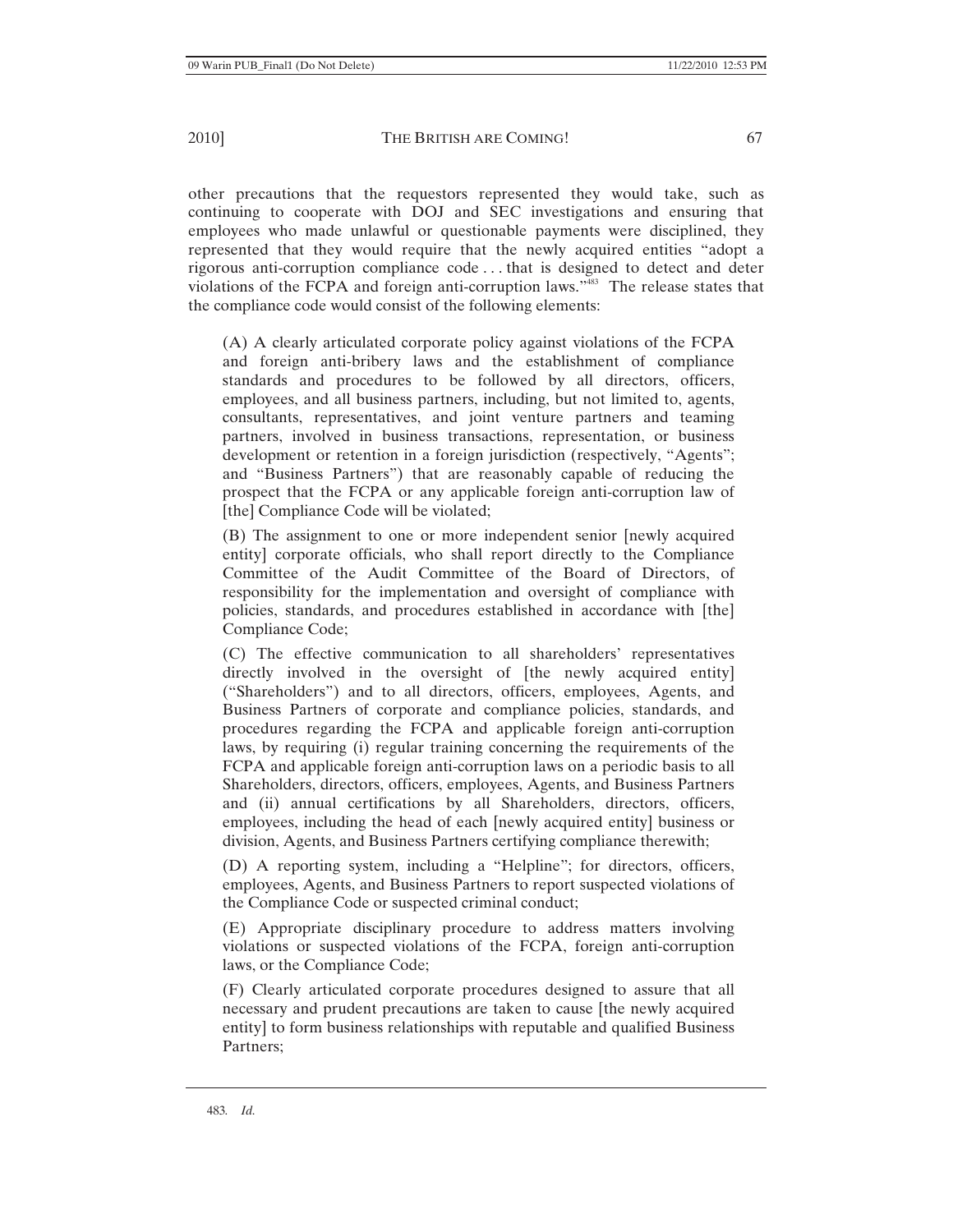(G) Extensive pre-retention due diligence requirements pertaining to, as well as post-retention oversight of, all Agents and Business Partners, including the maintenance of complete due diligence records at [the newly acquired entity];

(H) Clearly articulated corporate procedures designed to ensure that [the newly acquired entity] exercises due care to assure that substantial discretionary authority is not delegated to individuals whom [the newly acquired entity] knows, or should know through the exercise of due diligence, have a propensity to engage in illegal or improper activities;

(I) A committee consisting of senior [newly acquired entity] corporate officials to review and to record, in writing, actions relating to (i) the retention of any Agent or subagents thereof, and (ii) all contracts and payments related thereto;

(J) The inclusion in all agreements, contracts, and renewals thereof with all Agents and Business Partners of provisions: (i) setting forth anticorruption representations and undertakings; (ii) relating to compliance with foreign anti-corruption laws and other relevant laws; (iii) allowing for internal and independent audits of the books and records of the Agent or Business Partner to ensure compliance with the foregoing; and (iv) providing for termination of the Agent or Business Partner as a result of any breach of applicable anti-corruption laws and regulations or representations and undertakings related thereto;

(K) Financial and accounting procedures designed to ensure that [the newly acquired entity] maintains a system of internal accounting controls and makes and keeps accurate books, records, and accounts, and;

(L) Independent audits by outside counsel and auditors, at no longer that three-year intervals, to ensure that the Compliance Code, including its anticorruption provisions, are implemented in an effective manner.<sup>484</sup>

Based on these representations, DOJ stated that it "does not presently intend to take an enforcement action against the requestors or their recently-acquired entities for violations of the FCPA committed prior to their acquisition."<sup>485</sup> DOJ cautioned, however, that "[a]lthough the Department views the Requestors' representation concerning a compliance program to be significant precautions against future violations of the FCPA, the Department's opinion should not be deemed to endorse any specific aspect of the Requestors' program."<sup>486</sup> Additionally, as with all DOJ FCPA Opinion Releases, the release does not bind parties that did not join the request.<sup>487</sup>

In keeping with the prescriptive guidance of Opinion Release No. 04-02, DOJ's DPAs typically include a section setting forth the "minimum . . . elements" of an effective anti-corruption control framework.<sup>488</sup> The standard set of minimum

<sup>484</sup>*. Id.*

<sup>485.</sup> DOJ Opinion Procedure Release, No. 04-02, *supra* note 480.

<sup>486</sup>*. Id.*

<sup>487</sup>*. Id.*

<sup>488</sup>*.* Deferred Prosecution Agreement, Attachment C, United States v. Technip S.A., Crim. No. H-10-439 (5th Cir. June 28, 2010); Deferred Prosecution Agreement, Attachment C, United States v. Daimler AG, No.1:10-cr-00063 (D.C. Cir. Mar. 22, 2010); Deferred Prosecution Agreement, Attachment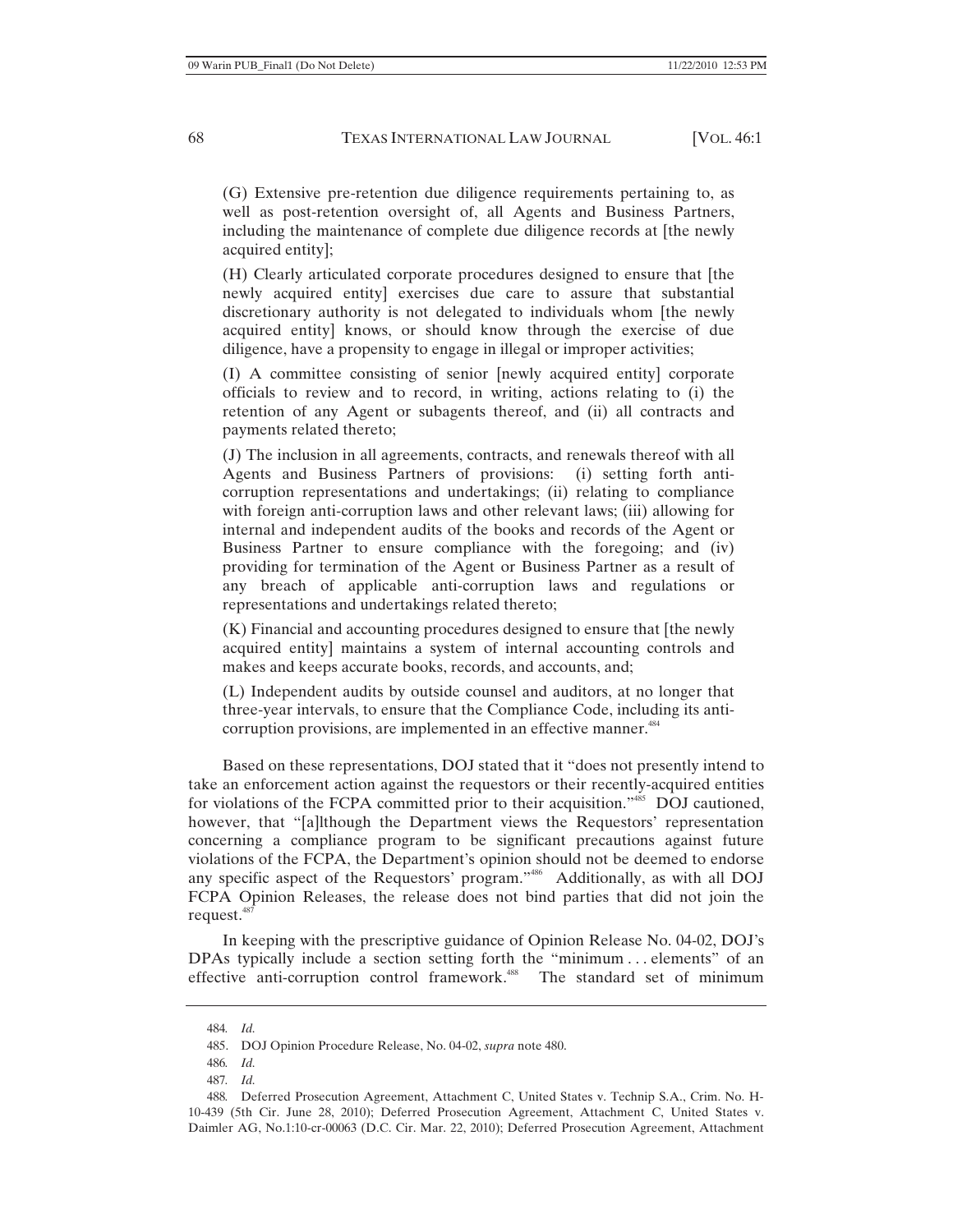requirements contained in DPAs closely track the elements delineated in Opinion Release No. 04-02.489 Notably, in more recent DPAs, DOJ has mandated that the entity conduct "[p]eriodic testing" of the entity's compliance policies and procedures "to evaluate their effectiveness in detecting and reducing violations of the FCPA," other anti-corruption laws, and the entity's policies.<sup>490</sup>

## *F. An Upward Trajectory*

In the United States, FCPA enforcement increased dramatically during the past six years. Between January 1, 2006, and June 30, 2010, U.S. enforcement authorities brought  $162 \text{ cases}^{491}$  —more than the entire number of prosecutions brought between 1977 and 2005. $492$  The acceleration of prosecutorial activity is even more remarkable: in 2004, DOJ only brought two cases and the SEC brought three cases; in 2009, DOJ brought twenty-six cases and the SEC brought fourteen cases.<sup>493</sup> By the midpoint of 2010, DOJ had initiated twenty-seven cases and the SEC nine.<sup>494</sup>

The promulgation of the SFO's voluntary disclosure guidelines—modeled partly on the U.S. regime—and establishment of the "Anti-Corruption Domain" work area may position the United Kingdom to see a similar growth in overseas corruption prosecutions in the next few years. Moreover, as discussed above, the passage of the Bribery Act expanded the United Kingdom's anti-corruption enforcement toolkit and will almost certainly drive an increase in global enforcement. As identified in this article, substantive differences exist between the two approaches and, therefore, it is imperative for global corporations to examine the U.K. regime as well as the U.S. regime when contemplating future disclosures involving foreign corruption and, more generally, in their approach to complying with the Bribery Act and the FCPA.

# IV. FUTURE TRANSATLANTIC COOPERATION

What can companies expect the global regulatory and enforcement framework to look like in the next few years? There will clearly be large multinational corporations whose multi-jurisdictional structures will bring them within the jurisdictional ambit of both the FCPA and the Bribery Act. Indeed, even before the advent of the Bribery Act, U.S. and U.K. authorities had increased their efforts at

C, United States v. Willbros Group, Inc., Crim. No. H-08-287 (5th Cir. May 14, 2008); Deferred Prosecution Agreement, United States v. York Int'l Corp., Crim. No. 07-00253, at 8–10 (D.C. Cir. Oct. 1, 2007).

<sup>489</sup>*.* Deferred Prosecution Agreement, Attachment C, United States v. Willbros Group, Inc., Crim. No. H-08-287 (5thCir. May 14, 2008).

<sup>490.</sup> Deferred Prosecution Agreement, Attachment C, United States v. Technip S.A., Crim. No. H-10-439 (5th Cir. June 28, 2010) (requiring "[p]eriodic testing of the compliance code, standards, and procedures to evaluate their effectiveness in detecting and reducing violations of the FCPA, . . . other applicable anti-corruption laws, and [the entity's] policy against such violations"). *See also* Deferred Prosecution Agreement, Attachment C, United States v. Daimler AG, No.1:10-cr-00063 (D.C. Cir. Mar. 22, 2010).

<sup>491</sup>*.* GIBSON, DUNN & CRUTCHER LLP, *2010 Mid-Year Update*, *supra* note 357.

<sup>492.</sup> Stephen Fishbein & Danforth Newcomb, *Compliance Advisers Reduce FCPA Risk*, CORPORATE COUNSEL, May 26, 2010, http://www.law.com/jsp/cc/PubArticleFriendlyCC.jsp?id=1202458742540.

<sup>493.</sup> GIBSON, DUNN & CRUTCHER LLP, *2009 Year-End FCPA Update*, *supra* note 357.

<sup>494</sup>*.* GIBSON, DUNN & CRUTCHER LLP, *2010 Mid-Year Update*, *supra* note 357.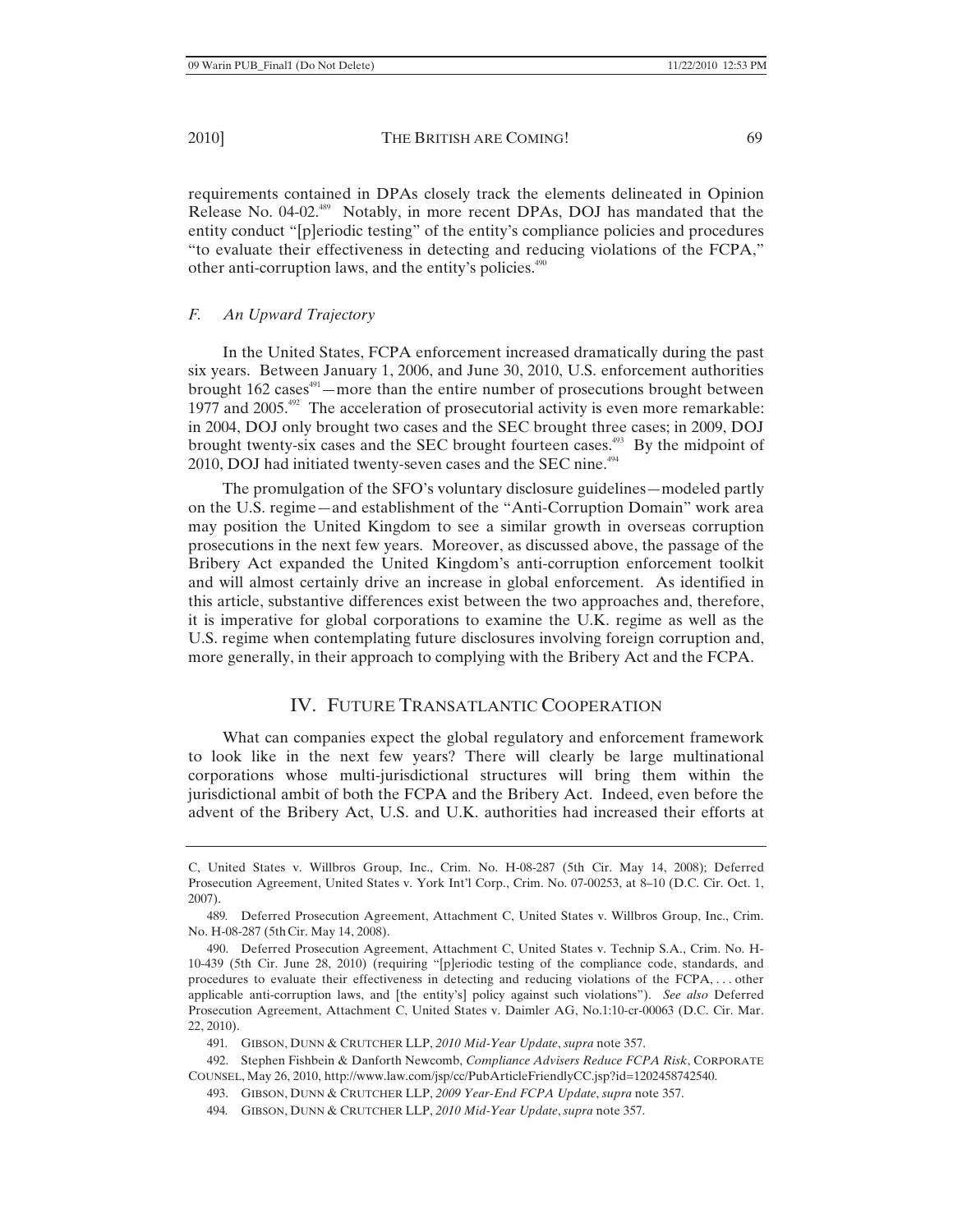transatlantic cooperative enforcement.<sup>495</sup> The enactment of the Bribery Act will only add to this trend's forward momentum. Moreover, the new Bribery Act may serve as an international signal—prodding states that consider themselves international economic forces, such as China, Japan, and the countries of the European Union, to ramp up their anti-corruption efforts. A recent spate of anti-corruption enforcement actions highlights the future of transatlantic cooperation.

The investigation into BAE eventually led to guilty pleas on both sides of the Atlantic.<sup>496</sup> Although the SFO did not explicitly prosecute the Al Yamamah contracts, the U.K. regulator did enter a settlement agreement with BAE regarding its activities in Tanzania.<sup> $497$ </sup> In the press release, citing the "ground breaking global agreement," Director Alderman declared: "I am very pleased with the global outcome achieved collaboratively with DOJ. This is a first and it brings a pragmatic end to a long-running and wide-ranging investigation."<sup>498</sup> Even though the SFO's handling of the Al Yamamah investigation may have brought criticism and pressure upon the office, the BAE enforcement action is most likely a harbinger of U.S. and U.K. cooperation in anti-corruption efforts.

Another recent corruption-related investigation—into Alstom, a multinational power and transportation conglomerate—confirms the SFO's increased enforcement efforts.499 On March 24, 2010, the SFO arrested three Alstom officials in connection with corrupt overseas payments.<sup>500</sup> According to the press release, the investigation involved close cooperation with U.S. and Swiss authorities.<sup>501</sup> SFO Director Alderman again emphasized that the SFO is "working closely with other criminal justice organizations across the world" to tackle global corruption.<sup>502</sup> As discussed above, these efforts are likely to continue increasing, especially in light of the enactment of the Bribery Act and the continued publicity garnered by these corruption investigations.

497. Press Release, Serious Fraud Office, BAE Sys. PLC (Feb. 5, 2010), *available at* http://www.sfo.gov.uk/press-room/latest-press-releases/press-releases-2010/bae-systems-plc.aspx.

498*. Id.*

500. Press Release, Serious Fraud Office, Dirs. of ALSTOM Arrested in Corruption Investigation Following Raids on Nine Props. (Mar. 24, 2010), *available at* http://www.sfo.gov.uk/press-room/latestpress-releases/press-releases-2010/directors-of-alstom-arrested-in-corruption-investigation-following-raidson-nine-properties.aspx.

501. *Id.*; s*ee* Graeme Brown, *Searches Continue in Alstom Corruption Probe*, BIRMINGHAM POST, Mar. 25, 2010, *available at* http://www.birminghampost.net/news/west-midlands-news/2010/03/25/searchescontinue-in-alstom-corruption-probe-65233-26112494/ (describing global cooperation between anticorruption agencies).

<sup>495</sup>*. See supra* Part I and accompanying discussion (describing the impetus for the passage of the Bribery Act).

<sup>496</sup>*. BAE Pleads Guilty*, FCPA BLOG (Mar. 1, 2010, 5:43 PM), http://fcpablog.squarespace.com/ blog/2010/3/1/bae-pleads-guilty.html; Press Release, Dep't of Justice, BAE Systems PLC Pleads Guilty and Ordered to Pay \$400 Million Criminal Fine (Mar. 1, 2010), *available at* http://www.justice.gov/opa/ pr/2010/March/10-crm-209.html.

<sup>499.</sup> Sandra Laville & Rob Evans, *Three Directors of Rail Engineering Firm Alstom Held in Bribery Investigation*, GUARDIAN, Mar. 25, 2010, at 10, *available at* http://www.guardian.co.uk/business/2010/mar/ 24/alstom-directors-bribery-dawn-raids.

<sup>502</sup>*.* Graeme Brown, *Searches Continue in Alstom Corruption Probe*, BIRMINGHAM POST, Mar. 25, 2010; Amir Efrati, *Bribe Case Focuses on Negotiator for Alcoa*, WALL ST. J., Apr. 6, 2010, *available at* http://online.wsj.com/article/SB10001424052702303912104575163883462666928.html (recent investigation into the multinational metal company Alcoa Inc. further highlights the cooperation between U.S. and U.K. authorities; "[p]rosecutors in Washington and London [have been] sharing information . . . .").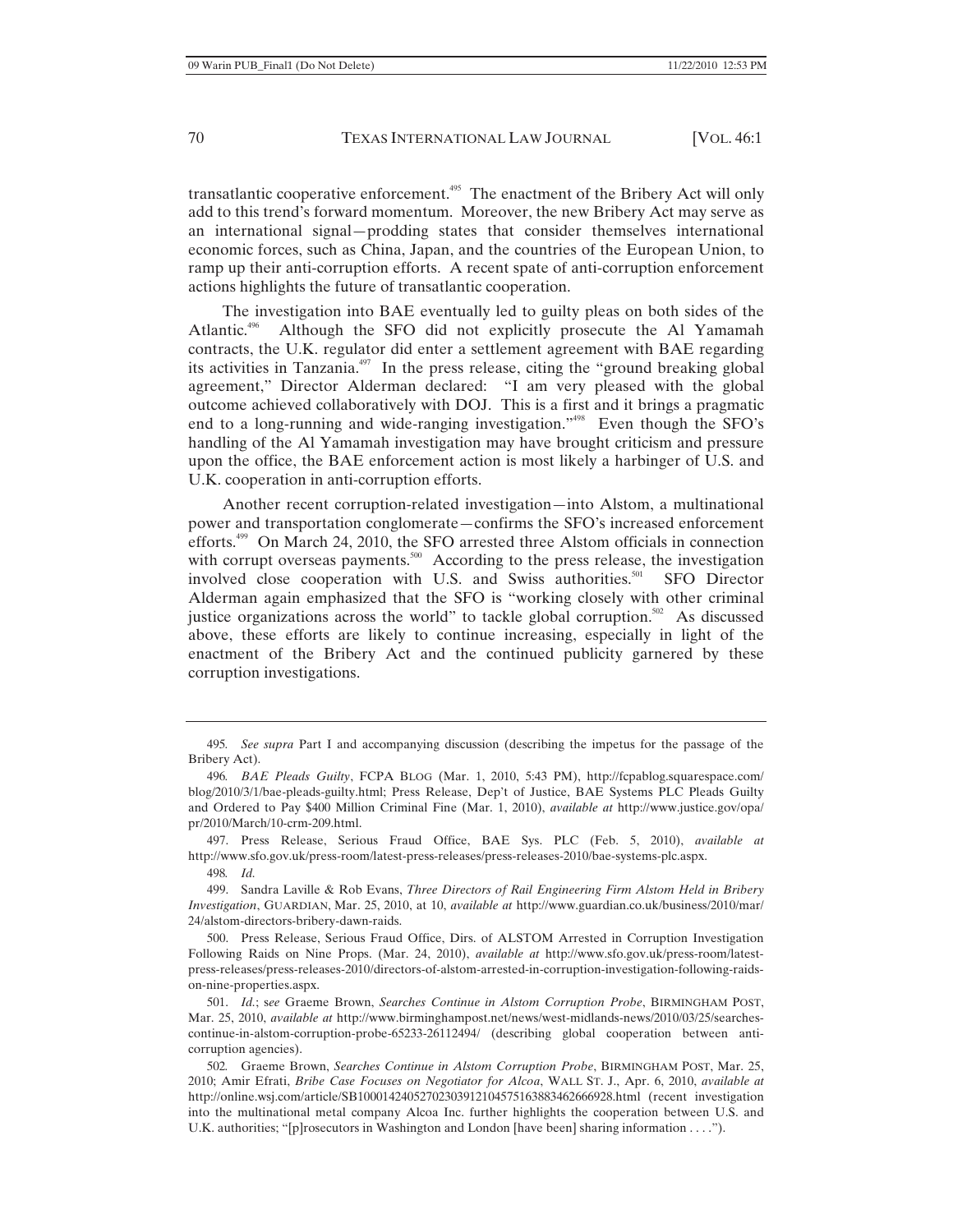Similarly, the much-publicized Innospec enforcement action, discussed above, highlights how multinational corporations can face liability on both sides of the Atlantic, sometimes in the form of parallel enforcement actions.<sup>503</sup> As mentioned, Innospec reached a settlement for making improper payments to the Iraqi regime as part of the United Nation's Oil for Food Program.<sup>504</sup> The settlement involved agreements with the SEC, DOJ, and SFO.<sup>505</sup> According to former U.S. Deputy Attorney General George Terwilliger, the most "striking" aspect of the Innospec enforcement action is the "level of interaction and cooperation it shows between enforcement authorities with different jurisdictions, both internationally and within the U.S."506 Terwilliger goes further, perhaps implicitly referencing the Bribery Act and predicting an increase in such cooperative investigations "[a]s we see more teeth put into the enforcement of anti-corruption laws by other nations  $\dots$ <sup>507</sup> SEC Enforcement Division Director Robert Khuzami further emphasized the point, noting that "law enforcement authorities within the United States and across the globe are working together to aggressively monitor violators of anti-corruption laws."<sup>508</sup> The enactment of the Bribery Act will provide additional "teeth" to the United Kingdom's enforcement regime, and the rising tide of transatlantic corruption investigations is not likely to ebb.

Despite the dramatic evidence of increased and cooperative enforcement, the limited ability of the SFO to enter into plea agreements with cooperators, discussed above, may put a wrinkle into the transatlantic enforcement web. In response to the SFO's settlement with Innospec, Senior Judge and deputy head of criminal justice Lord Justice Thomas sharply criticized the "DOJ-like" settlement.<sup>509</sup> Lord Justice Thomas argued that the settlement was too lenient and that the SFO did not have the "power to enter into the arrangements made."<sup>510</sup> The extent of the SFO's power to reach settlement agreement remains in question, but more importantly, Lord Justice Thomas's comments suggest that U.K. and U.S. anti-corruption cooperation will not necessarily be completely glitch-free. This potential tension is an area that will undoubtedly unfold quickly in the coming year, especially in light of the enactment of the United Kingdom's Bribery Act.<sup>511</sup>

Given this landscape, it seems clear that cooperation between states will increase. Not only is it efficient for regulators in multiple jurisdictions to coordinate their efforts against multi-jurisdictional corruption, it is in the interest of justice that

- 509*. Id.*
- 510*. Id.*

<sup>503</sup>*. See* GIBSON, DUNN & CRUTCHER LLP, *2010 Mid-Year FCPA Update* (July 8, 2010), http://www.gibsondunn.com/publications/pages/2010Mid-YearFCPAUpdate.aspx (describing a parallel enforcement action in January, 2010).

<sup>504.</sup> Press Release, Sec. & Exch. Comm'n, SEC Charges Innospec for Illegal Bribes to Iraqi and Indonesian Officials (Mar. 18, 2010), *available at* http://www.sec.gov/news/press/2010/2010-40.htm.

<sup>505.</sup> Melissa Klein Aguilar, *Innospec Settlement Shows Latest FCPA Thinking*, COMPLIANCE WEEK, Apr. 6, 2010, *available at* http://www.complianceweek.com/article/5874/innospec-settlement-shows-latestfcpa-thinking.

<sup>506</sup>*. Id.*

<sup>507</sup>*. Id.*

<sup>508</sup>*. Id.*

<sup>511</sup>*. Cf.* GIBSON, DUNN & CRUTCHER LLP, *UK Serious Fraud*, *supra* note 148 ("The Staff stated that the SFO anticipates that in the next two years, precedents for multi-jurisdictional cases involving plea negotiations will emerge.").